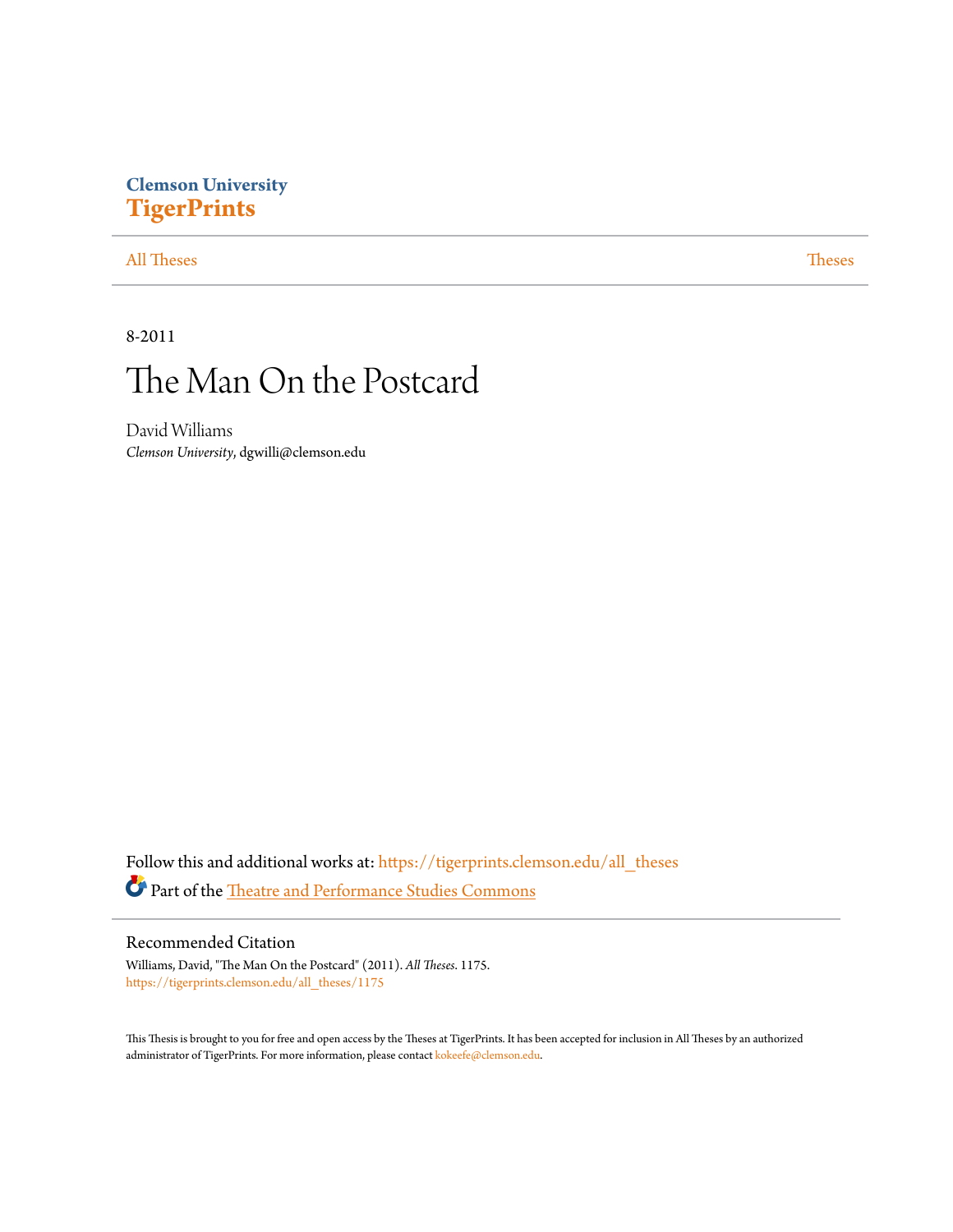#### THE MAN ON THE POSTCARD

A Thesis Presented to the Graduate School of Clemson University

In Partial Fulfillment of the Requirements for the Degree Master of Arts English

> by David Gaillard Williams August 2011

Accepted by: Dr. Mark Charney, Committee Chair Dr. Cameron Bushnell Dr. Angela Naimou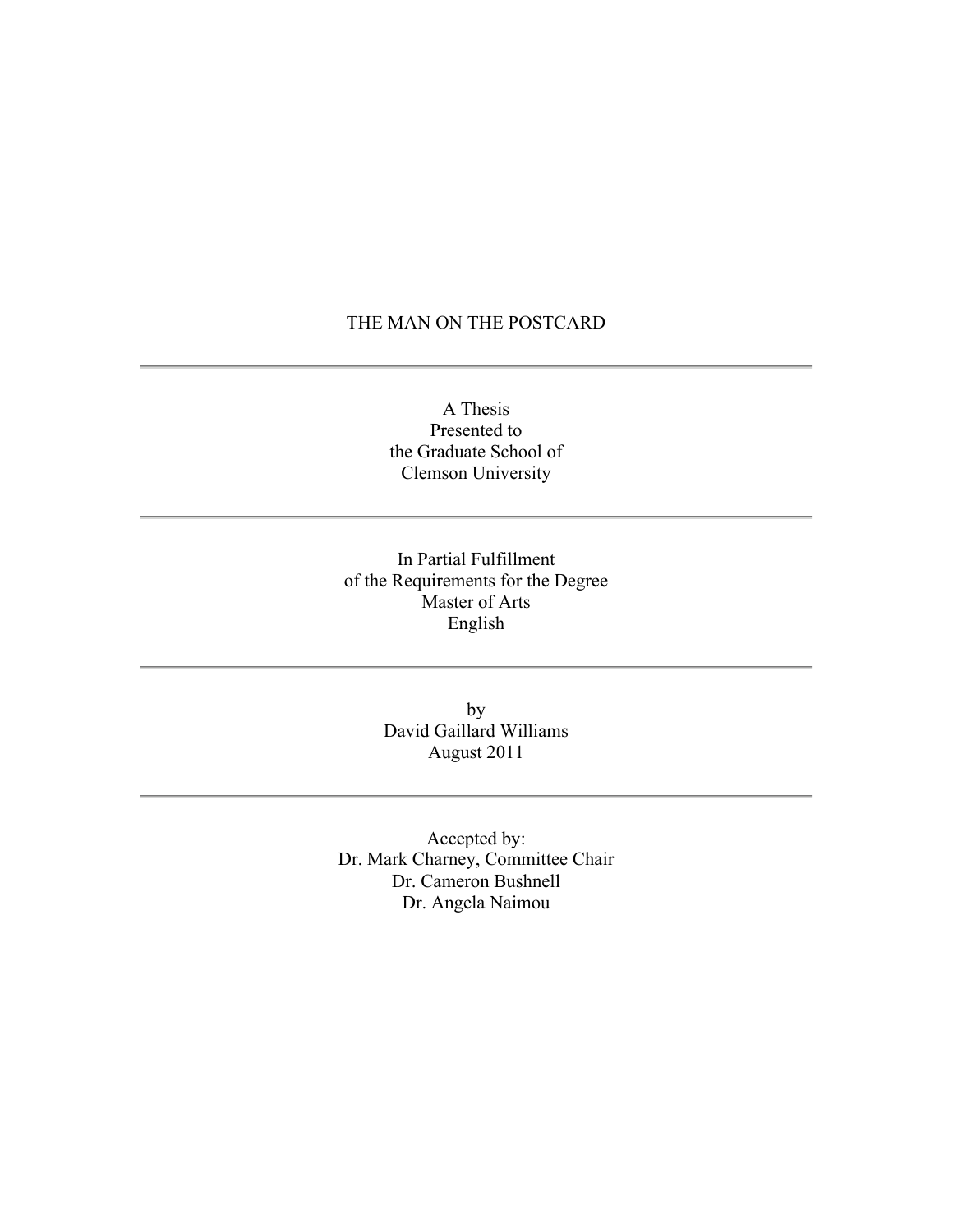#### ABSTRACT

*The Man On the Postcard* is the tale of a generational struggle against "history" itself, in which one family attempts to discover the identity of a hero long ignored by the US.

On one August afternoon in 1916, the *USS Memphis* capsized off the coast of the Dominican Republic after being caught in a massive tsunami. Howard Weaver, just seventeen, was nearly lost to the unforgiving ocean before being saved by a native fisherman. Decades later, Weaver would leave his sons, Frank and Nathan, with a single remnant of this unknown hero's legacy: a faded postcard bearing his likeness.

Now, in 2011, Frank and Nathan—with the help of Frank's son, Travis—conduct their own investigation to solve the mystery. Their search yields shocking realizations about American occupation, military atrocities, and the unfortunate willingness of an entire nation seemingly to overlook one of the bleaker eras in its history (including the part it played in inciting dictator Rafael Trujillo's rise to power). But will it lead them to the truth? Will all stay committed to the course? Or, will they falter after learning that their country was capable of an injustice that persisted twice as long as the First World War?

The narrative fluctuates between WWI and the contemporary to offer a striking contrast between history as it has been recorded and how it actually unfolded.

What exactly is "history," though? This is the central question I address in my work. History is not necessarily what has happened; it is, also, what is *said* to have happened. It's an *authored* depiction of time, place & people. Consequently,

ii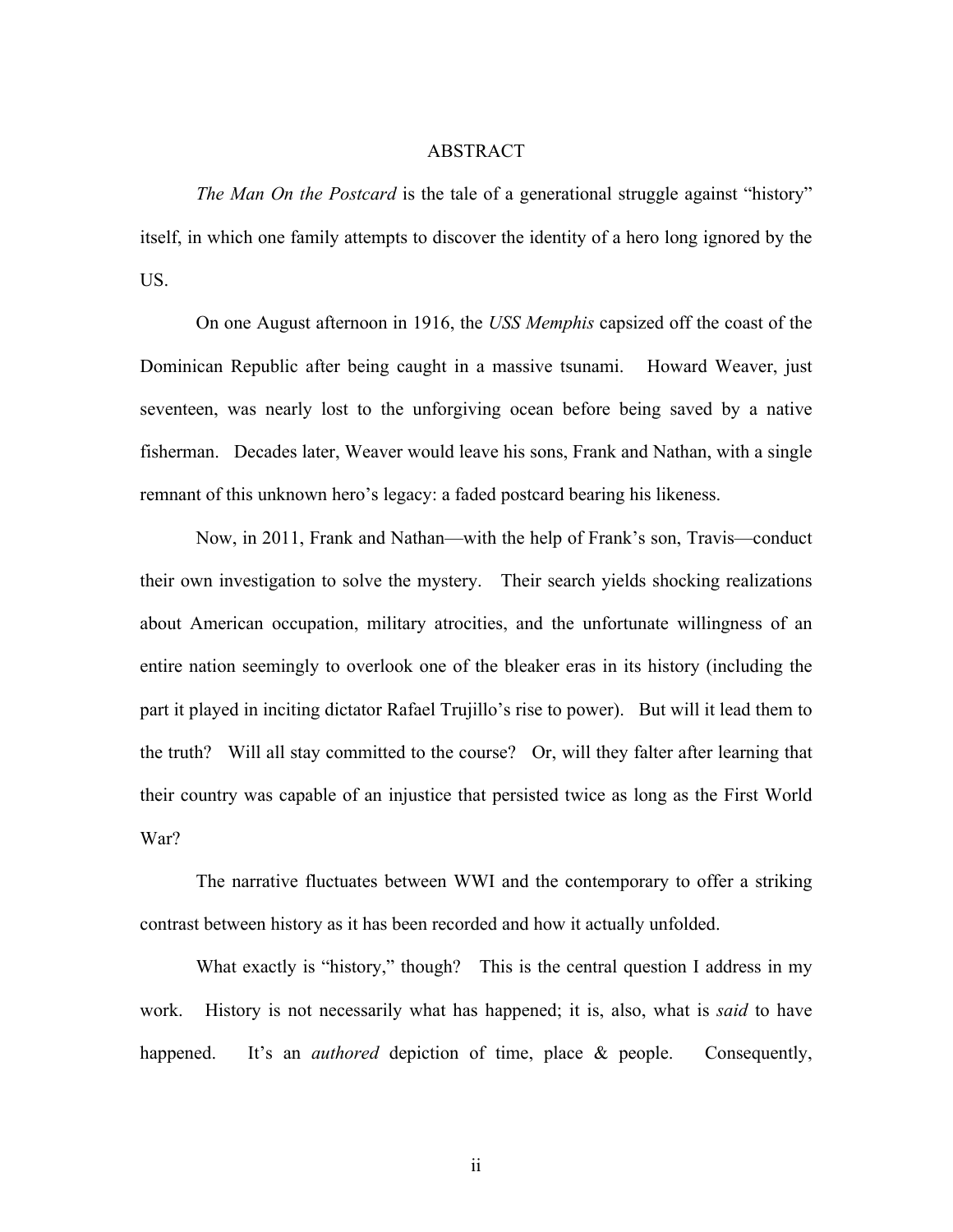storytelling is perhaps the most enduring means of passing down, and honoring, our pasts.

I do not offer an exact rendition of August 29<sup>th</sup>, 1916 or the events that followed. *The Man On the Postcard* is, rather, an imaginative response that attempts to "fill in the blanks" left by historians and to give resonance to the actions of a forgotten hero.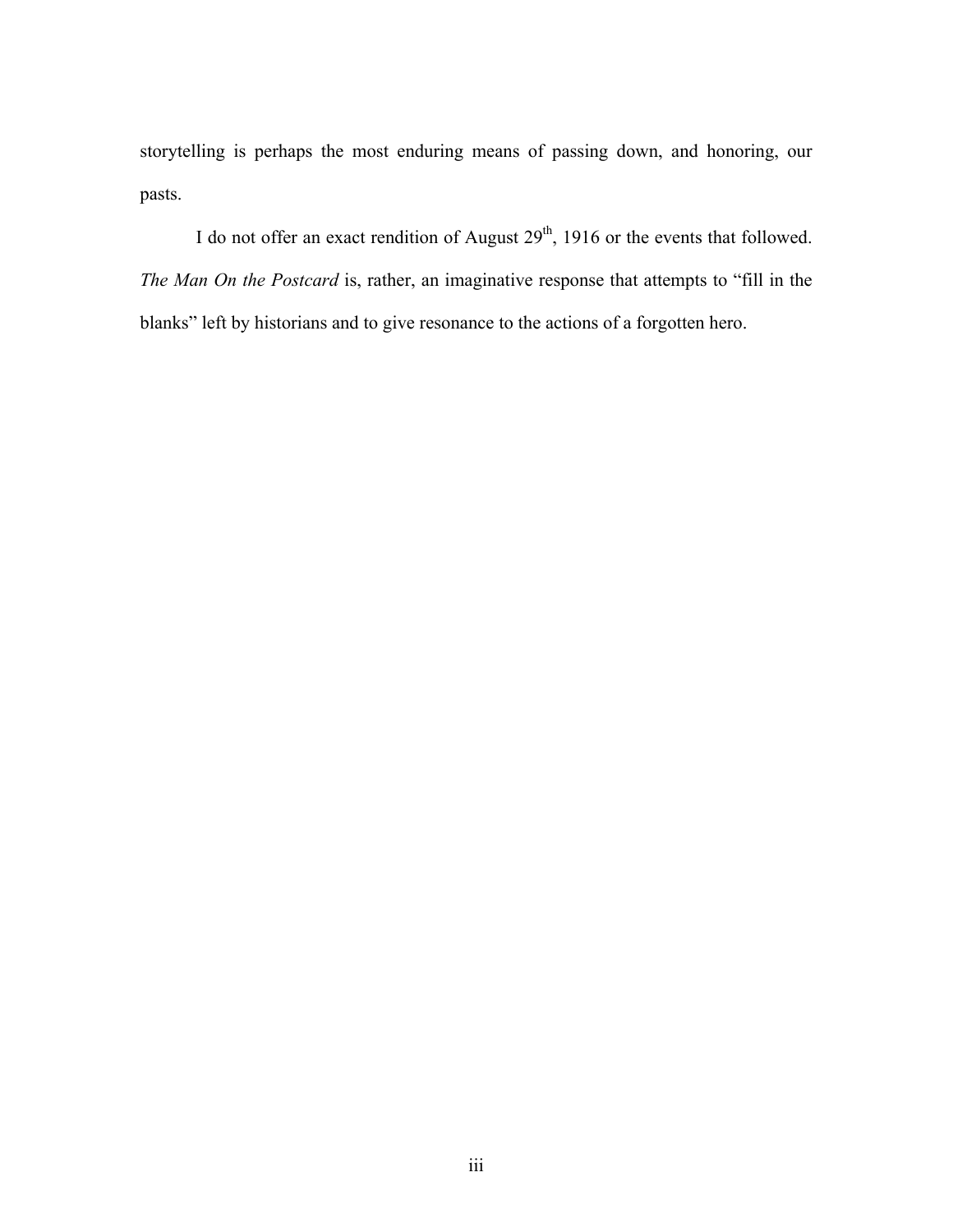#### DEDICATION

I would like to dedicate this manuscript to my family and friends who have supported me throughout my graduate career. To my mother, Kathleen, thank you for being a guiding light in my life; your goodness inspires me everyday. To my father, Frank, you're my best friend and a greater man than you may think. To Laura Datko, thank you for your love, kindness, and patience; I would be lost without you. Finally, my graduate education would not have been possible without my friends, who have given me so much inspiration and so many great memories.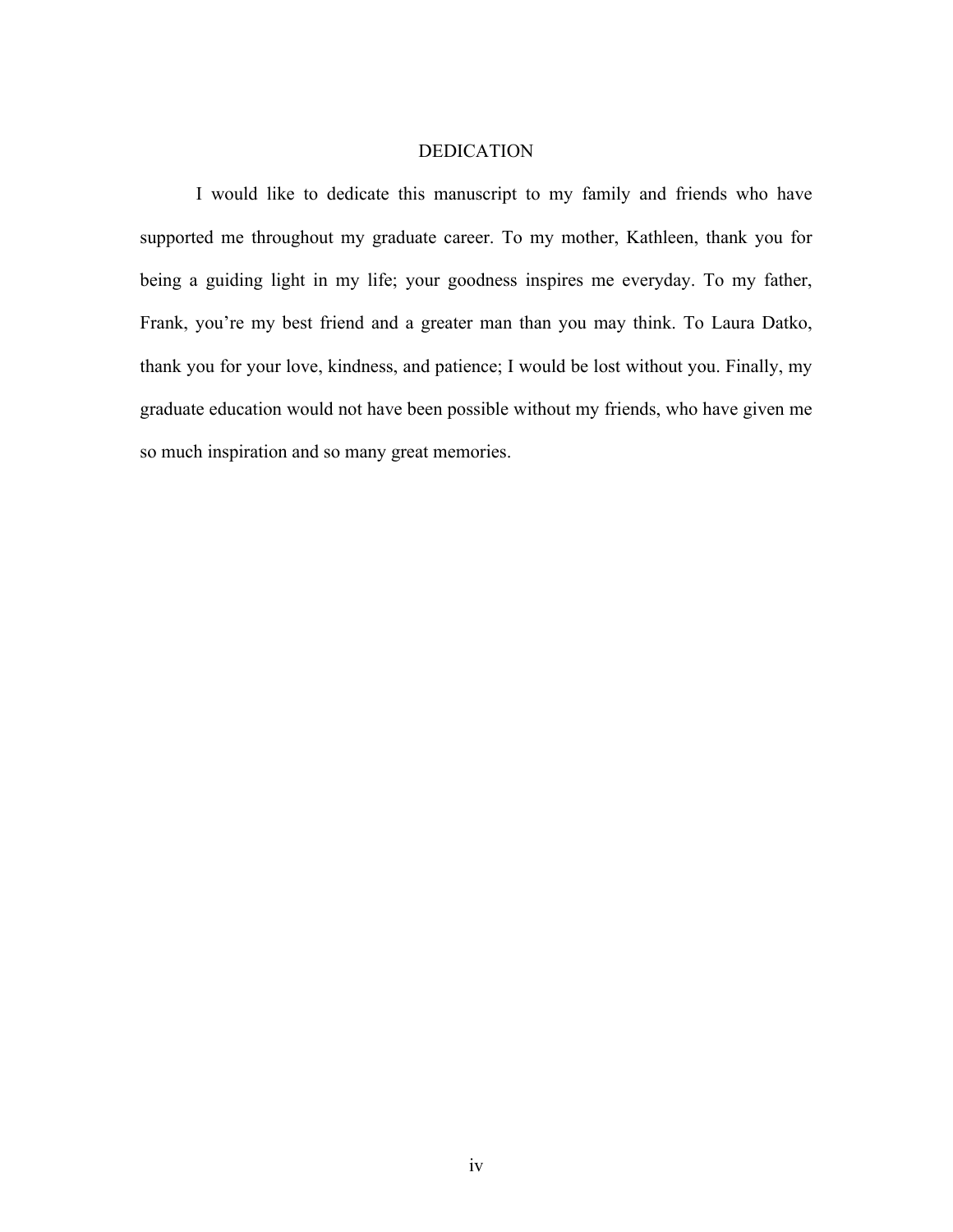#### ACKNOWLEDGMENTS

First, I would like to thank Dr. Mark Charney for chairing my thesis committee and for being a wonderful mentor for the last three years. Thank you, Mark, for your enthusiasm and for always believing in me even when I didn't believe in myself. I would also like to thank my committee members, Dr. Cameron Bushnell and Dr. Angela Naimou, for their guidance and encouragement. I am truly fortunate to have worked with you both.

I would like to once again thank my father, Frank Williams. It was his interest in this subject that infected me with the desire to ultimately sit down and compose this work. Additionally, he acted as my personal dramaturg, always volunteering to help me research the American occupation of the Dominican Repbublic and the people whose lives were affected by it.

To Rebecca Sanchez de Solis, grand-daughter of the real-life hero whom my play honors, thank you for your willingness to help me with this project. It was truly an honor to immortalize your ancestor through writing.

I would like to thank the English Department at Clemson University, which has been my home for the past six years. The instruction I've received has been both enlightening and enjoyable. The opportunity to work with such tremendous educators has prepared me to go forth and fulfill every ounce of my potential.

Finally, to Emeterio Sanchez, thank you for saving my grandfather's life. I pray that my writing serves as an adequate tribute to the bravery and kindness you showed those many years ago.

v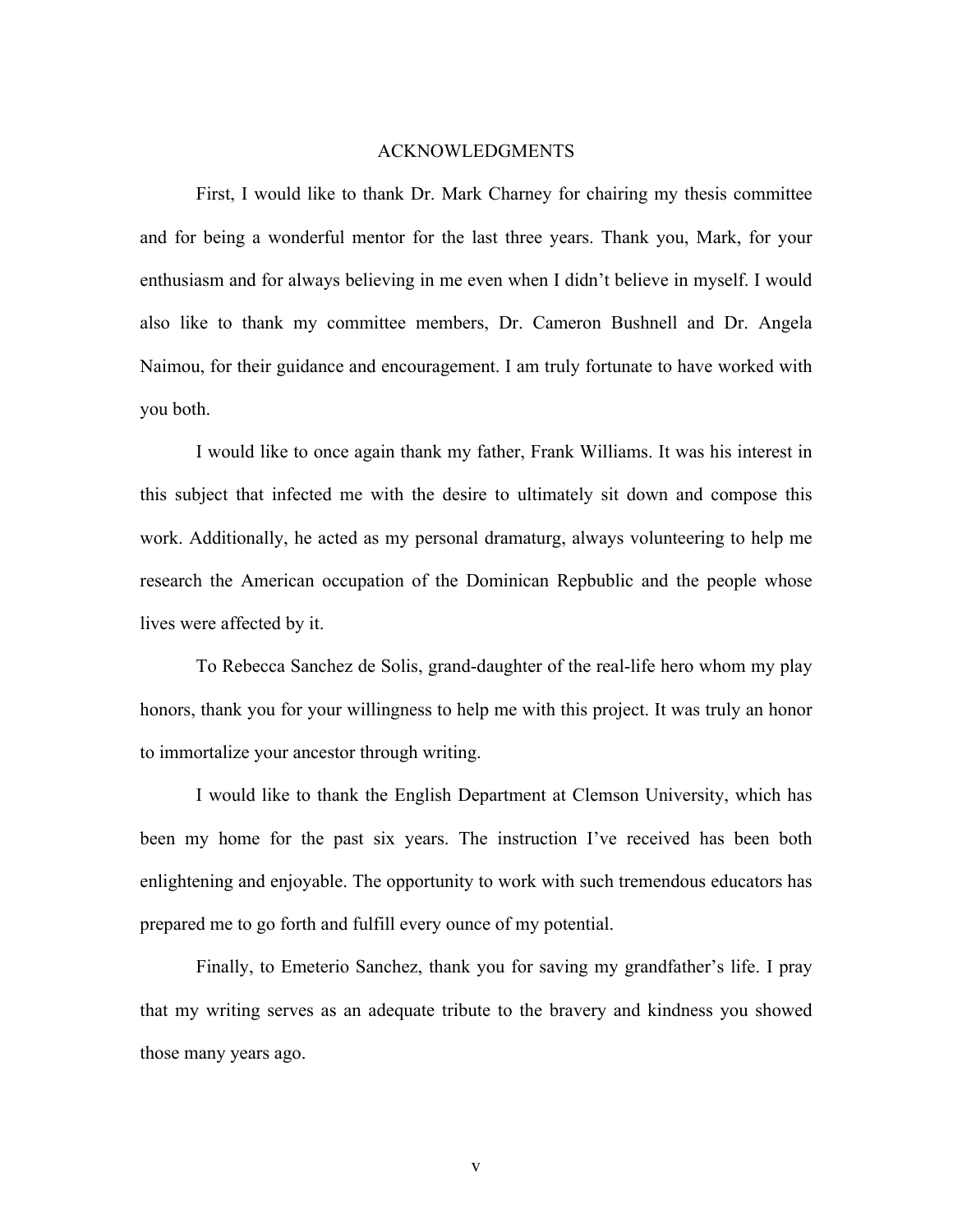## TABLE OF CONTENTS

| Page |
|------|
|      |
|      |
|      |
|      |
|      |
|      |
|      |
|      |
|      |
|      |
|      |
|      |
|      |
|      |
|      |
|      |
|      |
|      |
|      |
|      |
|      |
|      |
|      |
|      |
|      |
|      |
|      |
|      |
|      |
|      |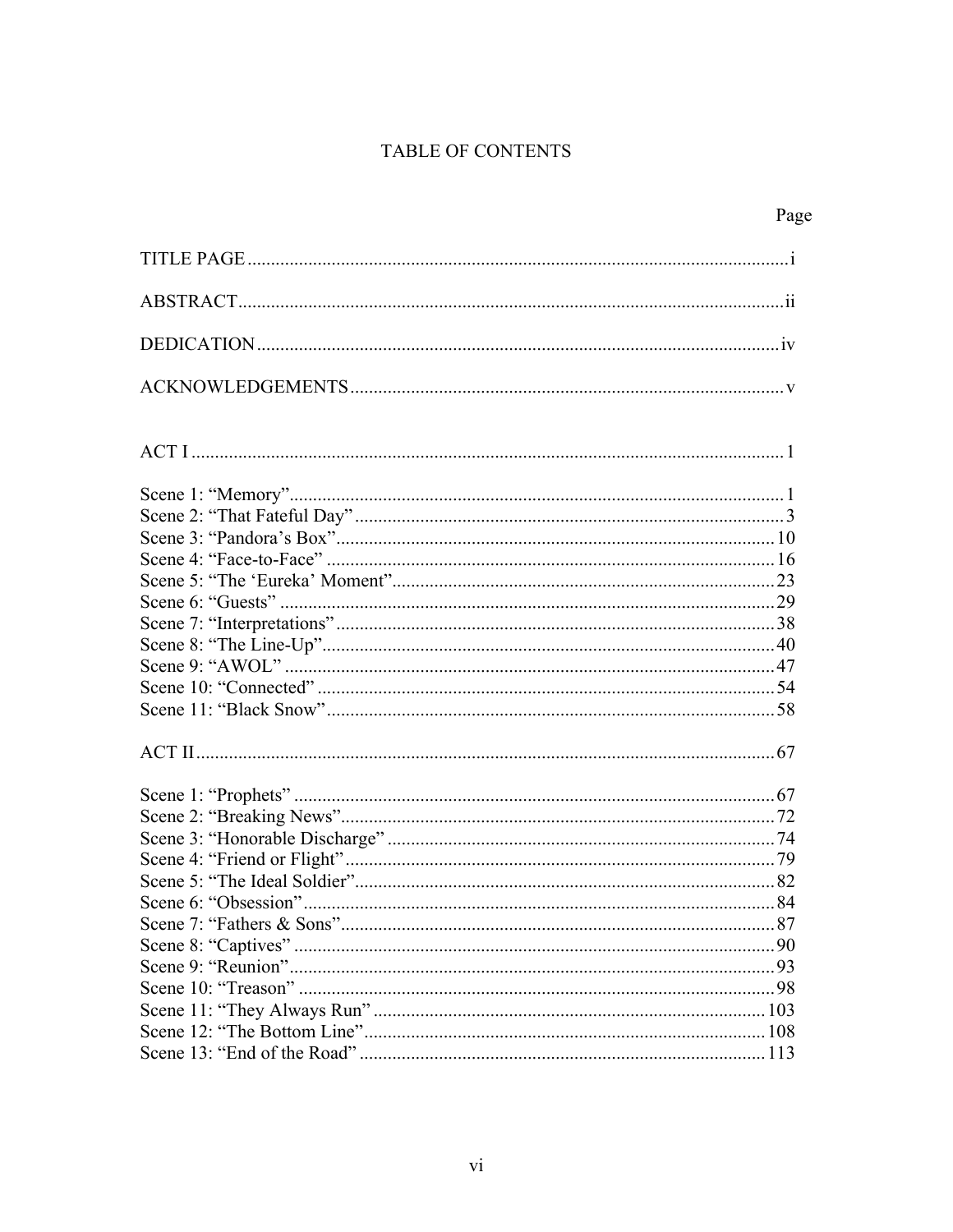Table of Contents (Continued)

## Page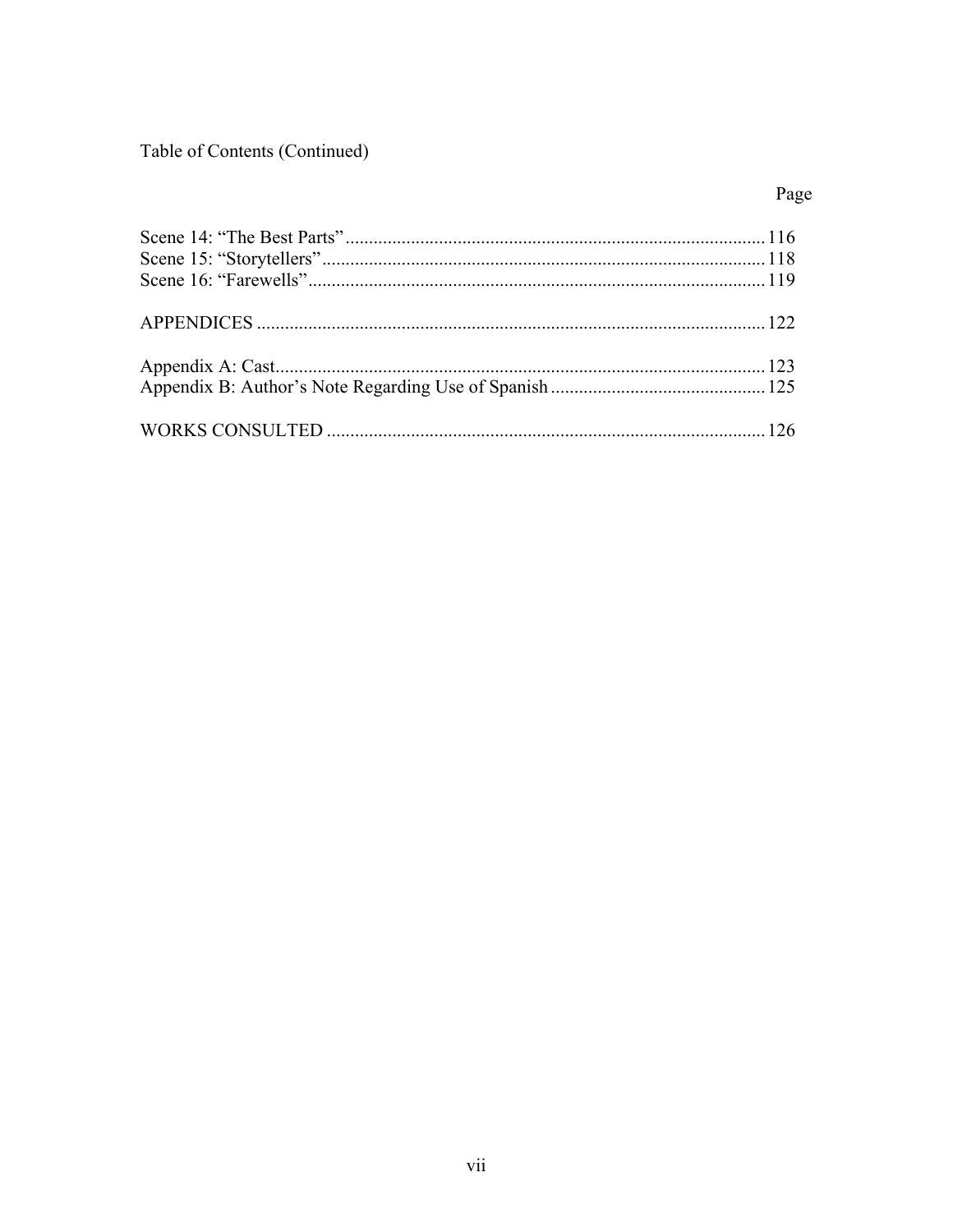#### ACT I

#### Scene 1: "Memory"

*Spot on FRANK WEAVER, who addresses the audience directly*.

#### **FRANK**

One August afternoon, decades and decades ago, Howard LeNoir Weaver's life nearly ended before he had the chance to truly live it. The events of that day—and everything that followed thereafter—are why I speak to you now. (*a beat*) He was my father, and this is a story about him— Well…it begins with him anyway.

I didn't get to know Dad that well. He passed away in 1966, when I was just nine. My brother Nathan was thirteen. My mother never remarried.

I'm in my early 50s now. I have four kids—all boys. I call them my "girls" just as a joke.

I know Dad would've loved getting to know my sons—just…talking with 'em, telling stories. He was a great storyteller, my father. But that's because he led a great life. He was a Navy man—served in *both* World Wars. Signed up for it when he was just 17. He didn't meet the weight requirement, though, so for three or four days before signing his name, he just ate pounds and pounds of bananas. Just *tons* of them. Quick weight.

When he was home, he took advantage of every day, every moment. He was a schoolteacher. He was the head of the Veterans of Foreign Wars. And get this: *John Phillip Sousa* picked my father out of *every other musician in the country* to be his base drummer.

He was just a showman in general. While he was stationed in San Diego, he made extra money singing at nightclubs in Tijuana…and usually blew it all in a couple hours. He'd leave on Friday with a fistful of dollars and be back on Sunday with empty pockets, a hangover, and—on one occasion—a broken wrist. He almost got arrested once for it, being AWOL…but I usually leave that part out.

Sorry, I know I'm rambling. I have a tendency to get a little long-winded, especially when I'm talking about family-related stuff like this.

My boys are to blame, I guess. They've always *loved* hearing about their grandpa, even now that they're mostly grown up. When they were all younger, *a lot* younger, they would stay at my Mom's every Friday night. It was our…tradition. And they would always ask her to show them Dad's medals, his old uniform, even some of his old oil paintings from his "artistic period."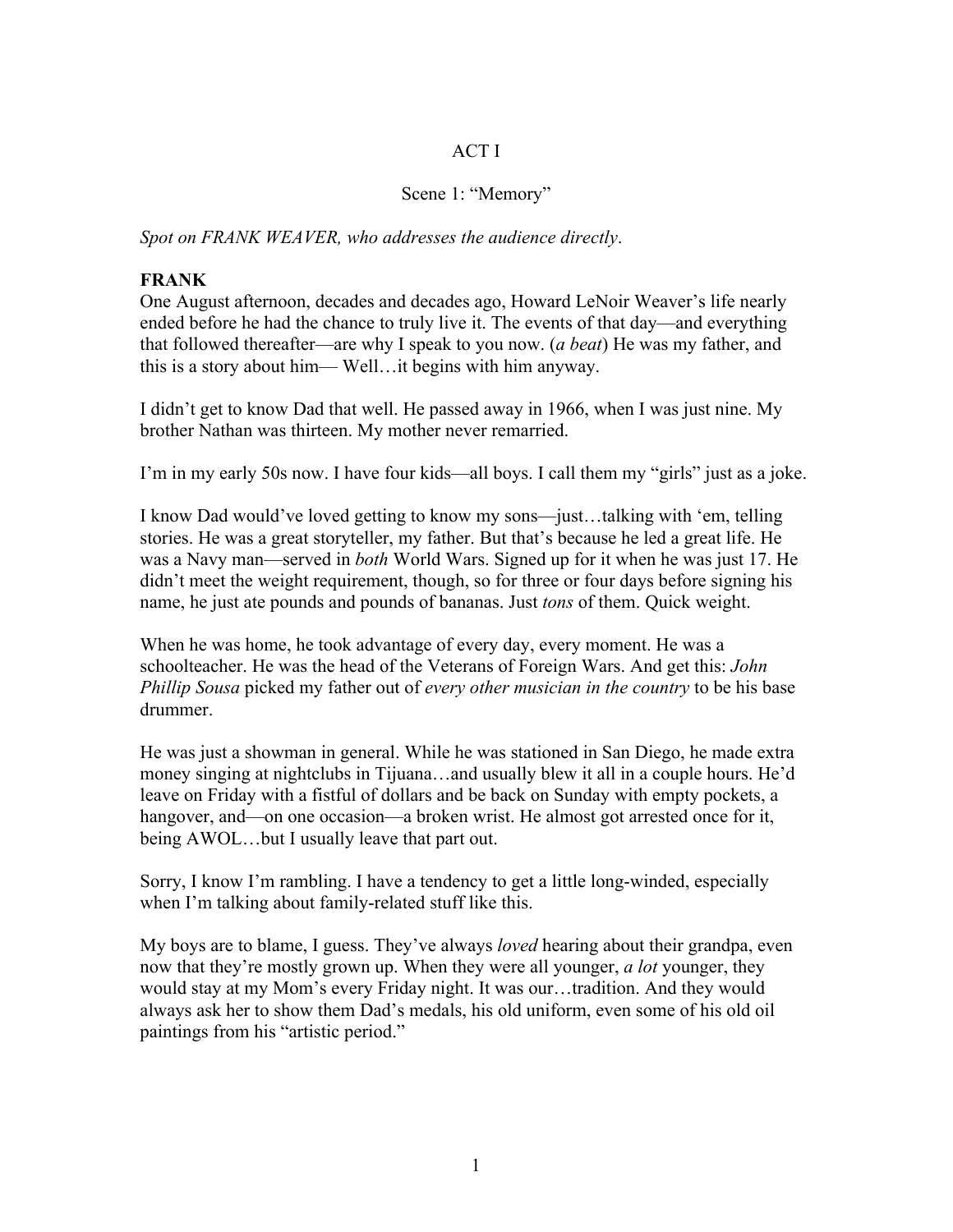Those were great years. It seems like eons ago that I was dropping the guys off at the same house I grew up in. …But I still remember...

And that's what this story is about: remembering.

Most people don't care to remember. It either hurts to do so or they just don't have the time. I mean, kids these days don't know historical figures unless they have Facebook pages. (*mock teenage voice*) "Oh, sweet! Chuck Berry! Hey, I wonder if *Trane* is on here." (*chuckles, then surveys the audience*) You have *no idea* who I'm talking about, do you? (*sighs, then to himself*) Damn it…

But anyhow, the reason I've babbled on about Dad is because it would be impossible to tell this story without dipping into his, as well. He was a good man, and I want my kids to know about him so that they understand what it means to experience the fullness of life. (*a beat*) But I wouldn't even have the *chance* to teach 'em that lesson if it weren't for one brave man…

You see, there are people who are perfectly content with never shaking things up. Apathy is just too damn relaxing. So they drift through their existence, never amounting to more than ripples in the water.

Then there are the others, men and women about whom all the books are written.

(*a beat*) But there's another group still, made up of those whose actions have reverberated through time while being forgotten by it. …They are the ones who live in the margins of the history books.

This story is about one of them.

It's about a country.

As is the inevitable case in life, it's about tragedy.

But in order to seize hope from suffering, lemme say this…

This is, first and foremost, a story of *courage and gratitude*.

*Lights out.*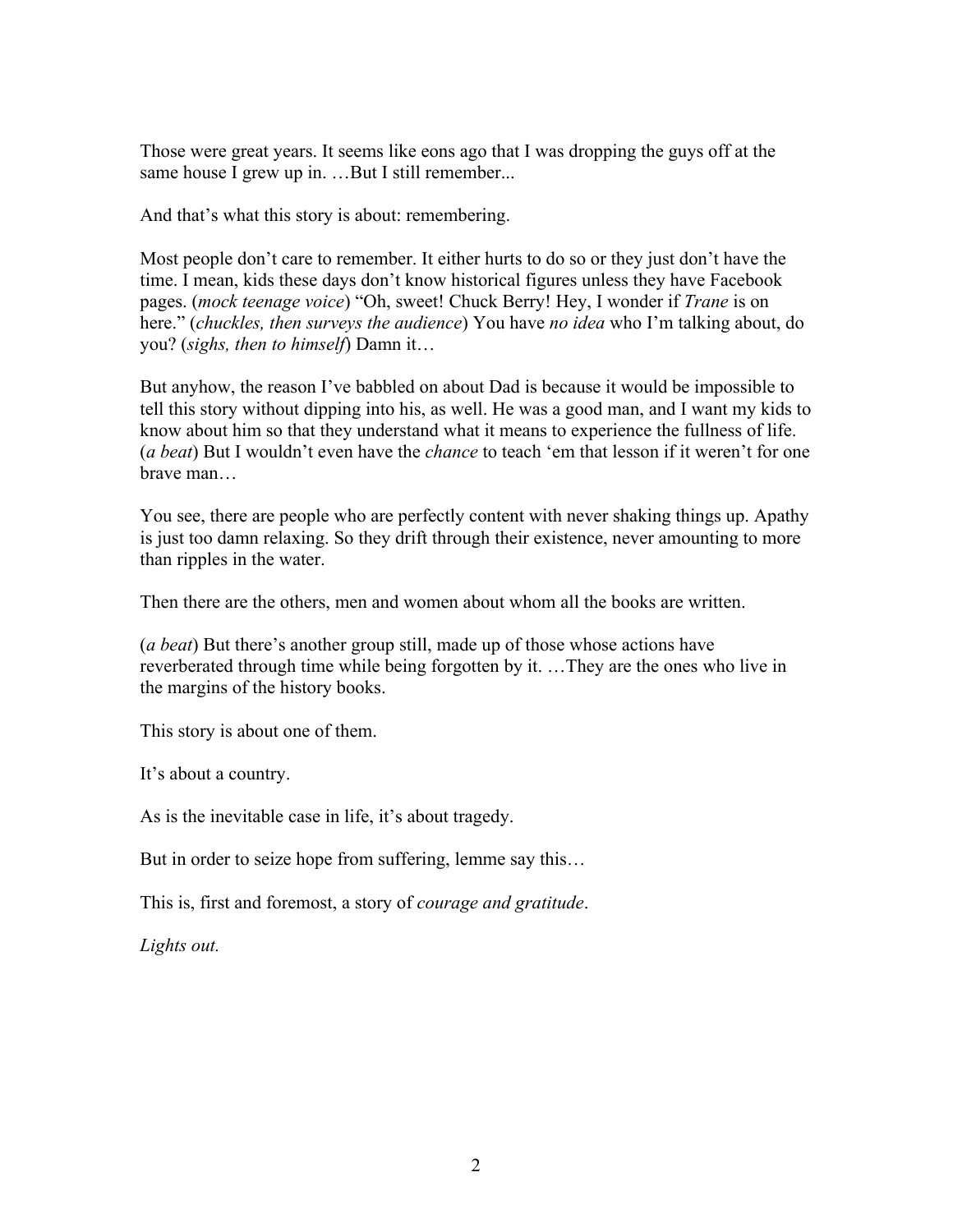#### Scene 2: "That Fateful Day"

*The stage is empty. The tranquility of an afternoon breeze coupled with the nonthreatening sound of ocean waves. The calm before the storm. Gradually, a wall of light rises from the stage floor. It is of a yellowish-red hue – the sort of visually arresting sight one would expect to behold when observing the Northern Lights.* 

*The level at which the wall rises gains speed the higher it gets. The wind picks up. The waves break with more might. What was once beautiful is now menacing. When the allencompassing light reaches the top of the stage: swiftly black out.* 

*Over blackness, the thunderous sound of a billion gallons of water crashing. The wind has grown to an incredible gust. Steel colliding with, and being dragged against, rock. The whole aural experience is deafening, violent. A crackling series of radio transmissions: "All hands, secure ship immediately for heavy weather!" "Engine room, this is the bridge! We need the engines! The ship is in danger!" "Request five additional minutes!" "We're going ashore! Everybody, we're going ashore!"*

As these radio broadcasts play, a slide: "August 29<sup>th</sup>, 1916, off the coast of Santo *Domingo."*

*Then lights up, not fully. There should be a noticeable haze, a misty cloak emanating from the Atlantic. Death lingers in the air. The ground is littered with all kinds of debris: clothes, pots, pans, broken table legs, bundles of rope, silverware, etc.* 

*HOWARD WEAVER, 17 years old, is dragged across the beach and set down. He's in shock, barely conscious. He has no clothes on, except for a t-shirt, which he's wearing as pants, one leg through each sleeve. The man responsible for hauling him to safety is EMETERIO SANCHEZ, 51, who checks him for serious injury.* 

*EMETERIO'S shirt is torn to shreds, hanging haphazardly from his chest and arms. There is also a noticeable amount of dirt or soot or coal residue covering his face.* 

#### **HOWARD**

(*gasping for breath*) God— Where am—? Wha— What the hell?

#### **EMETERIO**

Todo está bien. Usted va a vivir.

**HOWARD** Who are you?

**EMETERIO**  Lo siento. Tengo que ir.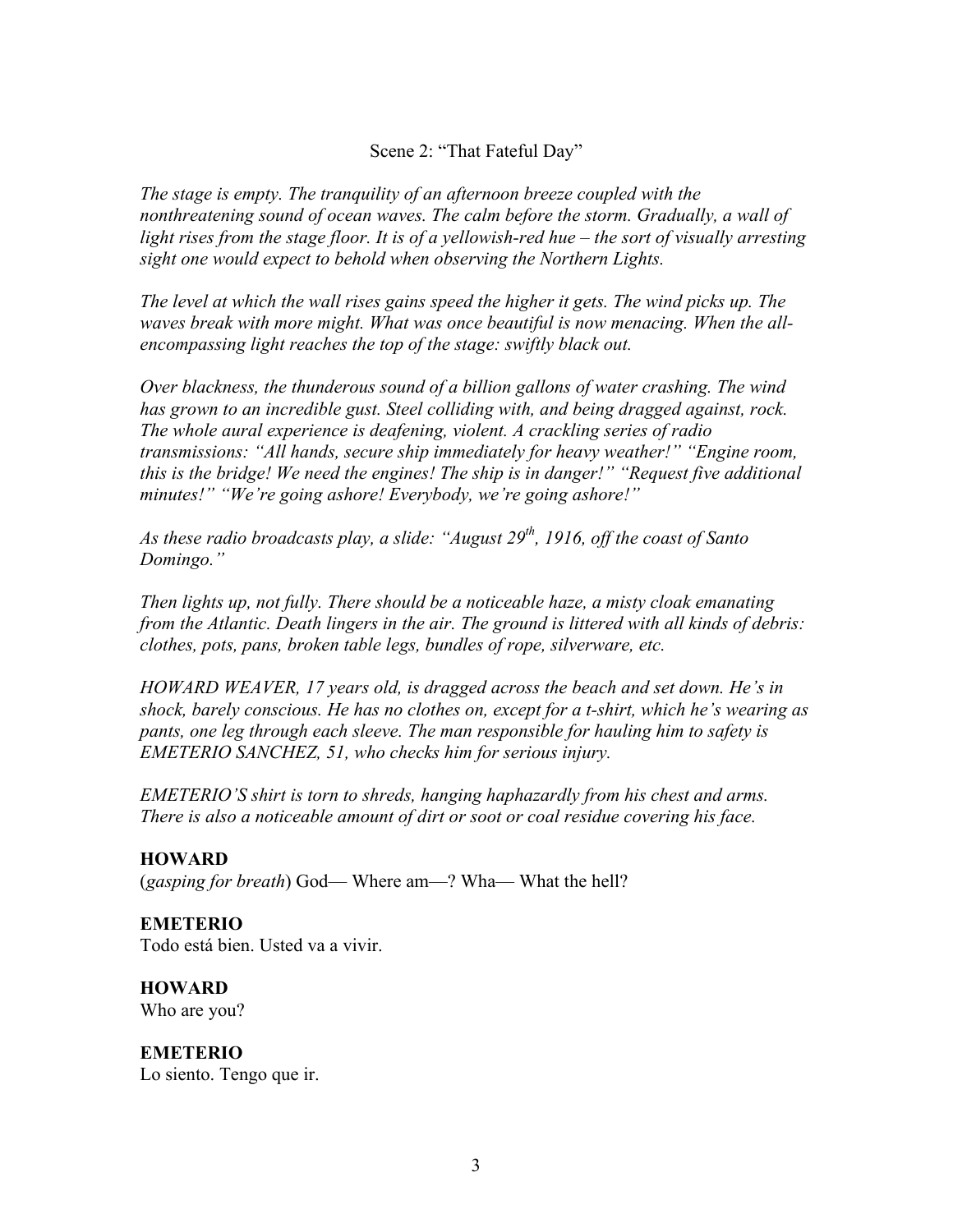*He runs off.*

#### **HOWARD**

WAIT! GET BACK HERE! (*looks himself over*) Where are my pants?!

*He surveys the scene around him. His gaze eventually turns to a group of on-lookers assembled on the beach. Some are merely observing, intrigued. The women are praying, their hands clasped. HOWARD waves to them, his gesture returned by a few.* 

*One of the observers snaps pictures with a first-generation flash bulb camera that, today, would be considered a valuable antique.* 

Pants? (*nothing*) "Pant—" "Pantalones"? ... You have "pantalones"?

*The group, for the most part, continues merely to stare. Meanwhile, an American SAILOR rushes over. He's dragging behind him a large wicker basket; in it is a severely BURNED MAN, who can barely speak beyond a grumble. He's covered up to his shoulders in a laundry bag-turned-blanket, and his eyes are seared shut.* 

**SAILOR** HEY! YOU!

#### **HOWARD**

Me?

#### **SAILOR**

Yeah, you! Get your ass outta the sand and help me, will ya?!

*Howard manages to come to his feet and stumble over to the SAILOR.* 

What's your name?

**HOWARD** What?

**SAILOR** YOUR NAME, YOUR NAME!

**HOWARD** Weaver. Seaman's Apprentice.

#### **SAILOR**

Okay, listen, Weaver. I have to go back, and I need you—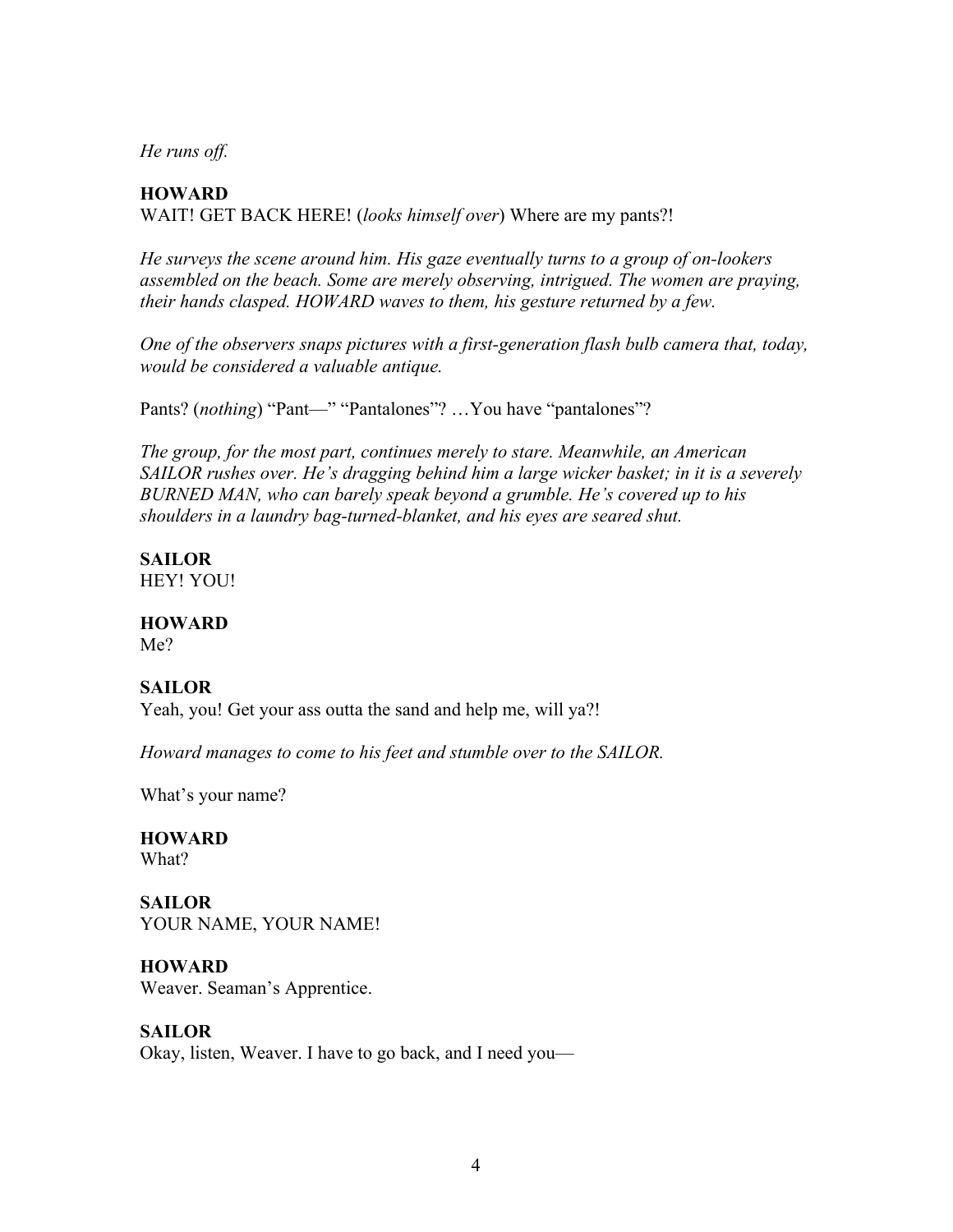#### **HOWARD**

—Wait, what happened? What's going on?

#### **SAILOR**

Not sure. I think it was a tidal wave. I was ordered to help put in the gun-port shutters when it happened, so I'm not sure.

#### **HOWARD**

(*looking at burn victim*) Jesus…

#### **SAILOR**

This one managed to hobble out onto the top deck. Do me a favor, will ya? Just talk to him. Say anything. Make sure he *talks back*.

#### **HOWARD**

What happened to him?

#### **SAILOR**

Steam burns. He was working in the engine room when it happened. Look, I gotta *go*. Remember: *talks back*.

*The SAILOR runs off. HOWARD kneels down to the BURNED MAN, careful not to touch his charred skin.*

#### **HOWARD**

Hey, fella. (*a beat / not sure what to say*) Everything's gonna be okay. We'll get somebody to look at you.

*The BURNED MAN struggles to utter a few words.*

Take your time. I'm not going anywhere.

*A beat. HOWARD leans forward to make sure he can hear among all the chaos.* 

**BURNED MAN** Can't see…

**HOWARD** That's… It's okay…

**BURNED MAN** How ?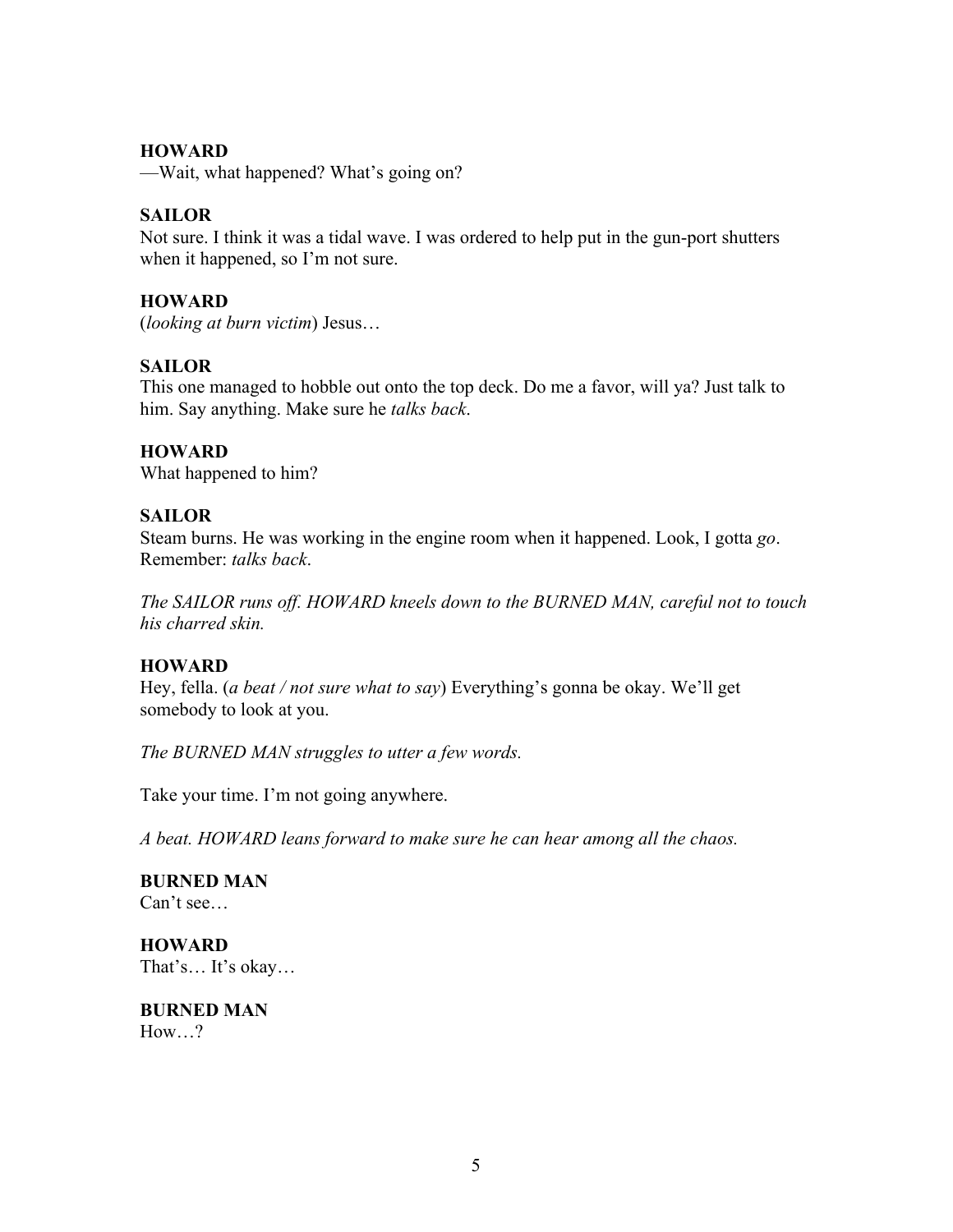*HOWARD hesitates for a moment before delicately grabbing the corners of the laundry bag with his fingertips and slowly pulling it down to waist level. The BURNED MAN groans.*

#### **HOWARD**

(*still tugging*) It's okay. Just a little more…

*Finally, the bag unravels down to the BURNED MAN'S torso, revealing a scorched white shirt fused with human skin for the most part. HOWARD gently covers him up again.* 

#### **BURNED MAN** Bad?

#### **HOWARD**

Not great. (*a beat*) Listen, do you need anything? Something I can do for you?

**BURNED MAN** What's… What's your name?

**HOWARD** Weaver. Howard. From Kingstree, South Carolina.

**BURNED MAN** Good to know you.

**HOWARD** And you? What's your name?

**BURNED MAN** Charlie Ellis. Hoboken.

**HOWARD** Hoboken. Where's that?

**BURNED MAN** Jersey.

**HOWARD** Jersey. Okay. (*a beat*) Well, uh, Charlie from Hoboken, you're gonna be fine. Ya hear?

**BURNED MAN** I'm write... I'm a writer.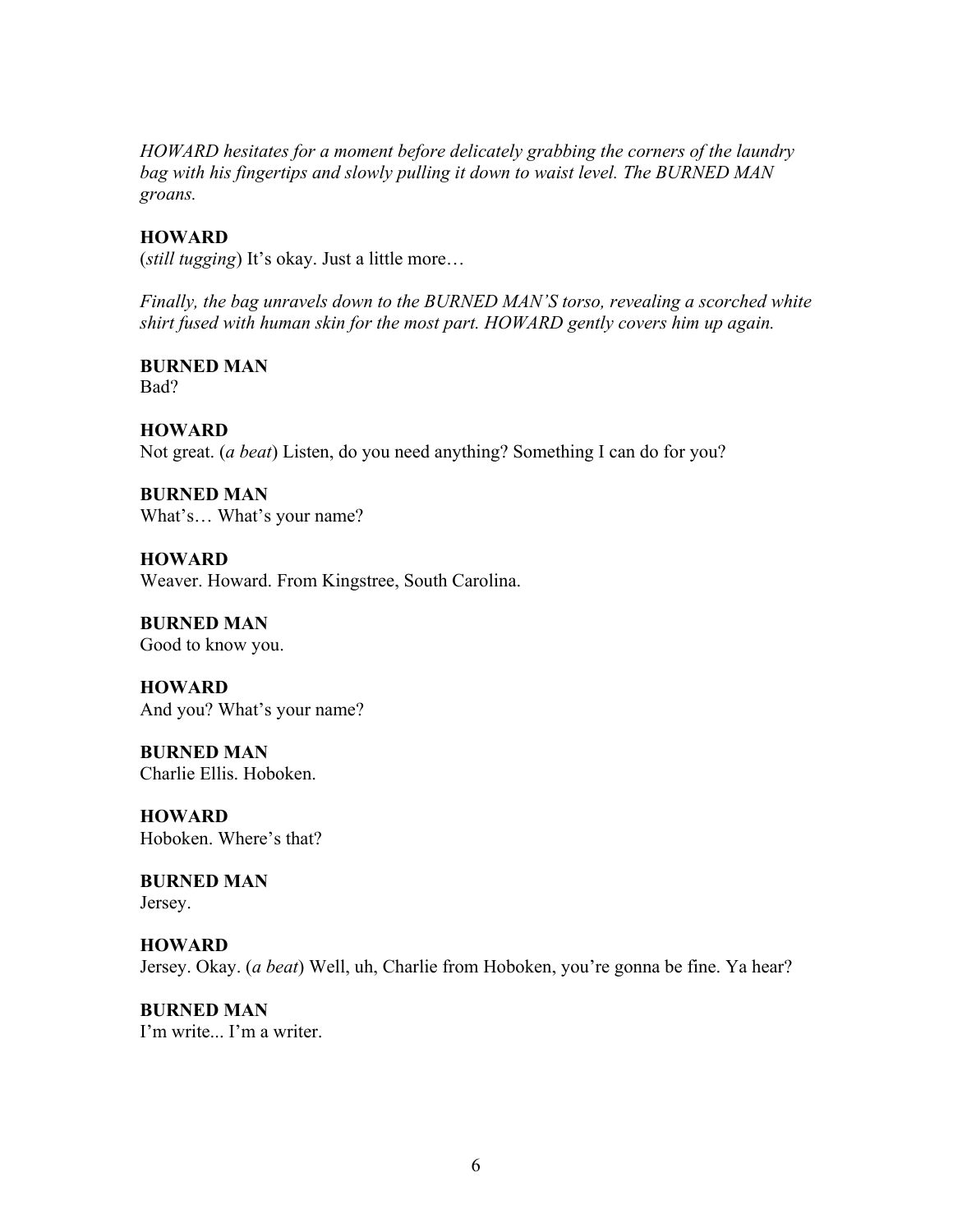#### **HOWARD**

Yeah. (*a beat / can see he's fading*) Why tell me that?

#### **BURNED MAN**

"Gonna be fine." (*a long, agonizing beat*) That line…doesn't work on me.

*The BURNED MAN bows his head, dies. HOWARD puts two fingers under his nostrils to make sure he's no longer breathing.*

*No time to grieve. A particularly loud crashing sound draws HOWARD'S attention offstage. He stares in disbelief as the SAILOR reemerges with another battered crew member, this time using a coal sack as a gurney.* 

#### **HOWARD (cont'd)**

The Memphis…

#### **SAILOR**

Yeah, and there's still guys inside of her. Ambulances will get these guys. Gotta focus on the ones we can help. Gimme a hand.

#### **HOWARD**

With what?

#### **SAILOR**

Breeches buoy. (*exiting*) From the ship to the shore.

*HOWARD begins his exit but stalls when EMETERIO returns with another soul.* 

(*from offstage*) C'MON! PUT SOME FIRE UNDER IT!

*HOWARD exits, returns with SAILOR. They pull a thick buoy line nearly across the whole length of the stage.*

Alright, we need this line *tight*. We have nothing to hook it up to.

*HOWARD takes a moment to watch EMETERIO kneel down to care for the man he's just saved.* 

#### **HOWARD**

That man saved my life.

#### **SAILOR**

HEY! (*regains his attention*) SEND HIM FLOWERS LATER! Listen, they're gonna be sending men down this line to us. We gotta move quick – the ship could unhinge any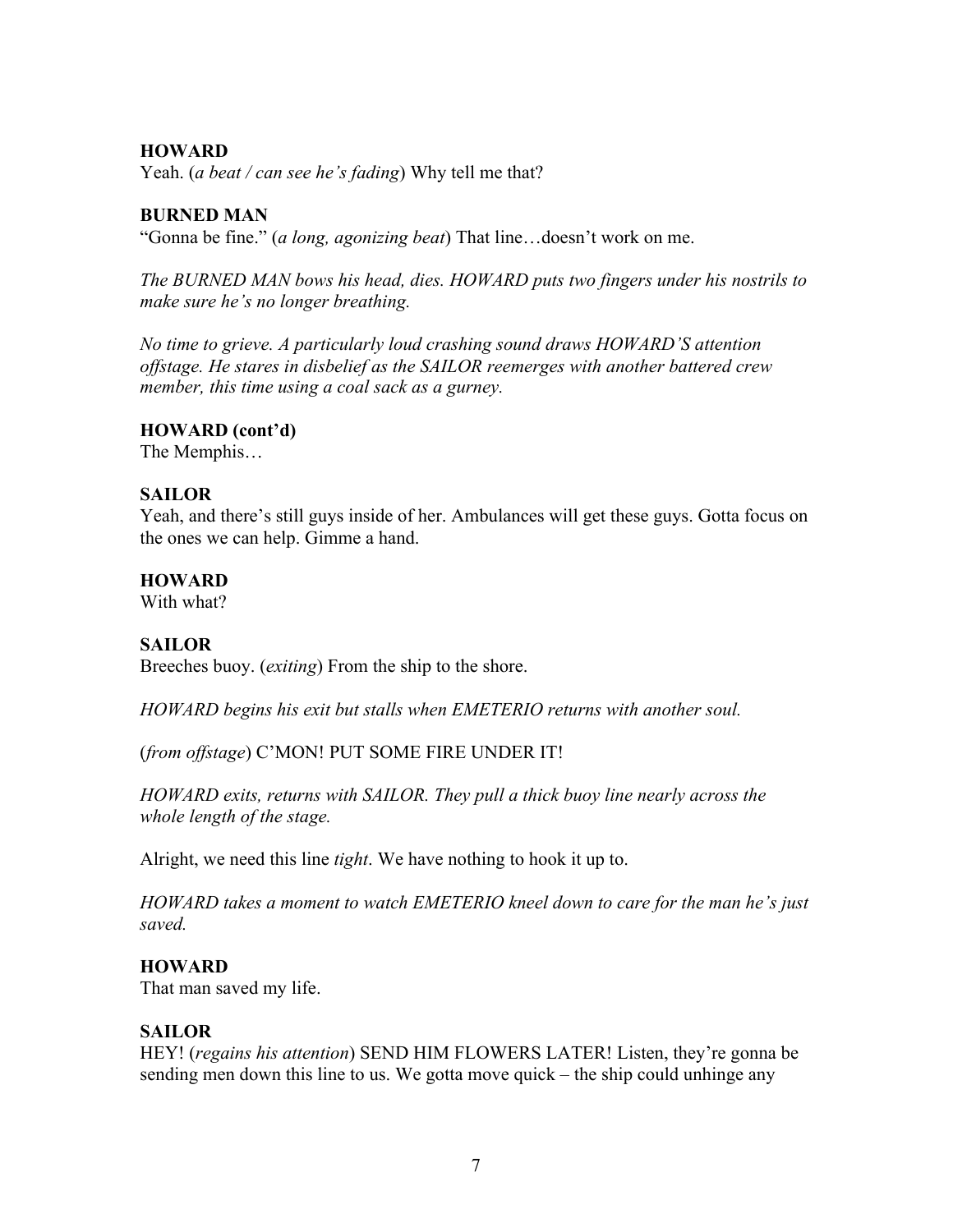#### **SAILOR (cont'd)**

second – so there are gonna be two sailors for every harness. We unhook 'em, settle them somewhere outta the way, and get ready for the next pair. Like a conveyer belt. Now, c'mon, PULL!

*Together, they pull the line as taut as they can. It's definitely a struggle.*

FUCK, THIS LINE'S HEAVY! Those guys are gonna drop like stones if we can't hold it.

*HOWARD looks back at the spectators.* 

#### **HOWARD**

(*motions desperately for help*) HELP! AYUDA! HELP!

*The men in the group (5) rush over and grab hold of the line; the whole group tugs. While some of the women (6 total) continue praying, others are now shouting words of encouragement in Spanish to the rescue party.* 

## **SAILOR**

ALRIGHT, GOOD! Get ready. They're sending the first two.

*Without sacrificing his grip, HOWARD watches EMETERIO, standing, who's about to head back out. The man with the camera sprints to within four feet of him.* 

## **MAN WITH CAMERA**

Mírame.

*He catches EMETERIO'S attention and quickly takes his picture. EMETERIO is obviously annoyed by the interruption, but he speeds off.* 

¡Gracias! Dios te bendiga!

*HOWARD turns his full attention back to the task at hand.*

## **SAILOR** OKAY, HERE THEY COME!

*Slowly, a boatswain's chair supporting two men makes its way down the line. The man on the left has his right leg through the chair, and the man on the right, his left leg. They*  have their near arms around each other, and their far arms are wrapped in the sling of *the chair.* 

Alright, the first ones are the worst off, so be careful.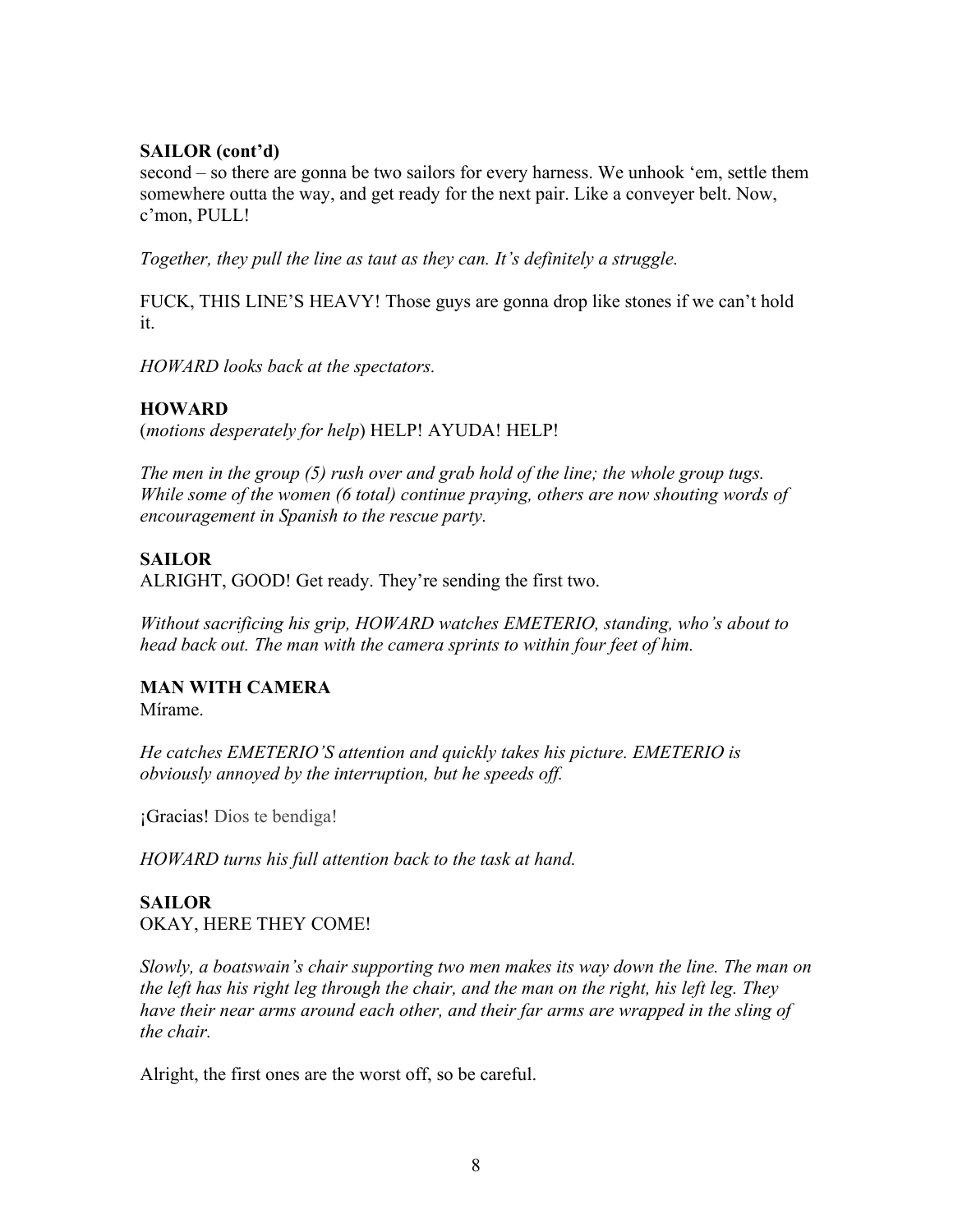*The chair arrives at the rescue group. Gently, little by little, they lower it and its passengers into the sand. They finally release the line. HOWARD and the SAILOR carry one of the men, and the "volunteers" handle the other. They are laid next to one another in the sand.* 

#### **HOWARD**

When are the ambulances getting here?

#### **SAILOR**

We can't worry about that right now. Only a couple of minutes till the next chair.

*The SAILOR and the rest of the group retake the line. HOWARD does not follow straight away.*

#### **HOWARD**

(*looking off in the distance*) That man… Who was that man?

*Lights out to the sound of the fierce Atlantic and the accompanying, very faint tune of "Anchors Aweigh."*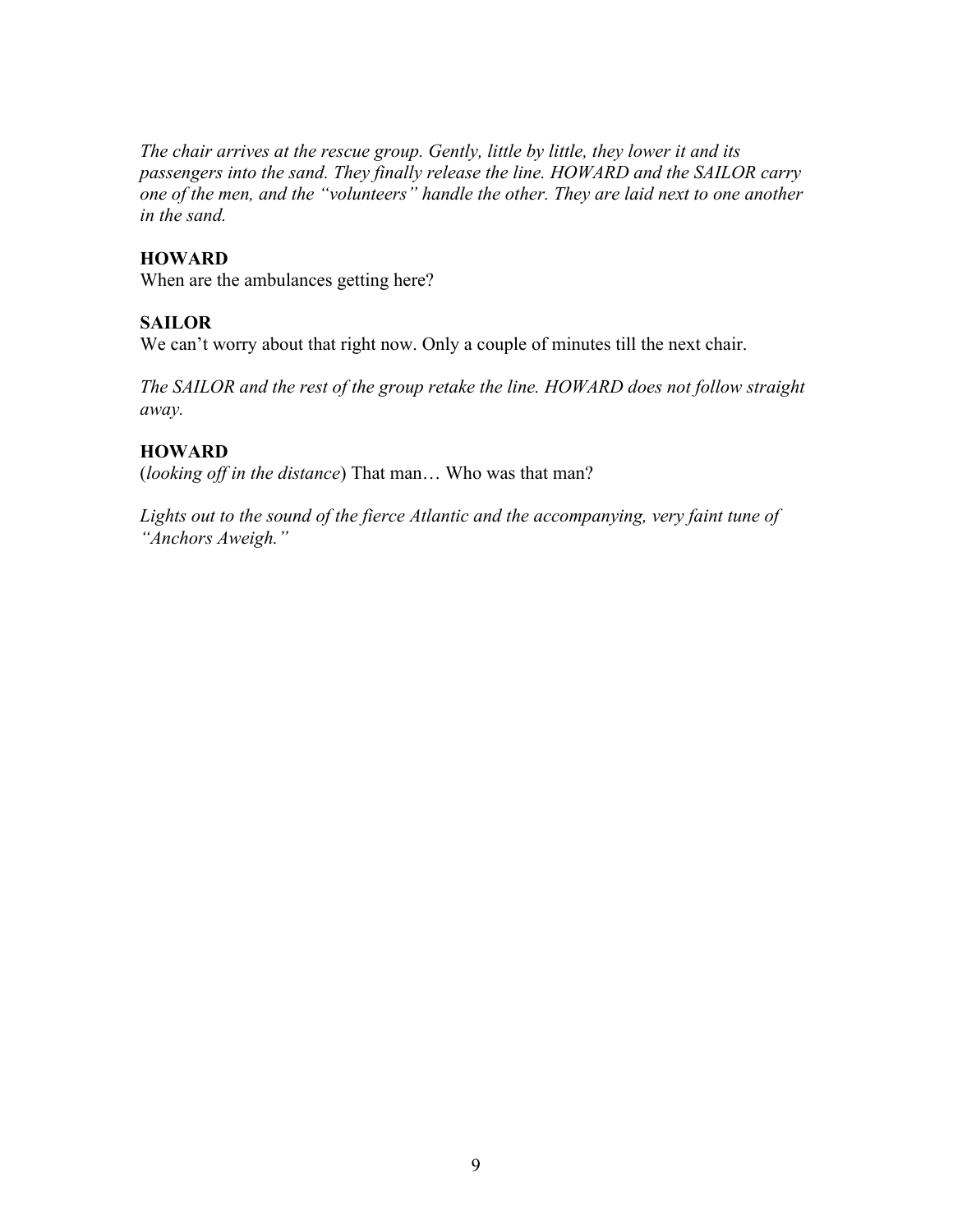#### Scene 3: "Pandora's Box"

*Lights up: a kitchen table in a middle-class home in Kingstree, South Carolina. On the table is a small, dark wooden box, a few small piles of paper, and a book or two.* 

*FRANK sits with his older brother, NATHAN, and his son, TRAVIS.*

## **FRANK**

And they mostly just end there?

#### **NATHAN**

Correctamundo. *All* of them, not just most.

#### **FRANK**

The rescue effort took about three hours, yes?

## **NATHAN**

That's right.

#### **FRANK**

And there were four or five zip lines set up, with handfuls of Marines and locals manning each one?

## **TRAVIS**

Yessir.

#### **FRANK**

But in all of the history books, articles, blogs—

#### **TRAVIS**

—Don't forget Wikipedia.

#### **FRANK**

—there's not a single chapter or paragraph naming some, or even *any*, of the Dominicans who helped?

## **NATHAN**

Nope.

#### **TRAVIS** Zilch.

#### **NATHAN**

When they *are* mentioned, they're lumped together as a single group: the "island"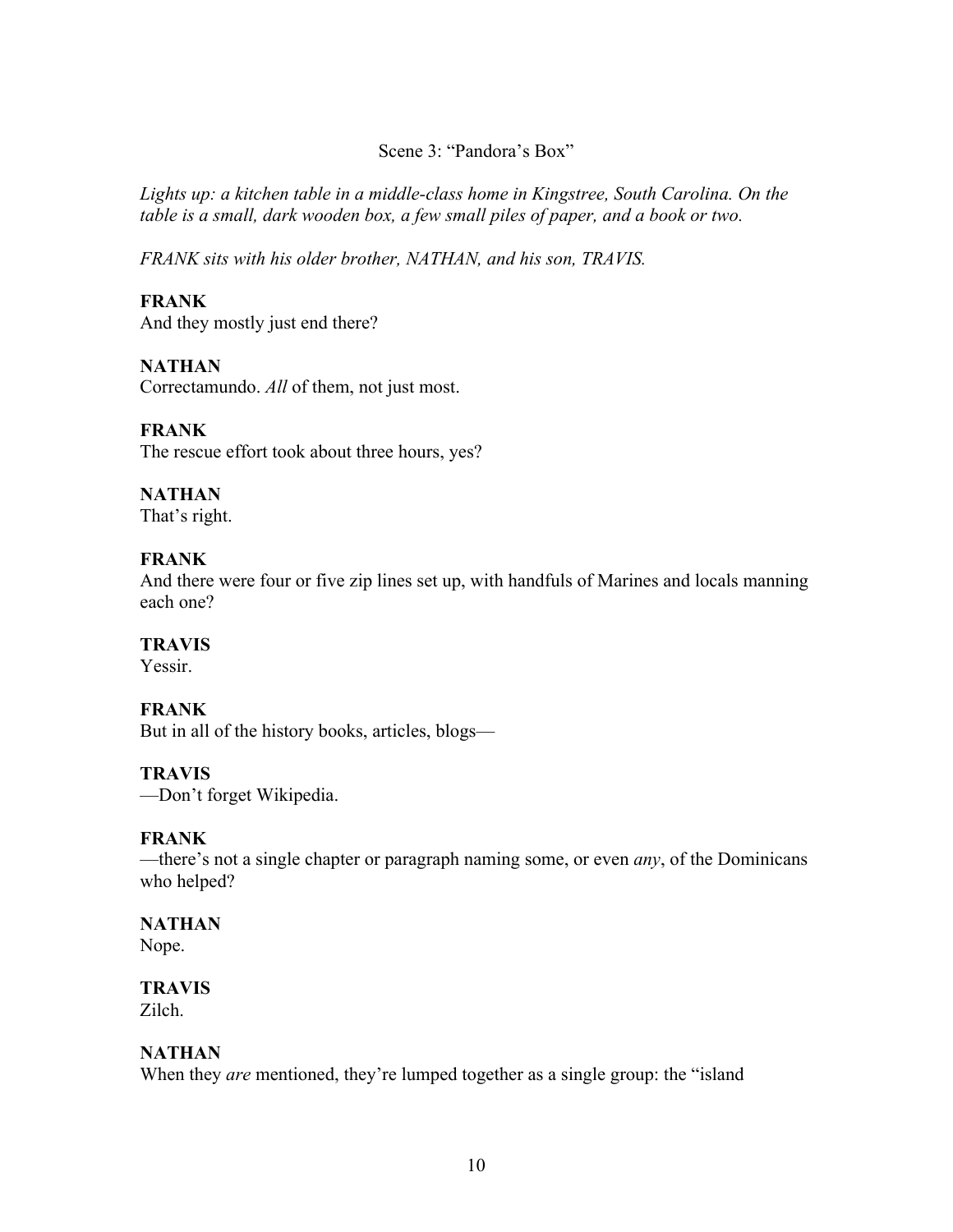#### **NATHAN (cont'd)**

residents<sup>"</sup>

*A beat. FRANK, mentally exhausted, sighs.*

## **FRANK**

Hours, *days* in the library and on the Internet, and all we have is "local residents."

#### **TRAVIS**

It's a start.

## **FRANK**

We're a month into this. We should have a little more just a start. What about the fellas driving the ambulances? Did they have any interaction with the rescuers?

## **NATHAN**

Not really. There weren't enough ambulances available at the time.

## **TRAVIS**

How'd they get all those men off the beach then? There were forty dead and over twohundred injured.

#### **NATHAN**

Francisco Henríquez y Carvajal, the "president" of the whole country, declared that every automobile in Santo Domingo – trucks, taxicabs, private vehicles – was to be given over to the U.S. Navy for use in the rescue. Naturally, a tall order like that took a while. The men on that beach waited well into the night, soaked and freezing.

*A beat. TRAVIS rubs his eyes. NATHAN raps his fingers on the table.*

## **FRANK**

So. Sound off. Where do we go from here, ya'll?

#### **NATHAN**

(*stands*) Home. I'll talk to you tomorrow.

#### **FRANK**

Home? We still have the statement from the Chief Master-at-Arms— What's his name? DENIG! We still have the statement he gave to Captain Beach's son for his book. We can look over *that* right quick.

#### **NATHAN**

It's 11:00 PM on a Saturday night. Chief Master-at-Arms Denig can wait till tomorrow.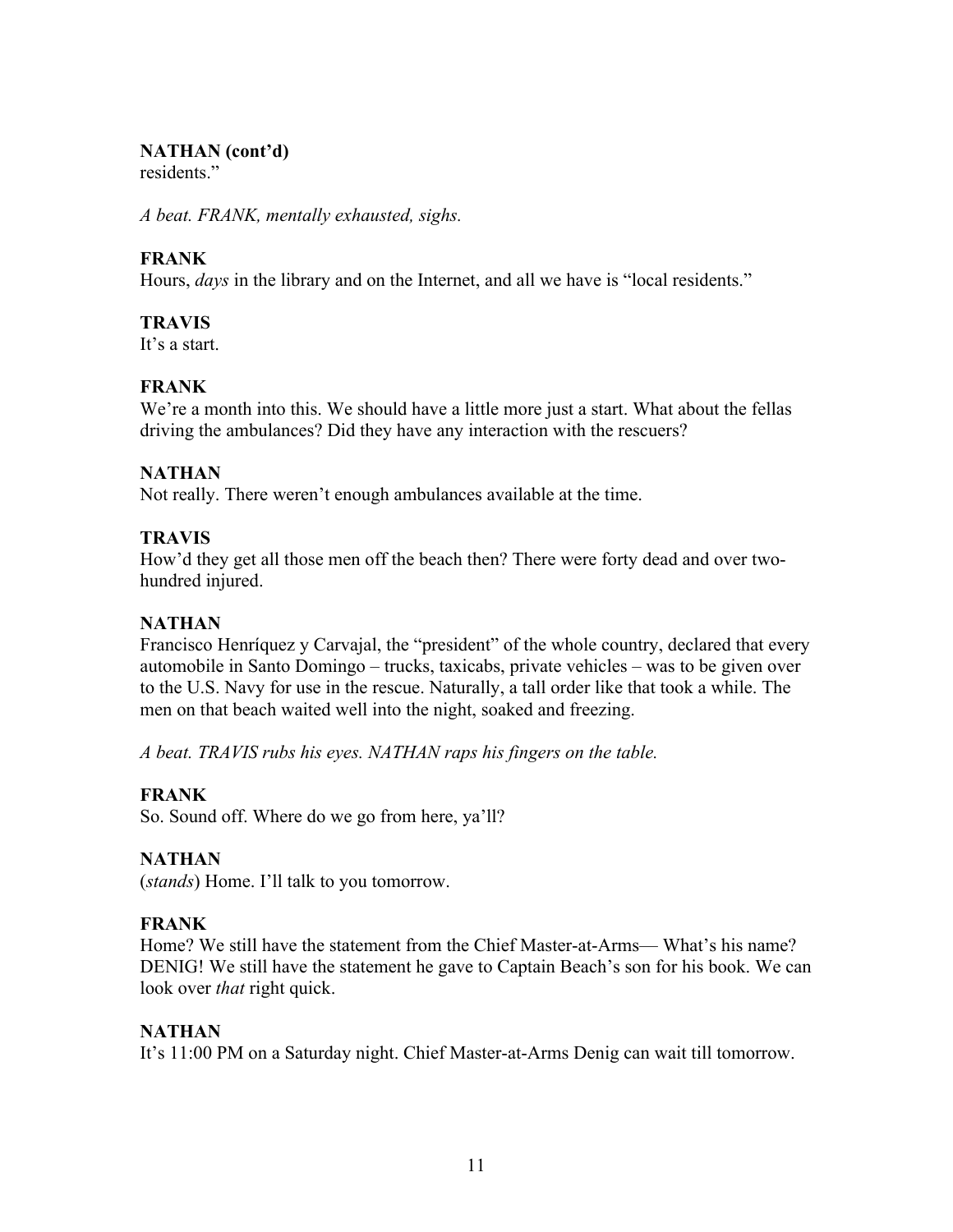#### **FRANK**

I'll put on some coffee.

## **NATHAN**

No, thank you. No more coffee, no more 5-Hour Energy, no more Red Bull. Just *sleep*.

## **FRANK**

You're such a quitter.

**NATHAN** What was that?

## **FRANK**

You're a quitter. You always do this. Dropping out early, I mean.

## **NATHAN**

Not always – only when I'm *tired*, *dehydrated*, and *starving*.

## **FRANK**

Could you come down off the cross for a sec?

**NATHAN**  For Christ's sake—

**FRANK** —Yes, what for *your* sake?

## **NATHAN**

—all I've eaten in the last eight hours is potato chips and trail mix. I'm not gonna collapse because you're obsessed and wanna keep me sitting here till the wee hours of the morning.

## **FRANK**

"Obsessed"?

## **NATHAN**

Yes, *obsessed*. Dad died over forty years ago.

## **FRANK**

So?

## **NATHAN**

So, what's driving you *now* to solve this thing?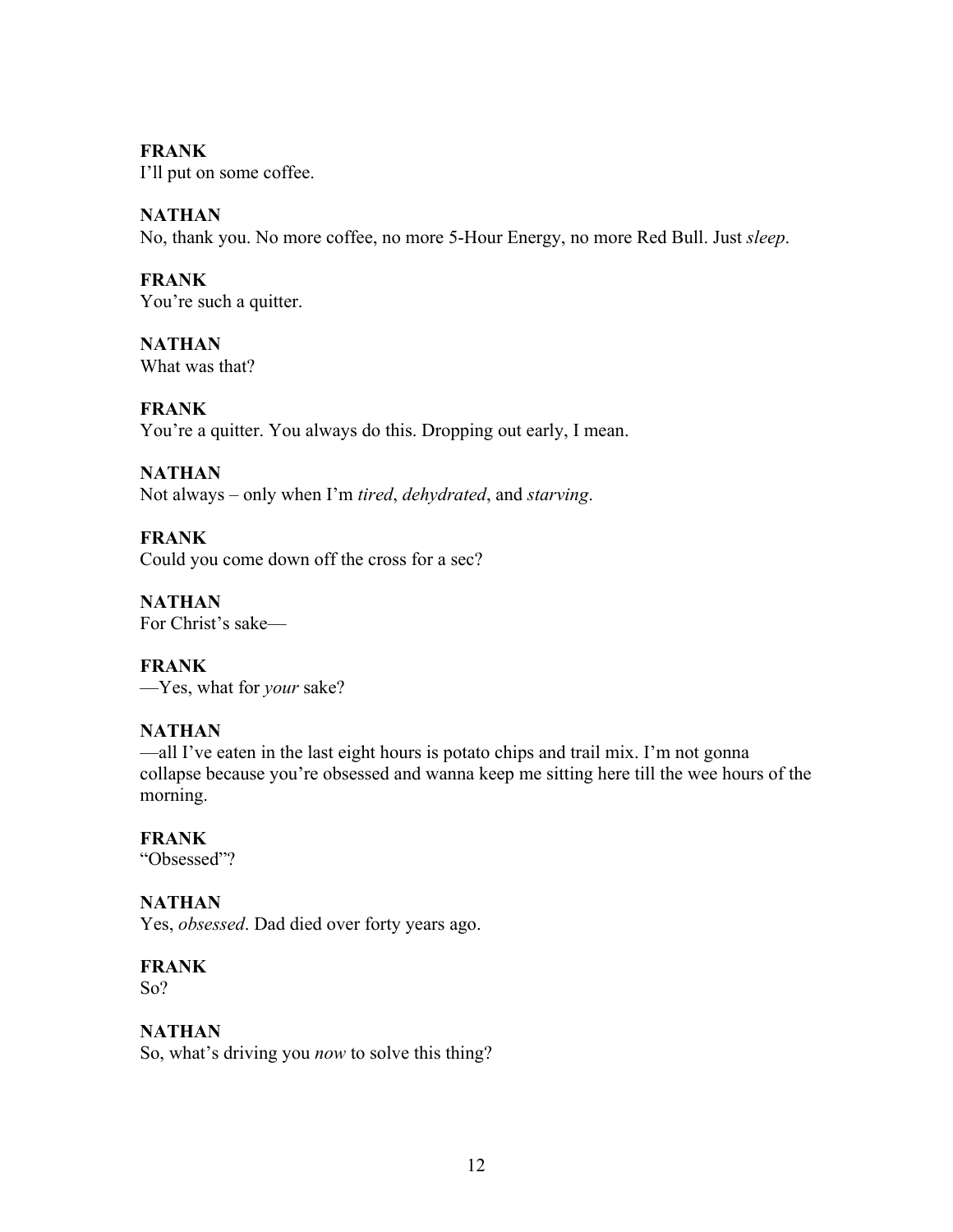#### **FRANK**

We never had a *lead* until now.

## **NATHAN**

A "lead"?

## **FRANK**

You and I must have hearing troubles today. Yes, a lead.

## **NATHAN**

(*pointing to the box*) Our half-sister in Virginia sends you a cigar box full of little trinkets, and suddenly, you have a *lead*?

## **FRANK**

Margaret's sick. She's dying. She wanted me to have these "little trinkets." (*angrier*) And these "little trinkets" are Dad's personal effects.

#### **NATHAN**

"Personal effects." Jesus. You sound like you're reading straight from a Navy registry.

## **FRANK**

Fuck yourself. (*to TRAVIS*) Sorry, Trav.

#### **TRAVIS**

I'm cool.

#### **FRANK**

(*back to his brother*) Lemme ask you this: do you even *care* about why we're doing this?

#### **NATHAN**

Why *are* we doing this?

#### **FRANK**

Can you give a single response *not* packaged as a fucking question? Just one. Can you do that?

*A long beat. The air is heavy with hostility.* 

#### **NATHAN**

I'll talk to you later. (*exiting*) Asshole.

#### **FRANK**

Prick.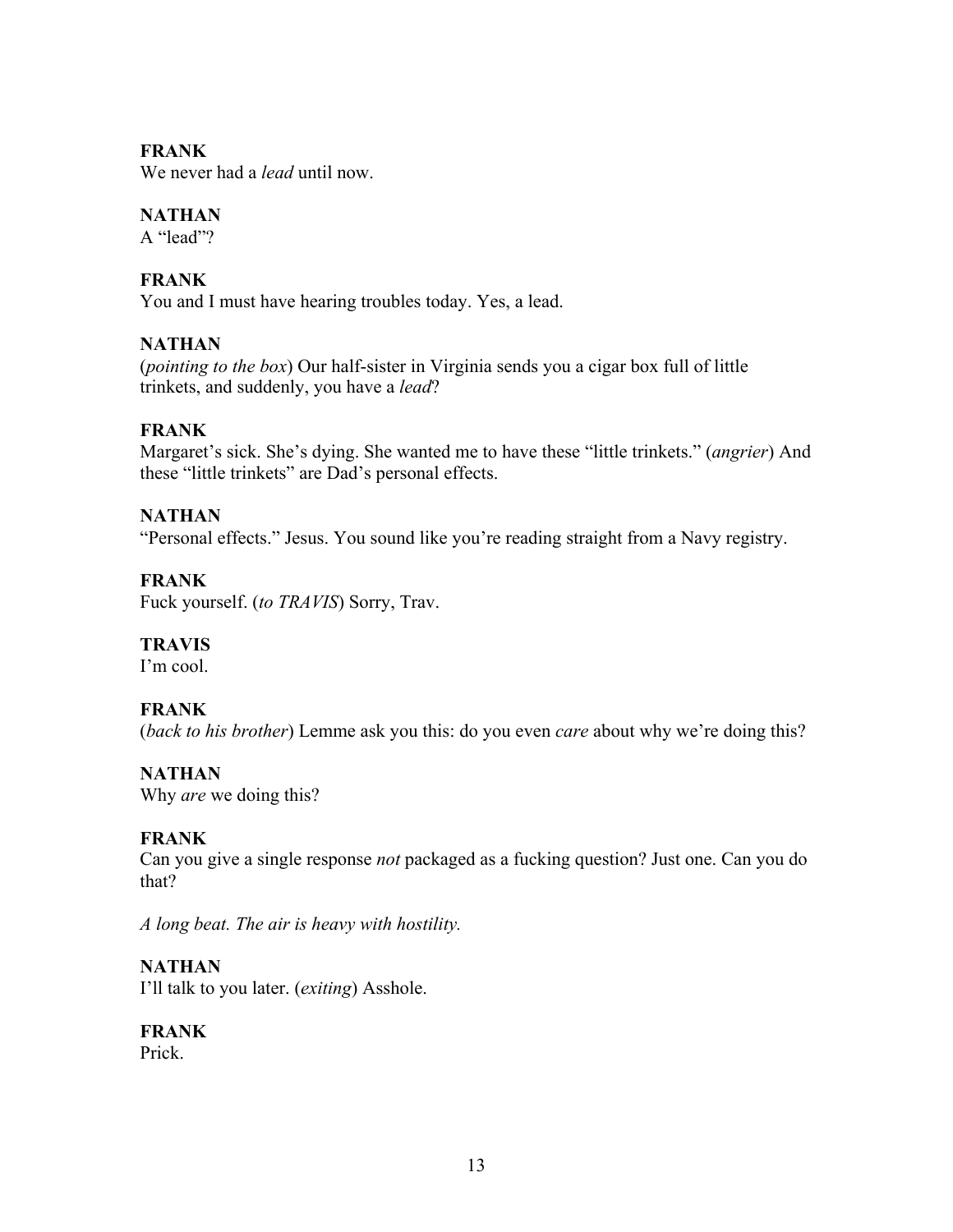*NATHAN leaves. FRANK calms himself, turns to TRAVIS.* 

**FRANK (cont'd)** Sorry.

## **TRAVIS**

Grew up with three brothers. It's okay. Really.

*FRANK opens the box and pulls out a crumpled black-and-white postcard, which he examines.*

#### **FRANK**

Maybe he's right. It ain't *much* of a lead. (*a single laugh*) Sort of looks like Errol Flynn, doesn't he? Swashbuckler-type. Just the way you'd like to picture the guy who saved your father.

**TRAVIS** Anything more coming to you?

**FRANK** Another package in a couple of days.

**TRAVIS** Well, till then, we'll just work with what we got.

**FRANK** (*a beat*) Thanks for helping with this.

**TRAVIS** No problem.

*FRANK looks at the picture more closely, almost entranced by it.* 

#### **FRANK**

I *need* to find out who this man is.

**TRAVIS** I know.

**FRANK** But I'm not obsessed.

*He looks at TRAVIS.*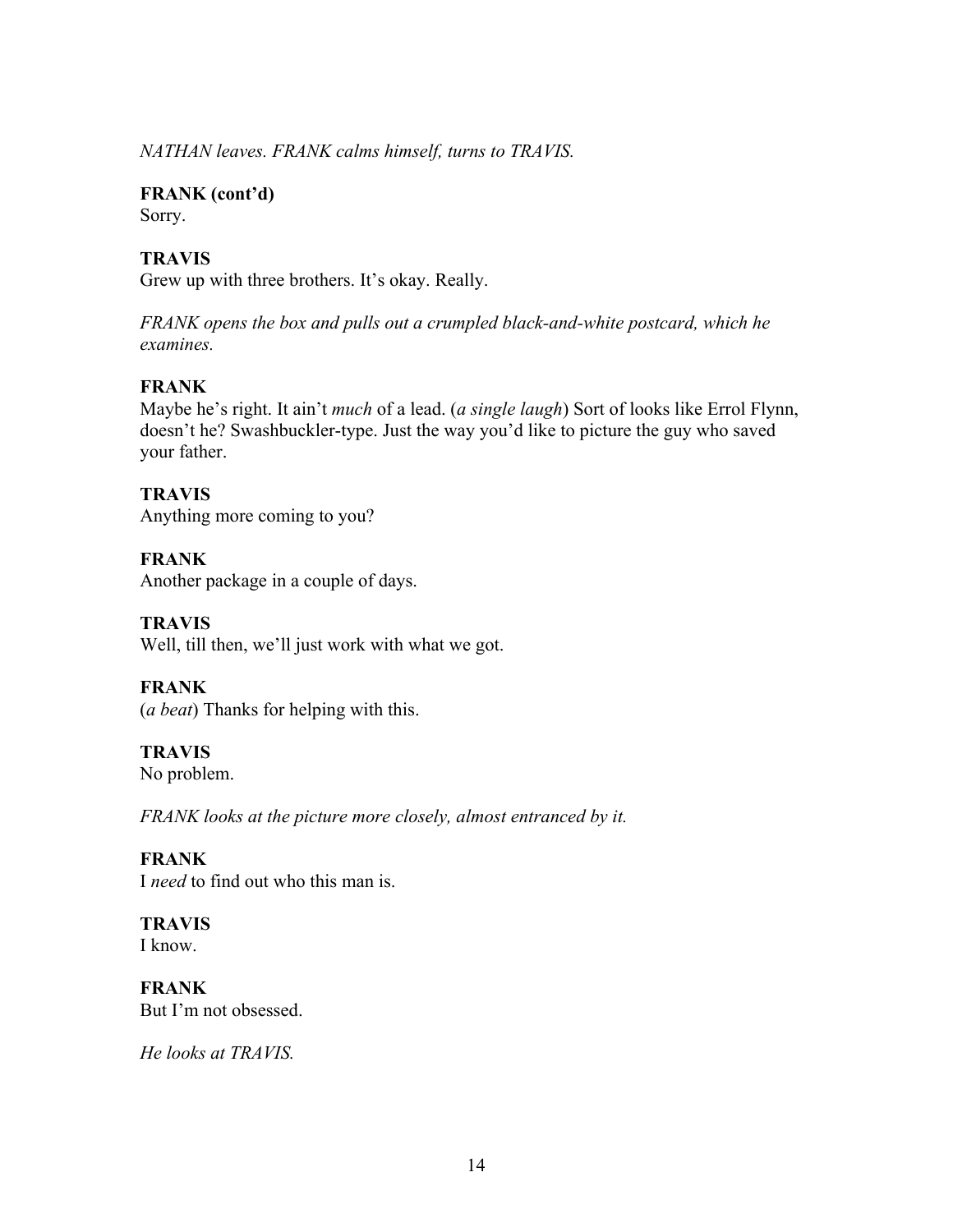#### **FRANK (cont'd)**

I'm *not* obsessed.

#### **TRAVIS**

I know.

*Lights out.*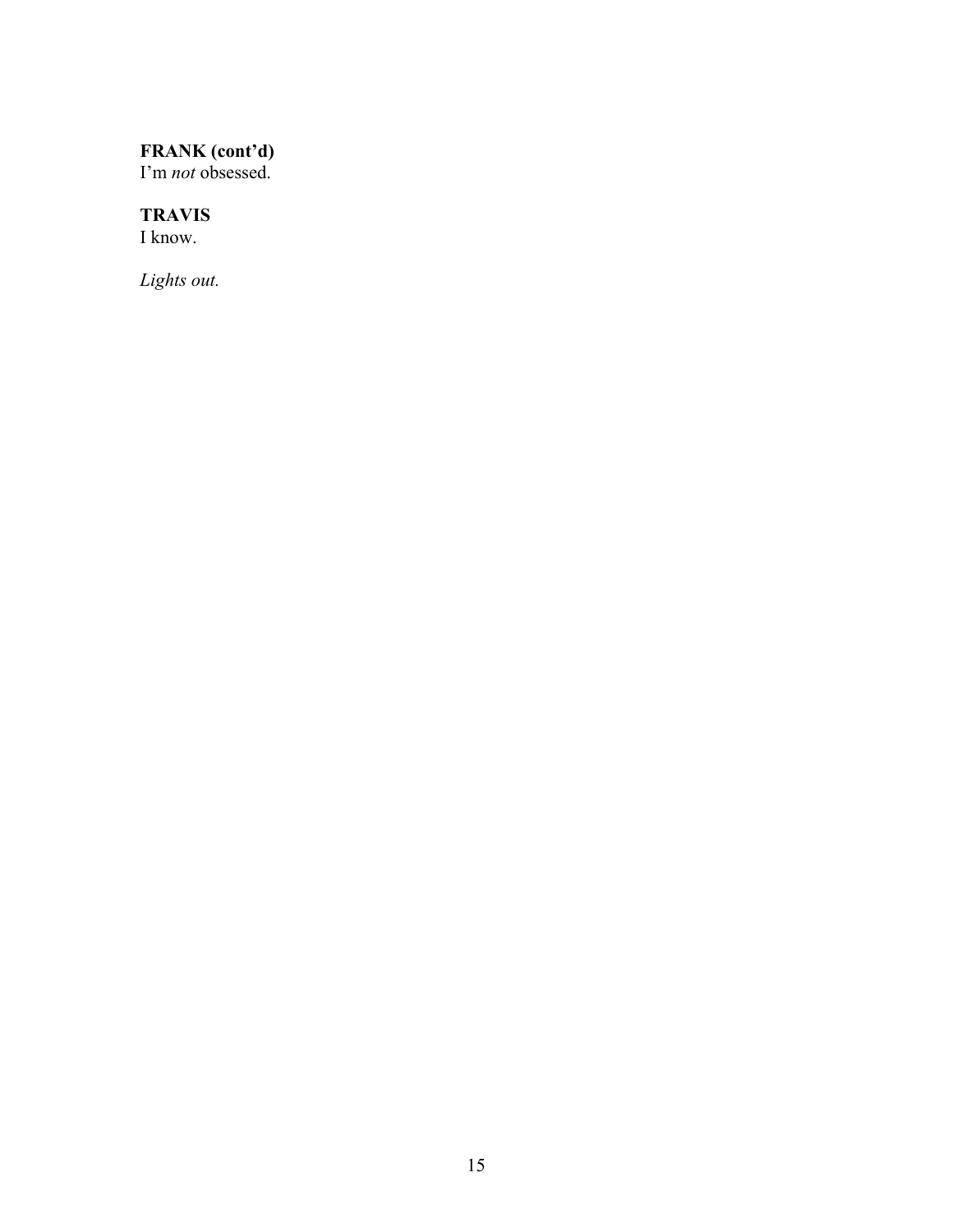#### Scene 4: "Face-to-Face"

*Slide: "Two weeks later."*

*Lights up. Afternoon. HOWARD strolls along a street in Santo Domingo. He's decked in Navy attire, and he has a Smith & Wesson Model 10 revolver holstered on his left side. His palms are wrapped with gauze.* 

*He's walking alongside a Navy SHORE PATROLMAN, mid-20s, also uniformed. He has an armband with the letters "SP" stitched into it, and he's armed only with a nightstick, which dangles from his belt.*

*The street is not crowded, despite the largeness—even in 1916—of the city. In fact, the whole town is eerily quiet. Suspended from the ceiling of the theatre are Dominican flags. Some are pristine. Some are dirty. Some are tattered. Some are big; others, small.*

*There are two distinct pairs of Dominicans conversing in the streets. One is an elderly FISHERMAN speaking jovially with a local. The former has a large netted sack of plantains, which rests by his right leg. His scruffy garments are caked in sweat and some dirt, suggesting he's just returned from a long day of labor. Tied to his hip by a raggedy string is a leather pouch containing a machete.*

*EMETERIO—he doesn't look very different from the last time we saw him—is also in conversation with another man. He's out of the way, not yet a central part of the scene. We barely notice him. HOWARD definitely doesn't.*

*Other than these characters, a few extras—maybe three or four—occupy the stage.*

*There are also two MARINES patrolling the street. They're dressed in their dark greens and have Springfield M1903 rifles slung around their shoulders. They speak to the bystanders. Though we do not hear them yet, we can see that MARINE 1 is questioning while MARINE 2 translates.* 

#### **HOWARD**

(*noticing the MARINES*) What's going on over there?

*They stop. SP glances over at MARINE 1, who's getting antsy with one local.* 

#### **SP**

Search and seizure. You don't know?

#### **HOWARD**

I was mostly on the Memphis before last week. And I'd only been assigned there for a month. (*holds up his hands*) Lucky me.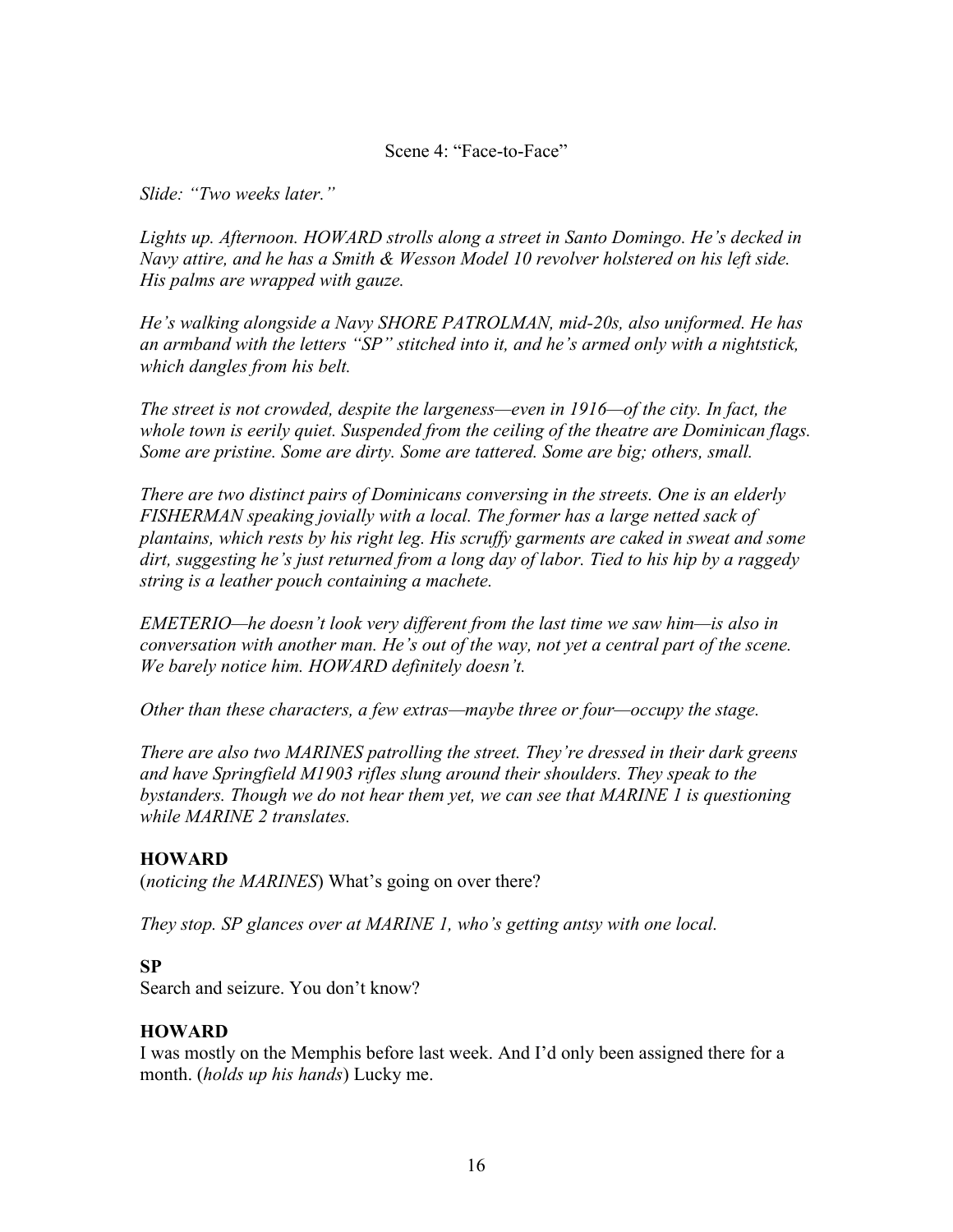#### **SP**

Official order from Knapp. All personal firearms are to be confiscated from the indigenous people. A hometown buddy of mine who's with the leathernecks told me.

#### **HOWARD**

Have they found many?

#### **SP**

Since the end of June, I think they've collected something like 20,000.

#### **HOWARD**

*20,000*?

#### **SP**

Yep. Crazy, ain't it? But that's just how it is in this country. For men, owning and *carrying* a gun isn't just acceptable; it's a symbol of manhood.

#### **HOWARD**

(*looking again at MARINE 1*) Well, I guess that explains the *unfriendly* attitude some guys have cultivated. But is it really called for, you think?

## **SP**

In this place, it's a necessary evil. And it's not just the guns. Why do you think the admiralty has guard units standing watch over your ship? If we left it alone for even a day, these natives would be all over it like ants on a scrap of bread. They'd strip it right down to its bare husk. To the top men, that's stealing from the U.S. government. But to a lot of others, it's more akin to grave-robbing.

#### **HOWARD**

And that's what's really got everybody worked up.

*The MARINES are now speaking to the FISHERMAN.* 

#### **SP**

We're here trying to bring order to this place, something the folks here have failed at more than once. Mix a strong sense of ingratitude with the fear of being murdered and robbed—

#### **MARINE 1**

Corporal, ask this man what his profession is.

#### **SP**

—and things can boil over real quick.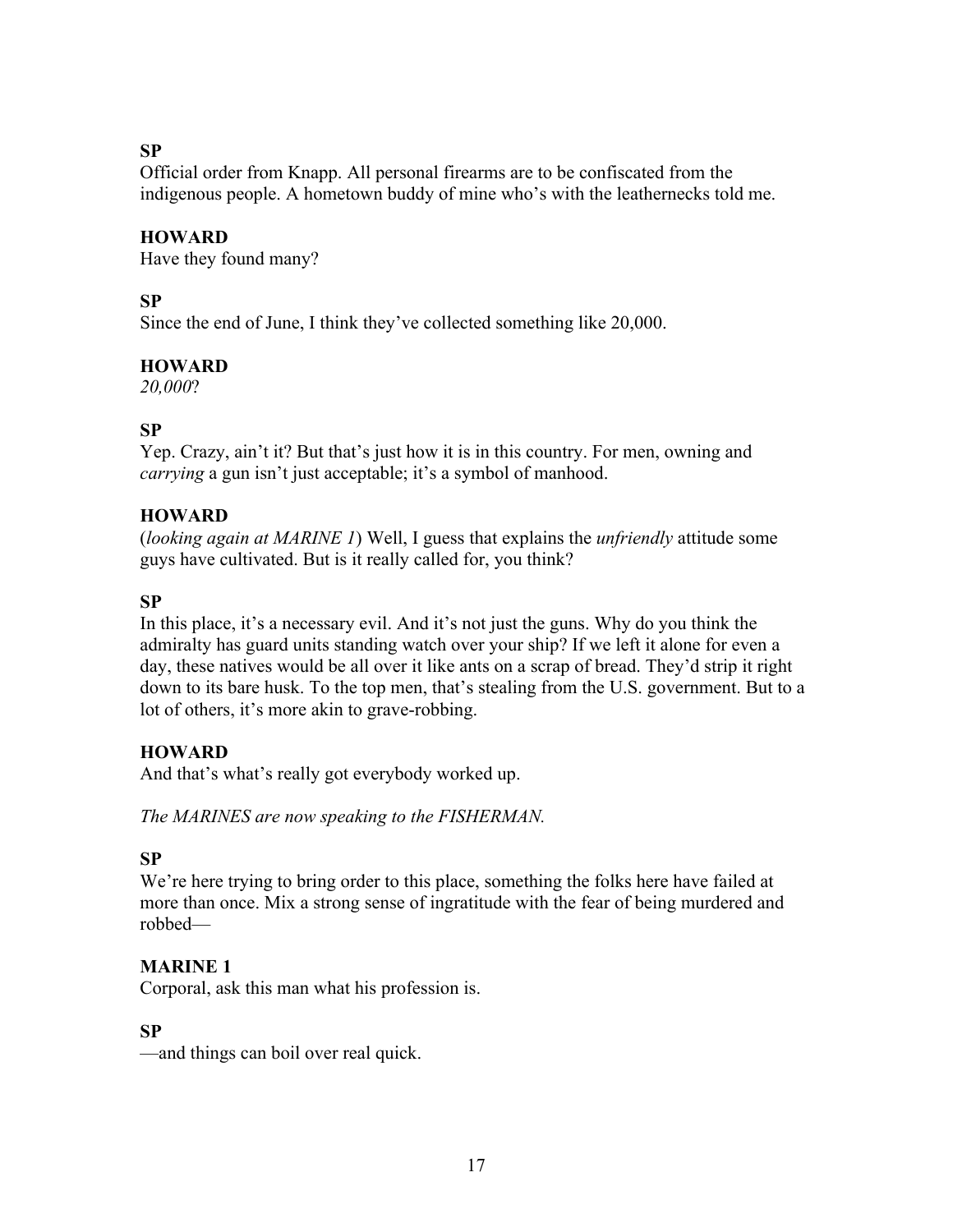*HOWARD and the SP turn to watch the interrogation.* 

**MARINE 2** ¿Que es su profesión?

**FISHERMAN** Pescador.

**MARINE 2** He's a fisherman.

**MARINE 1** Does he know anything about the guerillas?

**MARINE 2** ¿Sabe usted algo sobre el ejército guerrillero?

**FISHERMAN** No.

**MARINE 2** He says—

**MARINE 1** —I got it. Does he have any firearms on his person?

**MARINE 2** ¿Tiene algún armas con usted?

*The FISHERMAN answers by shaking his head "no."*

**MARINE 1** (*pretty damn frightening*) Tell him he'd better be telling the truth.

**MARINE 2** Por favor, no nos mienten.

#### **MARINE 1**

(*looking at, pointing to, the sack*) Tell him to empty his bag onto the ground. We need to check its contents.

#### **MARINE 2**

Mi jefe quiere que vacía su bolso en el suelo.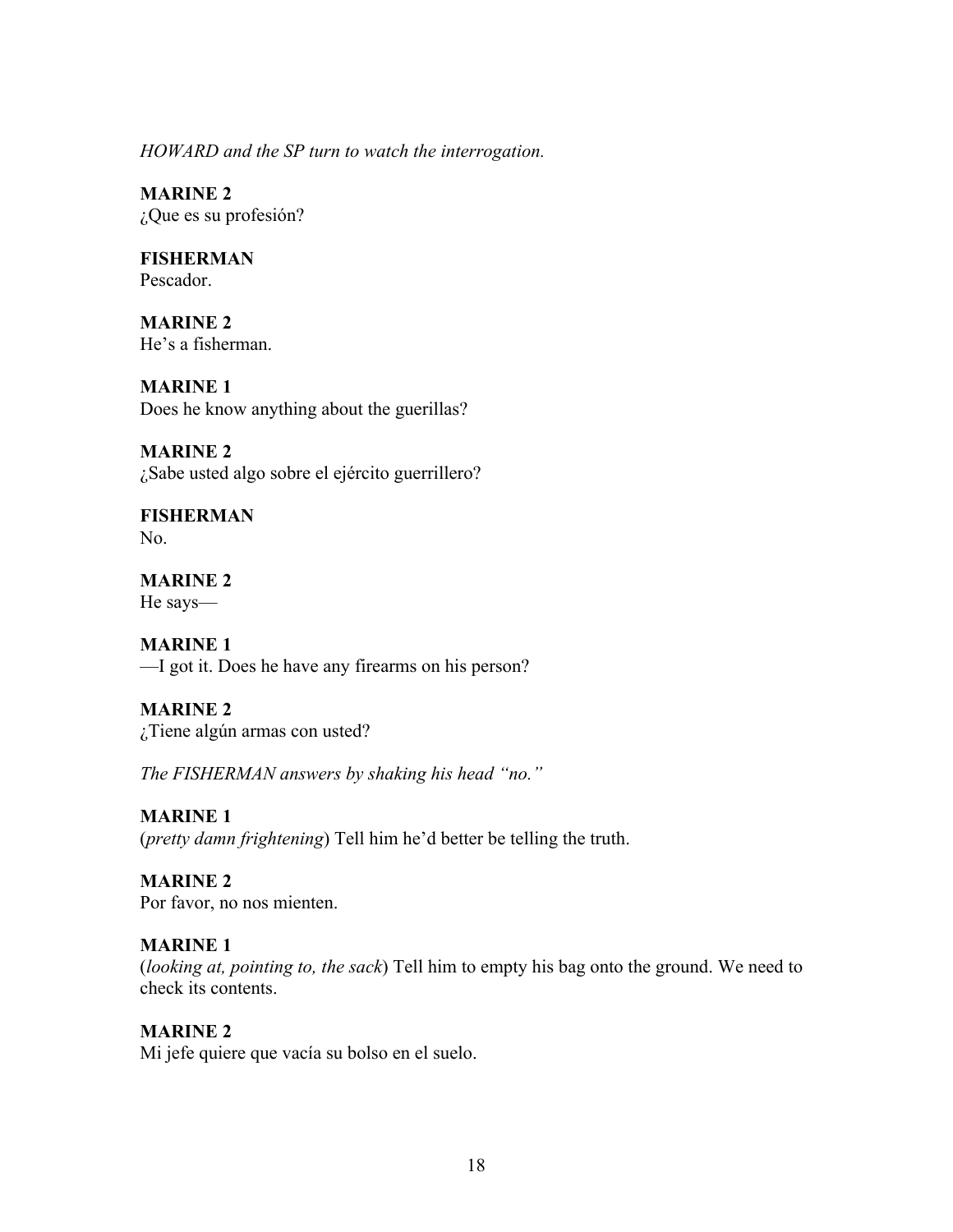#### **FISHERMAN**

No voy a hacerlo.

## **MARINE 2**

He won't do it.

*A beat. MARINE 1 and the FISHERMAN exchange heated glances.*

#### **MARINE 1**

Inform him that we are soldiers in the United States Marine Corps.

#### **MARINE 2**

Él quiere que usted sepa que somos soldados de los Estados Unidos.

## **FISHERMAN**

No me importa quién es usted.

**MARINE 2**  He doesn't care.

*Another tense beat.*

## **FISHERMAN**

(*slowly / no patience left*) Corporal. You tell Raoul or Manuel or whatever the fuck this old man's name is that I want every damn stock of corn in the dirt. *Now.*

*MARINE 2 is hesitant. MARINE 1 unslings his rifle: he has one hand at the handle the other gripping the stock.* 

Corporal.

## **MARINE 2**

Él dice que usted es un hijo de puta testarudo y debe vaciar todo el maíz.

## **FISHERMAN**

Esto no es el maíz. Estos son los plátanos.

## **MARINE 2**

"This is not corn. These are plantains."

#### **FISHERMAN** Culero.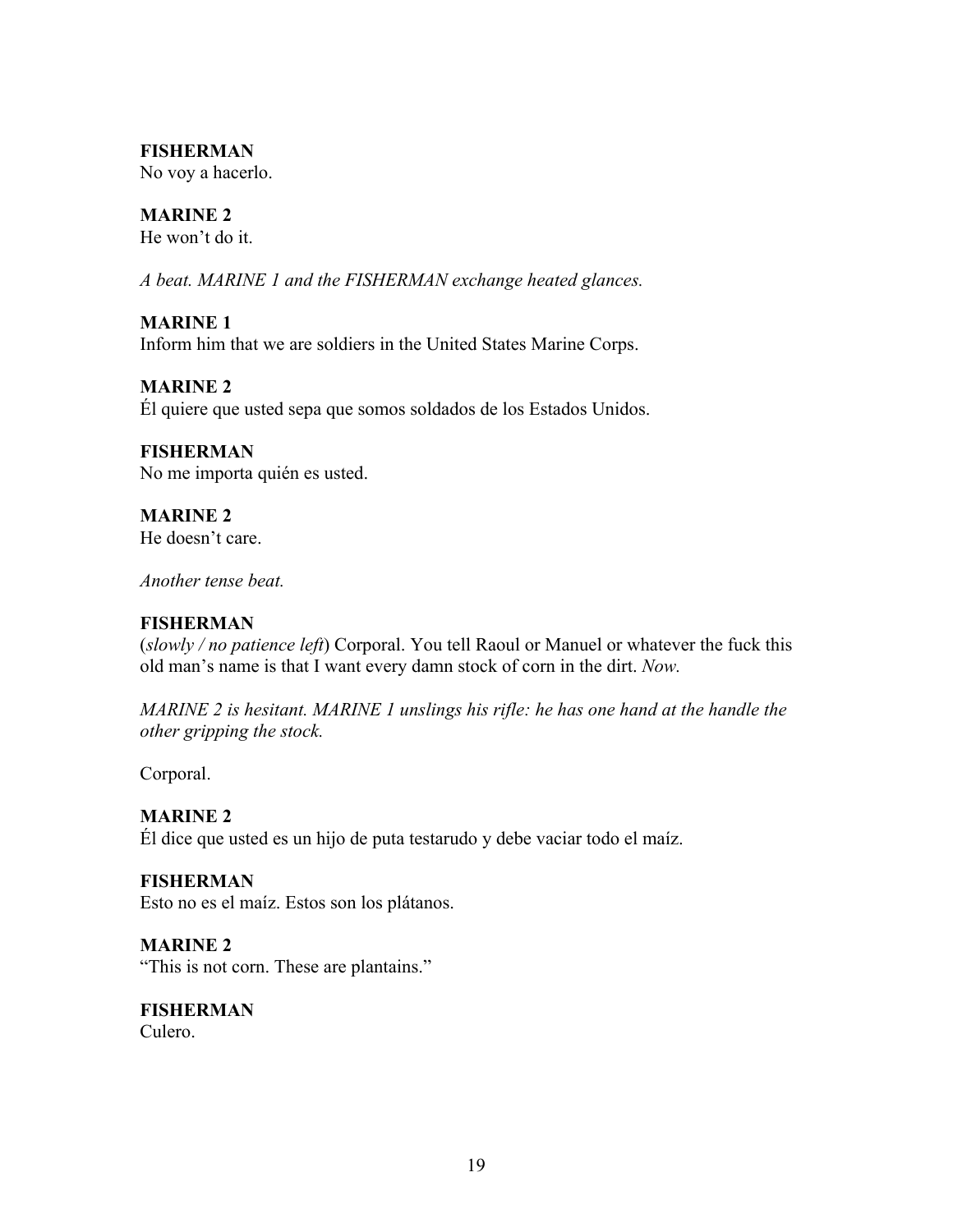#### **MARINE 2**

"Asshole."

*MARINE 1 attempts to bash the FISHERMAN over the head with the butt of his rifle but is held back initially by MARINE 2. A lot of grunting and maybe some swearing for good measure. HOWARD and the SP rush over to help. Meanwhile, EMETERIO dashes to the scene and shields the FISHERMAN, who, rather than raise a fist, merely stands defiantly.* 

#### **EMETERIO**

(*to MARINE 1*) DEJE EL HOMBRE SOLO!

#### **MARINE 1**

(*continues to struggle*) FUCK YOU, SEA NIGGERS!

#### **HOWARD**

HEY, HEY, HEY! Look at me. (*he does; HOWARD pants, catching his breath*) Calm. Down. And look around.

*MARINE 1 does. Too many witnesses / potential rebels. He breathes deep.*

#### **MARINE 2**

Talk a walk. We'll handle things here.

*A beat. MARINE 1 calms down.* 

## **MARINE 1**

Right.

*He picks his hat up off the ground and brushes the dirt off of it; he then gussies up his uniform and re-slings his rifle.* 

(*to FISHERMAN*) Be seeing you.

*He exits. Immediately after he is off-stage:*

#### **FISHERMAN**

(*towards off-stage area*) TU MADRE CHUPA POLLAS, CABRÓN!

#### **MARINE 2**

(*about a millisecond later*) HE SAYS, "GOD BLESS!"

*EMETERIO speaks to the FISHERMAN, probably consoling him.* 

(*to HOWARD*) Thanks for your help. That could've been a lot worse.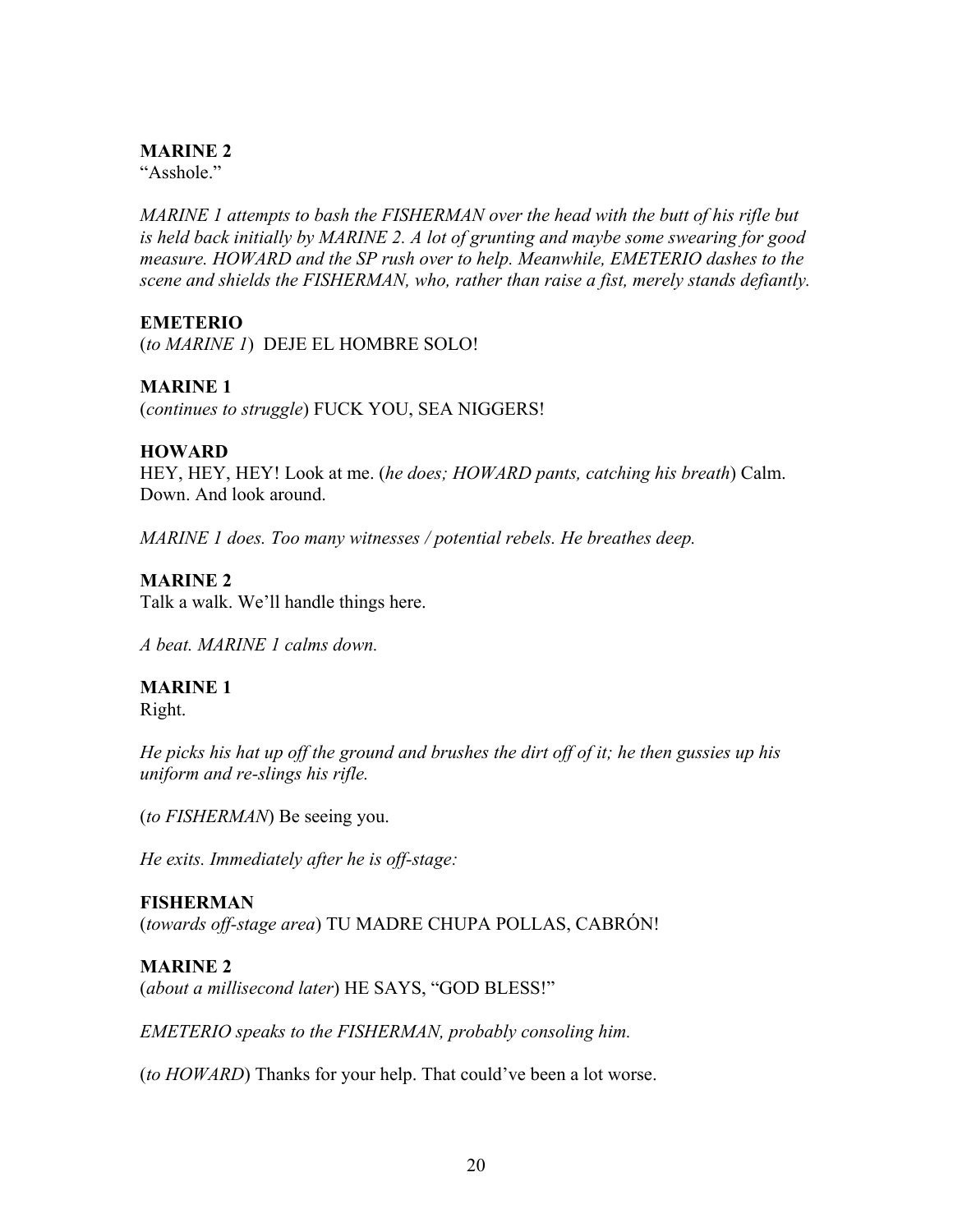#### **HOWARD**

Sure thing. Seemed like you could use another pair of hands.

#### **MARINE 2**

He's really been on edge since yesterday. A bandit stole his smokes right out of his back pocket. Take the guns, but leave us our Pall Malls, you know?

*HOWARD notices who's talking to the FISERHMAN.*

#### **SP**

I gotcha, pal. Take care, and make sure he doesn't shoot anyone today.

## **MARINE 2**

(*laughs*) I think I can manage that. Starting now.

*He begins to walk away*.

#### **HOWARD**

(*to MARINE 2*) Hey, buddy. Hold up a sec, will ya? (*he does*) Wanna pay me back? Come here real quick. (*he does; HOWARD addresses the SP*) I'll get together with you **later** 

#### **SP**

(*exiting in opposite direction of MARINE 1*) Be safe.

#### **HOWARD**

(*walks up to EMETERIO, taps his shoulder*) Hello?

*EMETERIO turns around. HOWARD gives MARINE 2 a "You know what to do" nod.* 

My name is Howard Weaver.

#### **MARINE 2**

(*pointing to HOWARD*) Es Howard Weaver. Yo soy su traductor.

*EMETERIO nods.*

#### **HOWARD**

(*a beat*) You saved my life. (*another beat: he sees that MARINE 2 is taken aback*) I am one of the sailors you pulled from the water during the storm. I was a crew member on the large ship. The Memphis.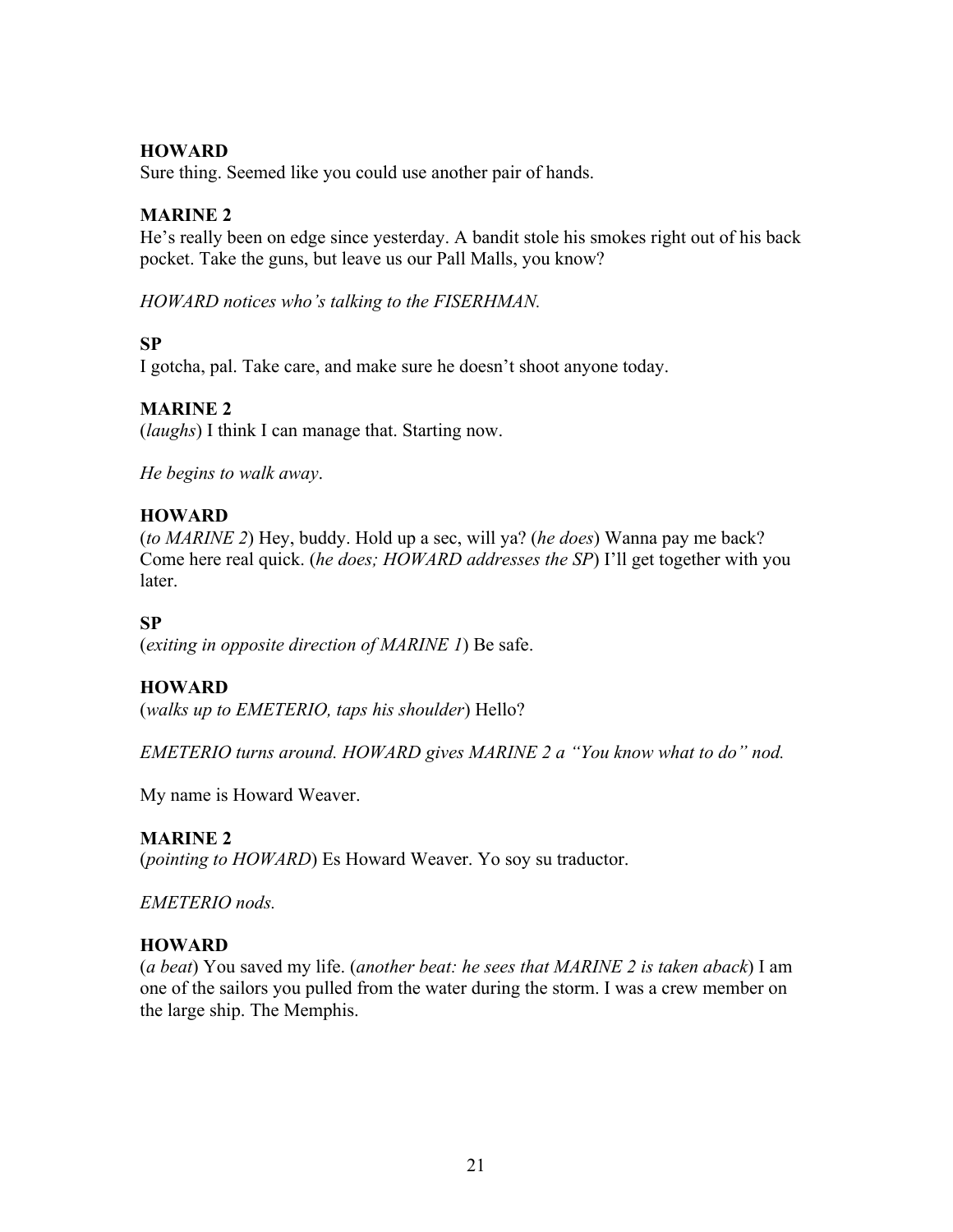#### **MARINE 2**

Usted lo salvó durante la tormenta la semana pasada. Él estaba en el barco llamado Memphis.

*A beat. EMETERIO is surprised.* 

**HOWARD** I wanted to ask you—

*A gunshot rings out. Screams and crying are heard not far away. Everyone on stage ducks and remains that way for the rest of the scene. The extras exit, but the major players—that includes the FISHERMAN—remain momentarily.*

*HOWARD draws his pistol and has his thumb on the hammer.* 

**MARINE 2** SHIT!

#### **EMETERIO**

(*running, motioning for the others to follow*) SÍGUEME!

#### **MARINE 2**

(*following*) HE SAYS TO FOLLOW HIM!

## **HOWARD**

(*two steps behind MARINE 2*) I PICKED UP ON THAT ONE! THANKS!

*The three are now gone.* 

*The FISHERMAN opens his rucksack, digs through the plantains, and retrieves a small revolver. He tucks it into the back of his pants and exits.*

*Lights out.*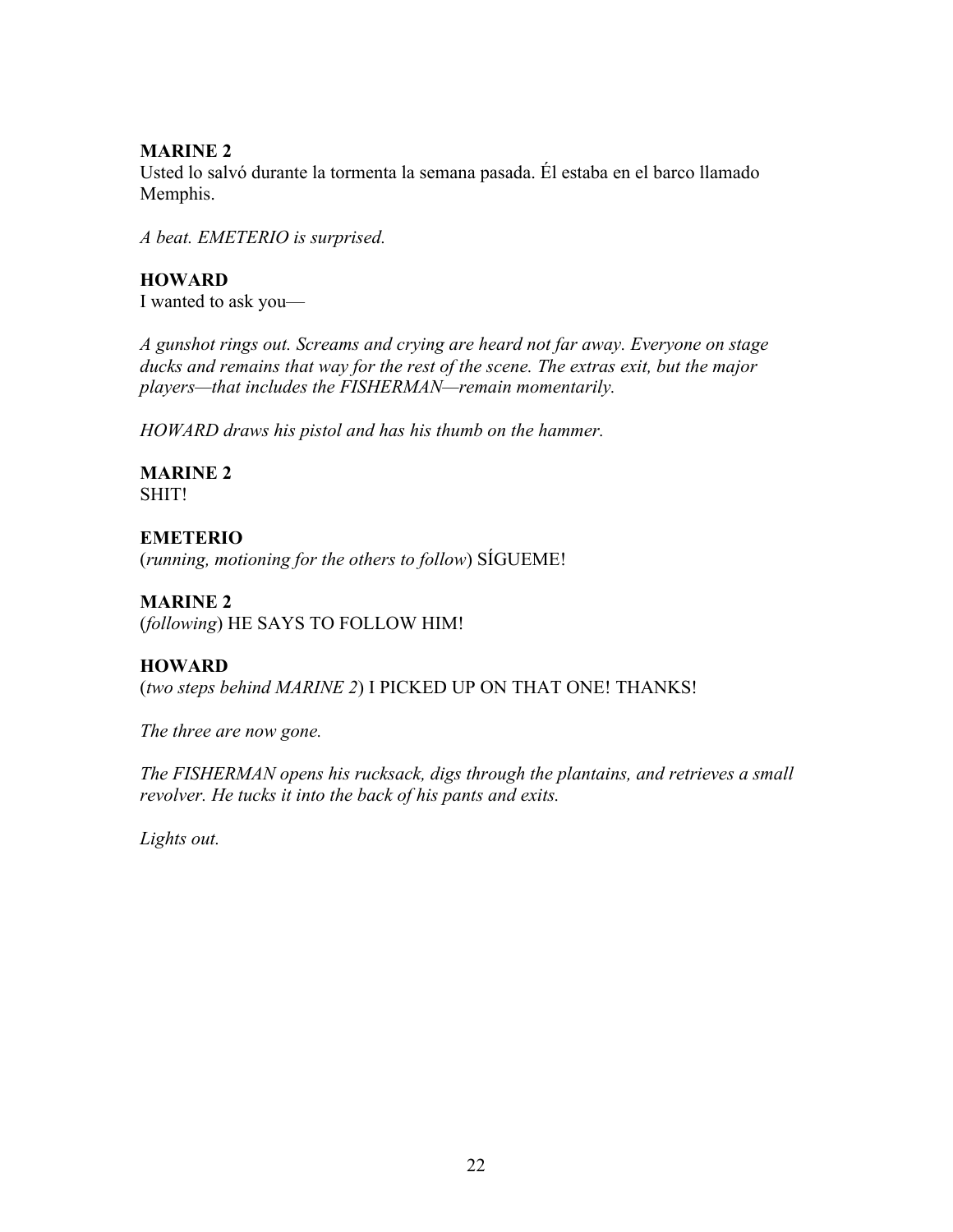#### Scene 5: "The 'Eureka' Moment"

*Lights up. FRANK sits at the same table as before, thumbing through various papers. He has a cigarette in his mouth and a coffee mug nearby. There's an ashtray with four or five butts in it. The same little wooden box sits there, open.* 

*TRAVIS enters.*

**TRAVIS** You need to sleep.

#### **FRANK**

I'm okay. Honestly. (*yawns*) Besides, I think I'm on the verge of something here.

#### **TRAVIS**

And what's that?

#### **FRANK**

(*a beat—he hasn't really found anything*) When I find it, I'll tell you.

*TRAVIS takes the papers out of FRANK'S hands and sets them on the table.* 

#### **TRAVIS**

It's gonna be morning soon, and you've *got* to have sleep. Not that Mom doesn't like having the bed all to herself…

*A beat. FRANK drifts in and out of consciousness. The moisture on his lips is all that's holding the cigarette to his mouth.* 

#### Dad?

*Nothing. TRAVIS takes the cigarette from his father and dashes it in the tray. He then takes the mug and obliges FRANK to down the last few sips.*

#### **FRANK**

I wanna…

#### **TRAVIS**

I know; I know. (*taking him by the arm*) Let's get you there.

#### **FRANK**

(*resisting / with renewed energy*) I wanna look into the Asociación de la Prensa. They might've written about this.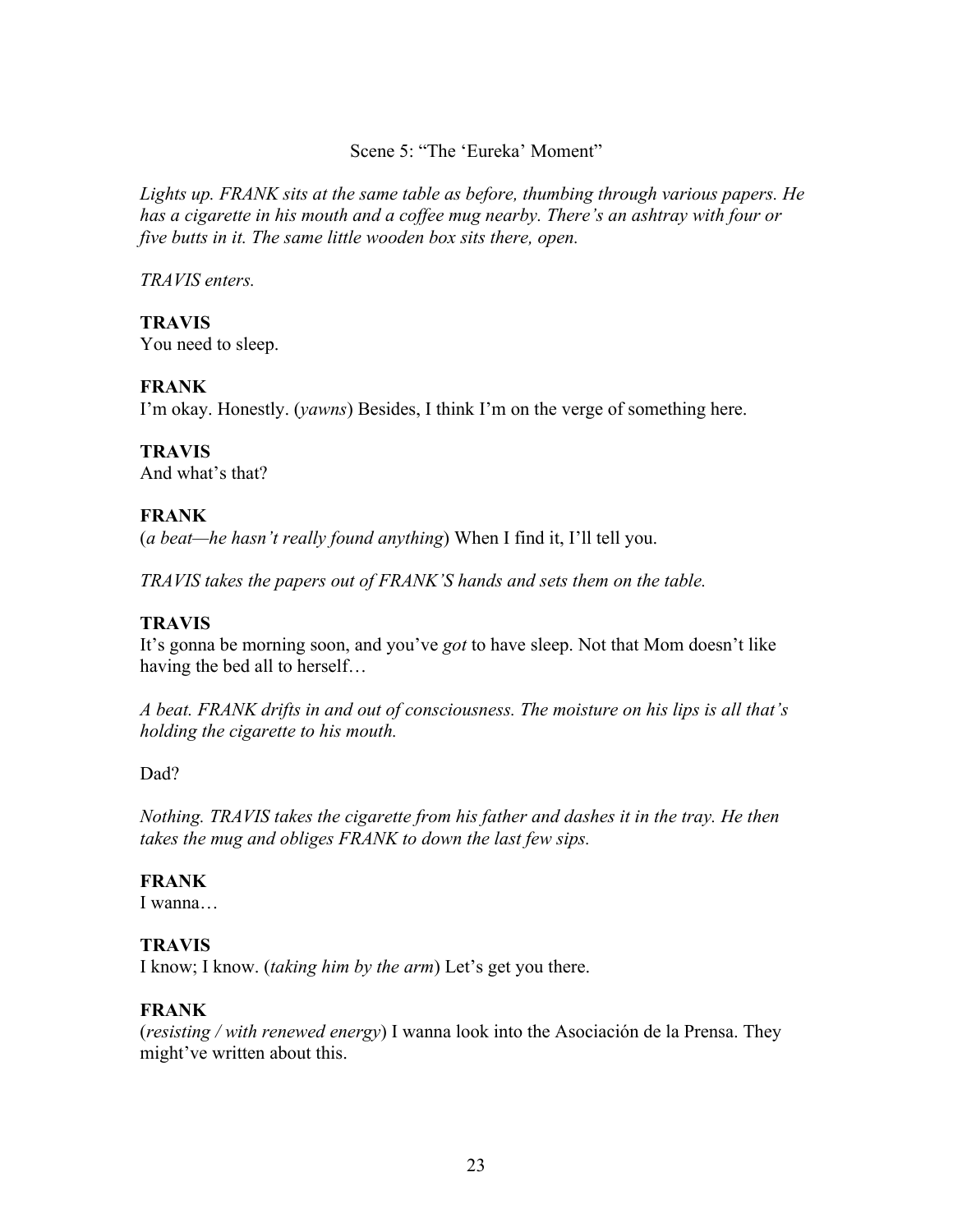#### **TRAVIS**

(*aggravated*) Jesus, I've never seen anybody do so much on half-a-cup of decaf.

#### **FRANK**

I just finished looking over some of the newspaper write-ups about the violent occurrences between September, October, and November.

#### **TRAVIS**

I thought the protests were mostly peaceful.

## **FRANK**

*Mostly*. Tense atmosphere and frayed nerves – things were bound to happen. (*picks up one paper*) Like this. (*reads*) "Yesterday, in capital city of Santo Domingo, a U.S. soldier shoots a deaf-mute who refused to halt when ordered. A man emerging from a café for to help was also killed." (*puts it down*) Not a good translation I found, but it's—

## **TRAVIS**

—A start. Right?

## **FRANK**

(*a beat*) Anyway, there's no mention of any Navy personnel – at least, nobody sounding like your granddad.

#### **TRAVIS**

(*a beat*) You know, I didn't want to put myself in the ring before with you and Uncle Nathan. But I have to ask you the same thing: why are you doing this?

## **FRANK**

I can't just be genuinely interested?

#### **TRAVIS**

"Genuine interest" doesn't keep people up till 3:30 AM.

**FRANK** Fair enough.

## **TRAVIS**

So? What is it?

*A beat. FRANK laces his hands together, hesitant to say anything more.* 

#### **FRANK**

If I can find out who the man who saved my father was…maybe I can track down his family – some descendants.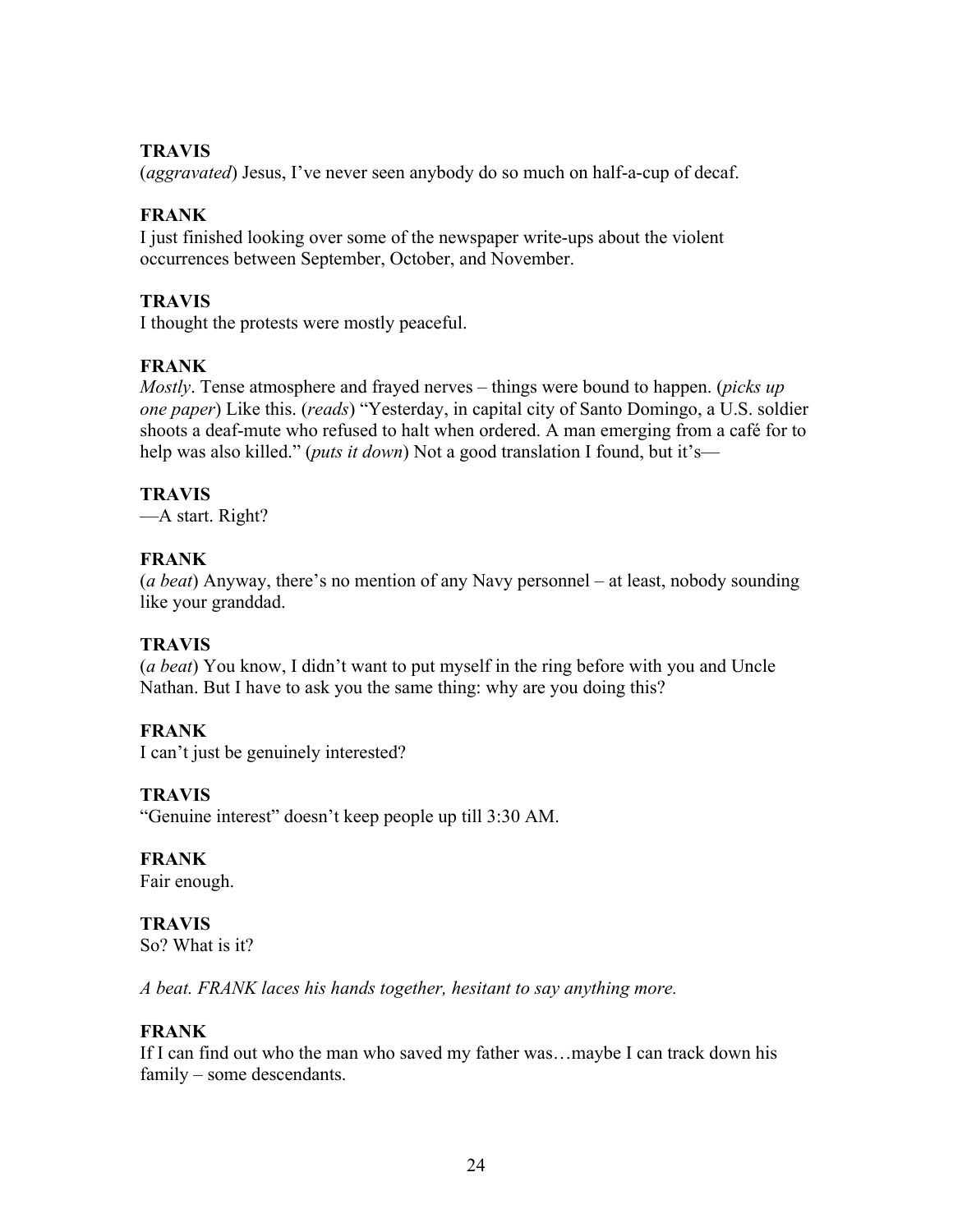## **TRAVIS**

To thank them?

#### **FRANK**

Exactly.

## **TRAVIS**

(*w/ a quick smartass chuckle*) 'Bout a hundred years overdue.

## **FRANK**

Better late than never. (*a beat*) They have to know that *somebody* remembers. Historians, authors, and Ph.D.'s, they write history as if it were a shopping list. Only the main ingredients are included. It's up to people like us—the people who *really* give a shit—to write the rest. It's *our* task to fill in the blanks. Do you understand?

## **TRAVIS**

Yessir.

## **FRANK**

Good. (*looks into the box, sighs*) *Of course*, it would help if there were an address book in here, too.

## **TRAVIS**

(*laughing*) I'll bet.

*TRAVIS laughs. FRANK takes out the postcard.*

## **FRANK**

(*looking at it*) When I think about it, it's so remarkable. There's no telling how many of these are floating around out here. But this little piece of paper may say more than any history book. (*chuckles*) And it's not even a good picture.

*TRAVIS glances into the box.*

## **TRAVIS**

So, what other little treasures do you have there?

#### **FRANK**

Let's see…

*He sets the postcard down and moves things around in the box for a second. He then removes the items and places them on the table as he catalogs them:*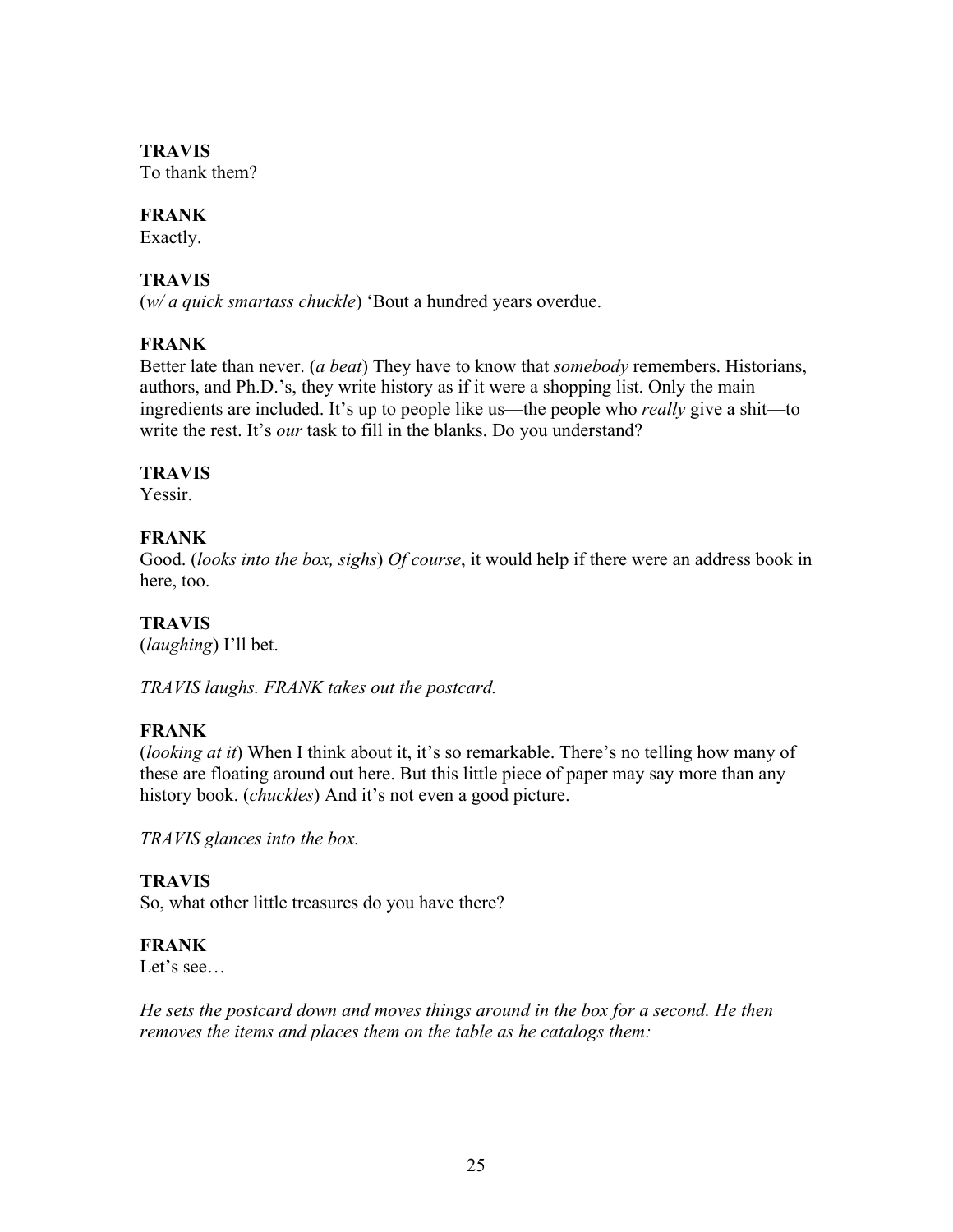#### **FRANK (cont'd)**

Dominican campaign medal. Very *used* baseball. Letter to your grandma. A gold-plated chain wristwatch from Dad's Moose Lodge years—

#### **TRAVIS**

—Wait, wait, wait. Back up a minute.

## **FRANK**

Don't get excited. It's not signed by Mickey Mantle or anything.

#### **TRAVIS**

No, no. Not that. What's a letter to *Grandma* doing in a box of Grandpa's things all the way up in Virginia?

#### **FRANK**

(*hands it to him*) Here. It's from a group made up of survivors of the Memphis.

#### **TRAVIS**

(*looking at the envelope*) Columbus, Ohio?

#### **FRANK**

They'd been meeting for a couple of years to commemorate that day and keep in touch, but Dad was never included.

#### **TRAVIS**

(*opens the letter, shocked*) *Why*?

*TRAVIS quietly reads the letter as FRANK speaks.*

#### **FRANK**

He'd only been serving aboard the Memphis for a month before the storm hit. And I guess record-keeping just hadn't been perfected yet. New crew members—or, at least their families—were being found and notified year after year. But for a while there, *decades* in some cases, men who were there that afternoon in 1916 were completely forgotten. (*scoffs*) Looks like there was a lot of this going around.

#### **TRAVIS**

(*reads*) "My dear Mrs. Weaver…"

*He now reads silently.*

#### **FRANK**

The letter was sent two years after his passing, and Mom was never able to afford the trip, not with two kids and a teacher's salary.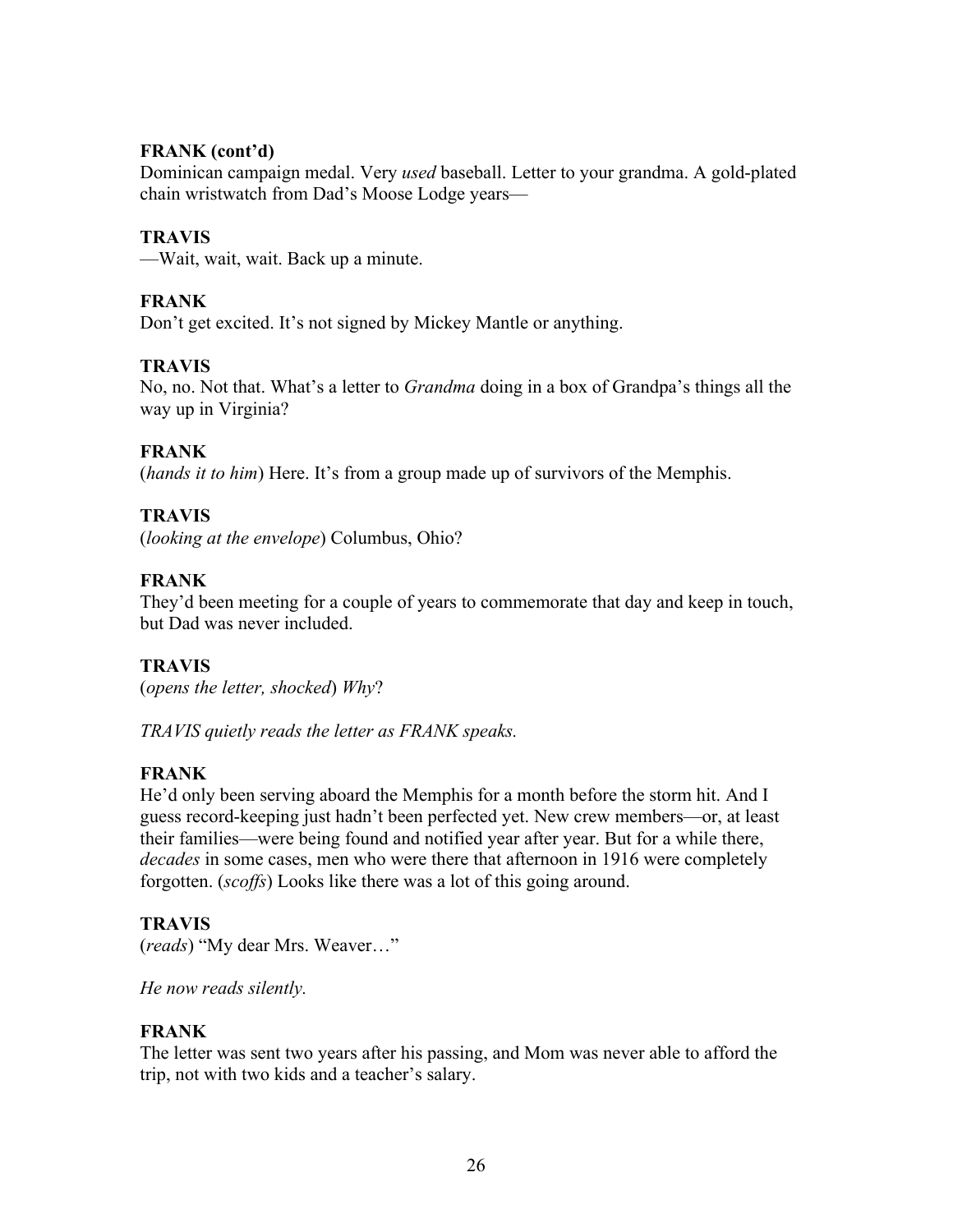#### **TRAVIS**

(*aloud again, visibly more intrigued*) "I assure you that the picture you sent us will be investigated thoroughly, as a fellow shipmate provided a similar one. Any and all results of this inquiry will be included in our annual program book. Per your request, I would be more than happy to provide you with past editions. Thank you again for writing, and I say with much elation: 'Welcome aboard.'" (*a beat*) Did you Xerox Grandpa's Navy papers – *enlistment*, *pay rate*, *discharge* – all that?

*FRANK digs through the papers on the table and retrieves a pretty thick stack held together by a black binder clip.* 

## **FRANK**

(*hands them to TRAVIS*) Here.

*TRAVIS looks through them briefly; he then holds them up to FRANK and turns the pages rapidly, like a flip book.* 

**TRAVIS**

Notice anything?

## **FRANK**

What?

## **TRAVIS**

No pictures. *At all*. (*a beat—FRANK is interested*) Have you ever actually *seen* a headshot of anyone who served on the Memphis? (*no response*) Credentials for Navy men *didn't include photos* back then. Weight, height, personal info – that was it. You said yourself that record-keeping was still a new practice at the time.

## **FRANK**

I think you're reaching a little bit. My mother wrote to these people about *Dad*.

## **TRAVIS**

Yeah, but think about that opening. It's an *apology*. They already concluded that Grandpa was on the Memphis when they wrote the letter. And as for the "fellow shipmate" who sent in a photo, just think about this: what are the chances that a complete stranger would have a picture of your father that *wasn't* taken by the Navy?

## **FRANK**

Not very good.

## **TRAVIS**

Right. It would most likely be someone Grandpa knew personally, and if that were the case, his actual name would be in this letter.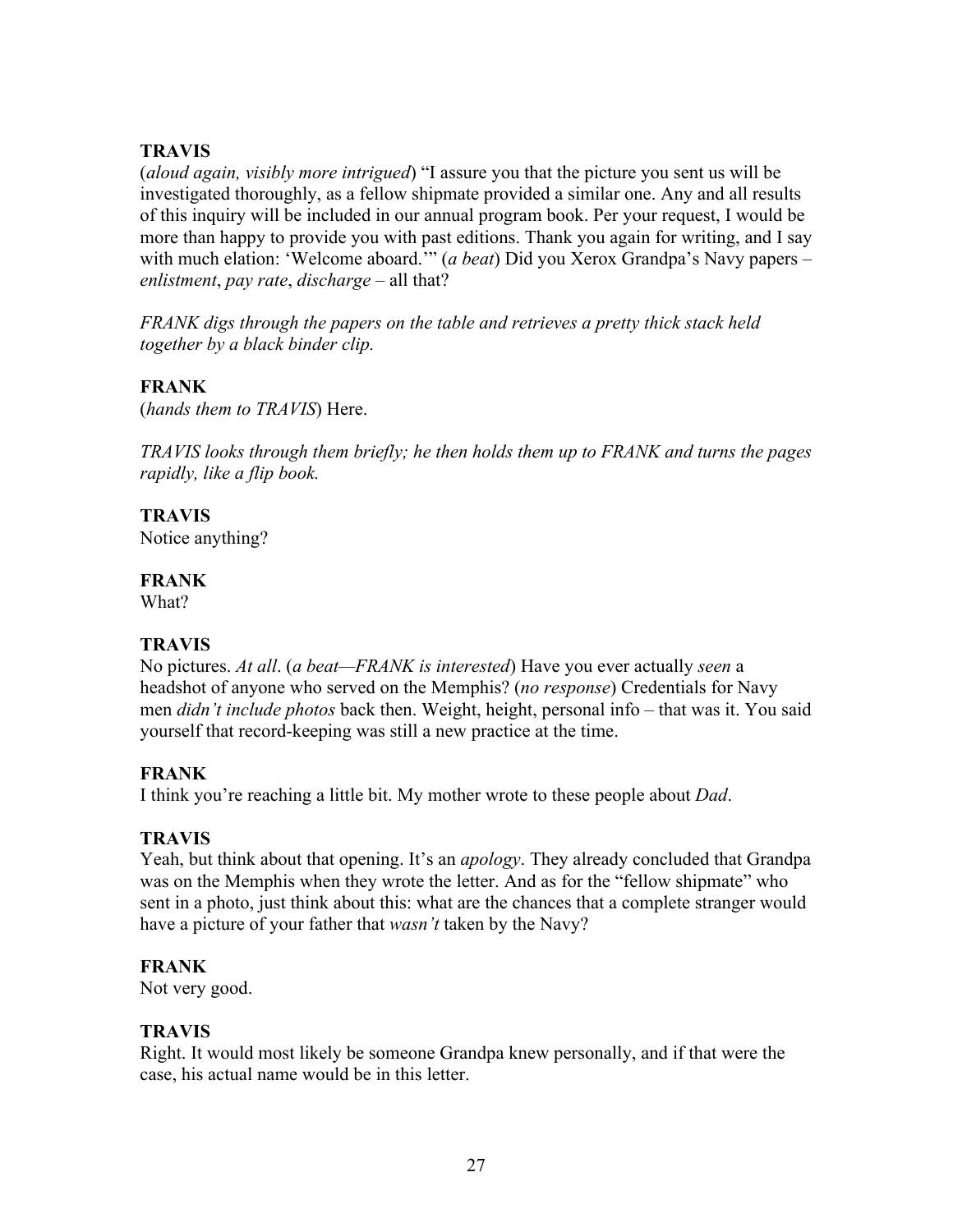*A beat. FRANK is starting to see the big picture.*

#### **TRAVIS (cont'd)**

(*slowly*) Now, what are the odds that Grandma and this other guy, who may have never crossed paths with Grandpa even once, both have a copy of something that was printed more than once?

*FRANK looks at the postcard, then at TRAVIS.*

## **FRANK**

Better. (*a beat*) The picture wasn't of Dad.

## **TRAVIS**

Grandma was trying to figure this out, too…over *forty* years ago.

*A long beat. FRANK is awestruck by this revelation.* 

## **FRANK**

And this group…they published a program yearly?

## **TRAVIS**

(*scanning the letter*) Since 1959.

*FRANK smiles at his son and hands him the coffee mug. TRAVIS, also smiling, rolls his eyes and goes to refill.*

I want a raise.

*Lights out.*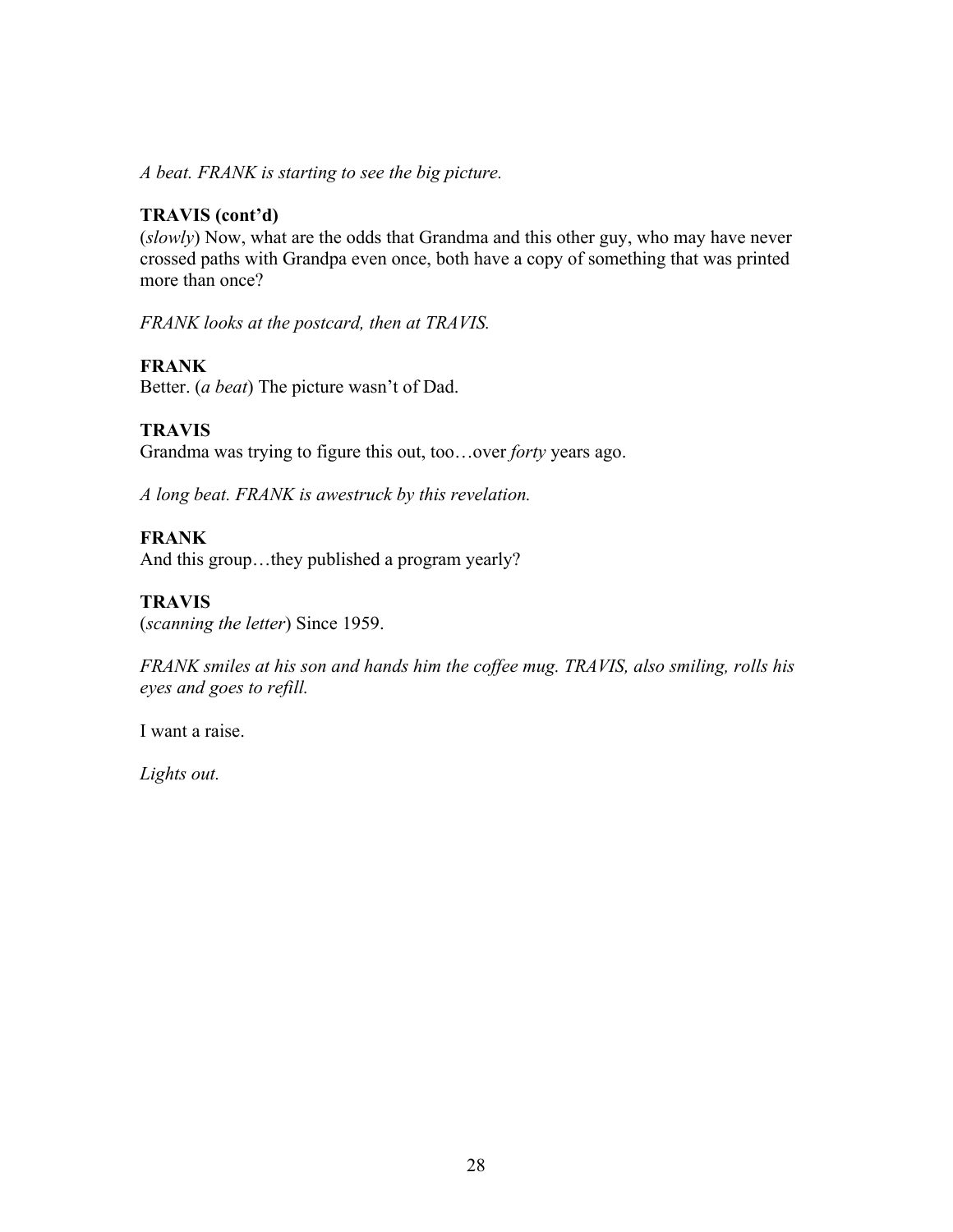#### Scene 6: "Guests"

*Lights up. EMETERIO'S home, just outside of Santo Domingo. It's an incredibly modest dwelling—essentially a one-room shack. In fact, it looks like it may have been built, board for board, by its resident.* 

*The interior is particularly bare. The dominant set piece is a large, shabby mahogany table, around which six chairs sit.* 

*On one side of the room, flushed against the wall, is a fire chamber (not a stove): three brick masonry walls with an iron top cover and door. A cylinder chimney of the same metal protrudes several feet high (presumably through the ceiling). On top of the apparatus rests a sizeable paddle—mahogany, like the table; both were probably handmade from the same caoba tree.* 

*A faint, burning red light emanates through the chamber's small front crevices.* 

*On the opposite side is a bunk bed. The cushions—not quite mattresses—are large enough for three children each; they're certainly not for adults. Disheveled green woolen covers hang from each bed.*

*MARINE 2 sits on the bottom bunk—hands on his knees and head lowered—letting his heart catch up with him. Meanwhile, HOWARD and EMETERIO sit at the table. HOWARD is no better off than his comrade, while EMETERIO is a bit more composed.*

# **HOWARD**

Thank you for bringing us here, mister. (*no response*) *Thank you*.

**MARINE 2** Él dice: "Gracias."

**EMETERIO** De nada.

**MARINE 2** You're welcome.

#### **EMETERIO**

Usted dice que me salvó la vida?

*HOWARD motions for MARINE 2 to join them, which he does.* 

#### **MARINE 2**

Listen. Buddy. I probably need to get going—make sure that something's being done—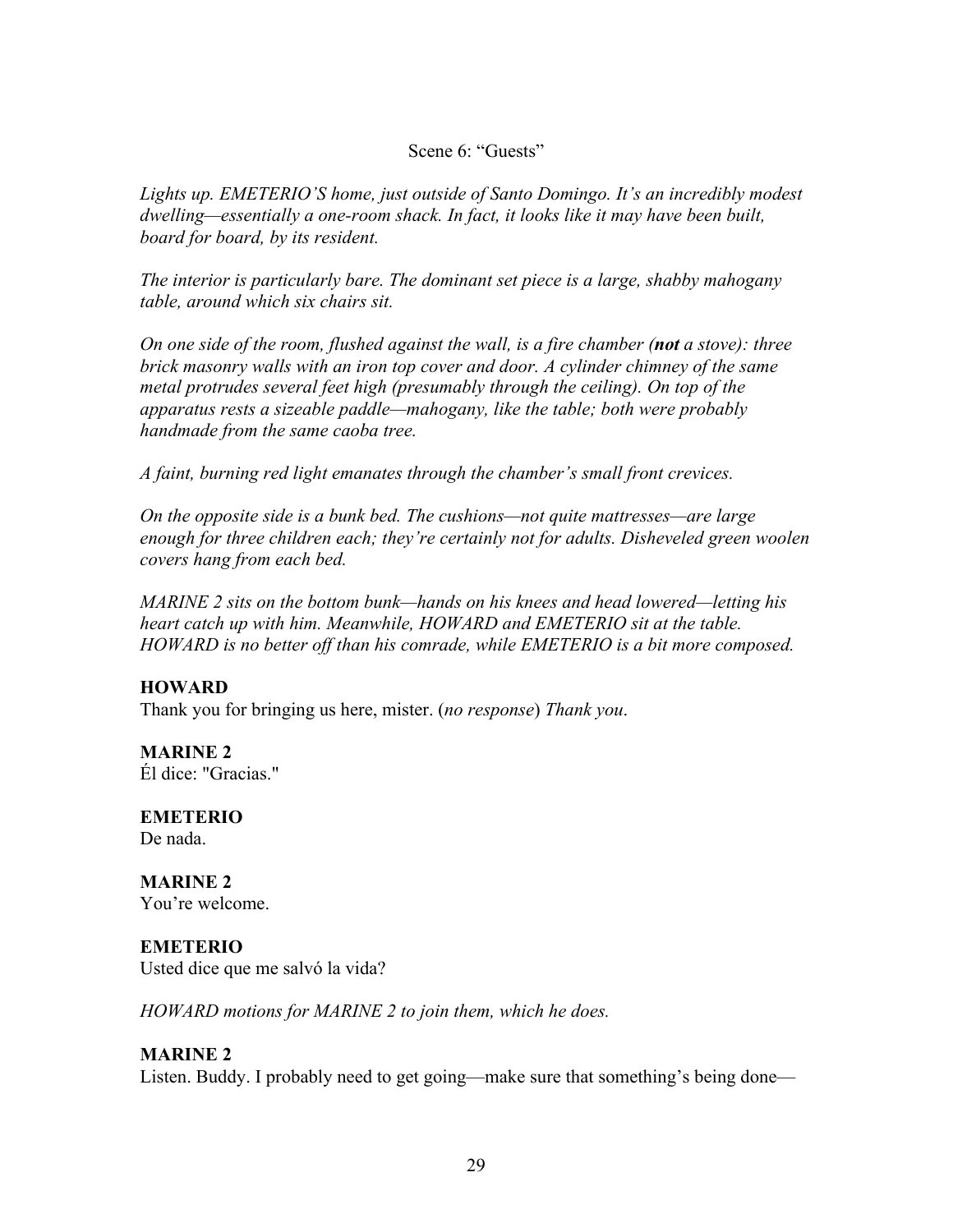—Wait, wait. Please. Wait.

*HOWARD hastily pulls his wallet from his back pocket and hands MARINE 2 a fiver; he takes it.* 

### **MARINE 2**

What you said to him earlier—you know, 'bout him saving you...

*HOWARD turns back to EMETERIO. He uses broad hand gestures while speaking slowly to illustrate what he's saying. They're mostly very vague—just feable attempts at communicating in a way that doesn't require translation.* 

### **HOWARD**

I was one of the sailors who nearly drowned. You dragged me to shore.

### **MARINE 2**

Yo fui uno de los marineros que casi se ahogó. Usted me trajo a la orilla.

*A beat. EMETERIO looks HOWARD over and comes to recognize him.*

# **EMETERO**

Oh, sí. Sí, tú eras el hombre sin pantalones.

# **MARINE 2**

(*looking at HOWARD; confused and a bit disturbed*) "Yes, you were the one without pants."

*HOWARD takes out another five and hands it to MARINE 2.*

I already agreed to stick around.

#### **HOWARD**

I know. That's to forget that last part.

# **MARINE 2**

Gotcha.

# **EMETERIO**

Estoy muy feliz de ver que estás bien. Pero, ¿qué estás haciendo aquí?

#### **MARINE 2**

"I'm very glad that you're okay, but what exactly do you want?"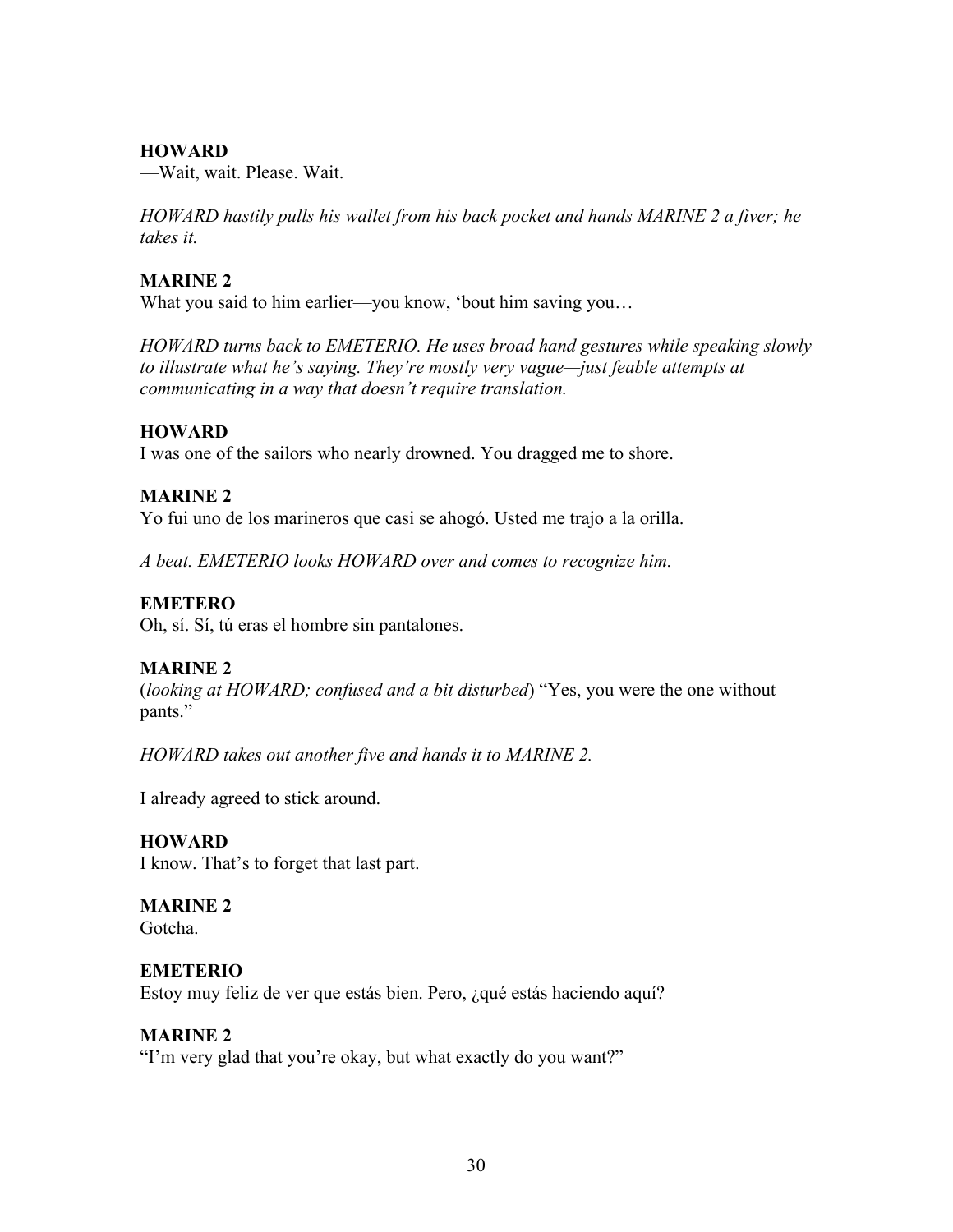(*not sure what to say*) I just…wanted to thank you for what you did.

### **MARINE 2**

Quiero darle las gracias por rescatarme.

### **EMETERIO**

No podía dejar que un hombre muera. Usted no tiene que darme las gracias.

# **MARINE 2**

"I couldn't let a man die. You do not need to thank me."

# **HOWARD**

Yes. Yes, I do. *You* don't have to thank *us* for helping back there, though.

# **MARINE 2**

Sí, debo hacerlo. Y usted no tiene que darnos las gracias por ayudarle a volver allí.

# **EMETERIO**

Yo no tenía la intención de darle las gracias.

*A beat. MARINE 2'S expression is that of silent shock.* 

**HOWARD** What'd he say?

**MARINE 2** He wasn't going to.

*Another tense beat.* 

**HOWARD** That seems kinda disrespectful.

**MARINE 2** Esto parece una falta de respeto.

#### **HOWARD**

(*getting defensive*) I mean, didn't I repay the favor? You helped *me*; I helped *you*.

### **MARINE 2** Me devolvió el favor, ¿no? Usted me ayudó y le ayudaron.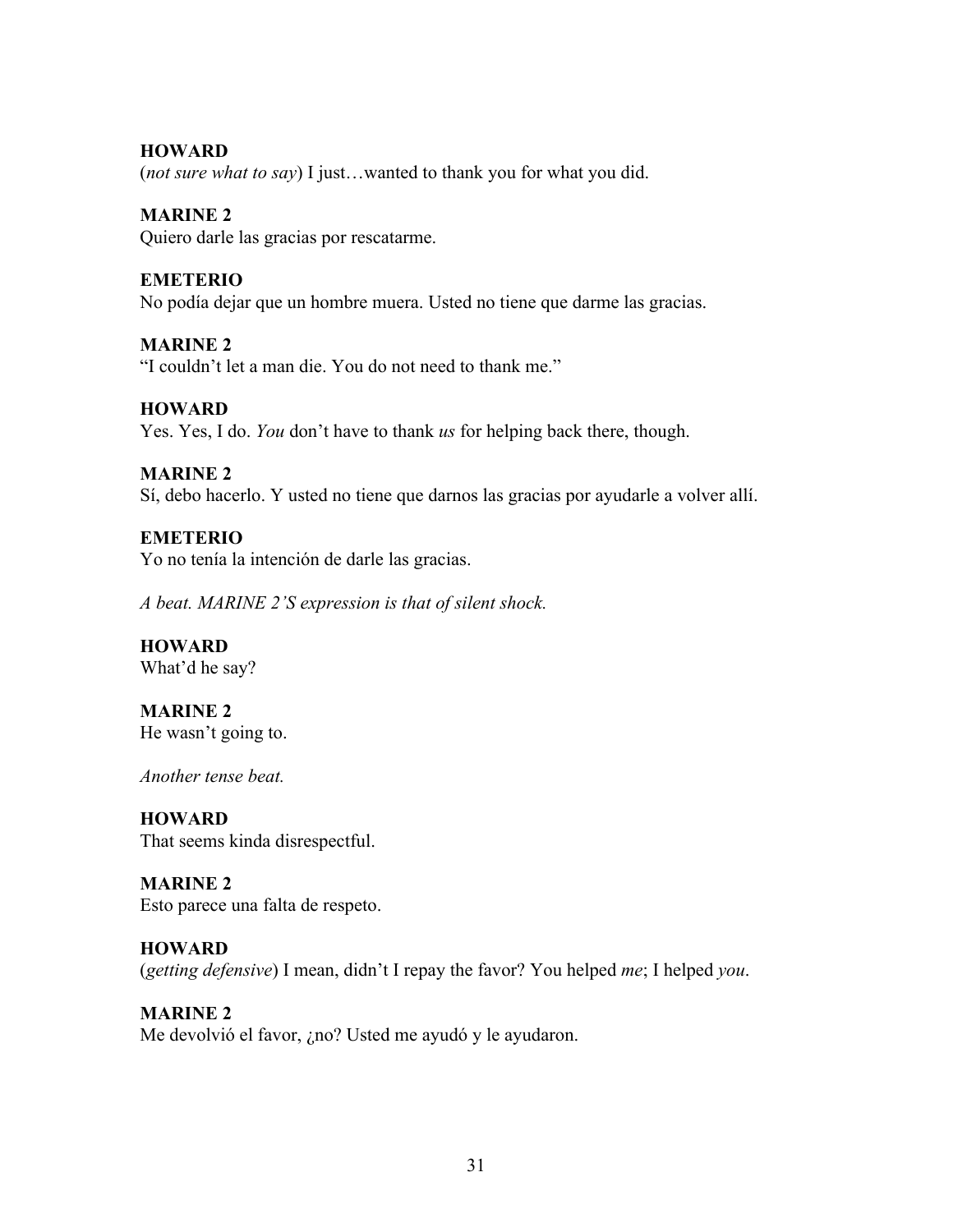And swimming out to save me doesn't seem *that* much greater than what I—*we*—did back there.

### **MARINE 2**

Lo que hiciste no es mayor que lo que hice.

#### **EMETERIO**

Lo que le permite ahogar habría sido mucho más fácil.

### **MARINE 2**

"Letting you drown would've been much easier."

### **HOWARD**

(*with a little more fire*) I'm sorry. Have I offended you in some way?

# **MARINE 2**

¿Me ofende usted?

# **EMETERIO**

No personalmente. Pero los últimos meses han sido muy difíciles, debido a los americanos.

#### **MARINE 2**

"No, not *personally*. But the last couple of months have been hard to bear thanks to the Americans."

*A beat.*

# **EMETERIO**

Lo siento. Disculpen mi rudeza. El anciano parte de atrás hay un amigo mío.

# **MARINE 2**

"Sorry for my tone. The old man who was being harrassed back there is a good friend of mine"

#### **HOWARD**

(*a beat; he understands*) It's okay. Uh, *está* okay.

#### **EMETERIO**

Bien. (*he gives an eating gesture with his hands*) ¿Quieres comer algo? Tengo pan en el horno.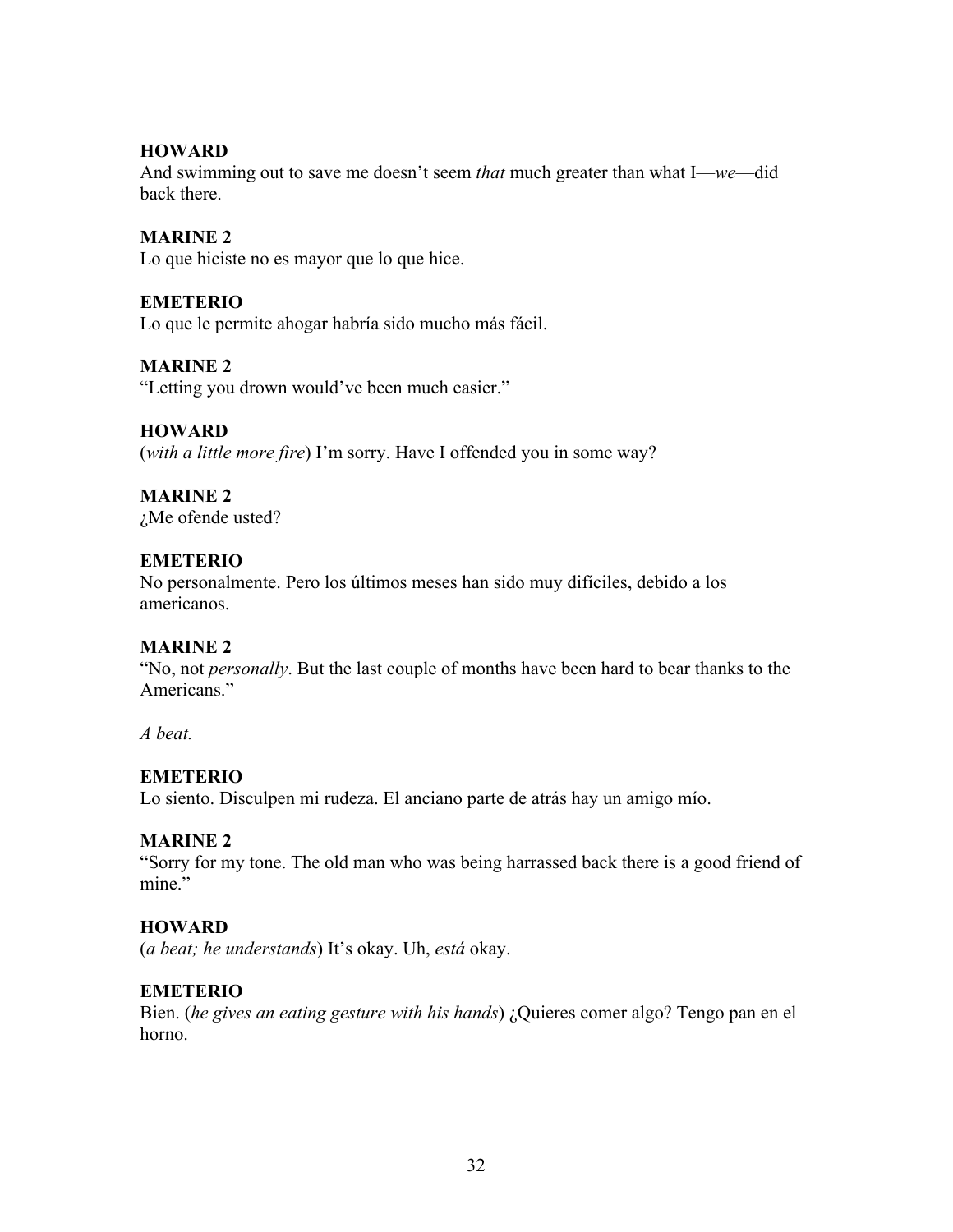### **HOWARD** (*mimicking the gesture*) Eat?

*EMETERIO nods.* 

(*nodding*) Yes, that'd be great. Thank yo— Uh, *gracias*.

*EMETERIO goes and gently takes a loaf of bread out of the fire chamber. He blows on it frantically, then picks it up with his fingertips and sets it on the table. He motions for his guests to help themselves.* 

*HOWARD and MARINE 2 hesitantly tear large chunks from the loaf and devour them.*

# **HOWARD**

Very good.

# **EMETERIO**

(*understands and is pleased*) Bien, bien.

**HOWARD** So, uh, are you a professional baker?

**MARINE 2** Usted es un panadero profesional?

# **EMETERIO**

Sí. Desde hace muchos años. Yo también soy un pescador.

**MARINE 2** "Yes, for many years now. And I'm a fisherman, too."

**EMETERIO** Un marinero...mismo que tú.

**MARINE 2** A sailor. Just like you.

*HOWARD is pleased that some common ground has been found. He looks at the bunk bed, then at EMETERIO.* 

# **HOWARD**

(*indicates shortness with one hand*) Do you have children?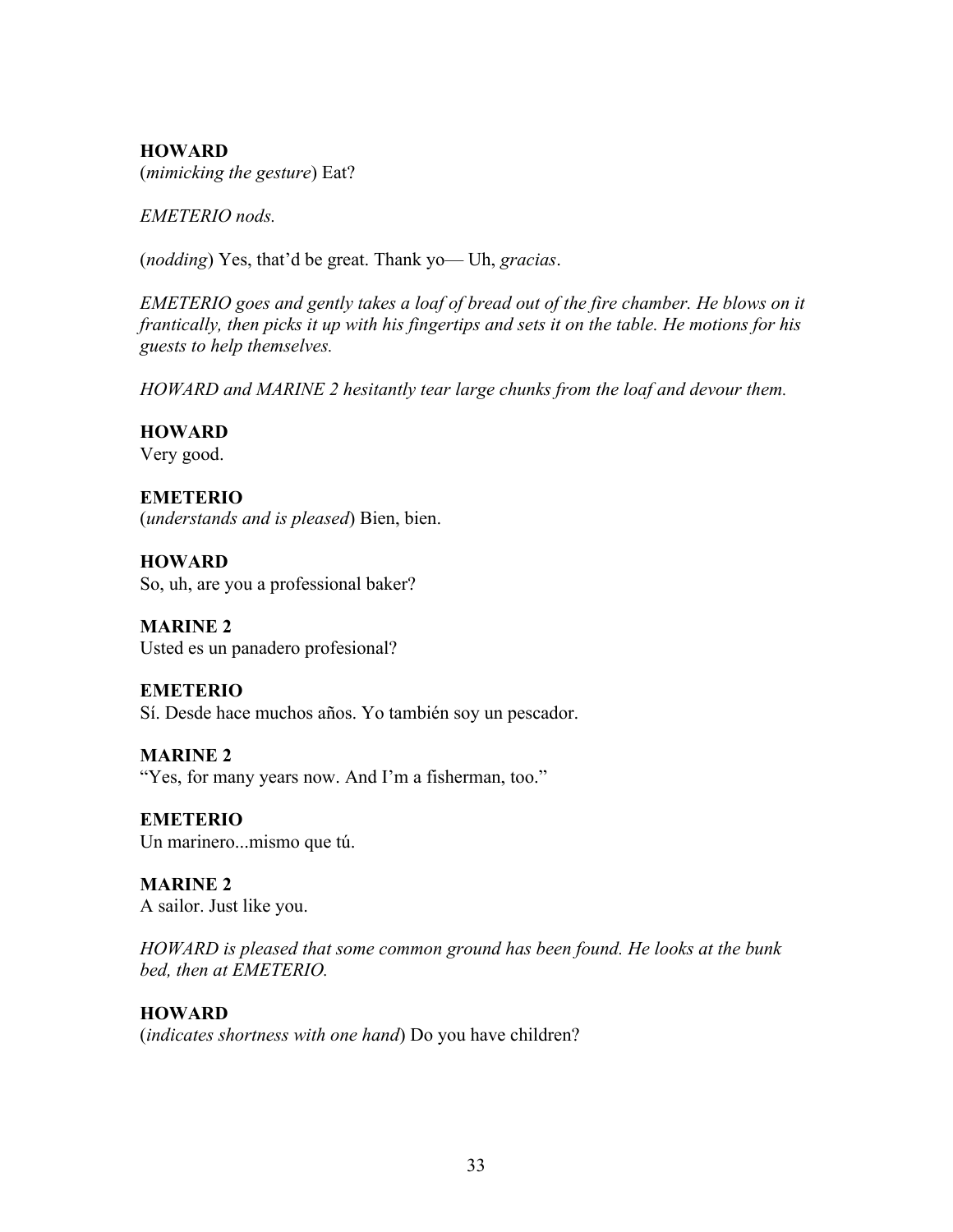### **MARINE 2**

¿Tiene hijos?

# **EMETERIO**

(*nodding*) Sí.

# **HOWARD**

And you're not worried about them right now?

# **MARINE 2**

Y no se preocupan por ellos?

# **EMETERIO**

Ellos están muy bien, te lo aseguro. Ellos van a las casas de los amigos de siempre que este tipo de cosas suceden.

### **MARINE 2**

He says they'll be just fine. When stuff like this happens, they just run to a friend's house.

# **HOWARD**

That's all very good, but…

# **MARINE 2**

What?

# **HOWARD**

Just how safe are *we*?

*Very swiftly, enter RAFAEL TRUJILLO, with an accomplice. EMETERIO jumps to his feet.*

*TRUJILLO is a relatively handsome, mustached man who wears the clothes of a common laborer (as does his partner). He carries himself with great swagger, though, as if he knows he is destined for greater things.*

# **EMETERIO**

¿Quién es usted?

# **TRUJILLO**

Relájese, abuelo. Sólo estamos aquí para refugiarse de los combates.

*MARINE 2 stealthily moves to HOWARD'S side.*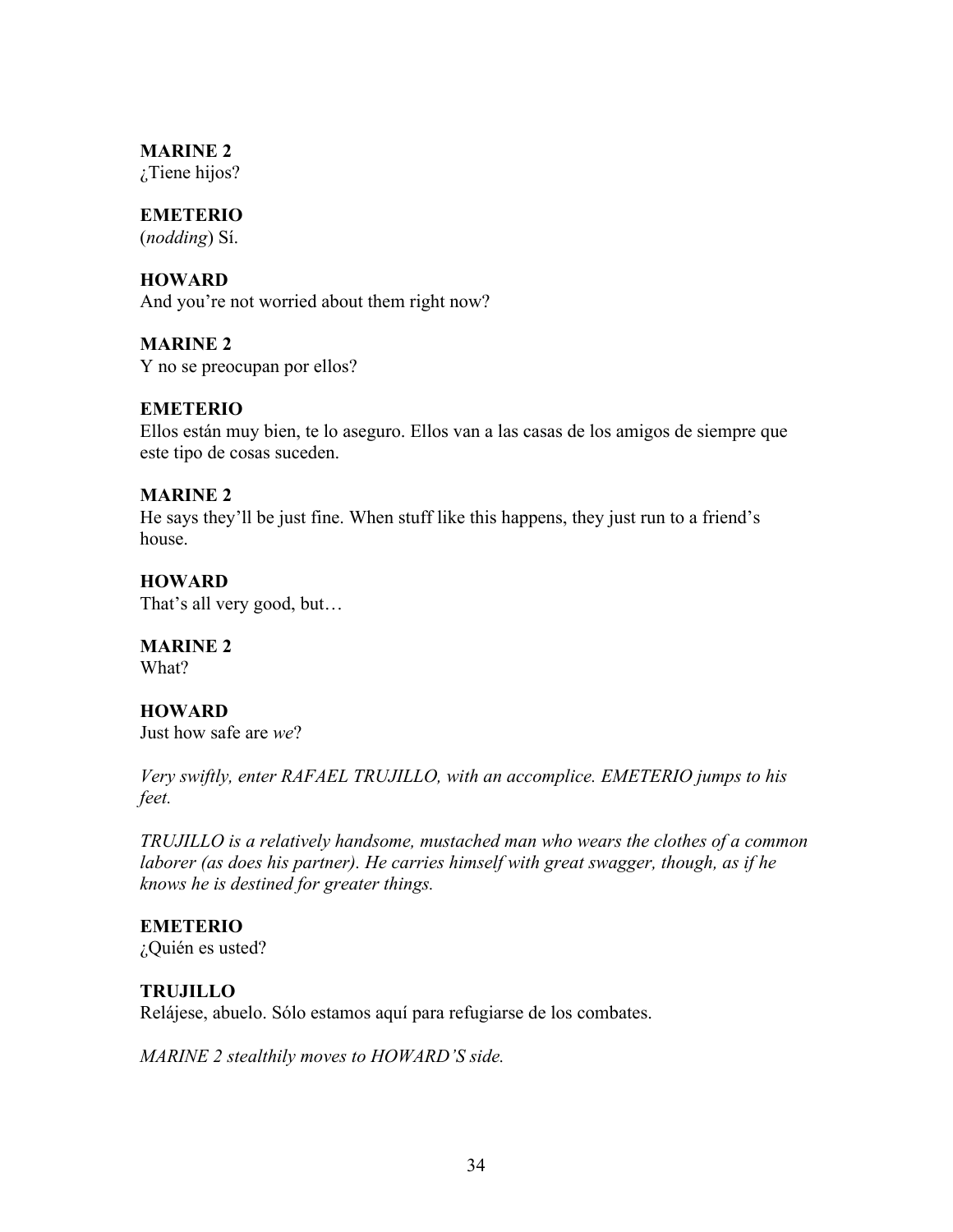**EMETERIO**

Yo no te quiere aquí.

**MARINE 2** (*whispers*) He says he wants to know who this guy is.

**HOWARD** (*whispers*) I figured that much out.

**EMETERIO** ¿Sabía usted tira un soldado o robar a una taberna?

**TRUJILLO** Yo trabajo en una plantación de azúcar como un guardia. No me falta de respeto.

**EMETERIO** Voy a hablar con usted siempre que quiera en mi casa. Usted o su amigo.

*FRANK and MARINE 2 can clearly see that the situation is heating up very quickly.*

**TRUJILLO**

Nos quedaremos aquí todo el tiempo que queramos.

*TRUJILLO looks at HOWARD and MARINE 2, then back at EMETERIO.*

**TRUJILLO (cont'd)** ¿Quiénes son?

**EMETERIO** Ellos no son su preocupación.

*A beat, then:*

**MARINE 2** (*whispers*) This is gettin' *good*.

**HOWARD** (*whispers urgently*) What? What's happening?

**EMETERIO** Gente como usted es lo que está mal en este país. No a los estadounidenses.

*TRUJILLO, right fist cocked, quickly moves to within inches of EMETERIO.*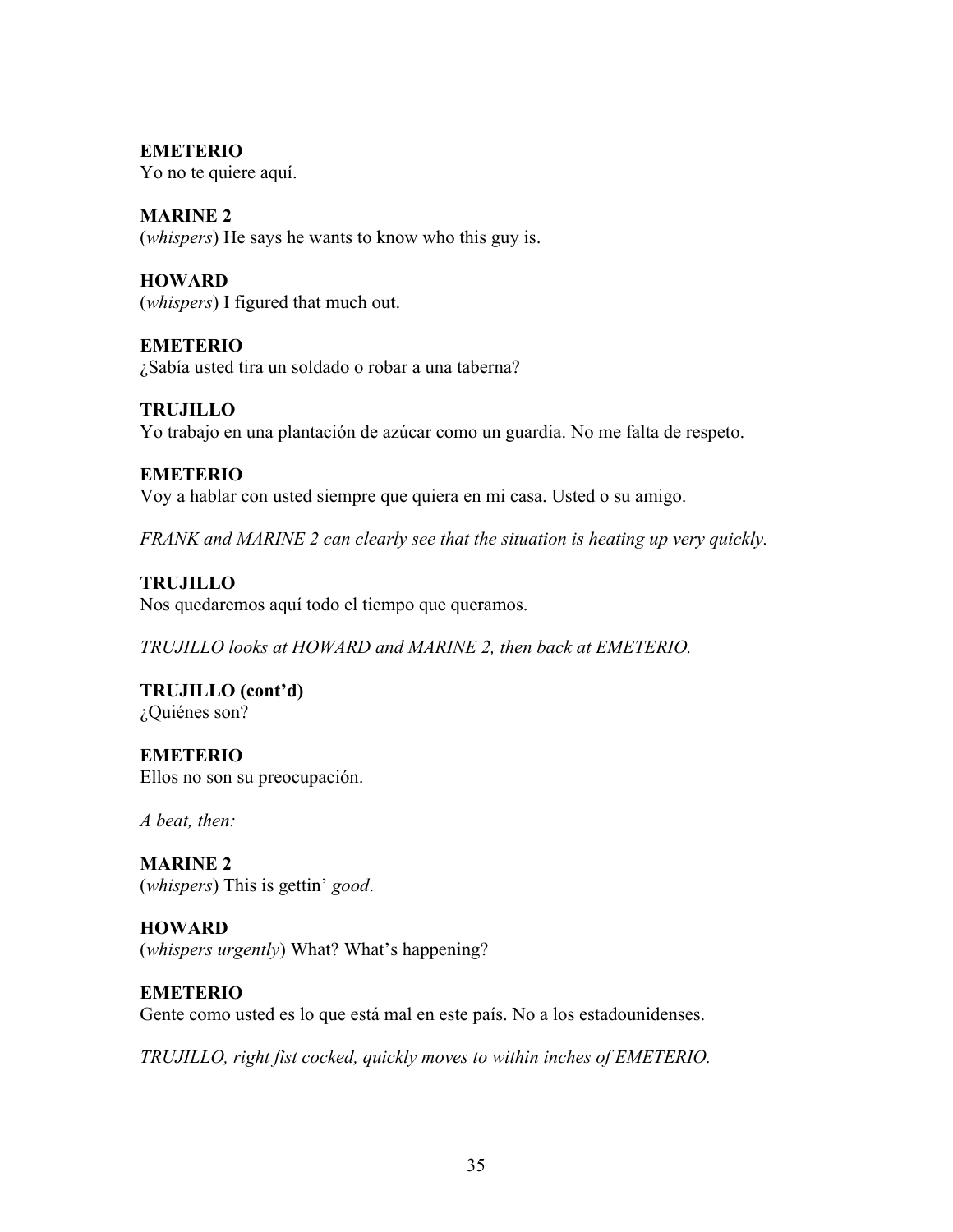#### *HOWARD and MARINE 2 prepare to intervene; their movement is noticed by TRUJILLO.*

**EMETERIO (cont'd)** Deja. Ahora.

**TRUJILLO** Eres muy valiente…por un panadero.

*TRUJILLO looks at EMETERIO'S guests one more time, then:*

Hasta la próxima.

*Exit TRUJILLO.*

### **EMETERIO**

Tengo que ir. Lo siento. Tengo que conseguir mis hijos.

*Exit EMETERIO.*

**HOWARD** Where's he going?

# **MARINE 2**

I think he's a little more worried about his kids now. You saw how that fella just barged right in here.

# **HOWARD**

Were those guys guerillas?

# **MARINE 2**

Nah. The true "gavilleros" dont strut around like that. Those were strongarms on a sugar plantation taking cover from the fire. Just a pair of unwelcomed guests.

# **HOWARD**

I'll say. Our host looked pretty ticked.

# **MARINE 2**

Well, you *saw* how everything went down earlier. I wouldn't want somebody dragging trouble into *my* place either.

# **HOWARD**

(*a beat*) I have *one* last favor to ask you.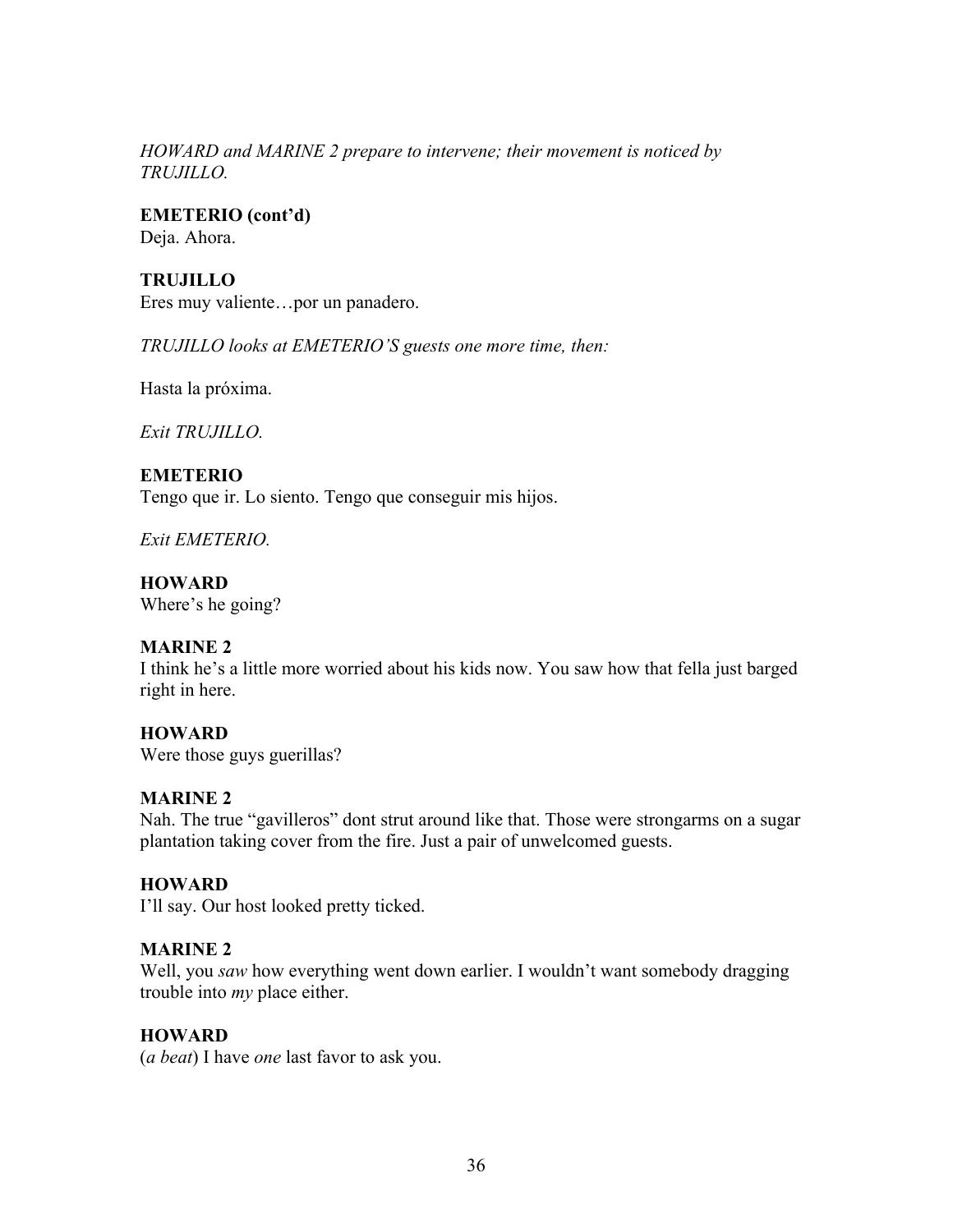#### **MARINE 2**

Good, 'cause I've spent just about all of my generosity on you.

# **HOWARD**

You're a translator. That's what you're here for, right?

# **MARINE 2**

Nothin' gets by you, huh?

### **HOWARD**

So, you probably have a Spanish-American dictionary with you, right?

# **MARINE 2**

Got a copy back at the barracks. I don't use it that frequently. There's usually just a handful of important phrases to remember. "Stop right there." "We're here to search the premises." Those sorts…

# **HOWARD**

Could you loan it to me?

# **MARINE 2**

Not sure about that. It's Corps-issued. Don't wanna get my ass chewed.

# **HOWARD**

Well, is there anything I can do for you that'd change your mind? I'm outta fives.

# **MARINE 2**

(*a beat; thinks it over*) Life back at camp is about to bore me into a fucking grave. Tell you what: one deck of poker cards buys you a dictionary for a little while.

# **HOWARD**

Deal. (*shakes his hand*) I'm indebted to ya.

# **MARINE 2**

No problem. (*smiles*) C'mon…

*He takes out the two five-dollar bills and displays them in front of HOWARD.* 

I'll buy ya drink.

*Lights out.*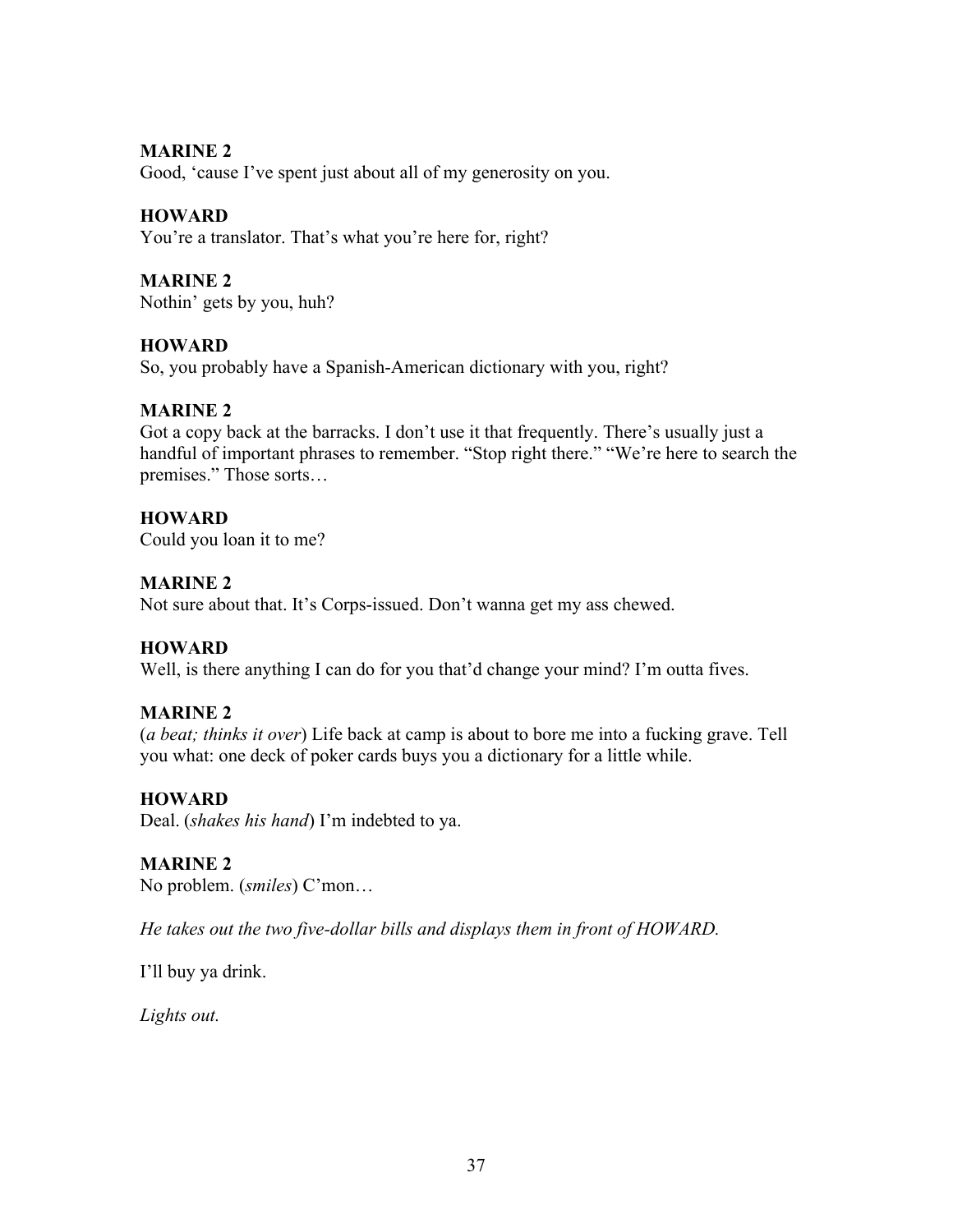Scene 7: "Interpretations"

*Lights up. Father and son in the living room; they continue raking through stacks of papers. FRANK sits on the couch while TRAVIS stands nearby, lost in his work, tapping the floor rapidly but lightly with his foot.*

*The television a few feet away is turned on, screen glaring, but the volume is turned down.*

*Eventually, FRANK notices the noise his son's making.*

**FRANK** When's the recital?

**TRAVIS** (*notes his behavior*) Sorry.

**FRANK** (*w/ a chuckle*) It's fine.

**TRAVIS** Hey, Dad.

**FRANK** Yes?

**TRAVIS** I've got something I want you to look at. Actually, it's a *somebody*.

**FRANK** Oh? Who? You've got a new name to add to our roster?

**TRAVIS** Not necessarily, but maybe.

**FRANK** *That's* informative. Who is it?

**TRAVIS** Trujillo. Rafael Trujillo.

**FRANK** Pretty colorful name.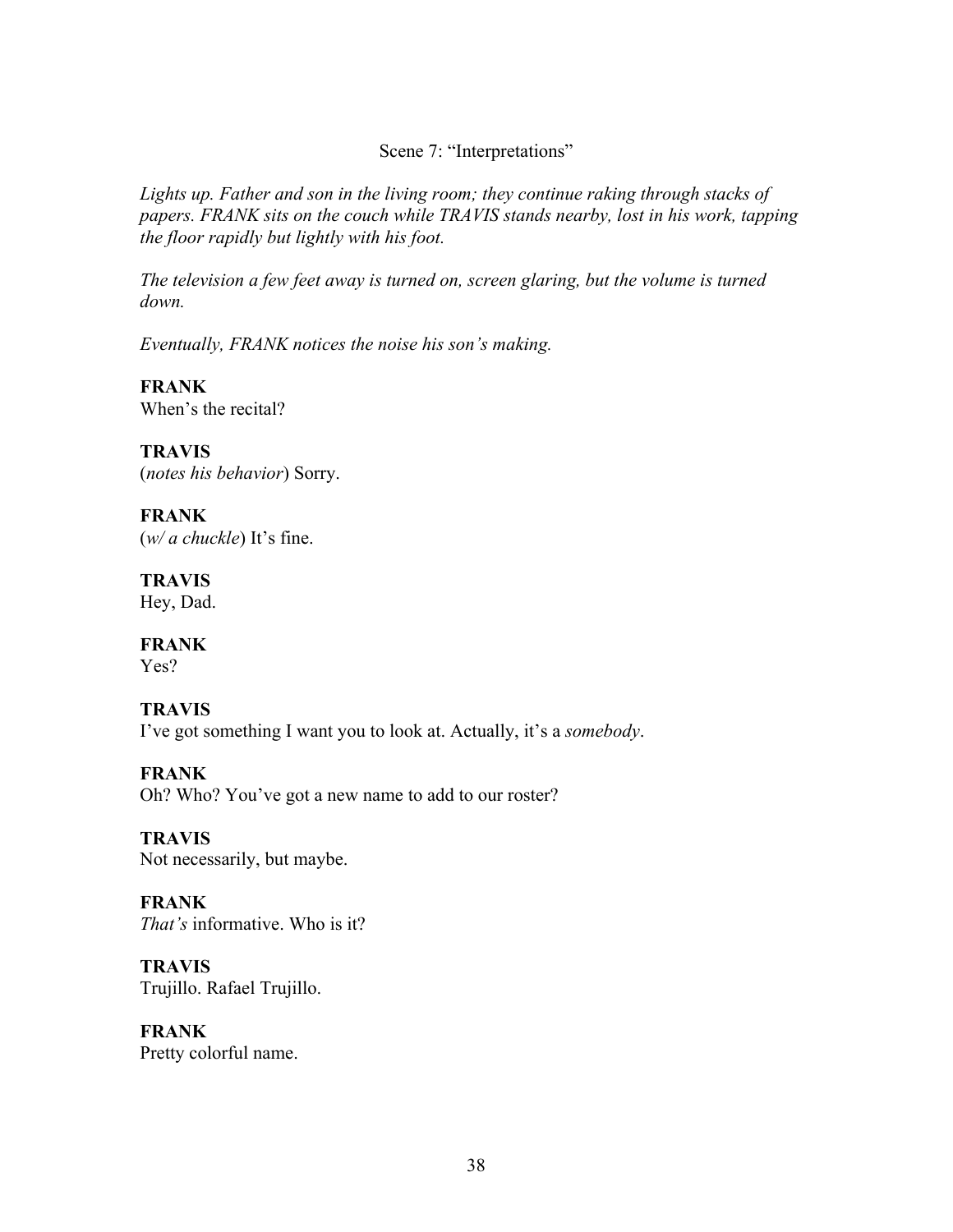# **TRAVIS**

Yeah. And it's mentioned *at least* once in all the documents I've printed out. I understand why you didn't notice, though. (*hands FRANK his papers*) Here. I've highlighted a couple of times.

### **FRANK**

(*thumbs through the documents*) If he's mentioned so many times, how come there isn't more of him in all of this? Seems like over a couple of months, we would've found *something*…

### **TRAVIS**

I wondered the exact same thing. So, I took a little detour and decided to hit the Internet to find out more about him.

### **FRANK**

And?

#### **TRAVIS** Nothing concrete before 1930.

**FRANK**

What happened in 1930?

# **TRAVIS**

He became the president of the Dominican Republic.

# **FRANK**

Oh, well, *that's* probably why he comes up so much. How long was he the president?

# **TRAVIS**

Thirty years.

# **FRANK**

Yikes. He must've been a pretty good one.

#### **TRAVIS**

That's what the books and whatnot say. They call 'em things like "revolutionary" and "warrior." One even refers to him as a "stern father."

# **FRANK**

Doesn't sound like anything too out-of-the-ordinary. What made you bring 'em up?

# **TRAVIS**

I just thought— It seemed strange, you know. All of these different sources are about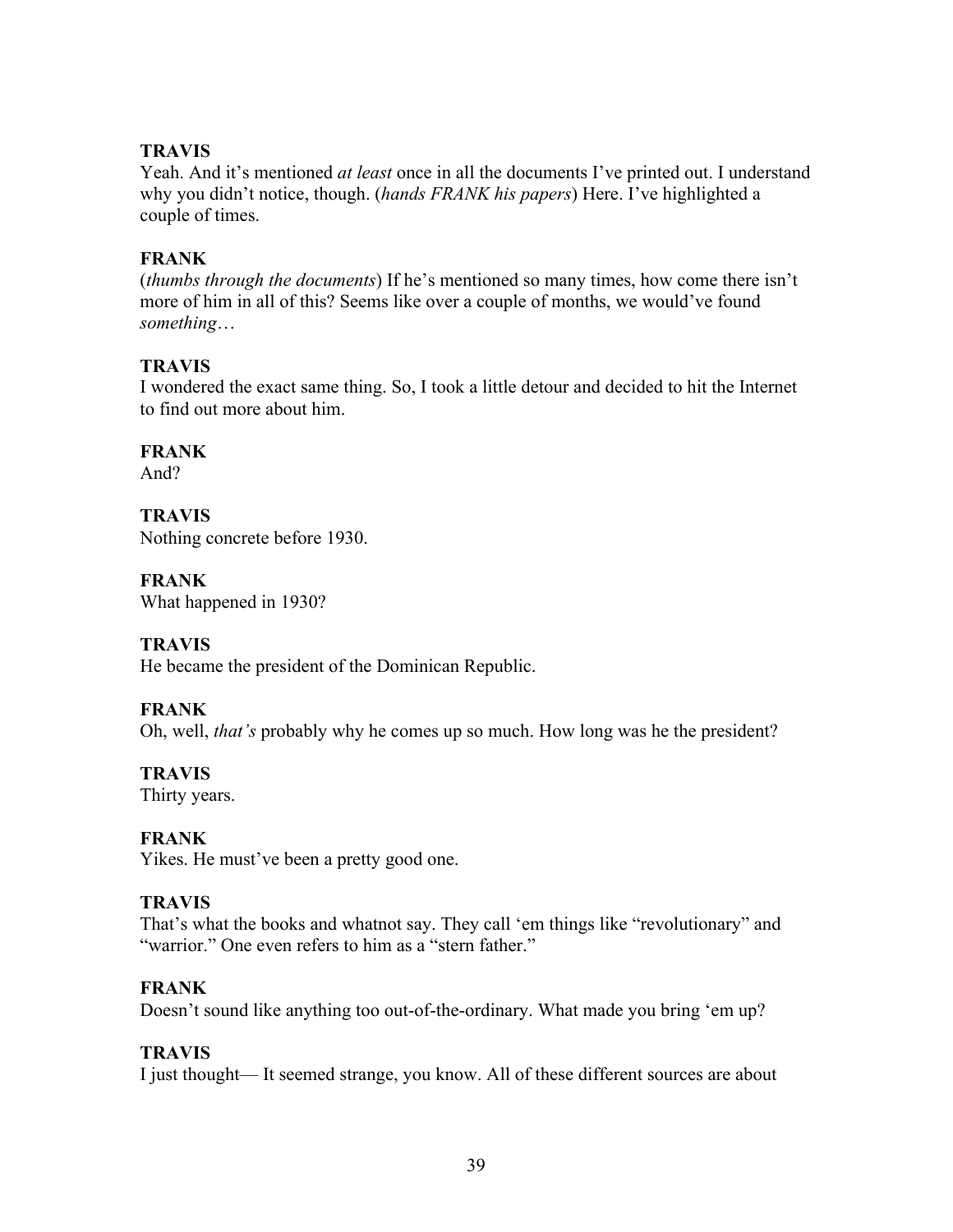# **TRAVIS (cont'd)**

something that happened in 1916, but they keep mentioning somebody who was a noname till fourteen years later. In two of the books I've read, he's mentioned in the very first pages of the introductions. I really didn't think too much about it at first, but the name just *kept* cropping up…

# **FRANK**

But for now, let's just say he's a no-name, m'kay?

# **TRAVIS**

Okay. I just thought I'd get it out there…

# **FRANK**

I appreciate that. And now, we can just *leave it* out there. We gotta focus on people we *need* to find.

*FRANK'S attention redirects to the TV. TRAVIS turns to look, as well.*

(*turns up the volume with the remote*) Speaking of which…

# **TRAVIS**

(*mockingly*) Where do they think he is *now*?

# **FRANK**

Hangin' with Waldo somewhere. I don't know. I can't wait for us to finally nail him. I know it won't change much, but…

# **TRAVIS**

You don't think we'll leave once bin Laden's dead?

# **FRANK**

Oh, definitely not. It's not that simple. I *wish* it was, but it's not.

# **TRAVIS**

At least we're doin' some good over there, though. We've changed *a lot*.

# **FRANK**

We are and we have. But the sooner we get outta there, the better. And then there's that whole mess in Iraq. We're been there since '03.

# **TRAVIS**

Has it really been that long? I was a sophomore in high school when we went in.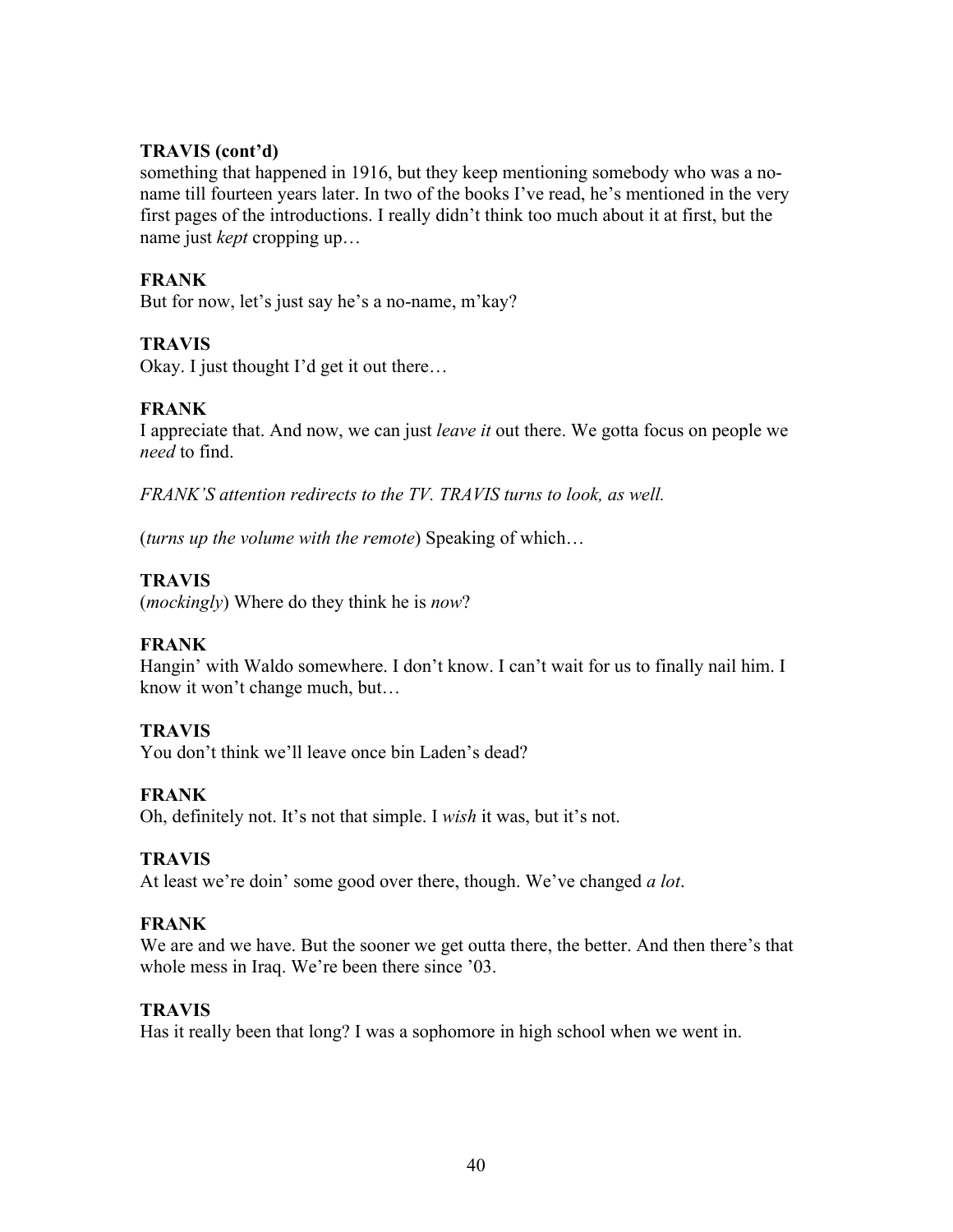# **FRANK**

That's right. You were. (*a beat*) Eight years is too long to stay in someone else's country.

# **TRAVIS**

Eight years? (*a beat*) That's exactly how long we stayed in the Dominican Republic.

# **FRANK**

Well…at least we've got experience.

*FRANK smiles.*

*Lights out.*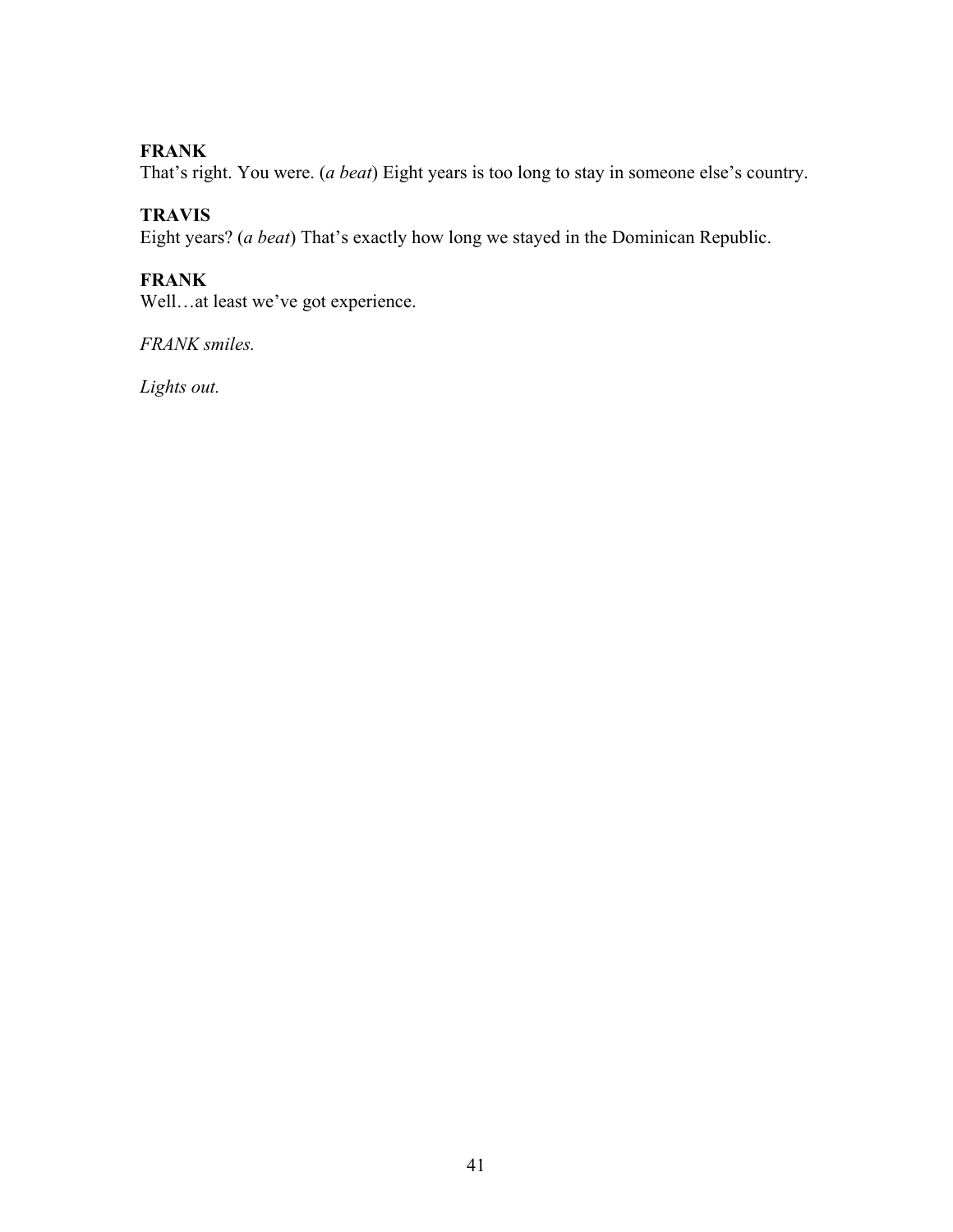# Scene 8: "The Line-Up"

*Lights up. FRANK, piece of chalk in hand, stands next to a blackboard fixed to a wooden frame. On the board, a myriad of facts and leads have been written, including: "August 29, 1916," "September 7," "investigation," and "1929."* 

*His tone throughout the scene is crispy and speedy, like's he's delivering a lecture with a time limit in mind.* 

*TRAVIS and NATHAN sit at the table, each reading through a small booklet. They're not extensive; they look like dime store novels, bound in black leather with gold sequins.* 

### **FRANK**

Okay. Now. Before we start, are there any questions that need answering?

*TRAVIS raises his hand.*

Yes?

# **TRAVIS**

When the hell did you find time to go buy a *chalkboard*?

# **FRANK**

Didn't. Stole it from your mom's 3rd grade classroom. Any*more* questions?

*TRAVIS and NATHAN raise their hands.*

*Well,* if that's all for the Q & A portion, let's get down to brass tacks.

*Both hands go down.* 

# **NATHAN**

Got it.

# **TRAVIS**

Let's do this.

# **FRANK**

Great. (*pointing to board*) Now, we've got most of the basics covered. Dates, places, names—

# **TRAVIS**

—Except the *one*.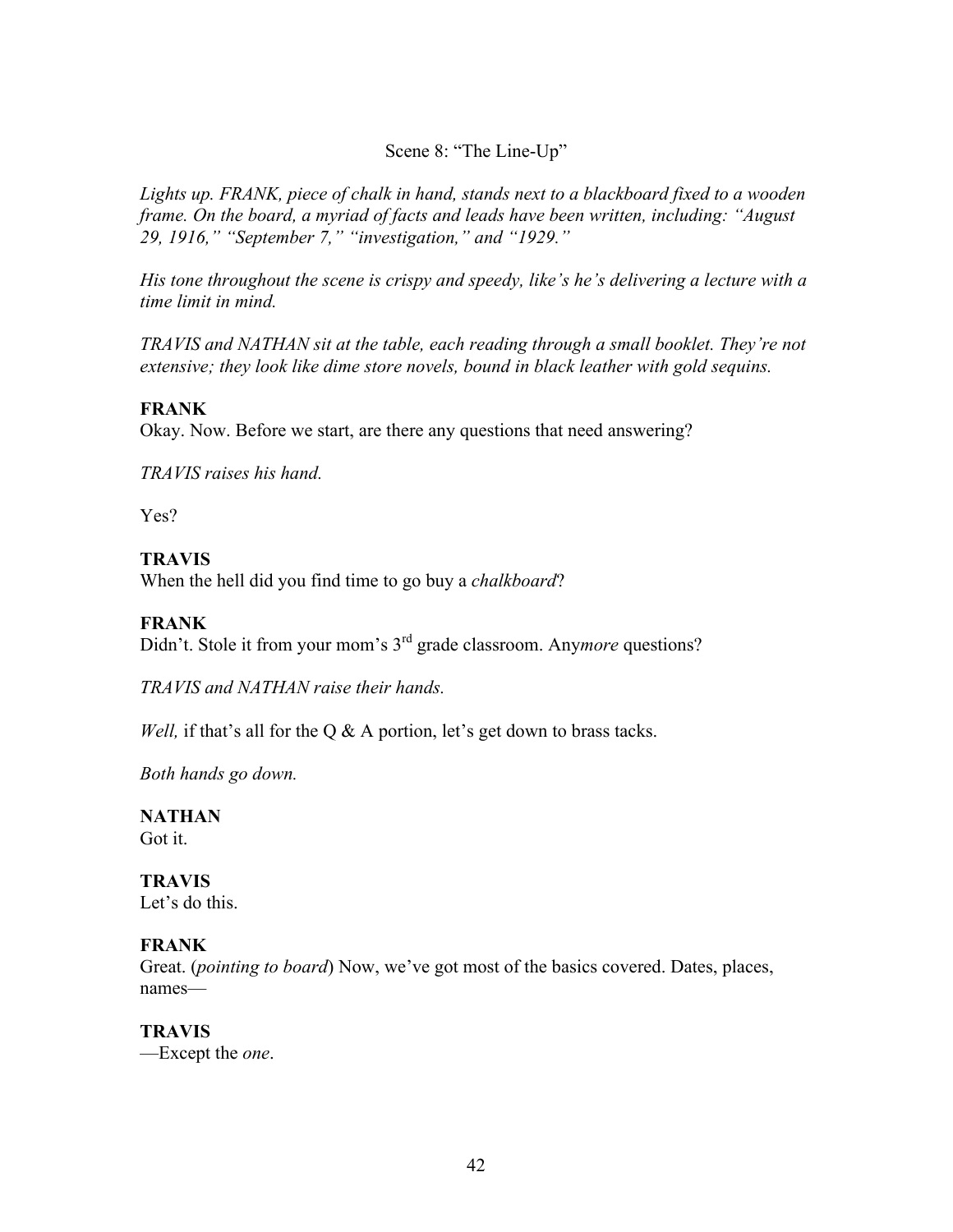### **FRANK**

—so now, we just have to figure out where to place Howard Weaver in all of it. We take what's in these programs and combine it with whatever turned up on the Web—

### **NATHAN**

—and *then* see if any of it syncs up with the service records that the NPRC sent us. (*sarcastic*) A *cinch*…

# **TRAVIS**

"NPRC"?

# **NATHAN**

National Personnel Records Center.

# **FRANK**

*Excuse me.* Please do *not* interrupt the teacher unless you have a burning question.

*NATHAN raises his hand.*

Yes, what?

**NATHAN**  Can we vote on a new teacher?

# **FRANK**

No. So, we know that the wreck occurred on August  $29<sup>th</sup>$  of 1916.

# **TRAVIS**

Yep.

# **FRANK**

(*to NATHAN, pointing to "September 7"*) And we know that Dad was off his feet for at least *nine* days after that.

# **NATHAN**

(*picks up a Xeroxed document, reads*) "Howard L. Weaver. Admitted to medical care unit for deep lacerations to both hands and preliminary signs of pneumonia."

# **TRAVIS**

And because the Dominican Supreme Court burned to the ground in 1927, we know that governmental documents are likely a no-go.

# **FRANK**

Bingo. And from the publications acquired from the Memphis Survivors group—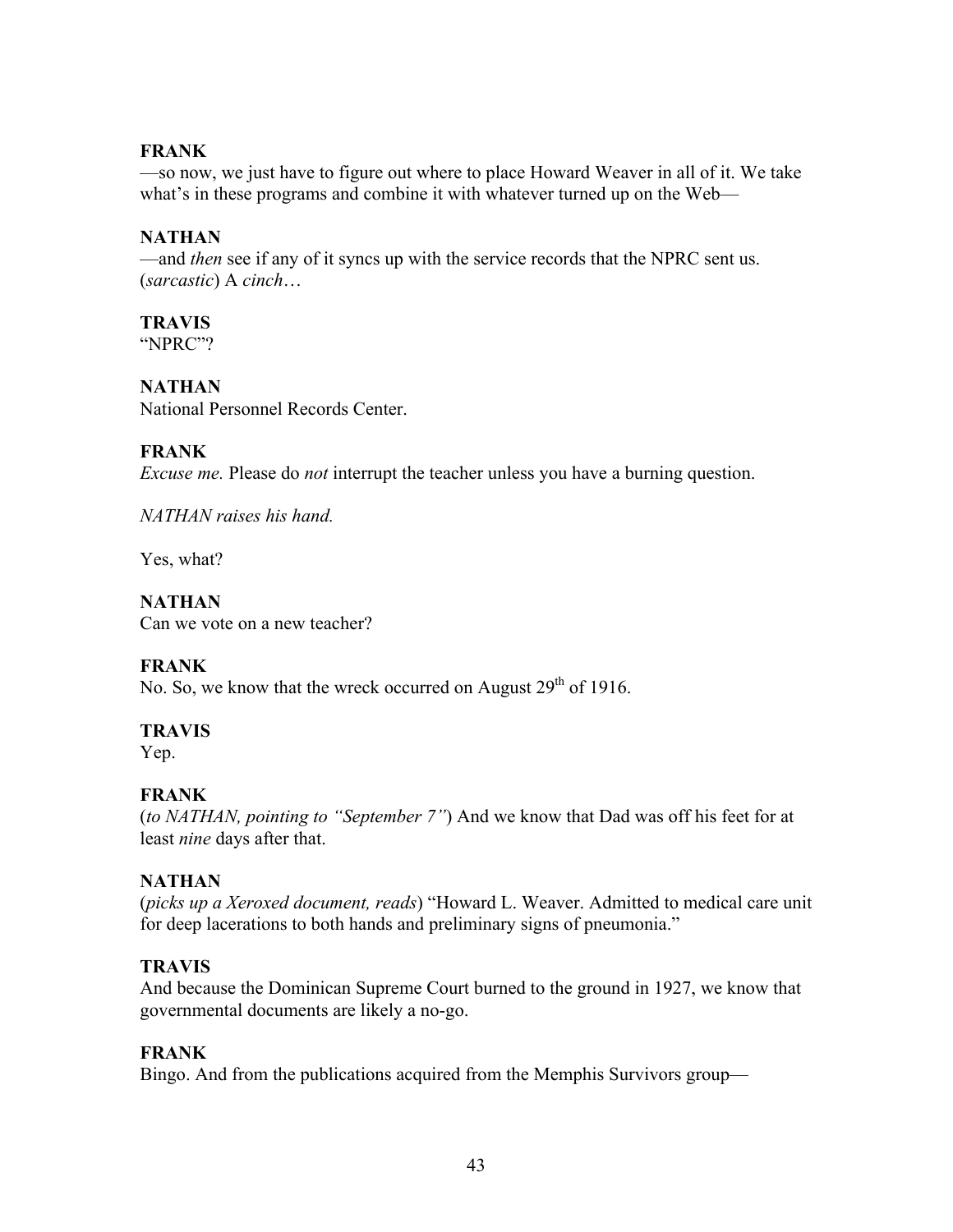### **TRAVIS**

—*Booyah*.

# **NATHAN**

—we've learned that the chargé d'affaires *did* do an investigation on this in 1929.

*TRAVIS raises his hand.*

# **NATHAN**

(*to TRAVIS*) Fancy wording for "diplomat."

*TRAVIS lowers his hand.* 

**FRANK** And it's because of the fancy diplomat—

**TRAVIS** —Brought to you by Travis Weaver.

**FRANK** —yes—that we finally have a big, fat, concrete lead. Nathaniel?

# **NATHAN**

Yeah, don't call me that. THREE NAMES! And they are...

As NATHAN gives the names, FRANK jots them down on the board in giant letters that *overlap everything else that's been written.* 

Prosper Marchena…Emeterio Sanchez…and Manuel María Dubreil.

*A beat. The three quietly savor their significant victory.*

# **TRAVIS**

Well, this is terrific, *but* we still have to figure out which one of these guys was responsible for saving Grandpa.

# **NATHAN**

He's right. Even if we now know that *these* are the men who went into the water, how do we go any further?

*FRANK puts down the piece of chalk. He then pulls an extremely worn notebook from his*  back pocket and sets it down on the table. TRAVIS picks it up, opens it.

What's that?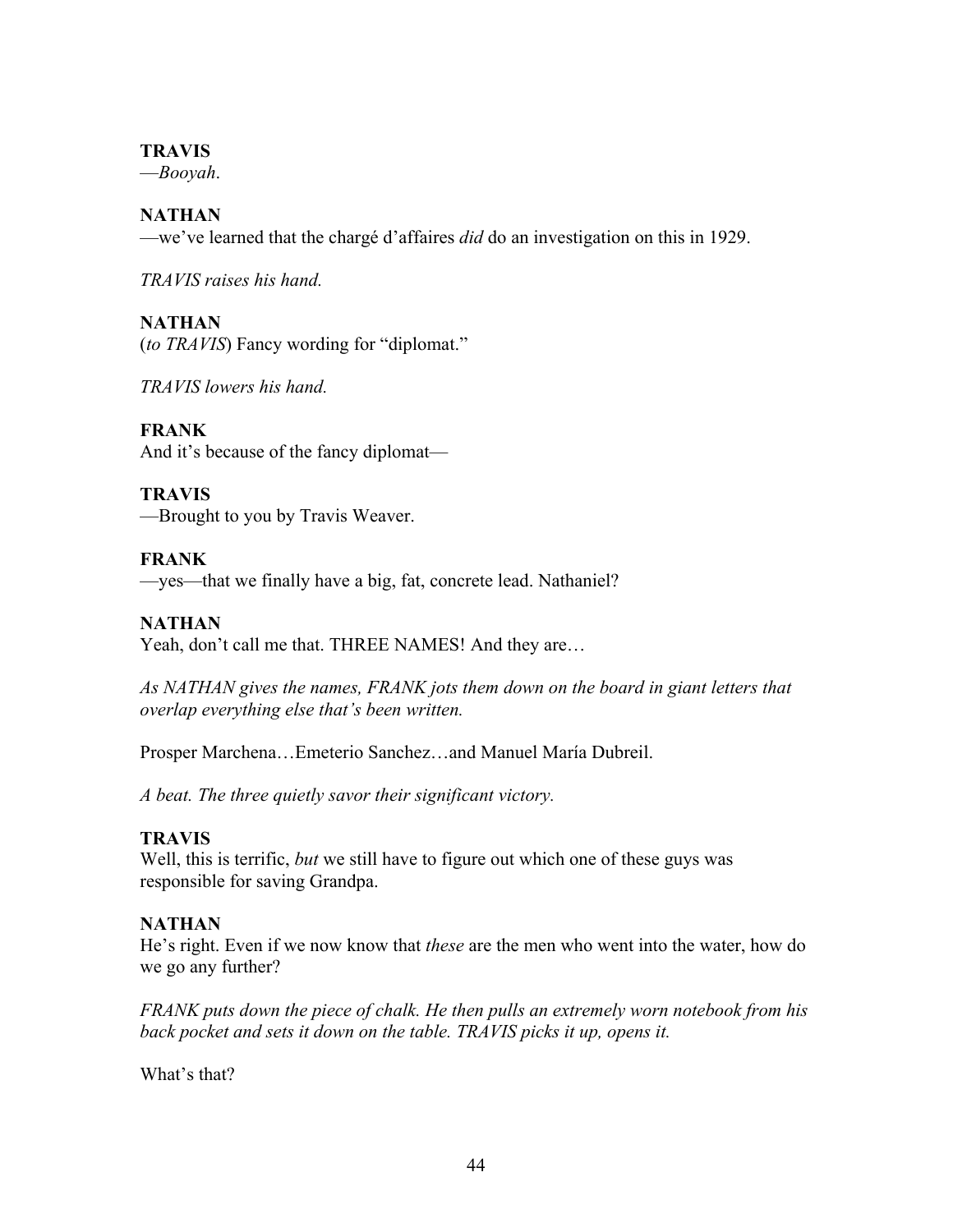# **FRANK**

The other package Margaret sent me. (*to TRAVIS*) Remember? (*TRAVIS nods*) Your grandpa did some homework. Scan the first couple of pages, and tell me what you find.

# **TRAVIS**

(*has some trouble enunciating*) "Mi nombre es…"

# **FRANK**

"My name is…"

# **TRAVIS**

"Yo estoy con la Marina de los Estados Unidos."

# **FRANK**

"I'm with the United States Navy."

# **TRAVIS**

"Por favor, nos traen ron."

# **FRANK**

"Please bring us rum." (*a beat*) Basic phrases, right? Simple things that a soldier in a foreign country should know how to say.

#### **TRAVIS** "Please bring us rum"?

# **FRANK**

*Now*, how about the last couple of pages?

*TRAVIS turns to the back of the notebook.* 

# **TRAVIS**

"Six children." "Fisherman." "Lived near water." "Loved swimming as child." "Wife— Mercedes." (*a beat*) It's like a transcript.

*A beat. This latest discovery hits TRAVIS and NATHAN like a ton of bricks.* 

# **NATHAN**

He met 'em…

# **FRANK**

That or Dad wanted folks to know 'bout his days moonlighting as a ladies' man aboard a fishing liner.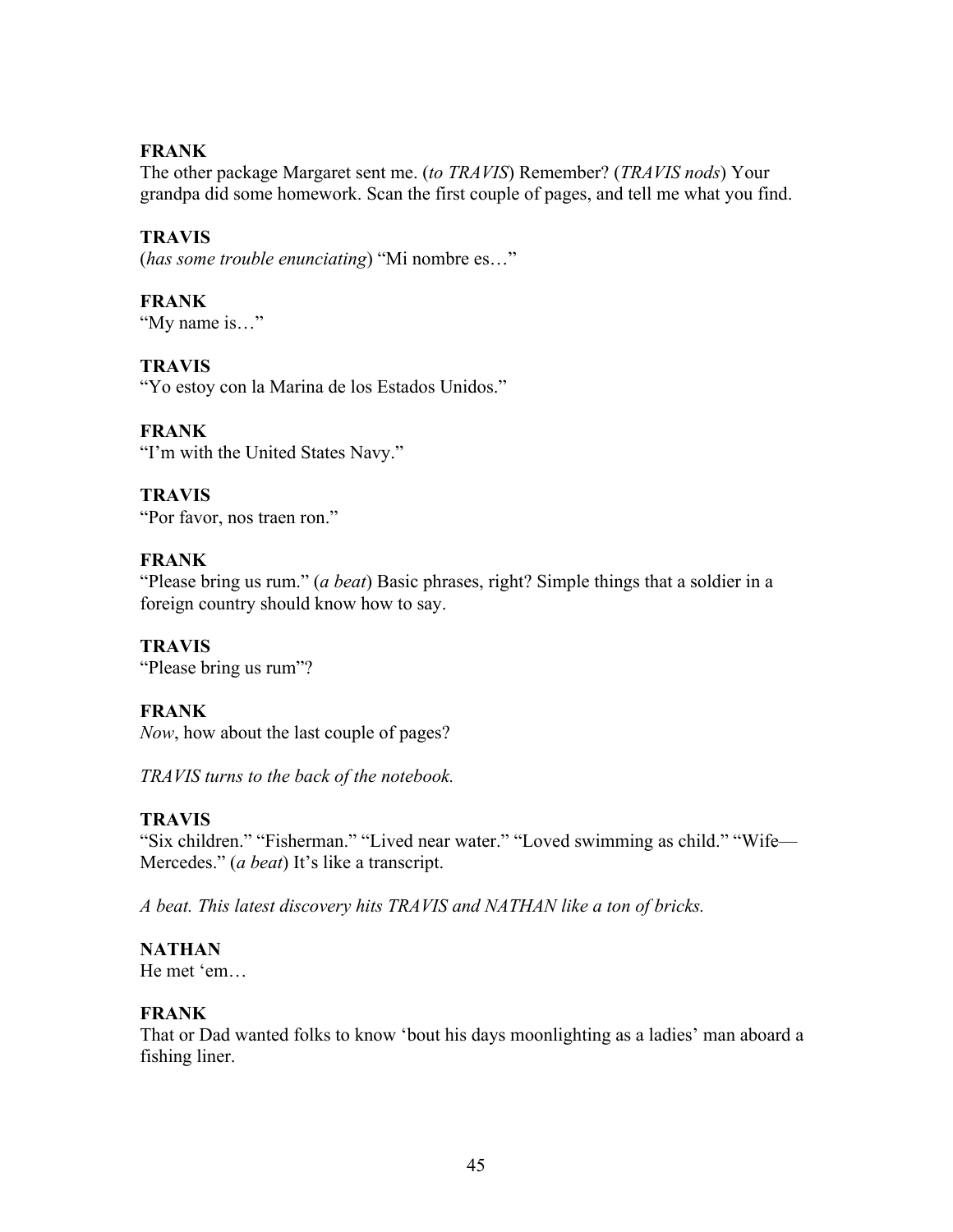# **NATHAN**

We dig up some info on those three guys and find a match.

*FRANK sits in a laid-back, self-satisfied position, hands laced behind his head.* 

# **FRANK**

Want that cup of coffee now?

*Lights out.*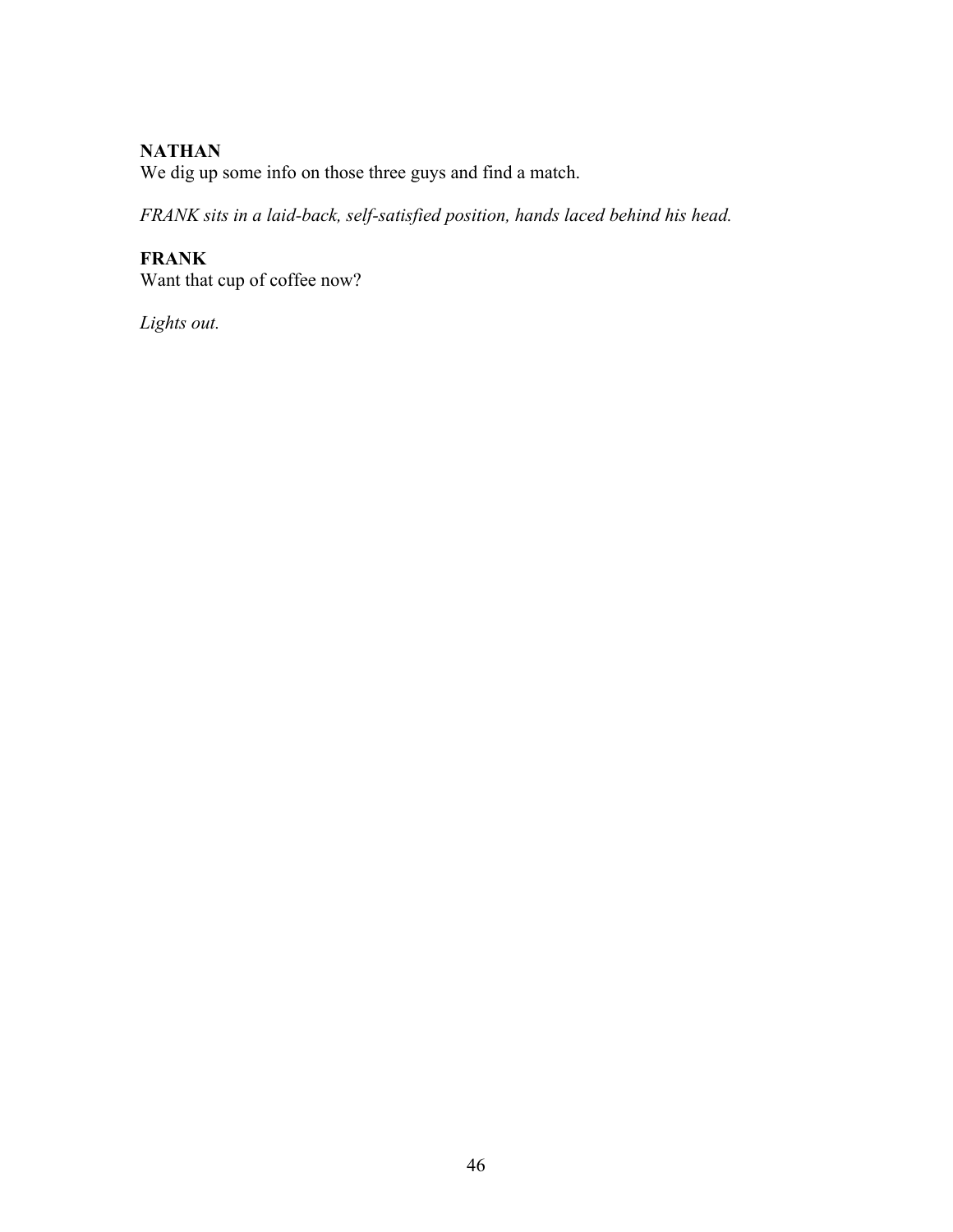### Scene 9: "AWOL"

*Lights up. EMETERIO'S home. HOWARD and EMETERIO sit at the table. It's a few weeks after their first encounter.*

*The following conversation is offered in English, as their dialogue is in Spanish with accompanying subtitles. HOWARD'S speech is slow, arduous. He has with him a Spanish-English dictionary / phrase book, a pencil, and a small notebook. He's busily*  writing in the notebook as the scene opens. His Spanish is, to be expected, fractured, *sloppy even.*

*When EMETERIO speaks, HOWARD records what he says in writing, occasionally accessing the dictionary for assistance.*

*The two men are also steadily drinking rum; they have been for some time.*

### **EMETERIO**

¿Está seguro de que serán castigados por estar aquí? (*Are you certain you will be punished for being here?*)

### **HOWARD**

Sí. Nadie sabe que estoy aquí. Te lo juro. (*Yes. Nobody knows that I am here. I swear.*)

# **EMETERIO**

Buena. Tengo que decir que esta es una experiencia muy nueva, con un americano en mi casa.

(*Good. I have to say, this is a very new experience, having an American in my house.*)

# **HOWARD**

Me imagino. (*a bit concerned*) Luego, su casa no ha sido objeto de búsqueda todavía? (*I imagine. Then, your home has not been searched yet?*)

# **EMETERIO**

No, no todavía. Sin embargo, nuestro vecino, Guillermo, su casa fue registrada hace dos días. (*a beat*) No podía mirarme como él me ha dicho todo al respecto. (*a beat*) Cuatro hombres vestidos con uniformes irrumpieron en la cocina mientras su esposa estaba preparando la cena. Ni siquiera llamar. Guillermo llegó desde la otra habitación para darles la bienvenida. Era tan cortés como era de esperar.

(*No. Not yet. But our neighbor, Guillermo, his home was searched two days ago. …He could not look at me as he told me all about it. …Four men in uniforms barged into the kitchen while his wife was preparing dinner. They didn't even knock. Guillermo came in from the other room to greet them. He was as courteous as could be expected.*)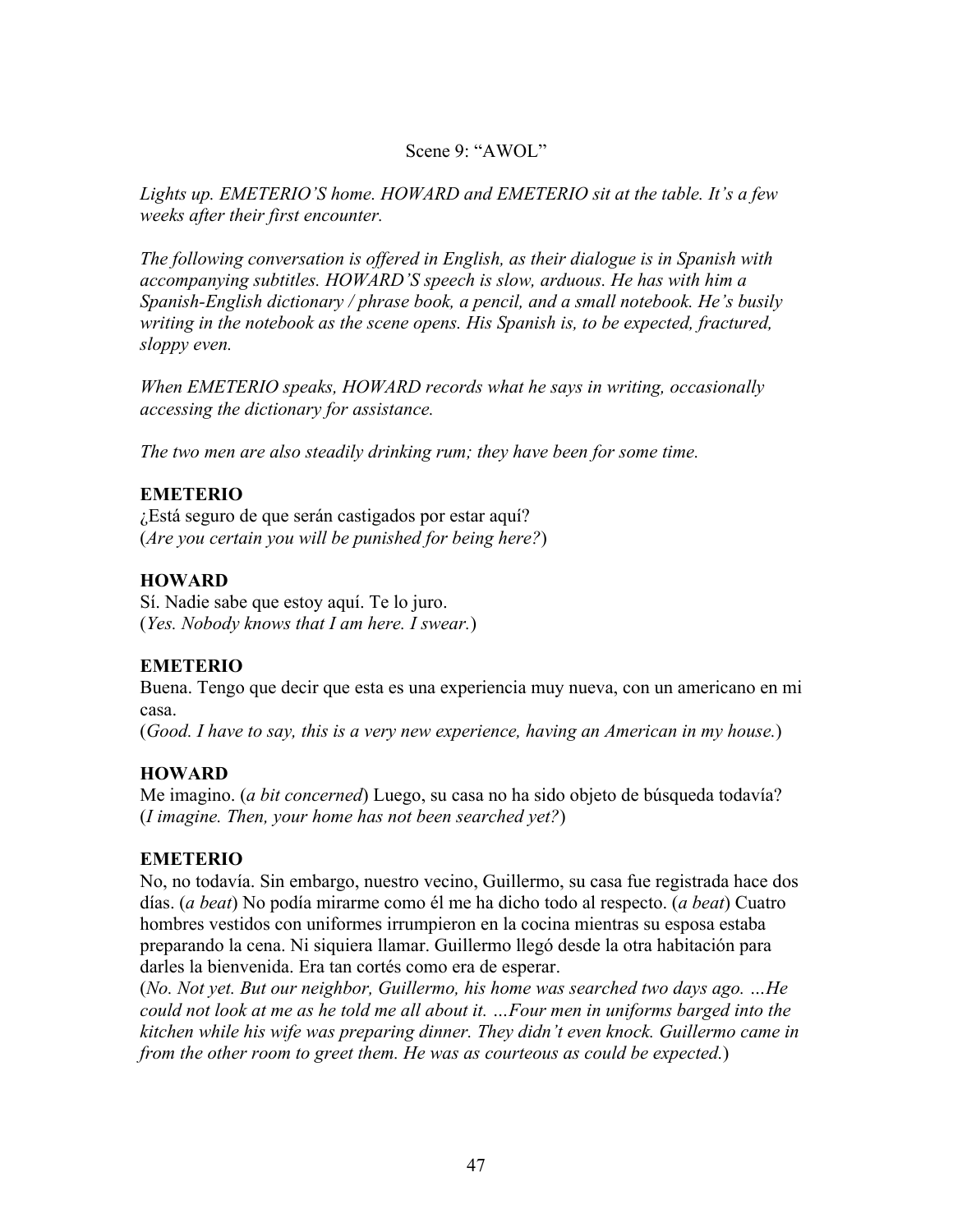*As EMETERIO continues, HOWARD tries desperately to keep up with his note-taking.* 

# **EMETERIO (cont'd)**

Ninguno de ellos habla nuestro idioma, y no se molestó en tratar de entenderlo. Rodearon el lugar y se volvió del revés. Era como si Guillermo y Jada no estaban allí. Bueno, Jada no pudo contener su ira por mucho tiempo. Ella comenzó a gritar. Exigió que los hombres respecto a su casa y su familia o salir.

(*None of them spoke our language, and they did not bother trying to understand him. They walked around and turned the place inside out. It was as if Guillermo and Jada were not there. Well, Jada could not contain her anger very long. She began to yell. She demanded that the men respect her home and her family or leave.*)

(*illustrating with his hands*) Uno de los hombres agarró del pelo y tiró duro. Ella cayó al suelo, llorando. Y el soldado agarró el extremo de su rifle y lo apretó contra su garganta para tenerla allí.

(*One of the men grabbed her hair and yanked hard. She fell to the ground, weeping. And the soldier took the end of his rifle and pressed it against her throat to hold her there.*)

Cuando su hija de cinco años de edad, Itzel, entró en la habitación, Guillermo le envió de inmediato—

(*When their five-year-old daughter, Itzel, came into the room, Guillermo sent her straight away—*)

# **HOWARD**

—Lo siento. Escribo muy despacio. (*looks through dictionary*) Repita, por favor. Más lento.

(*—I'm sorry. I write very slowly. Repeat, please. Slower.*)

*A beat. EMETERIO cannot bring himself to do it.* 

# **EMETERIO**

No creo que lo haré. Si eso está bien. (*I don't think I will. If that is okay.*)

*Another beat. HOWARD examines what he has just written and is a tad confused.* 

# **HOWARD**

(*not wanting to coerce him*) Está bien. Ah, bueno, ¿cuánto tiempo ha vivido en esta ciudad? (*It's okay. Uh, well, how long have you lived in this city?*)

# **EMETERIO**

He vivido aquí toda mi vida. Desde 1865. (*I have lived here my entire life. Since 1865.*)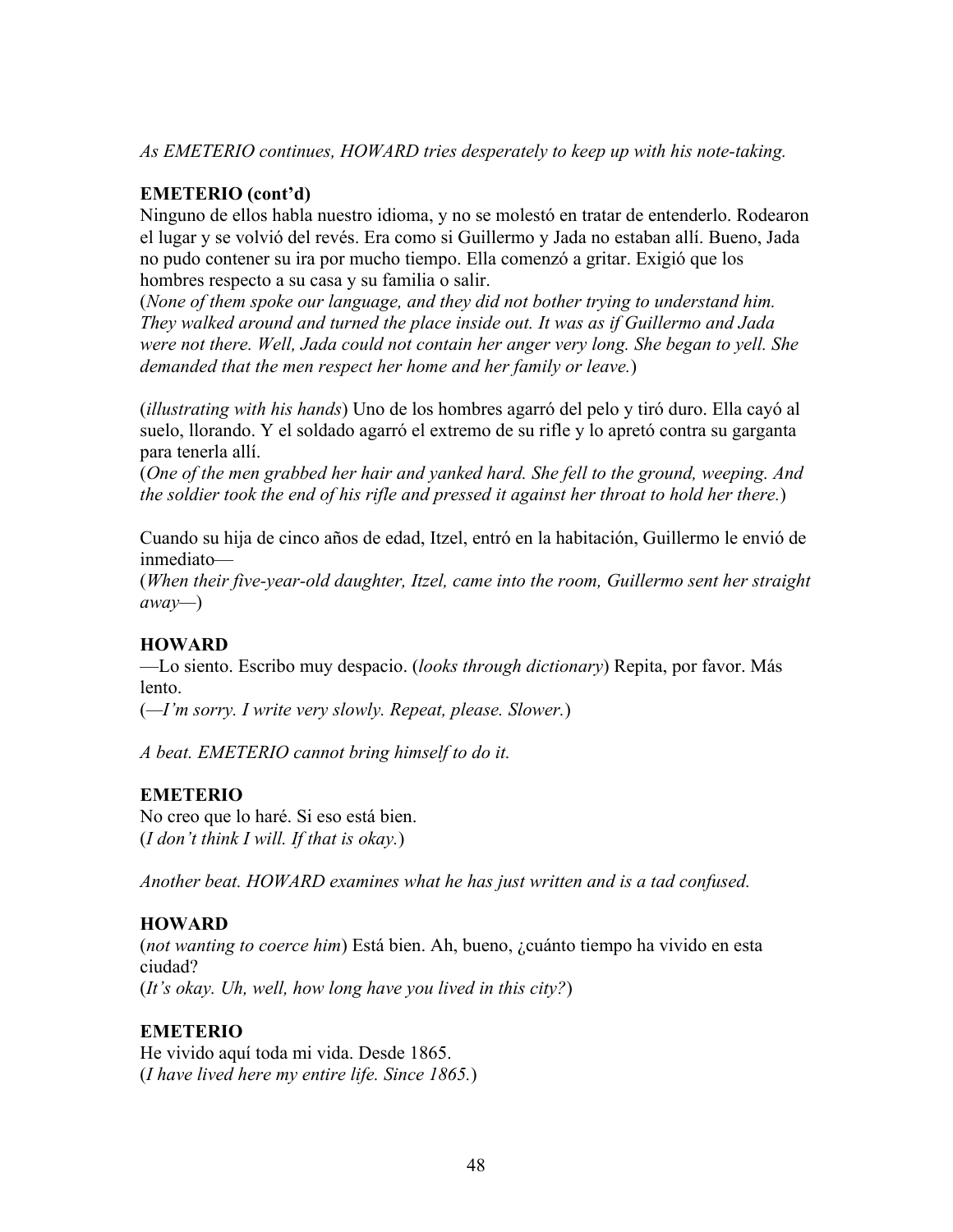¿Creciste cerca del agua? (*Did you grow up near water?*)

#### **EMETERIO**

Estamos en una isla. (*We're on an island.*)

*HOWARD looks over this last statement, bobs his head in embarrassment.* 

### **HOWARD**

Lo sentimos. Estúpida pregunta. (*Sorry. Stupid question.*)

# **EMETERIO**

(*laughs*) Está bien. No eres más que curioso. (*It's okay. You're just curious.*)

# **HOWARD**

Mucho. ¿Cuántos hijos tiene usted? (*Very much. How many children do you have?*)

#### **EMETERIO**

Seis. (*Six.*)

# **HOWARD**

*Seis.* Mi dios. *(*Six. *My God.*)

# **EMETERIO**

Sí. Julio Emeterio, Julia Rosa, Octavia Virginia, Luis Bautista, Graciela, y, por supuesto, Eugenio. (*Yes. Julio Emeterio, Rosa Julia, Virginia Octavia, Luis Bautista, Graciela, and, of course, Eugenio.*)

# **HOWARD**

Ese es un gran familia. (*That is quite a family.*)

#### **EMETERIO**

Sí, lo es.  $i$ Y tú?  $i$ Tiene hijos? (*Yes, it is. And you? Do you have any children?*)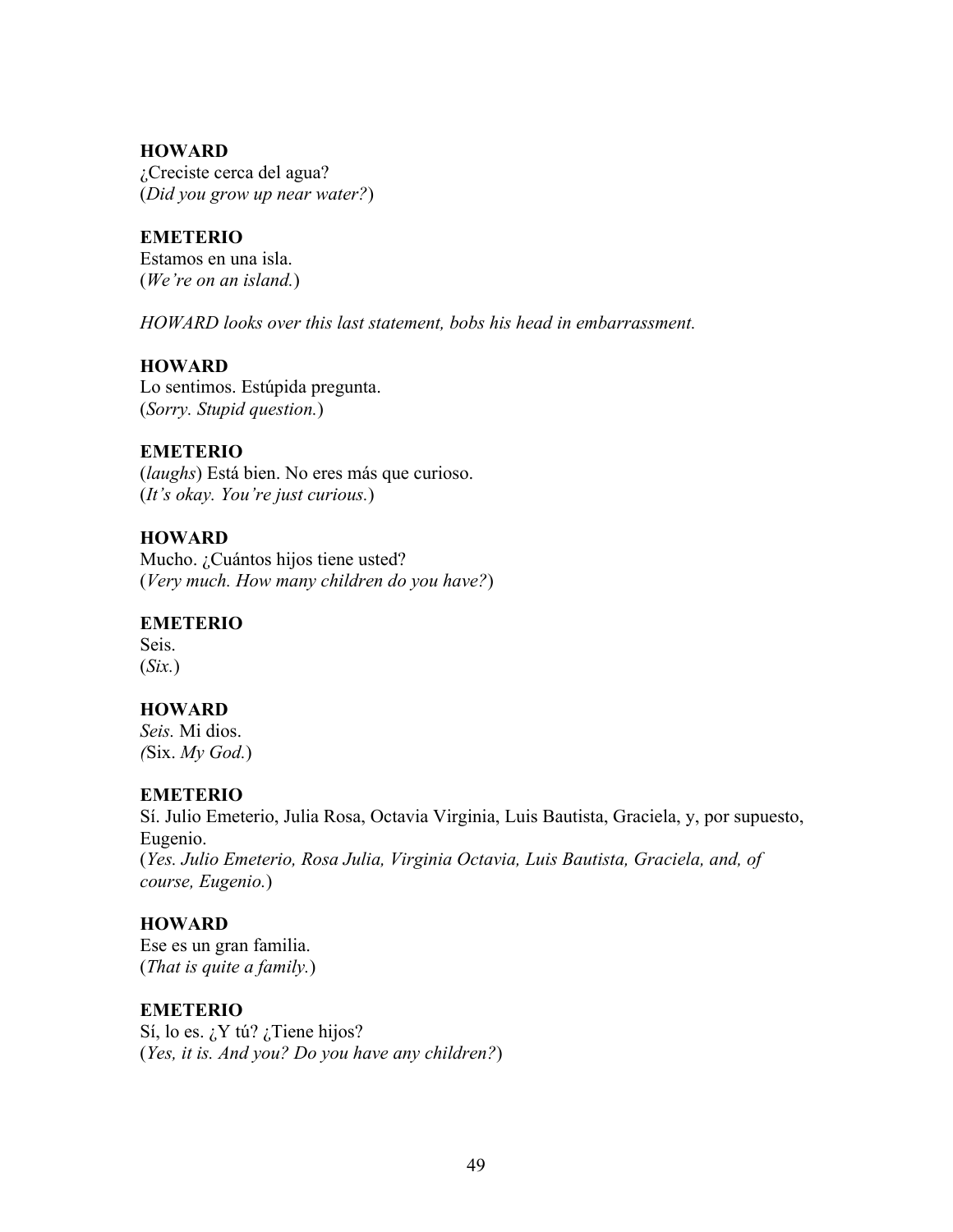*HOWARD's initial response to the question is a light chuckle.* 

### **HOWARD**

Uh, no, que yo sepa. (*Uh, none that I know of.*)

### **EMETERIO**

Eso es triste. Ser padre es una gran alegría. (*jokingly*) Por supuesto, rara vez tiene tiempo como este para sentarse y charlar. (*now serious*) Y me preocupo por ellos constantemente.

#### **EMETERIO (cont'd)**

(*That is sad. Being a father is a great joy. Of course, you rarely have time like this to sit and chat. And I worry about them constantly.*)

#### **HOWARD**

Les prometo que los americanos no le hará daño a sus hijos. (*I promise you that the Americans will not harm your children.*)

### **EMETERIO**

No son ellos los que me preocupa. (*a beat*) Es parte de nuestra propia gente. (*It's not them I'm worried about. …It's some of our own people.*)

#### **HOWARD**

Usted está hablando de las campanas que vinieron por aquí? (*You're talking about those hoods that came by here?*)

#### **EMETERIO**

Sí. Se llaman: "El 44." Ellos han desarrollado una gran reputación. (*Yes. They call themselves: "The 44." They have developed quite a reputation.*)

# **HOWARD**

¿Qué se conoce? (*What are they known for?*)

#### **EMETERIO**

No dudará en hacer daño a otros, pero son capaces de mucho más. Todo lo que su ingenio puede alcanzar y su conciencia puede pasar por alto. Chantaje y el robo son sus favoritos. (*scoffs*) Los políticos en ciernes. Hay muchos de su especie. (*a beat—he's visibly troubled by the topic*) Entonces, ¿estás casado por lo menos?

(*They will not hesitate to hurt others, but they are capable of much more. Anything their wits can achieve and their consciences can overlook. Blackmail and thievery are their favorites.* Politicians in the making. *There are too many of their kind. …So, are you married at least?*)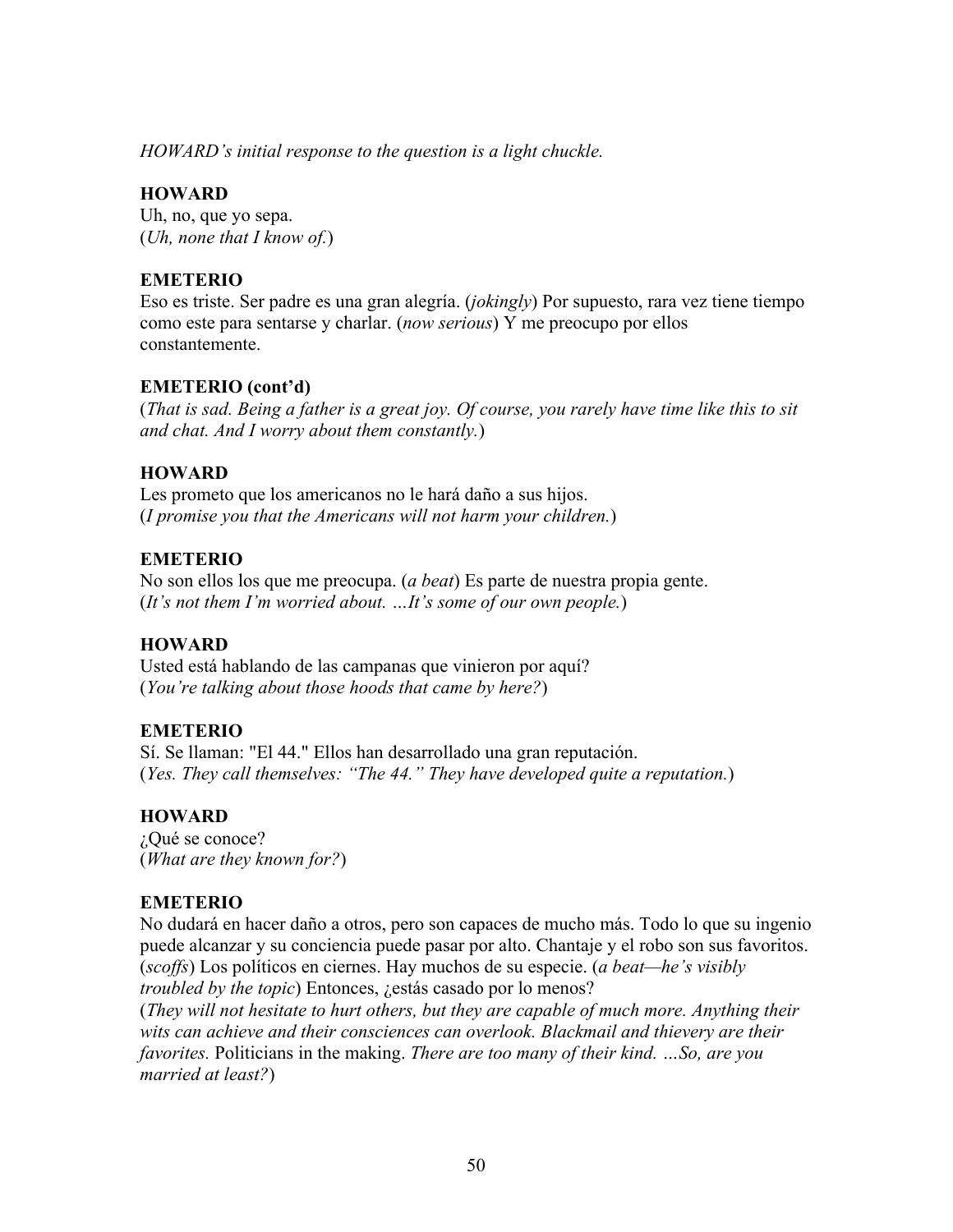No, no tienen ni siquiera una vuelta a casa cariño. (*No. I don't even have a sweetheart back home.*)

#### **EMETERIO**

Usted no quiere una familia? (*You don't want a family?*)

### **HOWARD**

Se podría decir que simplemente no tienen tiempo. *(You could say that I simply don't have the time.* 

# **EMETERIO**

Usted debe encontrar el tiempo. Tienes razón muy joven, pero eso no te garantiza nada. Nunca se puede predecir cuando la vida se va a "tirar una mala pasada." (*You should find the time. You're very young right now, but that does not guarantee you anything. You can never predict when life is going to "throw you a fast one."*)

*Suddenly, almost fiercely, three Marines burst in. Not even a knock. The GUNNERY SERGEANT ("GUNNY"), the leader, has a holstered pistol at his side, while his subordinates hold their rifles at the ready—bayonets fixed.*

*HOWARD and EMERTIO stand. HOWARD manages to stuff his conversational materials into his back pocket before they are noticed.* 

*Naturally, he now speaks in English. EMETERIO'S words are still subtitled.* 

# **GUNNY**

What the fuck's going on here? (*to HOWARD*) Who're *you*?

# **HOWARD**

Seamen's Apprentice Weav—

**GUNNY** —Shut it.

### **EMETERIO** (*threatening voice*) Fuera. (*Get out.*)

**GUNNY** (*picks up on EMETERIO'S tone*) What was that?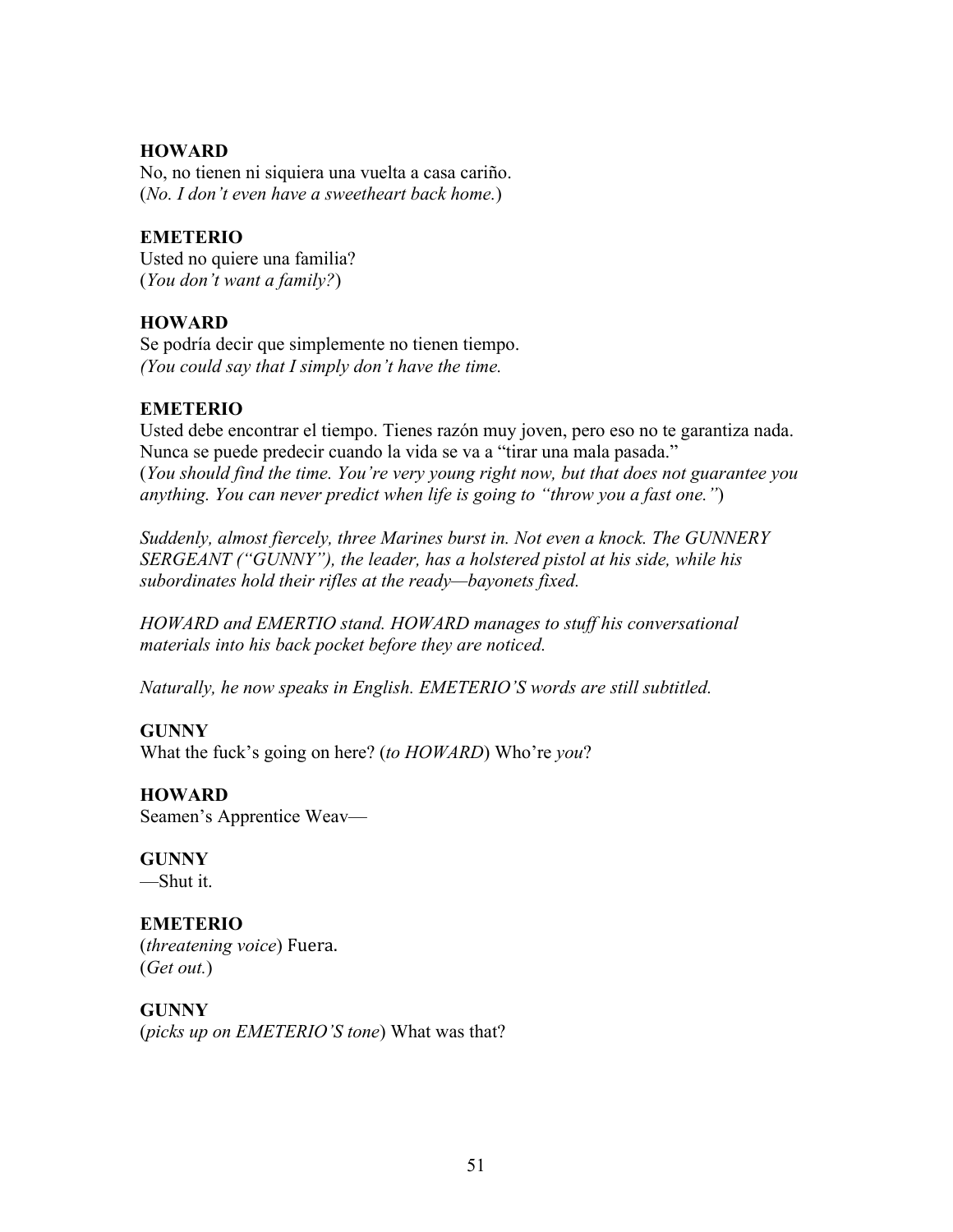Sergeant, I think he was saying—

#### **GUNNY**

—I told you to keep your yap *shut*. Now, what are you doing congregating with this man, sailor? Don't you know that fraternization with locals is prohibited?

#### **HOWARD**

Yes, I do—

### **GUNNY**

—QUIET! (*a beat*) Do you have any kind of written approval from a superior officer that allows you to be here?

*A beat. EMETERIO is about to explode.* 

WELL, *SAY* SOMETHING, MAN!

**EMETERIO** LES DIJO QUE SE FUERA! (*I TOLD YOU TO GET OUT!*)

*Immediately, the GUNNY motions for the other Marines to prepare for a struggle.* 

# **HOWARD**

(*holds his hands up*) WAIT! JUST FUCKING WAIT! Sergeant, there's no need to subdue this man

*Reluctantly, the GUNNY has his men lower their weapons.* 

I *don't* have approval from my CO. (*slowly / thinking it up on the spot*) I went to an inn a couple blocks down. Got really drunk and started stumbling down a street. This man found me before any *bandits* could cut my throat, and he brought me here. I came to only about fifteen minutes ago.

*A beat. The ruse seems to be working.*

And now, he'd just like us—*me* especially—to leave.

*The GUNNY looks at EMETERIO, then back at HOWARD. The moment is painfully tense.*

# **GUNNY**

(*to the other Marines*) We'll come back here later. (*to HOWARD*) Come with us. You're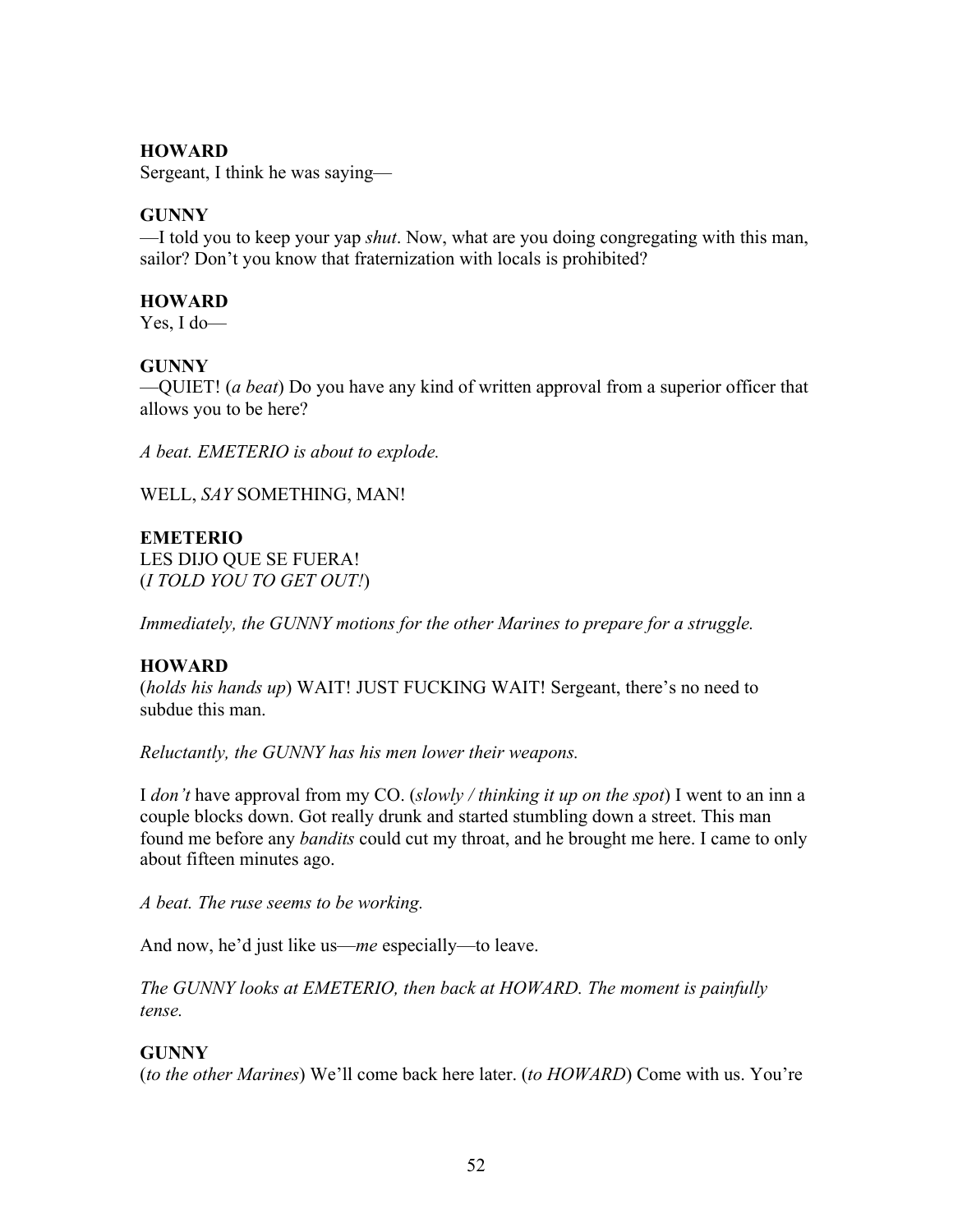# **GUNNY (cont'd)**

in a world of hurt, boy.

*He exits first. The other two Marines follow, escorting HOWARD, who manages to glance back at his now former host.* 

*Lights out.*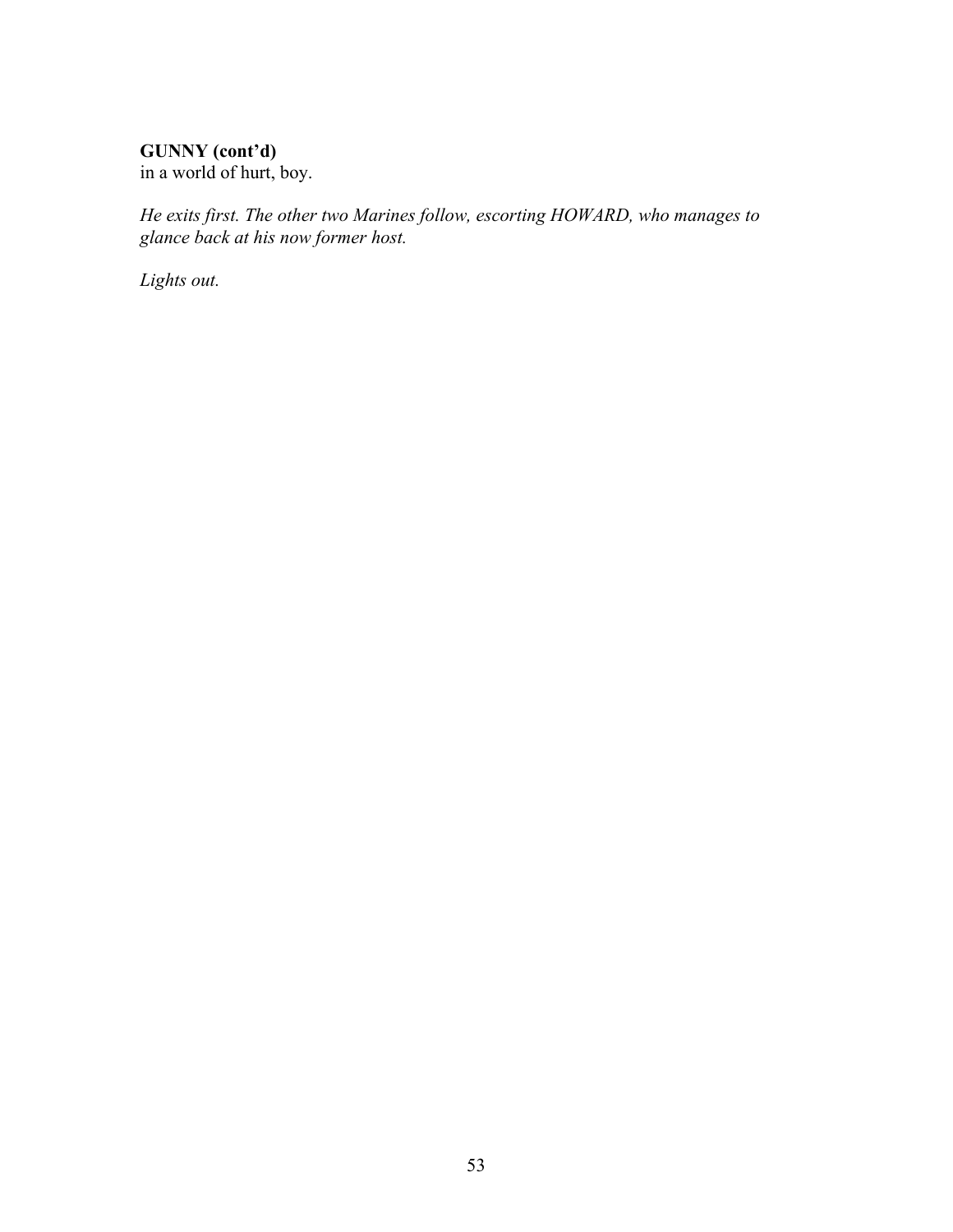#### Scene 10: "Connected"

*Lights up. Hours after the team's meeting. FRANK stares at the blackboard. Maybe he's trying to find another connection. Maybe he's just silently reflecting.* 

*NATHAN enters.* 

# **NATHAN**

Travis has done really great. Hard to believe. *One* misread letter to Ma, and we almost lost out big time.

# **FRANK**

(*his gaze remains fixed*) Yep. He's a good kid. *Great* kid.

*A beat. FRANK and NATHAN both know the impending topic of discussion.* 

# **NATHAN**

I want to talk to you.

# **FRANK**

(*turns to face NATHAN*) 'Bout what?

# **NATHAN**

'Bout that argument we had a week ago. I want to apologize—

# **FRANK**

—It's okay. I know you didn't mean it.

# **NATHAN**

Not what I was gonna say.

# **FRANK**

You just said, "I want to apologize."

# **NATHAN**

And you cut me off in mid-sentence. Everything that I said, I meant. I *still* mean it. I just regret the tone I used. But, you know, older brothers talk to their little brothers that way.

# **FRANK**

(*in a smart-alecky tone*) This is *some* apology.

# **NATHAN**

Nothing else to be sorry for. All I did was ask a question that you never answered.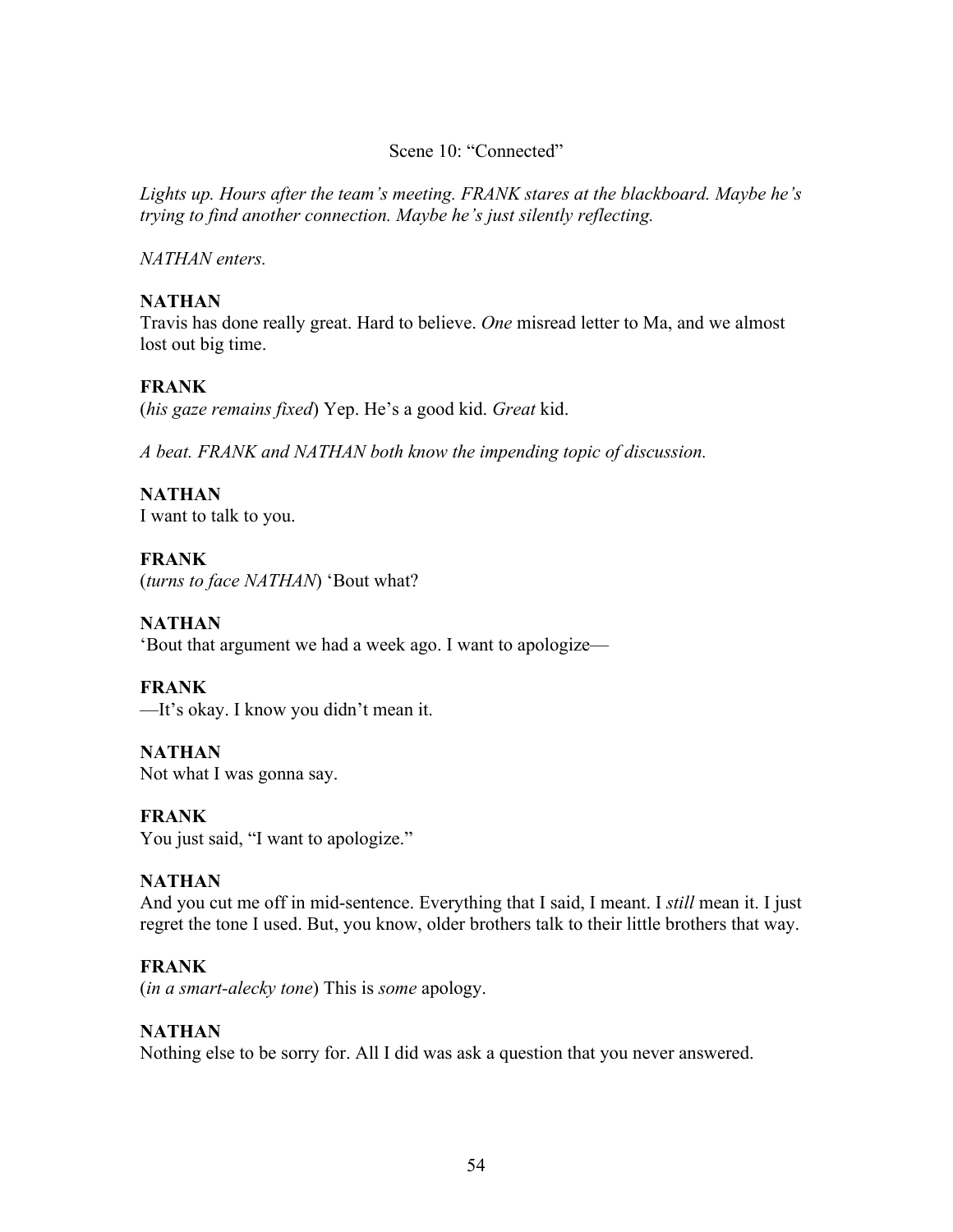**FRANK** And that was? Remind me.

**NATHAN**  Why are you doing all of this?

**FRANK** (*immediately annoyed*) Aw, jeez, that one?

**NATHAN** Well?

**FRANK** Why do you keep asking that?

# **NATHAN**

'Cause I know Trav's probably asked you the same thing. But what you told him wasn't *everything*.

# **FRANK**

That's pretty good. I guess big brothers really *do* know everything, huh?

# **NATHAN**

Frank…

# **FRANK**

Nathaniel.

# **NATHAN**

(*annoyed but moving on*) Just…humor me, would ya?

# **FRANK**

You think this is all just a time-kill.

# **NATHAN**

I never said anything like that. And I've been with you since the very beginning of this thing.

# **FRANK**

I said, you *think* that. Big difference.

# **NATHAN**

Well, can you really say I'm wrong? There *is* a feeling of futility to this whole thing.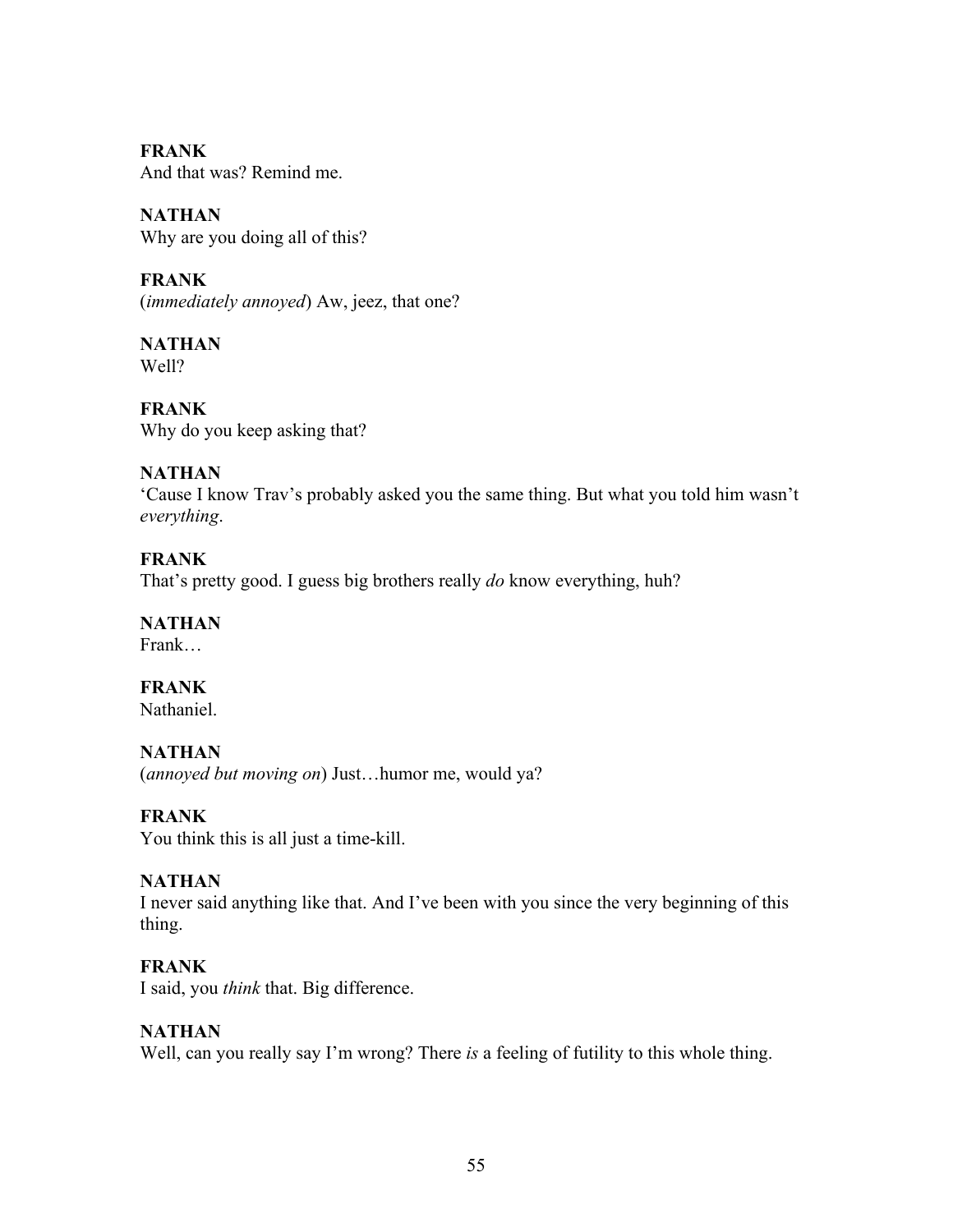# **FRANK**

Truth is almost *always* an exercise in futility.

# **NATHAN**

Who said that?

# **FRANK**

Frank Weaver, 2011. What's your point?

# **NATHAN**

We're not talking about truth here; we're talkin' 'bout *history*. Do you think you're honoring all of these people, Dad included?

# **FRANK**

Something wrong with that?

# **NATHAN**

No. But good intentions aren't enough. Too much has been lost, Frank. To time, fires, *negligence*. We're never gonna get a crystal clear picture of what happened on that day or the many days after it. You have to know that, in the end, we're not really rescuing history.

# **FRANK**

Then what are we doing?

# **NATHAN**

We're telling a story. Albeit one based on facts but, nonetheless, just a *story*.

# **FRANK**

The Bible is "just a story." It's a collection of "just stories."

# **NATHAN**

Don't get preachy. You know what I mean. So, why? Why go through all of this if you know that the end result is gonna be ten-percent fact and the rest…?

# **FRANK**

Because trying to remember, even if it means writing most of the chapters yourself, is every bit as important as *actual* knowledge. Maybe more. It's kinda like when you're in school and you pull an all-nighter cramming for your geology final. You pack all those definitions, graphs, stats—all that shit—into your brain and then flush it out once the test is over. But something like *this*… This is different. You can't distance yourself from it. You have to become part of it. (*a beat*) Don't you see?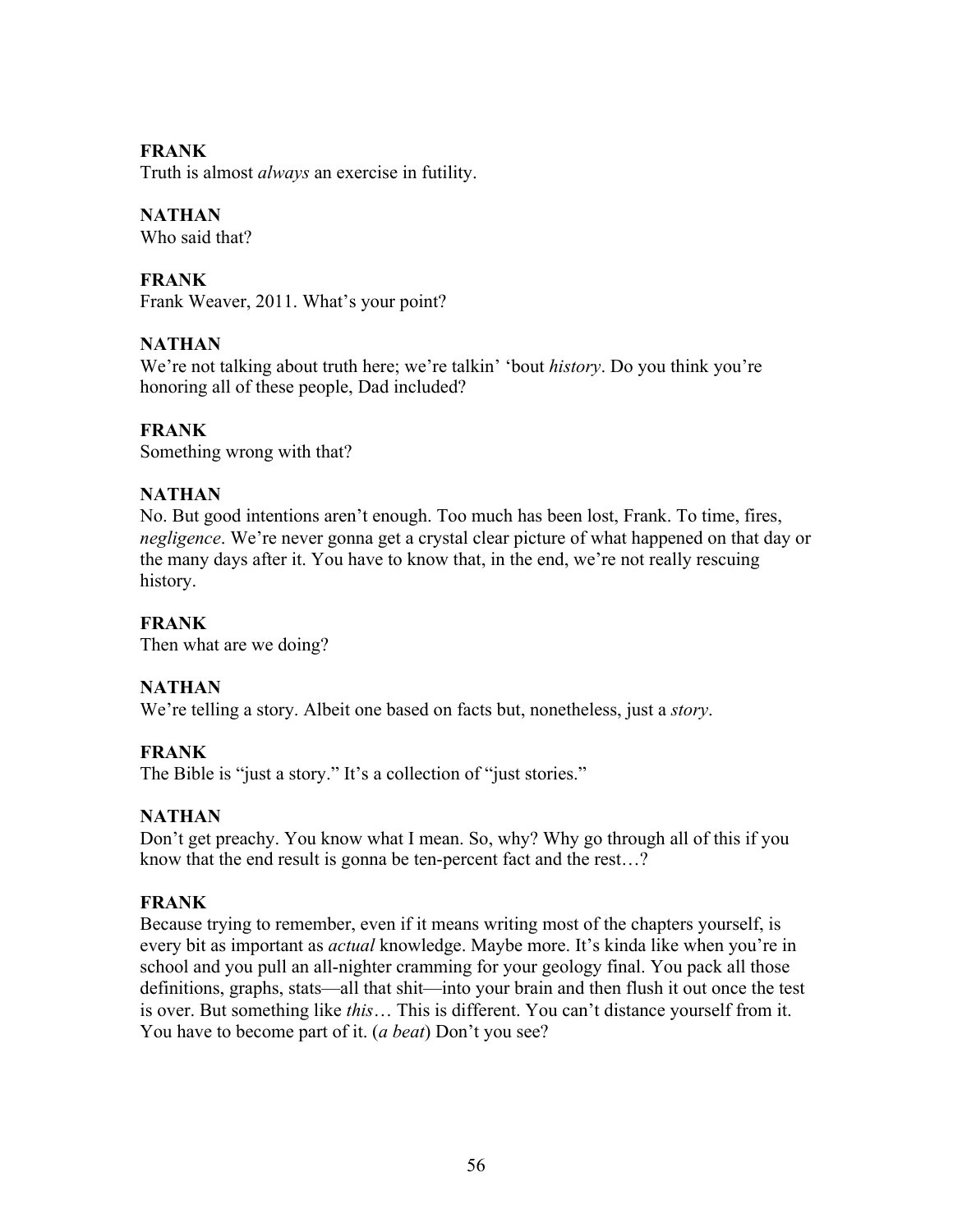# **NATHAN**

Maybe. A little.

### **FRANK**

Stories are *how* we remember. I think that's why Dad never told us the name of this man who saved his life. You don't just *forget* something like that. (*a beat*) This isn't just some whodunit, it's our inheritance. (*a beat*) Stories aren't just a parent's way of getting the kids to sleep. They're how we stay connected—to places, to times, to ideas, to *people*… (*a beat, longer than the others*) The ones who left too early…

*A beat. It's much clearer to NATHAN now.* 

# **NATHAN**

Thank you. I just needed to know. One more big-brotherly duty is being the hardnosed realist.

*A beat. FRANK nods. NATHAN just looks at him with understanding.* 

Here's another little fact… (*a beat*) I miss him, too.

*Lights out.*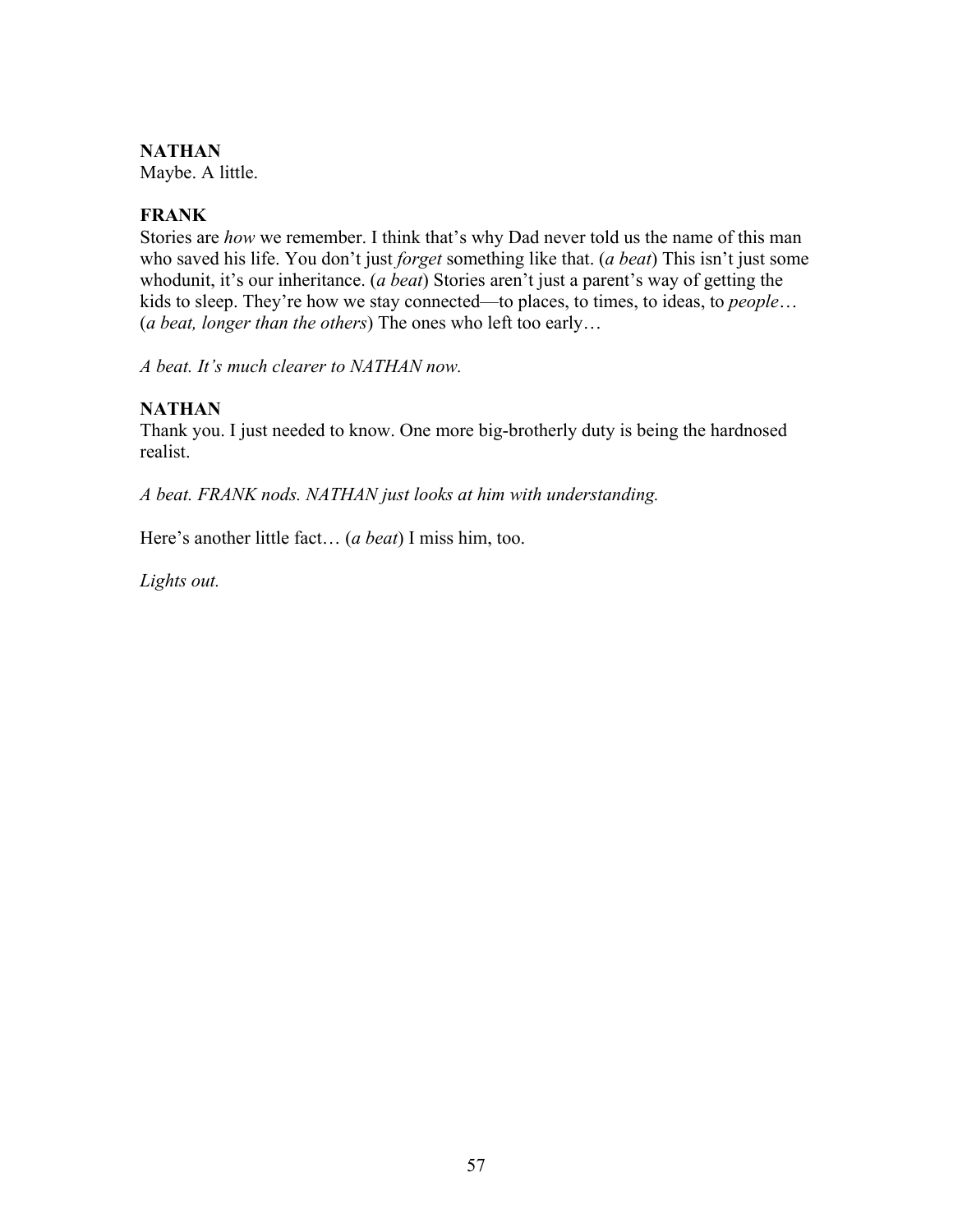### Scene 11: "Black Snow"

*Lights up, not fully—just a small patch. FRANK and NATHAN stand upstage.*

### **NATHAN**

Hey, look at this.

*He hands a document to FRANK, who quickly reads over it.* 

# **FRANK**

(*surprised*) This is a *reprimand*. Where'd you find this?

# **NATHAN**

In Dad's paperwork. He was only cited for misconduct two or three times in his *whole* career, so that paper was just put at the bottom of the pile, so to speak.

# **FRANK**

(*reads, excited*) "Unlawful fraternization with native resident of Santo Domingo."

# **NATHAN**

This *proves* that you were right. About Dad meeting this fella, I mean. Well, it's not necessarily *the* guy, but considering the stuff written in that notebook…

*FRANK flips over to the second page.*

# **FRANK**

Villa Du— Due—

# **NATHAN**

*Villa Duerte*. A district of Santo Domingo. Dad was assigned there as a sentry for one week as punishment. (*a beat*) But something's a little…odd.

# **FRANK**

Oh? What?

# **NATHAN**

I read a little bit about Villa Duerte. And I mean, *a little*. Marines went there in late 1916 to arrest a general—guy named Ramón Batista. It was during the same week that Dad was paying off his debt.

# **FRANK**

And what'd this Batista do?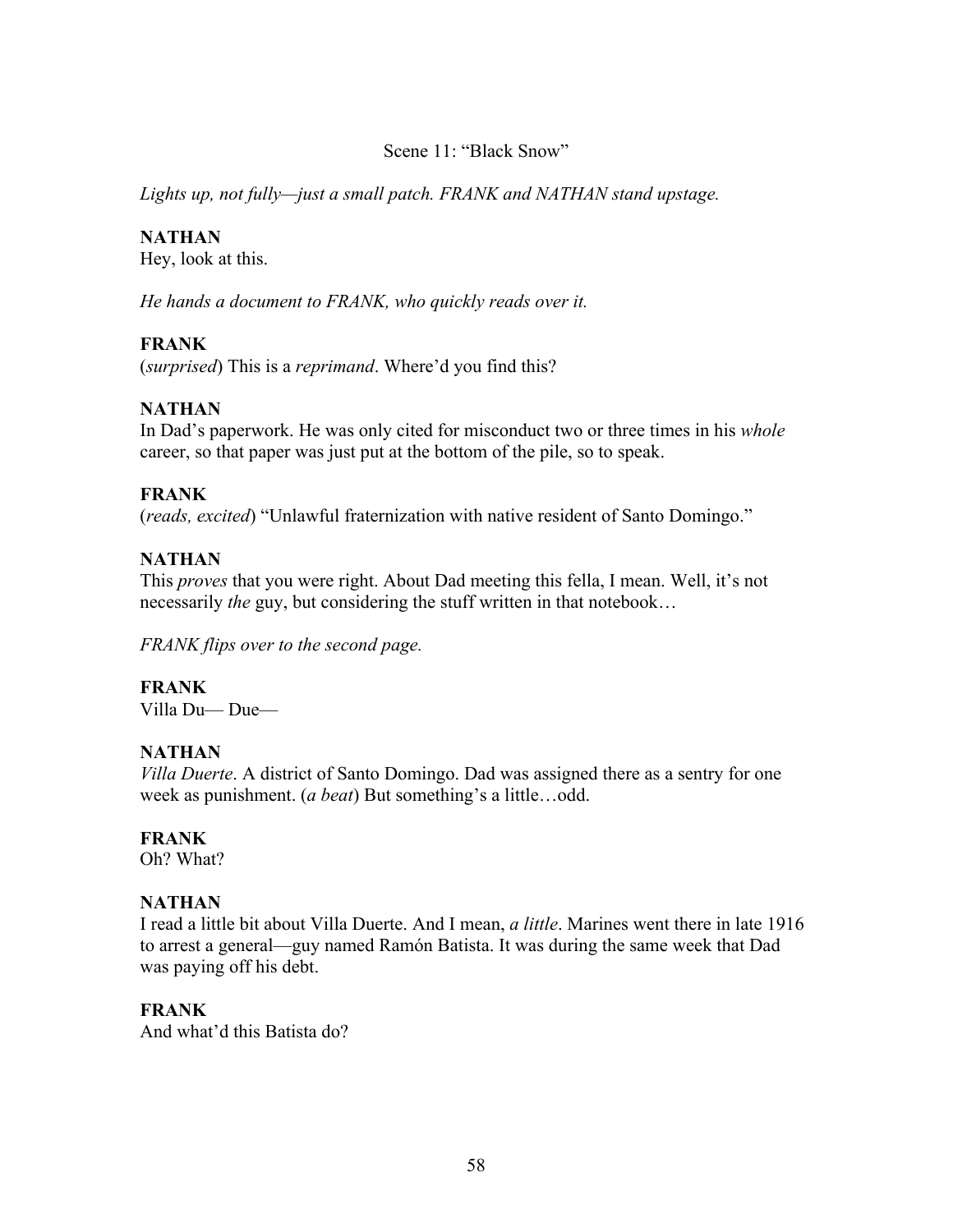### **NATHAN**

Don't know. (*a beat*) Most of the stuff printed in the US doesn't mention the town even once. And the few that *do* only do so in passing. (*a beat*) I *did* find a Spanish editorial about Villa Duerte during the occupation, though. I haven't had time to work up a translation, but one name—or maybe it's a title—stood out to me. Bold lettering with quotation marks around it. (*a beat*) "El Fuego," which means—

### **TRAVIS**

(*from offstage*)—EMETERIO!

*TRAVIS enters, fluttered.* 

**NATHAN** Not quite.

**FRANK**

What's that?

### **TRAVIS**

That's his name—the man who saved Grandpa. *Emeterio Sanchez*. I found it. I fucking *found it*. Sorry.

**FRANK** I'm cool.

**NATHAN**  How'd you come to that?

*TRAVIS pulls a folded document from his pocket and unravels it.*

**TRAVIS** This. (*reads*) "HR 12742."

**FRANK** A congressional bill?

**TRAVIS** Yep.

**NATHAN** Where'd you find it?

**TRAVIS** Google.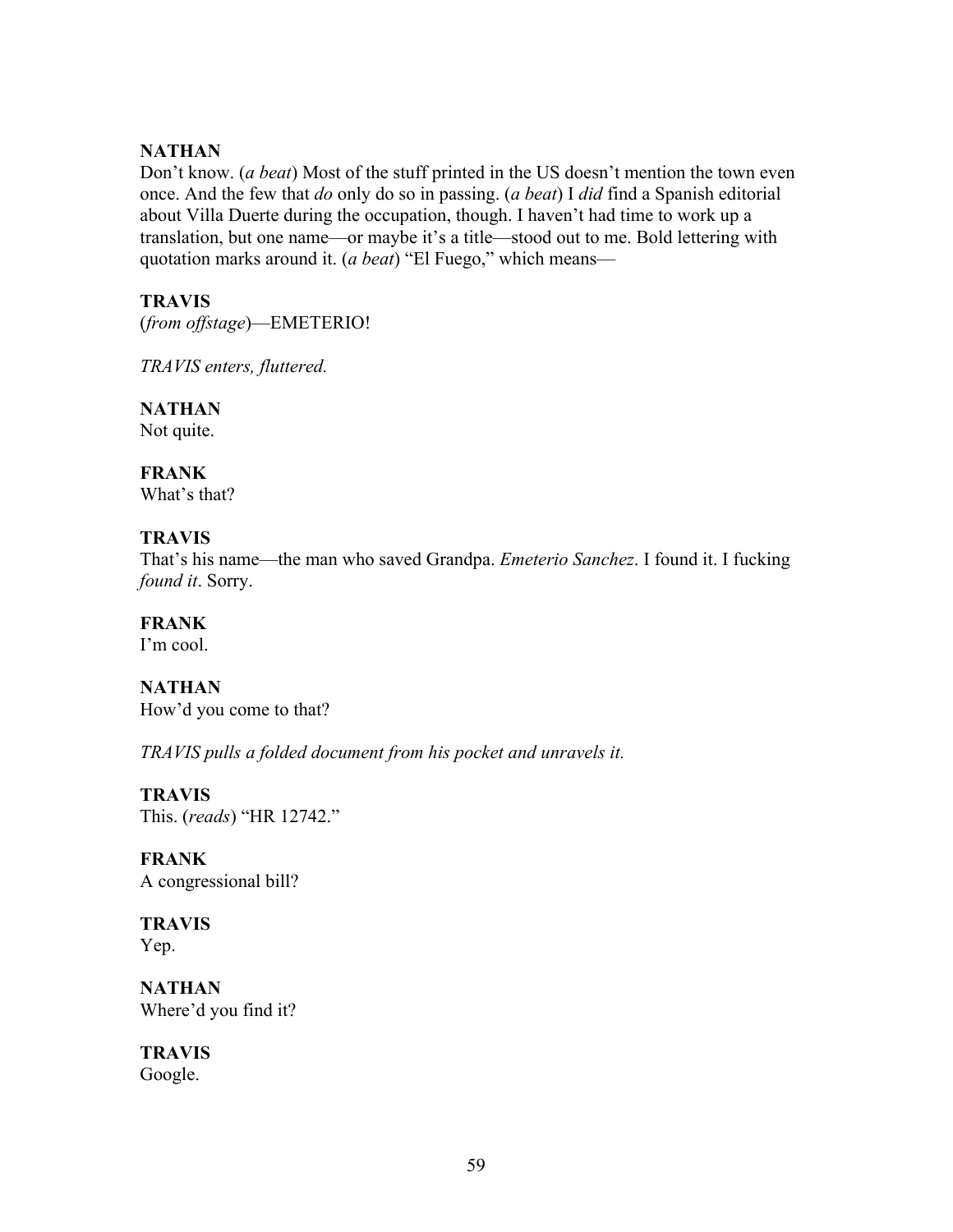# **FRANK**

Makes as much sense as anything else, I guess. Go on.

# **TRAVIS**

(*back to the document*) "It is the recommendation of the Committee of Foreign Affairs that an annual sum of two-hundred dollars—or 7,570 DOP—be paid to the family of Emeterio Sanchez in recognition of his valiant efforts in assisting in the rescue of members of the crew of the USS Memphis. We request that this bill be passed without amendment and that the period of compensation be set at no less than twenty years. The proposed sum is to be granted to Emeterio's widow, *Mercedes Martinez*." The name Grandpa wrote down…

# **NATHAN**

Two-hundred dollars a year for *twenty years*?

# **TRAVIS**

Somebody's owed a ton of back pay. (*flips to the second sheet, reads*) "…but it was ascertained that the Navy Department did not have enough funding from which payments could be made. See item seven in HR 16983." Probably why this was so hard to find…

*A beat. The atmosphere is a mix of intrigue, astonishment, and outrage.*

# **FRANK**

When was that bill written, Travis?

# **TRAVIS**

1924.

**FRANK** "Emeterio's *widow*"?

# **NATHAN**

(*a beat*) Christ. He didn't live *ten years* after the wreck.

# **FRANK**

(*a beat*) I think I need a little time to digest this.

# **NATHAN**

Right. How 'bout we say that's lunch?

**FRANK** Howard?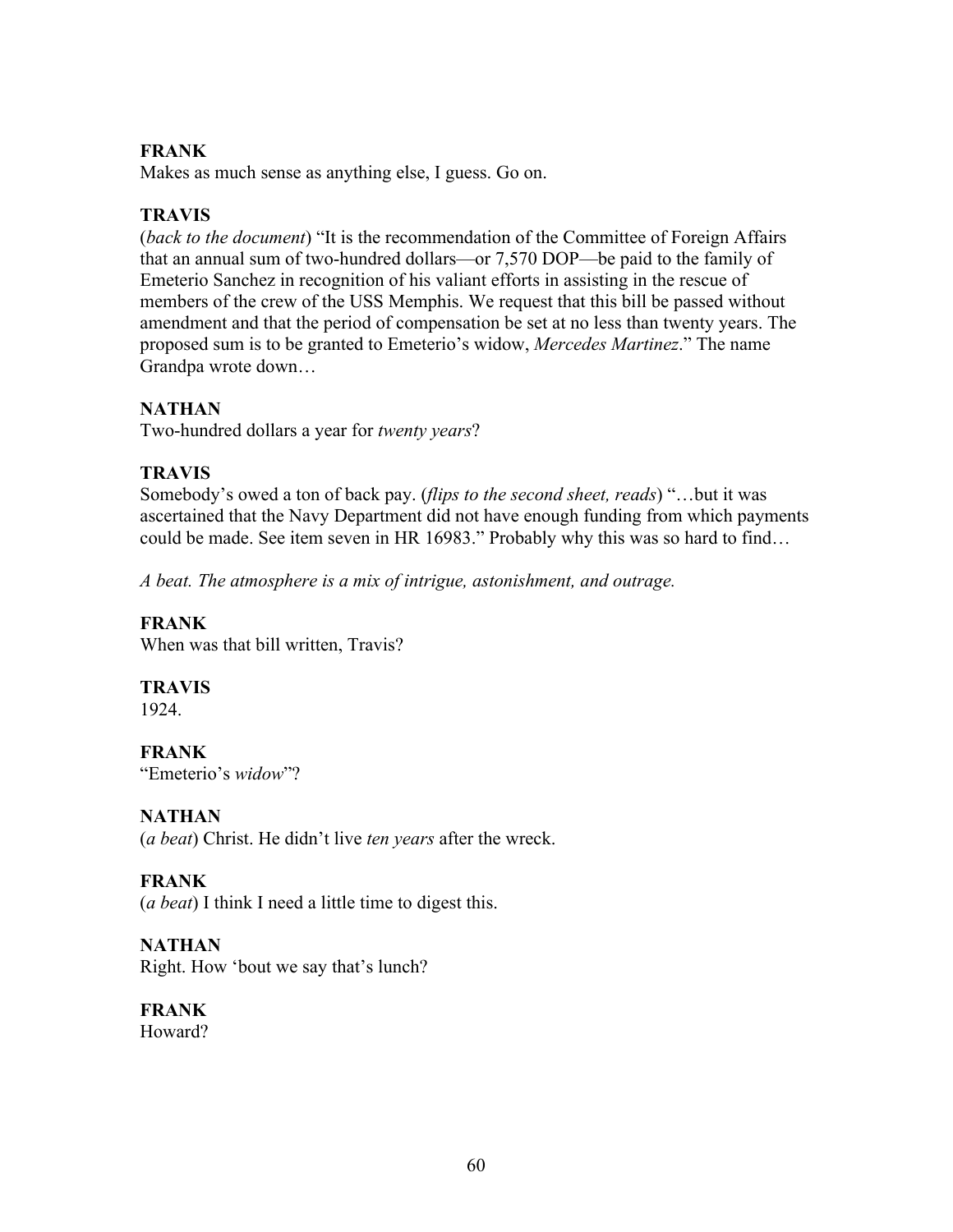# **NATHAN**

Yeah?

# **FRANK**

That town you were talking about, the one that almost nobody's written about?

*A beat. NATHAN already half-knows where FRANK is headed.*

**NATHAN** Villa Duerte.

**FRANK** Yeah. You said there was a title fixed to it. El…

#### **NATHAN** El Fuego. Right.

# **FRANK**

(*a beat*) You were about to tell me what that meant. So…?

# **NATHAN**

(*a long, unbearable beat*) "The Fire."

*FRANK and NATHAN exit, but TRAVIS remains, pouring over manuscripts. He reads for a few seconds before lifting his head, gazing onward with a horrified look on his face.*

# **TRAVIS**

Grandpa…what'd you do…?

*Lights up on the rest of the stage. Villa Duerte, a sector of Santo Domingo. It's late 1916, and the nation-wide hysteria has cooled down a bit. For the moment. By this time, the occupation has been "accepted." A small gathering of locals lines the street.*

*TRAVIS reads further, completely separated from the rest of the scene.* 

*HOWARD walks along the street at midday. Though he's not an SP, he's been outfitted with all of the appropriate gear. He's accompanied by MARINE 2, who's laughing as the scene opens.*

# **HOWARD**

Fuck you, it ain't that funny.

# **MARINE 2**

Sorry, sorry. Just… What'd he say to you again?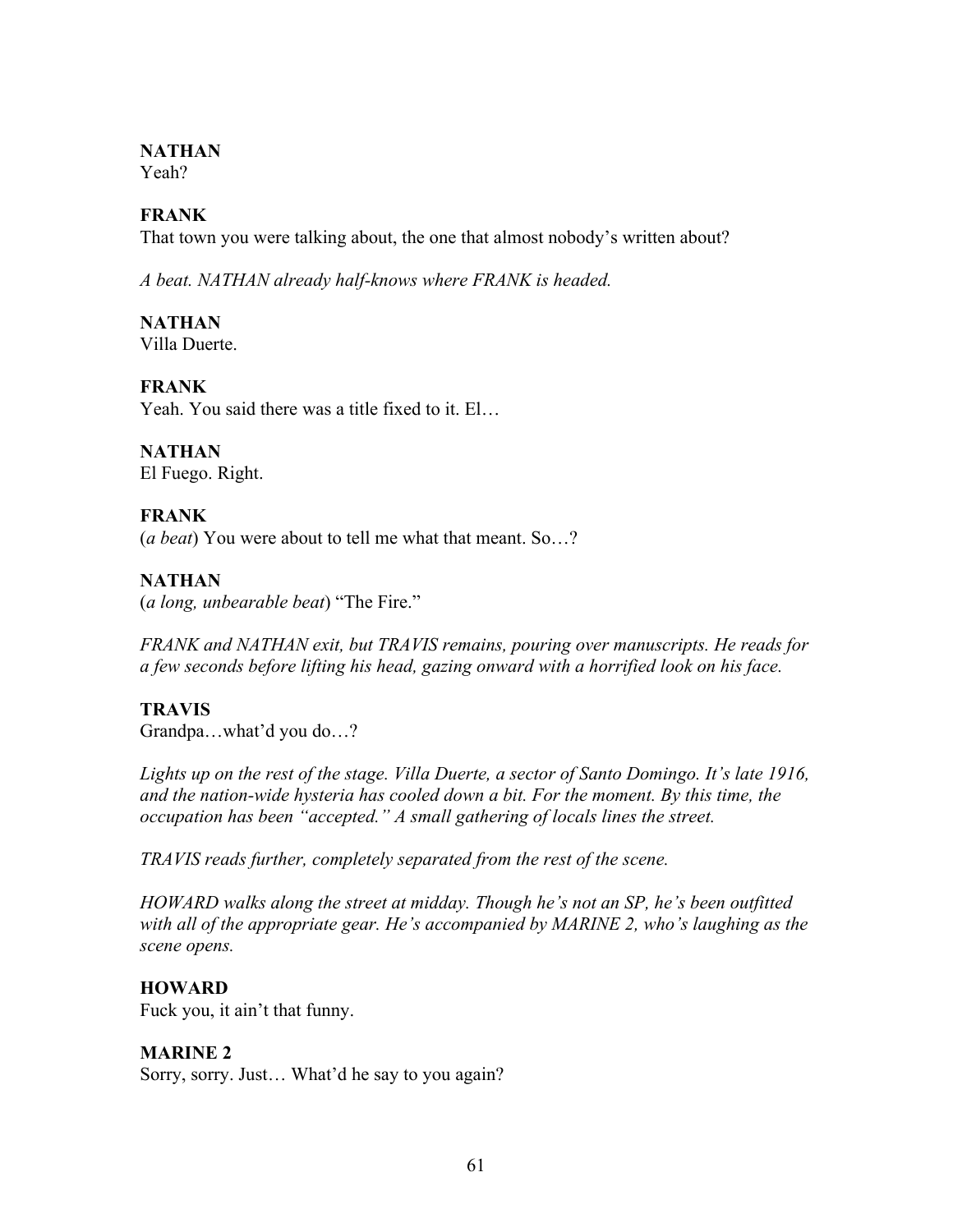*A beat of hesitation, then HOWARD embraces the humor.*

### **HOWARD**

Alright, okay. He said… (*clears his throat; then, in a mock tough-guy voice:*) "Boy. If I *ever* catch you doin' something other than your government-ordained duty, I'll *personally* bore a hole in your head and skull-fuck you."

# **MARINE 2**

(*second round of laughter*) I mean, I can see how you wouldn't find that funny, but c'mon. "Government-ordained duty?" Sounds like he ripped that straight from a recruiting poster.

### **HOWARD**

(*sarcastic*) Sure. A hoot.

*HOWARD and MARINE 2 turn their attention to the off-stage area. The distant sounds of marching, horses, clattering saddles, and rifles swinging to and fro.*

What's that?

#### **MARINE 2**

Oh, nothin' that concerns us. Heard from one guy with the Thundering Third that some big shot's being taken in today.

# **HOWARD**

Oh, yeah? And the lucky guy?

#### **MARINE 2**

Ya got *me*. All my pal said was that he's a "priority."

# **HOWARD**

And he just outright told ya all this, huh?

#### **MARINE 2**

Yep. God help us if they're ever trusted with any *big* secrets…

*Enter EMETERIO, who's carrying a wooden basket full of bread loafs with a cloth covering it. HOWARD notices him instantly; MARINE 2 recognizes him, as well.* 

*The portions of this scene involving this trio are spoken in Spanish with English subtitles.* 

**HOWARD HEY!**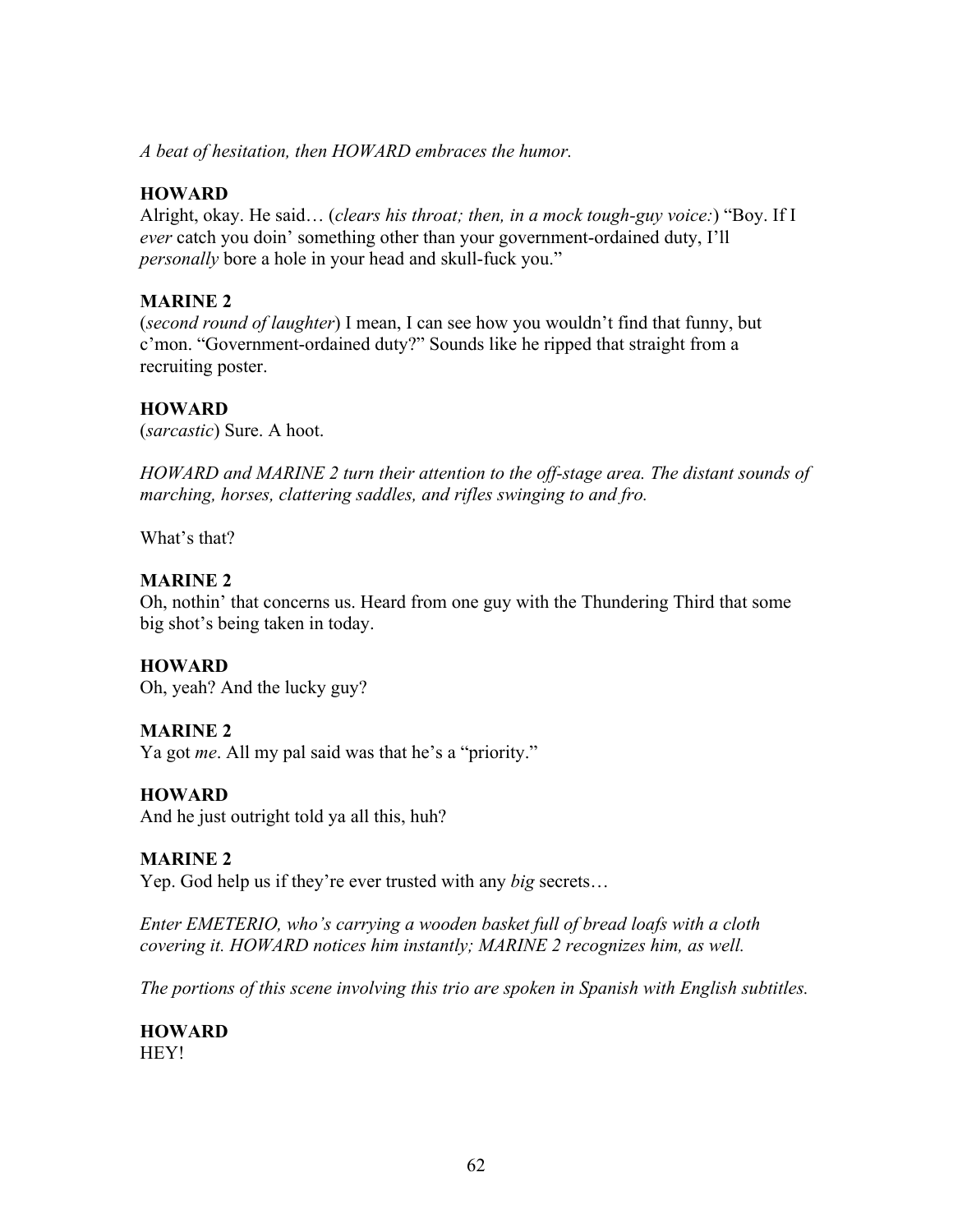*EMETERIO comes over.*

Es bueno verte. ¿Qué estás hacer? (*It's good to see you. What are you to do?*)

**MARINE 2**

It's *haciendo*. "Do*ing*."

# **HOWARD**

(*to MARINE 2*) O*kay*. (*to EMETERIO*) Lo sentimos. Yo todavía estoy para aprender. (*Sorry. I'm still to learn.*)

### **EMETERIO**

(*chuckling*) Está bien. Estoy pagando mis amigos una visita. De vez en cuando, les traigo el pan a un par de familias en esta parte de la ciudad.

(*It's okay. I'm just paying my friends a visit. Every so often, I bring bread to a couple of families in this part of the city.*)

# **MARINE 2**

Eso es muy amable de su parte. (*That's very kind of you.*)

# **EMETERIO**

Bueno, todos podemos usar un poco de bondad. (*Well, we can all use a bit of kindness.*)

# **MARINE 2**

No sé que alguna vez me presenté a usted. La última vez que nos vimos fue bastante frenético. Mi nombre es rico. ¿Y tú? (*I don't know that I ever introduced myself to you. The last time we met was pretty frenzied. My name is Rich. And you?*)

#### **EMETERIO**

Emeterio.

# **MARINE 2**

Bueno, Emeterio, es bueno conocerlo oficialmente. (*Well, Emeterio, it is nice to meet you officially.*)

# **EMETERIO**

Lo mismo digo. Hola, mis hijos me ayudaron a cocinar estos. ¿Quieres uno? (*Same here. Hey, my kids helped me bake these. Want one?*)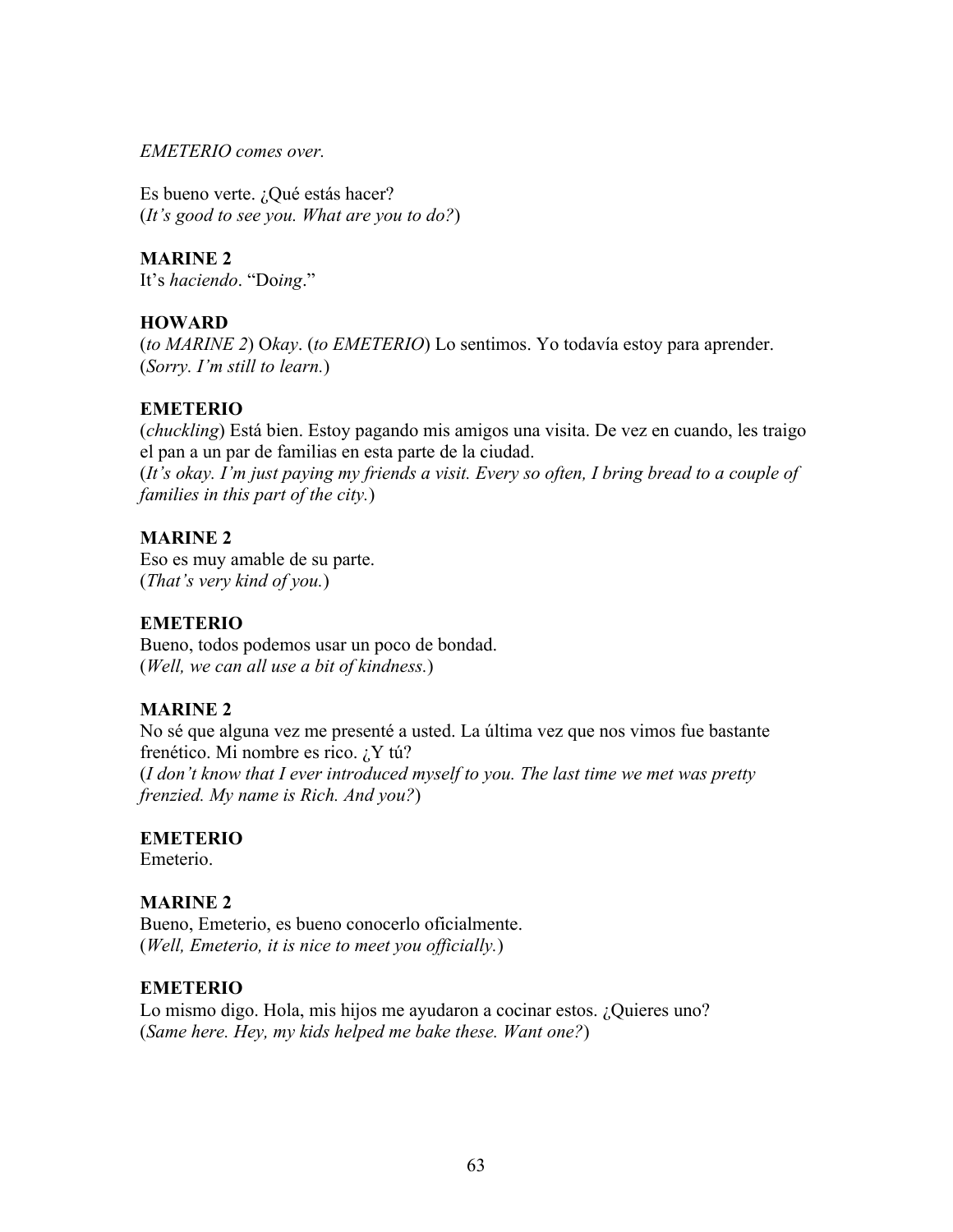#### **MARINE 2**

Por supuesto. (*Absolutely.*)

#### **HOWARD**

Gracias. (*Thank you.*)

*Just as soon as MARINE 2 is able to get his hand near the basket, furious shouting and a volley of gunfire is heard not far away. EMETERIO drops the basket, and the three stare in the direction of the unseen chaos.*

### **EMETERIO**

Dios mío… (*My God…*)

*The lighting of the scene turns crimson with hints of yellow and amber. These shades are not static. They fluctuate. These are flames.* 

*TRAVIS'S facial expression turns from intrigue to horror as he continues to envision what may have been.* 

# **EMETERIO**

What are they…?

*A troupe of Marines marches across the stage. No real order. Their casual pace is petrifying. Some of them hold their rifles assertively; others have them slung about their shoulders. A couple of them are smoking. Most noticeably, a few of them are carrying lit torches.*

*HOWARD waves to one of them. From this point onward, he speaks English.* 

# **HOWARD**

Hey, buddy, what the hell's going on?

#### **MARCHING MARINE**

(*not stopping / with murder in his voice*) Tried to arrest a general, and he had his men open fire on us. Couple of our guys got hit.

# **HOWARD**

What're the torches for?

# **MARCHING MARINE**

(*still going forward*) It's time to scare the fight outta these bastards. If you ain't joinin' in,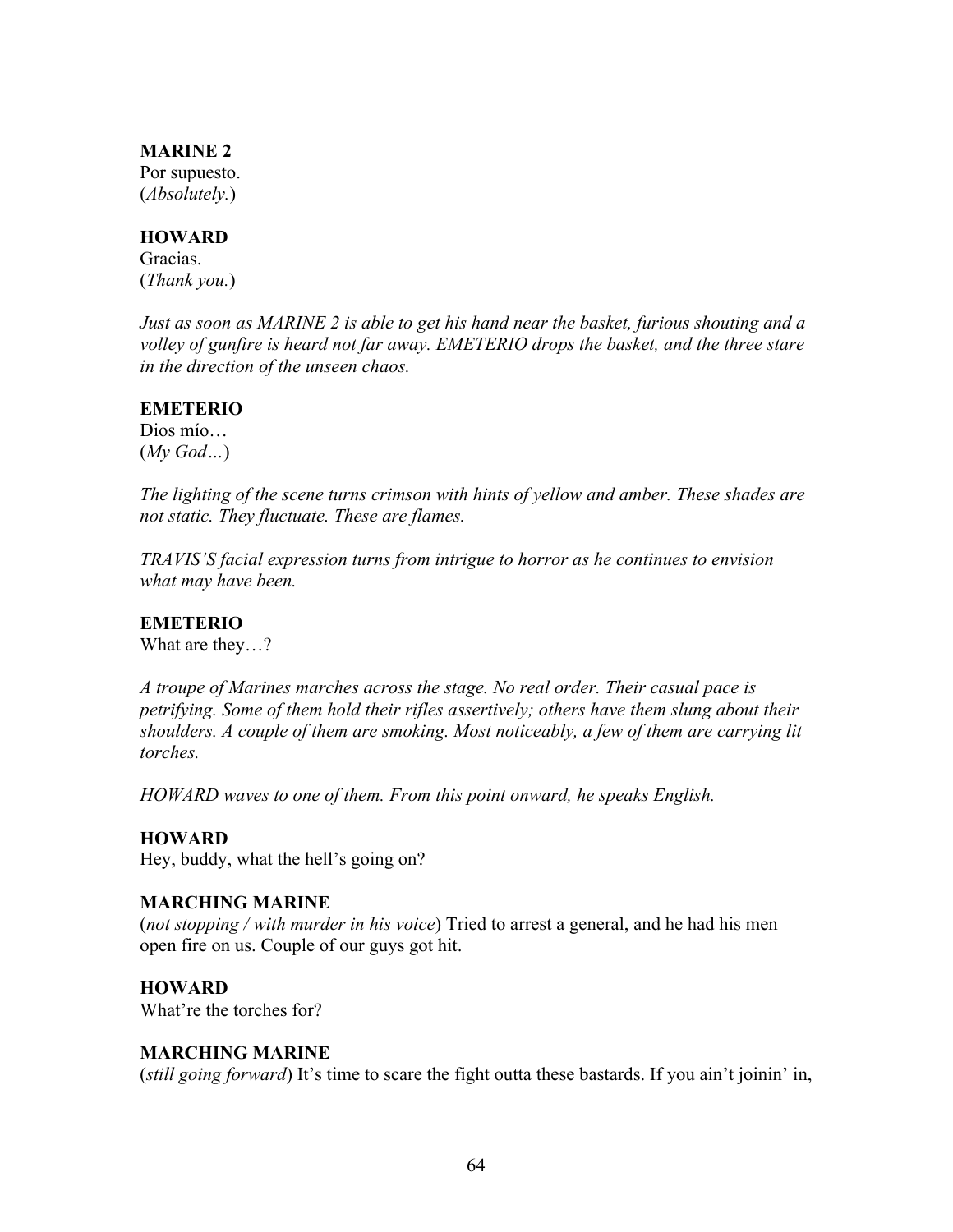### **MARCHING MARINE (cont'd)**

best get outta the way. It's gonna get uglier. *Fast*.

### **MARINE 2**

(*to HOWARD*) Shit. We gotta get *him* outta here.

### **HOWARD**

(*to EMETERIO / too alarmed to speak Spanish*) You need to go. *Now*.

*More Marines arrive as the others continue moseying along. These ones are not as civil. They harass the civilians in every way possible; and after a few seconds, harassment upgrades to violence: A man is brutally beaten with a rifle being held as a club; a woman is thrust down into the dirt; a crying child is simply thrown out of a Marine's path. At worst, a resister is shot down.* 

*EMETERIO goes to help one now-bloodied man who's being dragged away by two Marines.* 

NO! EMETERIO! DON'T!

*HOWARD tries to restrain him, but it's no use.* 

*EMETERIO tries to physically pry the two Marines away from their prey, but he is overpowered and dragged offstage by his arms.* 

HEY! LEAVE 'EM ALONE!

*HOWARD grabs one Marine's arm, but he is shoved to the ground. MARINE 2 picks him up, prevents him from going any further.* 

LET GO OF ME, GODDAMN IT!

*Once EMETERIO is finally off-stage:*

EMETERIO!

**MARINE 2** (*grabbing HOWARD*) HEY! WE GOTTA *GO*!

**HOWARD** We have to help him.

## **MARINE 2**

He'll be *fine*. He can look after himself. (*gunfire increases*) C'MON THEY'RE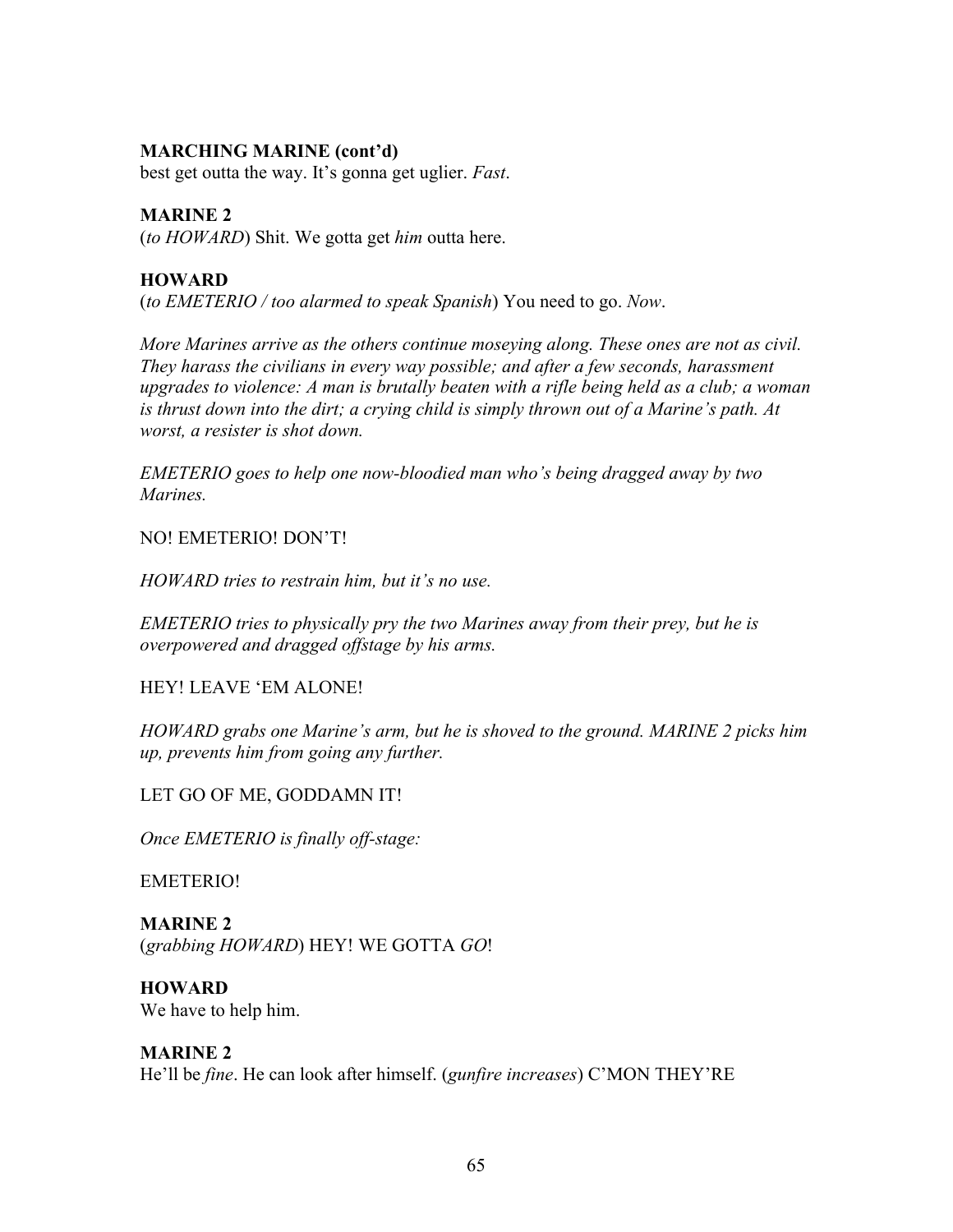## **MARINE 2 (cont'd)** BURNING THIS PLACE TO THE GROUND!

*As MARINE 2 hauls HOWARD away against his will, a blizzard of charred flakes rains*  down from the sky. This is the ash that was once several homes in Villa Duerte. The *lighting. The sounds. The black snow. It should all come together to create an apocalyptic vision worthy of Dante.* 

*The lights dim, indicating a passage of time. The all-encompassing blaze has lessened significantly, though it can still be seen for miles. The ash continues to fall. The street is, obviously, completely empty.* 

*TRAVIS remains on stage the entire time, looking upward as death continues to rain down; then, his attention is redirected as—*

*HOWARD stumbles back out and comes to occupy center stage. His clothes and face are covered with black residue and sweat. He holds out his right hand and lets a small amount of ash pile up; he then looks around, disoriented.*

## **HOWARD**

(*in all different directions*) Emeterio… Emeterio… Emeterio…

*The MARCHING MARINE reappears, smoking, and equally grimy. As he goes by:*

You…

## **MARCHING MARINE**

Hey, you're okay. Glad to see. Seems like everything happened in just a couple seconds.

## **HOWARD**

I—I need help. I'm…looking for someone… Not a soldier…

## **MARCHING MARINE**

Check the morgue. Nobody without a gun coulda made it outta that mess alive…

*He exits.* 

*HOWARD turns. He and TRAVIS gaze across the stage. They share a look of dread.*

Emeterio… No…

*Light dim and spots on TRAVIS and HOWARD. Hold for a few seconds, then—*

*Blackout. End of Act I.*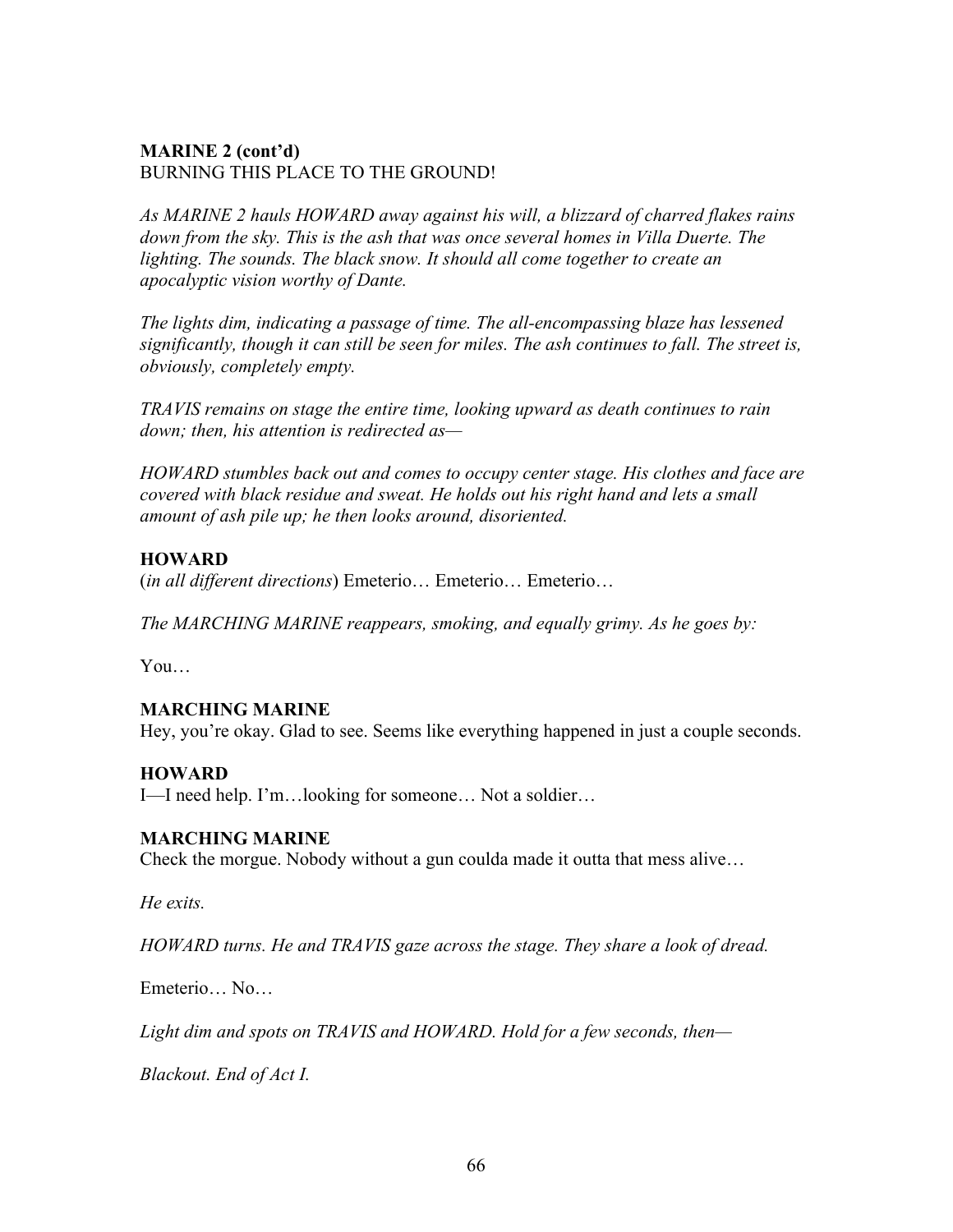#### ACT II

#### Scene 1: "Prophets"

*Over darkness, the following quotes appear in succession:*

*"History is the version of past events that people have decided to agree upon." -Napoleon Bonaparte* 

*"World War I was the most colossal, murderous, mismanaged butchery that has ever taken place on earth. Any writer who said otherwise lied, so the writers either wrote propaganda, shut up, or fought."*

#### *-Ernest Hemingway*

*Lights up. TRAVIS, FRANK, and NATHAN—the trio now visibly disillusioned—sit at their table. All of the papers, books, and whatnot have been cleared away. The only item still on the table is an ashtray.*

*After a few moments, in which nobody wishes to speak first, NATHAN pulls a pack of Cheyenne cigarettes from his back pocket. He puts one to his mouth and goes for his lighter.* 

**FRANK** Could you not do that?

**NATHAN** What?

#### **FRANK**

(*pointing at the cigarette*) *That*. Unhealthy.

#### **NATHAN**

What, you actually *worry* 'bout these things killing you?

### **FRANK**

Maybe. Label tells me to.

#### **NATHAN**

They're Cheyenne; they're too cheap to be dangerous. And besides, you light up as much as I do.

#### **FRANK**

I'm not asking for *me*.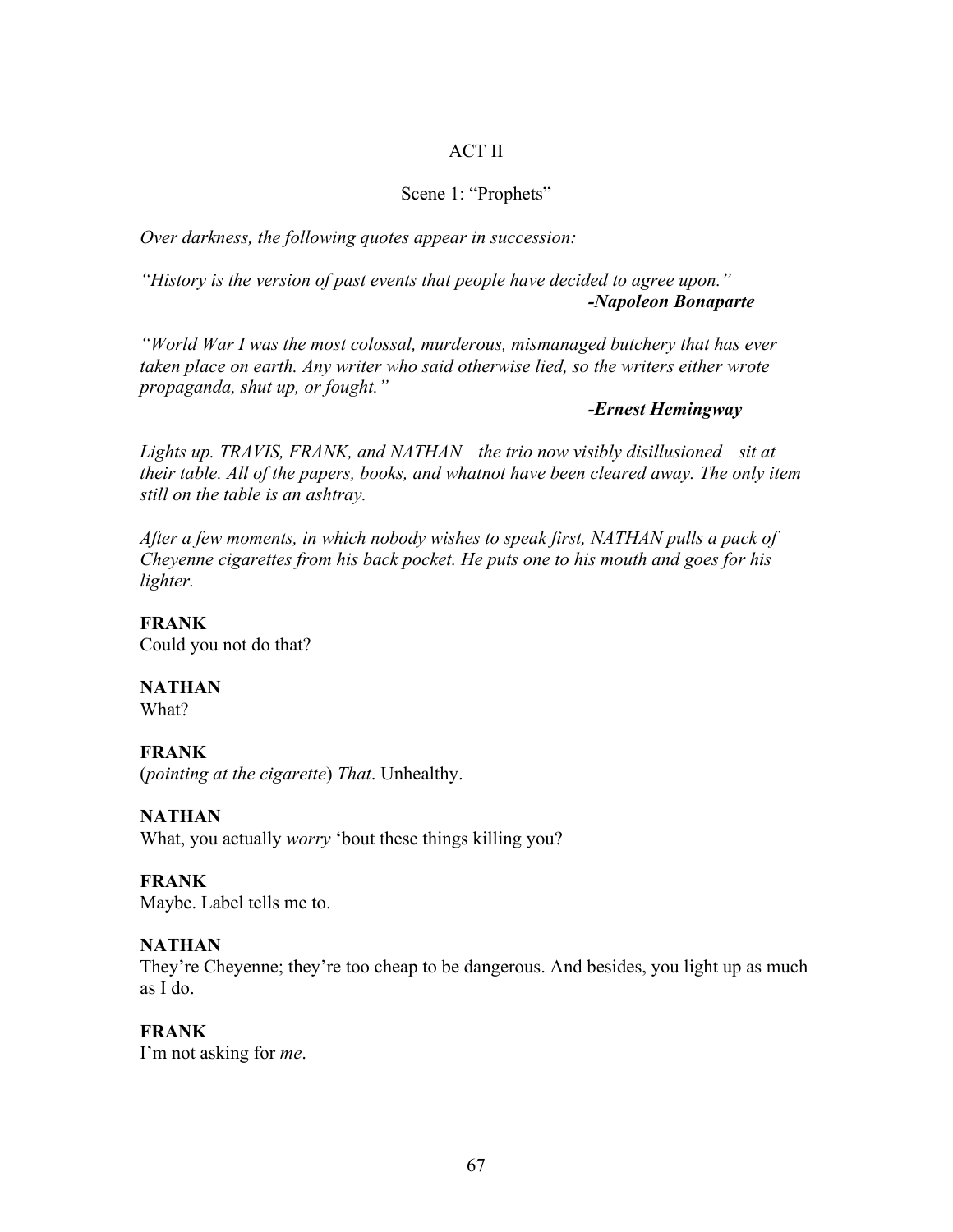## **TRAVIS**

Dad, it's okay, I promise.

## **FRANK**

I just don't like it. You know I don't smoke around the boys.

*Stirred by this last remark, NATHAN dashes the cigarette out.*

**NATHAN** I'm sorry. I just…

**FRANK** Yeah, I know.

## **NATHAN**

I thought it would…relieve some of the tension, I guess. It feels like we're meeting inside of a coffin.

**FRANK** You don't have to tell me.

**NATHAN** (*a beat*) You don't think that Dad…?

**FRANK** (*quickly, with force*) No.

**NATHAN** How can you be sure?

**FRANK** U.S. Marines were responsible for Villa Duerte. *Marines*.

## **NATHAN**

There's nothing saying that Navy men *weren't* involved. And we have proof that Dad was there—

## **TRAVIS**

 $-I'm$  sorry...

*A beat. TRAVIS works up some nerve.* 

# **FRANK**

What is it, kiddo?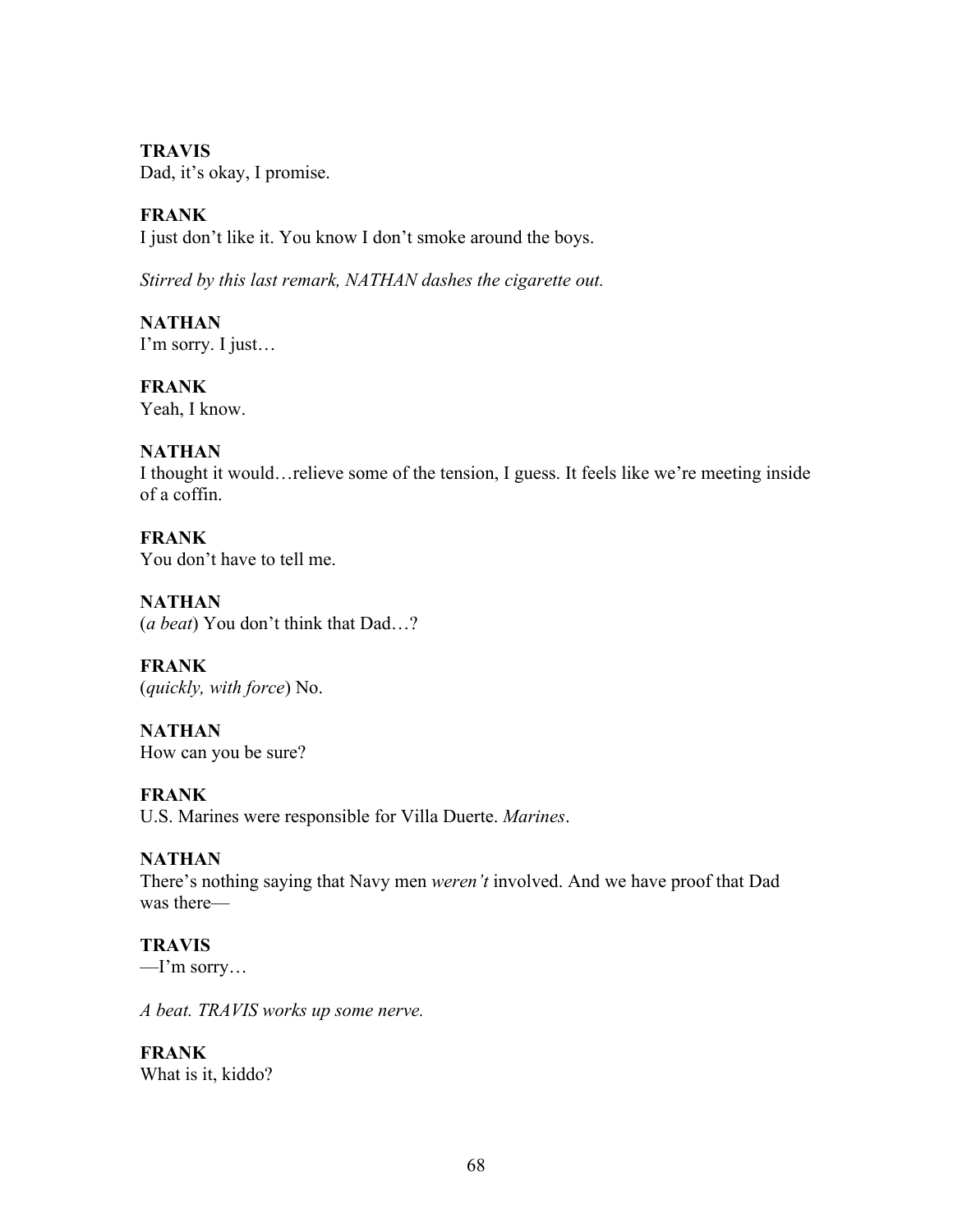### **TRAVIS**

I, uh…don't think I wanna do this anymore.

### **FRANK**

What?

### **NATHAN**

Why?

## **TRAVIS**

I just don't want to, that's all. But you guys managed for a while before I joined in.

## **NATHAN**

And you've been totally onboard since. But you wanna jump ship *now*?

## **TRAVIS**

That's kind of an unsavory way of putting it, but okay.

## **NATHAN**

I don't understand.

## **TRAVIS**

Look, deep down, you couldn't have expected me to tag along for the whole ride. I mean, I got a "C" in History class. This *All the President's Men* stuff isn't exactly my strong suit.

## **FRANK**

Bullshit.

## **NATHAN**

You've been every bit as invested in this as the two of us.

## **TRAVIS**

*Before*…

*A beat. FRANK and NATHAN already half-know what he's thinking.*

That was before Villa Duerte.

## **FRANK**

I understand. But Travis, I *promise* you that your grandpa wasn't a part of that.

## **TRAVIS**

This isn't about that day.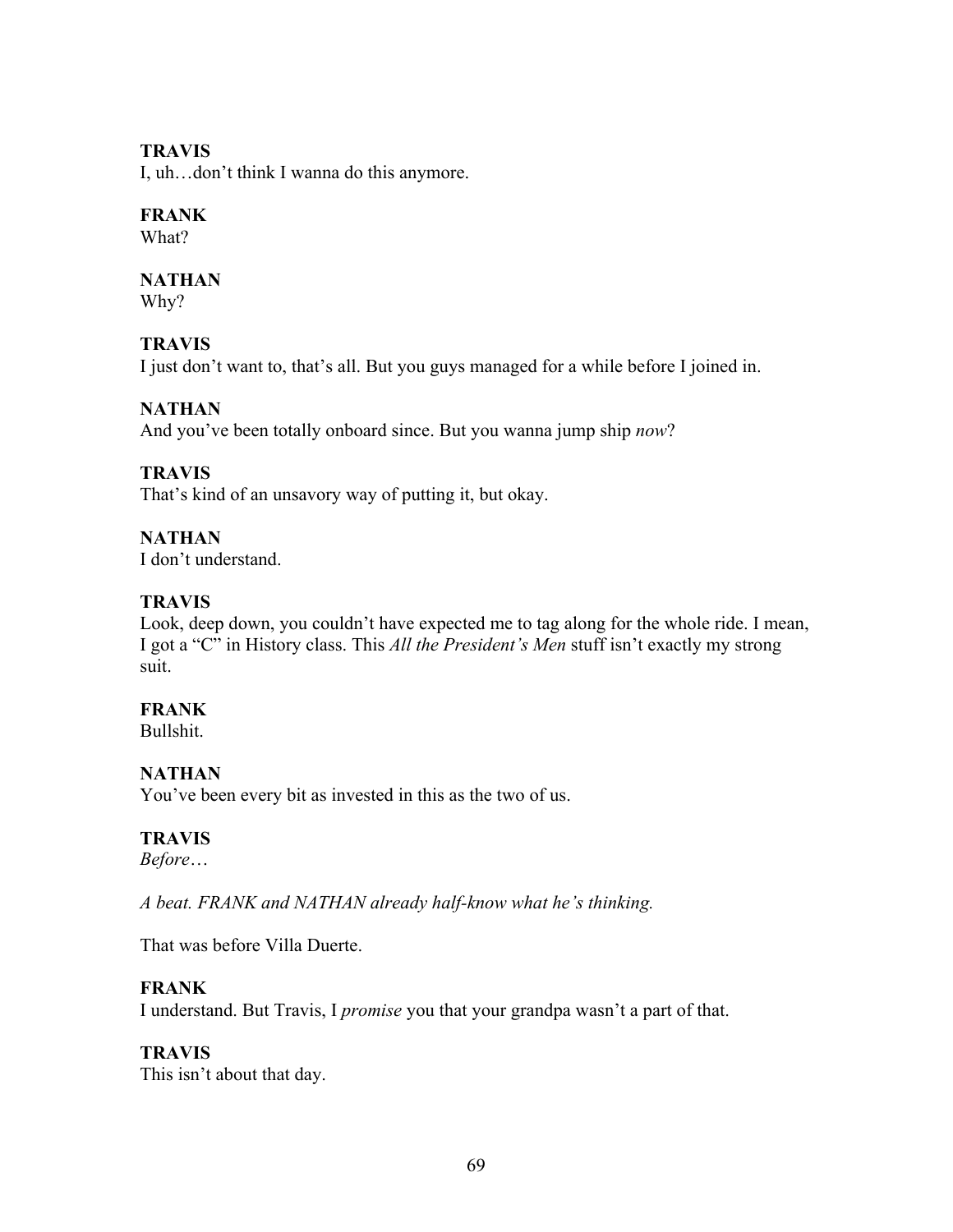## **FRANK**

Well, then, I'm right back to confused again.

## **TRAVIS**

Right now, *at this moment*, I don't know that Grandpa had anything to do with day. And if it's all right with you, I'd like to keep it that way; so, I'm checking out early. You both wanted the truth; so did I. But guess what? I can't *handle* the truth.

*NATHAN is about to speak up; TRAVIS halts him.* 

Yeah, I know.

## **FRANK**

(*a little more aggravated*) You don't want to find out with Emeterio lived through that day? We're talking about the man who saved your grandpa. He deserves that much.

## **TRAVIS**

I agree, but what good is it going to do him? It's like Tolstoy said, you know: "Historians are like deaf people who go on answering questions that no one asked them."

*A beat. FRANK is wounded a bit.*

## **FRANK**

I never *asked* you to lend a hand.

**TRAVIS**

You're right.

## **FRANK**

And you could've quit anytime you wanted.

## **TRAVIS**

Yep, but I didn't. And we got the name. That's what this was about to begin with: a *name*. And all we had to do retrieve that little gem was wade our way through six-foot piles of *shit*. (*a beat*) Burning down houses, dragging families out of their homes, children screaming…

## **FRANK**

That's not *everything*, Travis.

## **TRAVIS**

"History is little more than the register of the crimes, follies, and misfortunes of mankind." Edward Gibbon—the guy who wrote *The Fall of the Roman Empire*.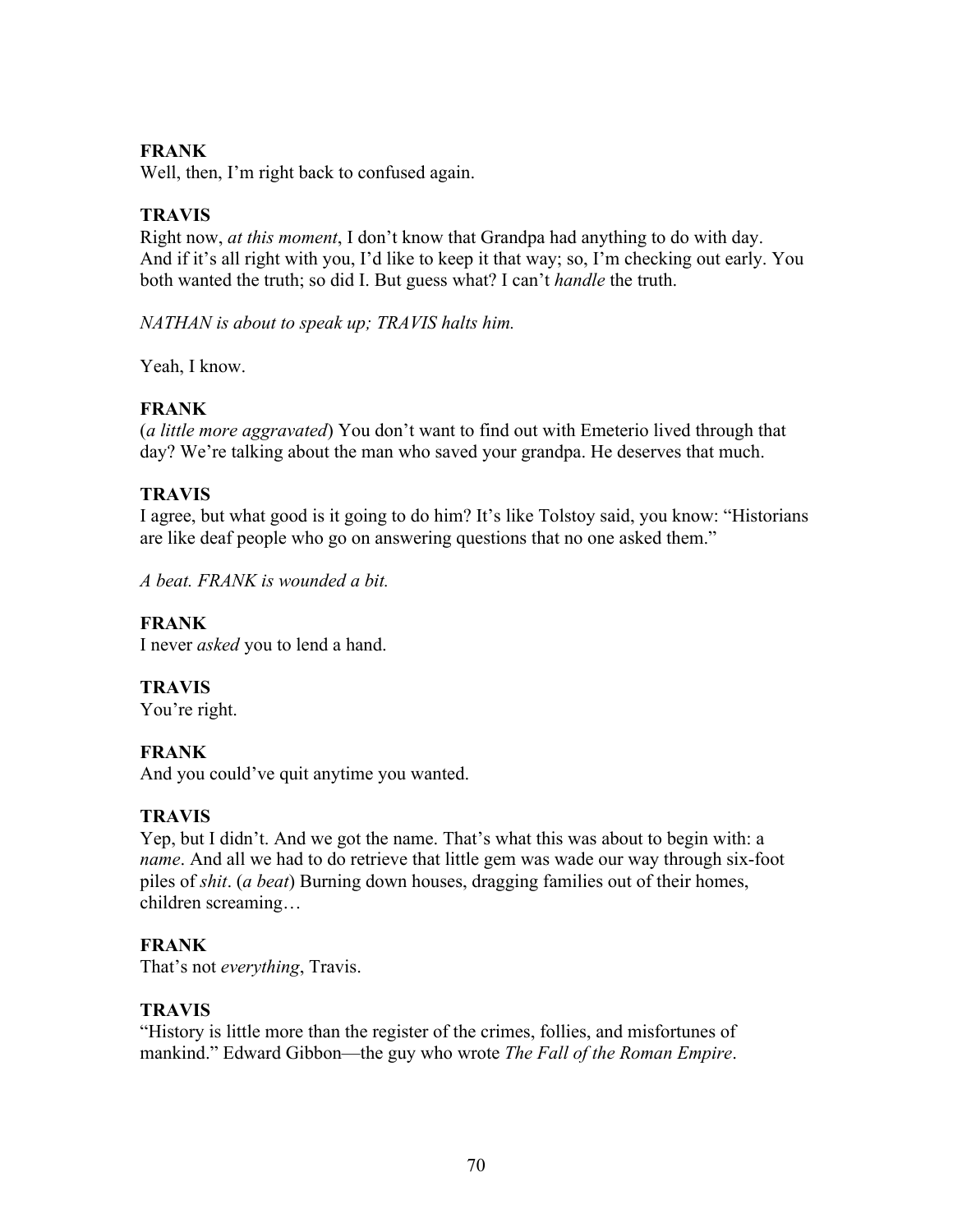**NATHAN**

How'd you make a "*C*" in History?

**TRAVIS**

Look, I don't wanna argue.

## **FRANK**

Little late for that. Just make your point perfectly clear before you run off.

*A beat. TRAVIS can see that his father is near fuming; he chooses to go ahead and leave.*

Hey…

*TRAVIS stops, turns around.*

We're gonna keep going.

**TRAVIS** Don't let me slow you down.

**FRANK** (*crossly*) Fine.

## **TRAVIS**

Just remember one thing, though, and this *is* my point: whatever you learn along the way…you can't *un*learn.

*He exits.*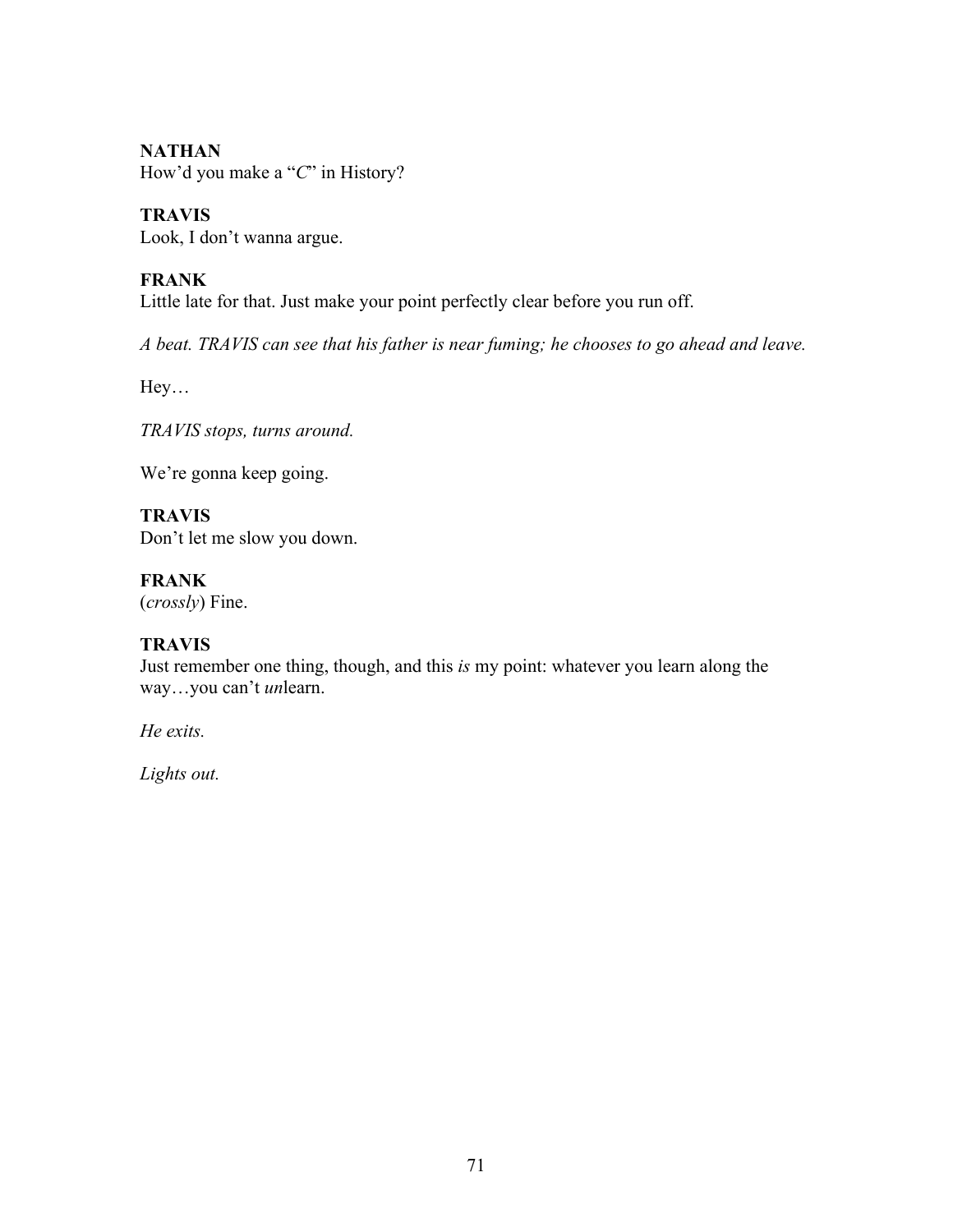### Scene 2: "Breaking News"

*Spots on two RADIO NEWSCASTERS, both in their mid-thirties. One (#1) is a native of the Dominican Republic, who speaks entirely in Spanish; the other (#2) is a New Yorker.*

*They address the audience directly, all while holding speaking into microphones suspended from the theatre ceiling.* 

### **NEWSCASTER 2**

Get all the latest on what's happening overseas, folks. Right here on WLCD Radio.

### **NEWSCASTER 1**

NOTICIAS TERRIBLE EN LA REPUBLICA DOMINICANA! Aquí en la red de radio local.

(*TERRIBLE NEWS IN THE DOMINICAN REPUBLIC! Here on the local radio network.*)

### **NEWSCASTER 2**

This week's major story comes from the Dominican Republic—more specifically, from a small town district called Villa Duerte.

## **NEWSCASTER 1**

Las fuerzas estadounidenses causaron la tragedia y tanta muerte. (*The U.S. forces have caused much tragedy and death.*)

## **NEWSCASTER 2**

United States Marines sought to apprehend General Ramón Batista, who refused to disband his forces despite our country's mandate.

#### **NEWSCASTER 1**

Fueron directamente a la casa del general, que se transformó en una fortaleza. (*They went directly to the general's home, which was transformed into a fortress.*)

#### **NEWSCASTER 2**

(*a little theatrical*) This situation was handled calmly. Until Batista ordered his men to open fire on our boys in uniform.

## **NEWSCASTER 1**

Varios infantes de marina resultaron heridos durante esta represalia. (*Several Marines were wounded during the retaliation.*)

#### **NEWSCASTER 2**

From there, Marines quickly took control of the situation.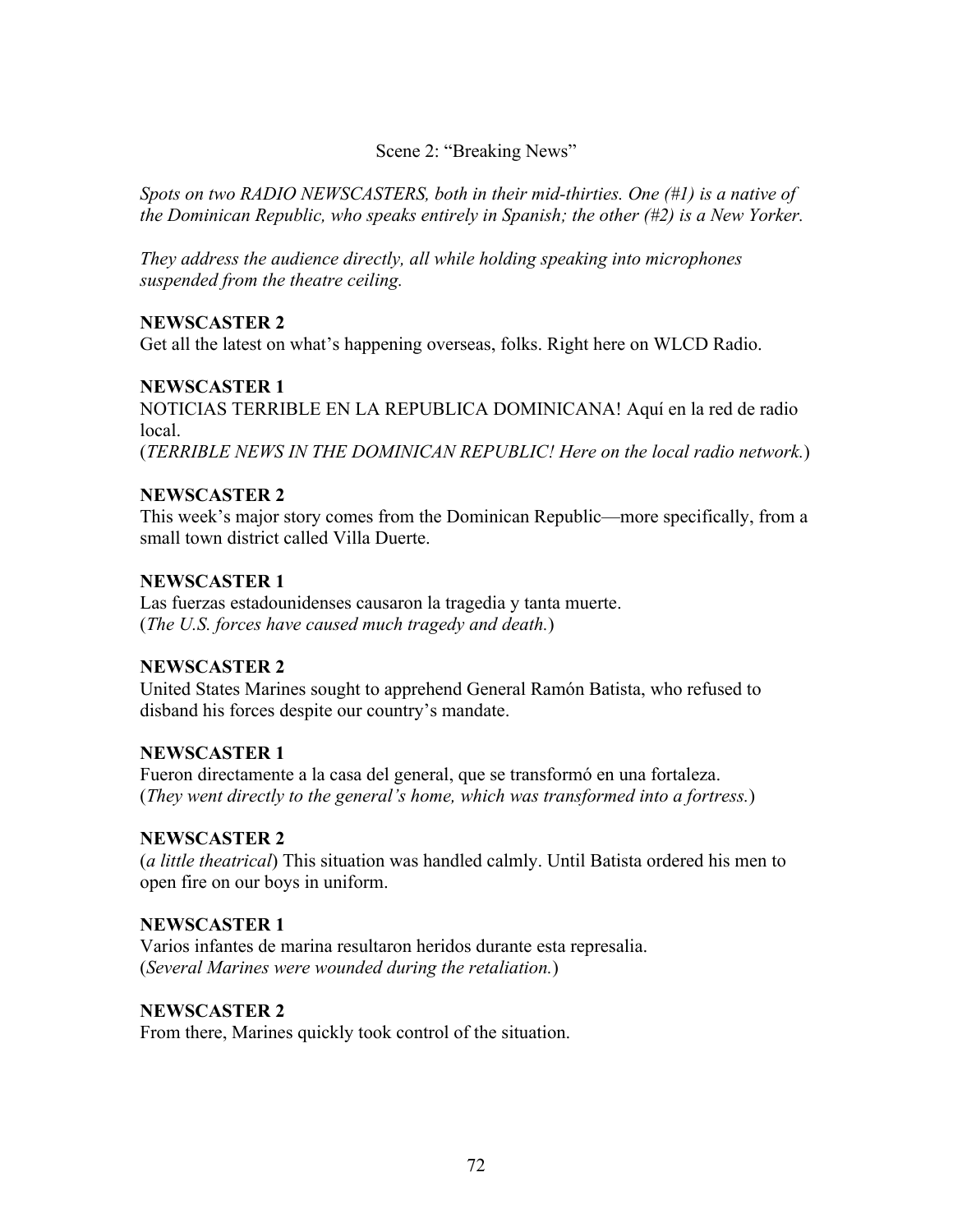### **NEWSCASTER 1**

El pánico se produjo con rapidez en las calles. (*The panic spread quickly into the streets.*)

### **NEWSCASTER 2**

Our boys managed to quell the relatively minor struggle, suffering few injuries and handful of casualties.

## **NEWSCASTER 1**

Este pequeño conflicto se convirtió rápidamente en un incidente grave que amenazaba hundres de vida. (*The little conflict quickly became a serious incident that threatened hundreds of lives.*)

## **NEWSCASTER 2**

Dominican residents in the area presented *no trouble*, and the whole ordeal last just a matter of hours.

## **NEWSCASTER 1**

Las casas fueron quemadas en el suelo. ...Las personas inocentes fueron golpeados y asesinados. ...Era un espectáculo de terror.

(*The houses were burned to the ground. …Innocent people were beaten and killed. …It was a spectacle of terror.*)

*Spot off of NEWSCASTER 1.*

## **NEWSCASTER 2**

For future updates on our nation's efforts to bring democracy to the rest of the world, just turn to WLCD, leading the way at *home* while the Army, Navy, and Marines do so in the trenches.

*Spot begins to fade. He remembers something:*

Oh. Drink Schlitz.

*Spot completely out. End of scene.*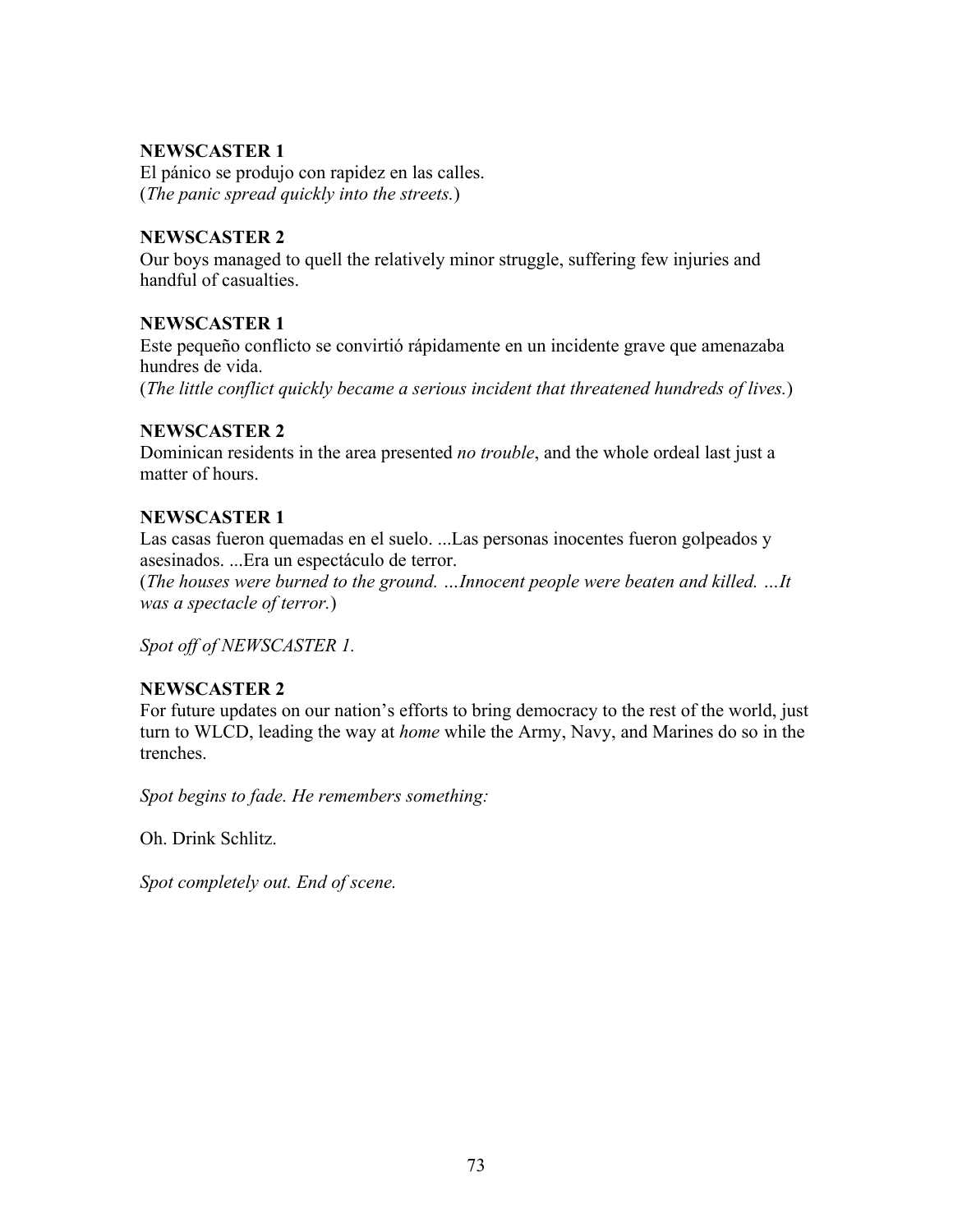#### Scene 3: "Honorable Discharge"

*Lights up. A military office set up in a Dominican building, perhaps an inn that was annexed when the occupation began.*

*A CHIEF PETTY OFFICER with the Navy sits behind a desk covered with folders and papers. He flips through one dossier in particular. He has a damp rag hung around his neck, and his hair sticks to his sweaty forehead.* 

*HOWARD enters.*

## **PETTY OFFICER**

I swear to God, Christ, and all the saints, if the guerillas don't kill me, this fucking humidity will.

*He takes the rag and quickly buries his face in it.* 

This goddamn country… At this point, I wouldn't mind a nice, cozy trench in No Man's Land. Let the animals have this place. It'll all be ash within a month anyhow.

*He throws the rag over his shoulder. He dives back into the folder.* 

(*without looking up*) And you are…?

**HOWARD** Weaver, sir. You sent for me.

## **PETTY OFFICER**

Right. Weaver. Seaman's Apprentice. I was just looking through your file.

*A beat. The PETTY OFFICER continues reading*.

**HOWARD** Sir, is something wrong?

#### **PETTY OFFICER**

Actually, it's quite the contrary. (*tosses the dossier onto the table, close to HOWARD*) You're going home.

**HOWARD** Sir?

## **PETTY OFFICER**

Has this heat made you deaf? Your enlistment is up. See for yourself.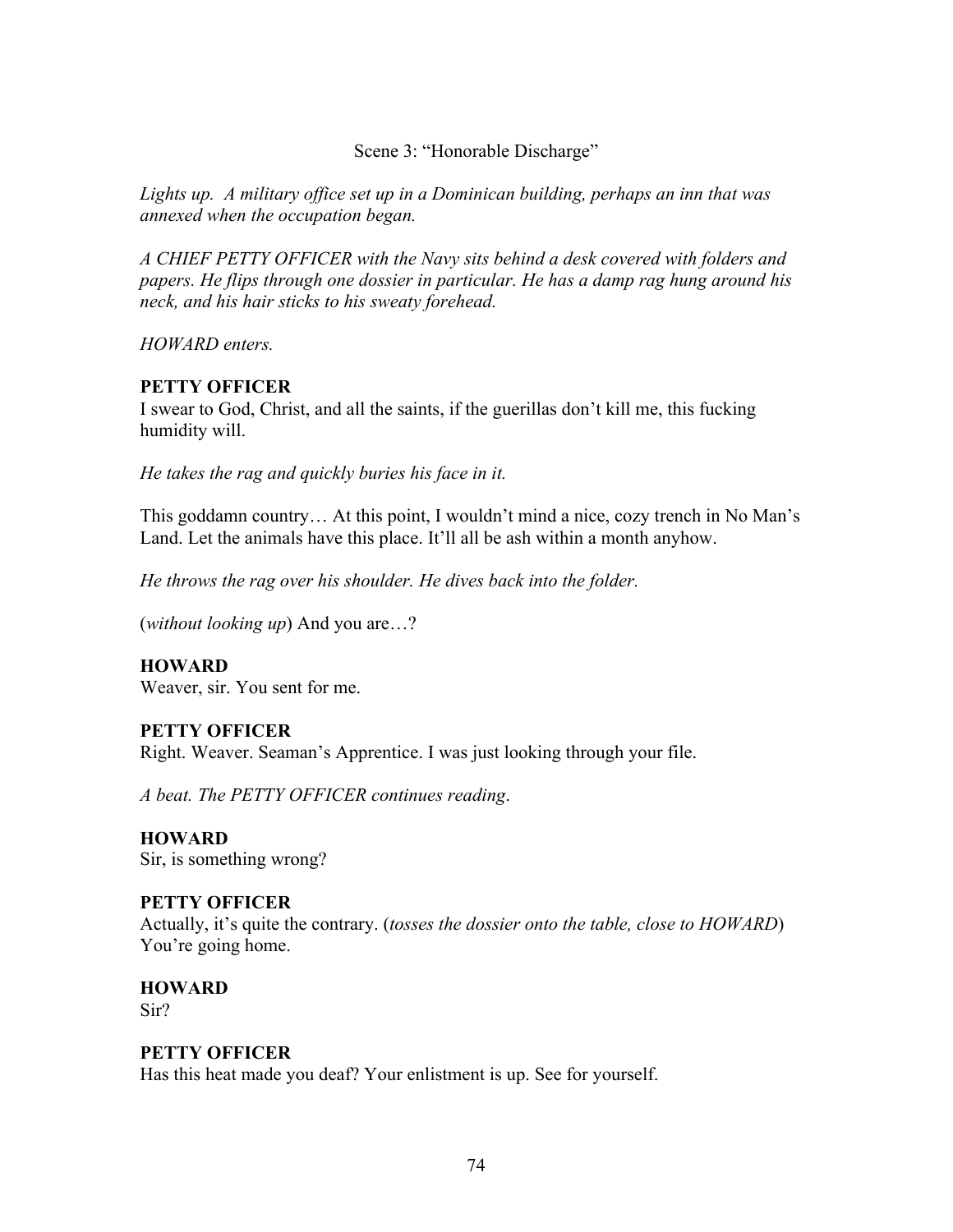*HOWARD picks up the dossier, looks through it.*

#### **PETTY OFFICER (cont'd)**

(*reciting from memory*) "Howard LeNoir Weaver. Enlisted August 12, 1915. Service to be terminated by Honorable Discharge on July 30, 1919."

#### **HOWARD**

Oh, my God…

#### **PETTY OFFICER**

I know. You lucky fuck. I have a half a mind to shoot myself in the foot so they'll punch *my* ticket, too.

#### **HOWARD**

When are they putting me on a boat, sir?

#### **PETTY OFFICER**

You'll have to wait just a little longer, sailor. After that mess in that town a couple of weeks ago, we're hesitant to send troops back home just yet. The people running this sideshow are scared shitless of retaliation. But realistically, I'd say you'll be outta here within a week.

#### **HOWARD**

A week?

#### **PETTY OFFICER**

Maybe *less*. And that's not the only news.

#### **HOWARD**

Sir?

*The PETTY OFFICER hands HOWARD a single document.*

(*reads it and is surprised*) A promotion?

#### **PETTY OFFICER**

Petty Officer Third Class. Jumped right past Seaman. A pair of Devil Dogs recommended it. Both testified that you pulled a wounded infantryman from Bravo Company out of the street after all hell broke loose in Villa Duerte. That order was received just yesterday.

*HOWARD, uncertain of what to say, hands his dossier and the commendation back to the PETTY OFFICER, who smiles at what he perceives to be the sailor's dumbstruck joy.*

So…whaddya think of all this?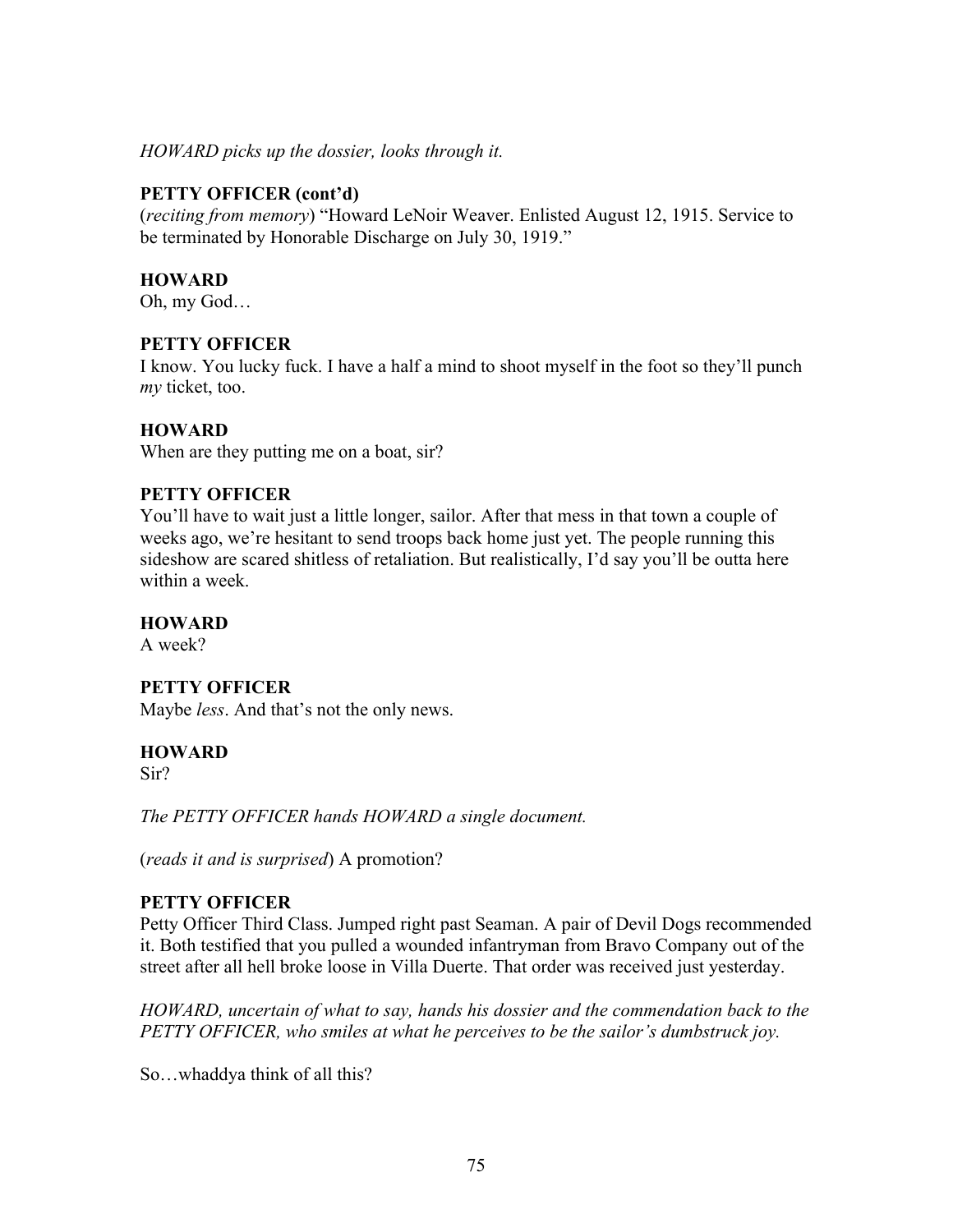**HOWARD** Sir, I can't go back.

**PETTY OFFICER** I'm sorry?

**HOWARD** I can't go back, sir. Not now.

**PETTY OFFICER** Why the hell not?

**HOWARD** I've got…unfinished business here, sir. …*Personal* matters.

*A beat. If looks could kill…*

**PETTY OFFICER** "*Personal* matters"?

**HOWARD** Yes, sir.

## **PETTY OFFICER**

The government gives you a paid ticket back to the States, along with a bump in rank and pay grade, but you're refusing orders because of "personal matters"?

**HOWARD** I know it sounds strange—

**PETTY OFFICER** —Fucking *ludicrous* is how it sounds.

**HOWARD** Sir, I'm looking for a friend.

**PETTY OFFICER** A friend?

## **HOWARD**

Yes, sir. He was with me during Villa Duerte. I haven't seen him since. I don't know if he's alive or…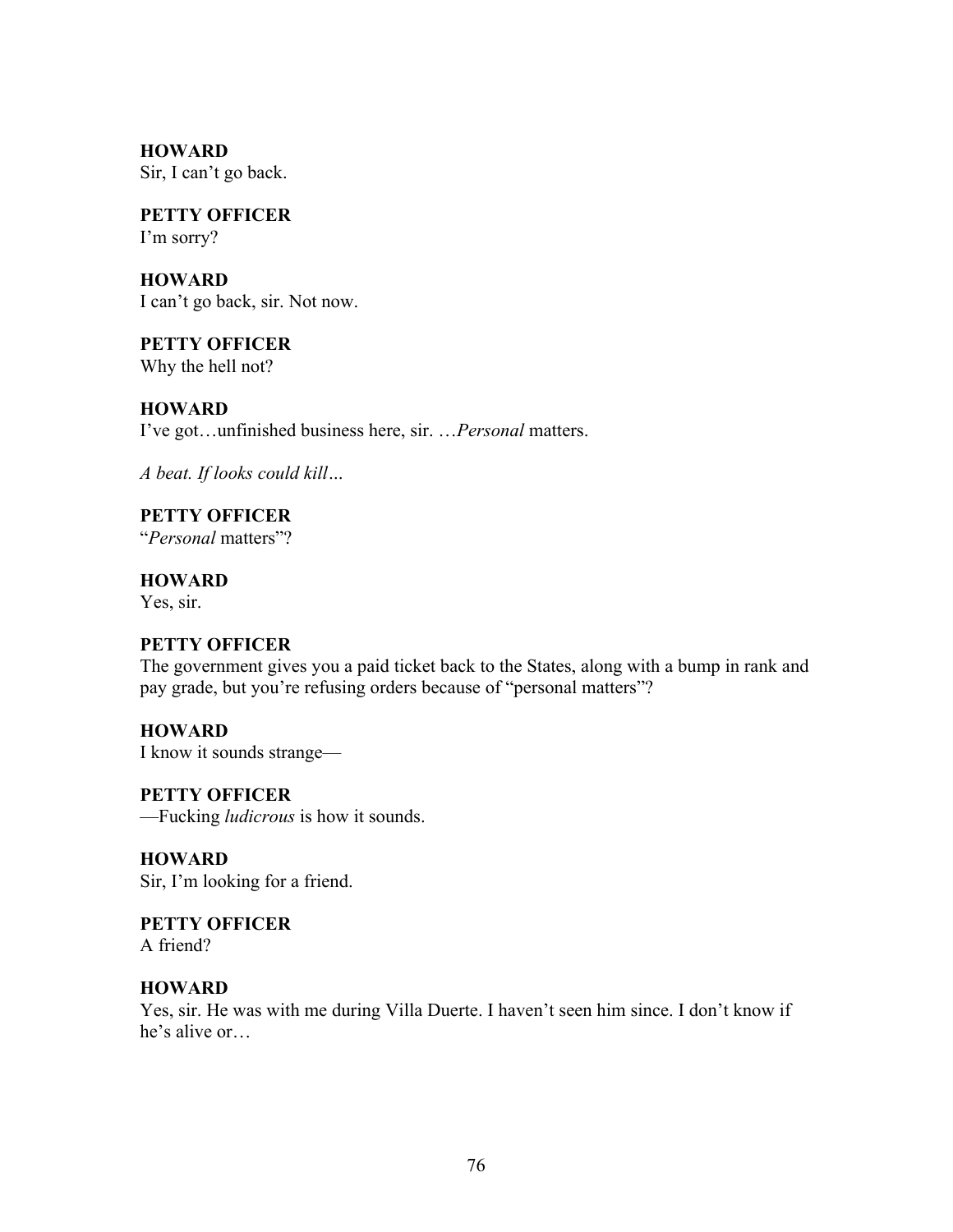### **PETTY OFFICER**

Check with the medical unit or your company pastor. All of our dead and wounded have been accounted for

**HOWARD**

 $Sir...$ 

**PETTY OFFICER** What?

### **HOWARD**

(*a beat*) He's not an American.

*The PETTY OFFICER stands, keeping his composure as he speaks.*

## **PETTY OFFICER**

I've gotten word that we're putting together a national police force. Have you heard anything about this?

*HOWARD shakes his head "no."*

I guess you wouldn't have. But eventually—and *sooner* rather than later, I hope—we *are* gonna leave this country. But first, we've gotta train its people to keep the order once we're gone. We have to teach them how to march. How to salute. How to *shoot*. (*a beat*) And once we get out…they'll never let us back in. Do you understand?

## **HOWARD**

Yes, sir.

## **PETTY OFFICER**

Good. Now, if you wanna re-enlist, go right ahead. Hell, do it *years* down the road. The war will be over and you can maybe get assigned to some place where you can lay on the beach all day. But let's make one thing perfectly damn clear. (*a beat*) You have *no friends* among these people. So, you can cut the moral fucking indignation. You get to go *home*. A lot of other men don't have that privilege right now... Understood?

*HOWARD reluctantly nods "yes" and receives a "You know what I want to hear" stare.*

## **HOWARD**

Yes, sir.

## **PETTY OFFICER**

Good. You can go now. When the date for your departure is set, you'll be notified.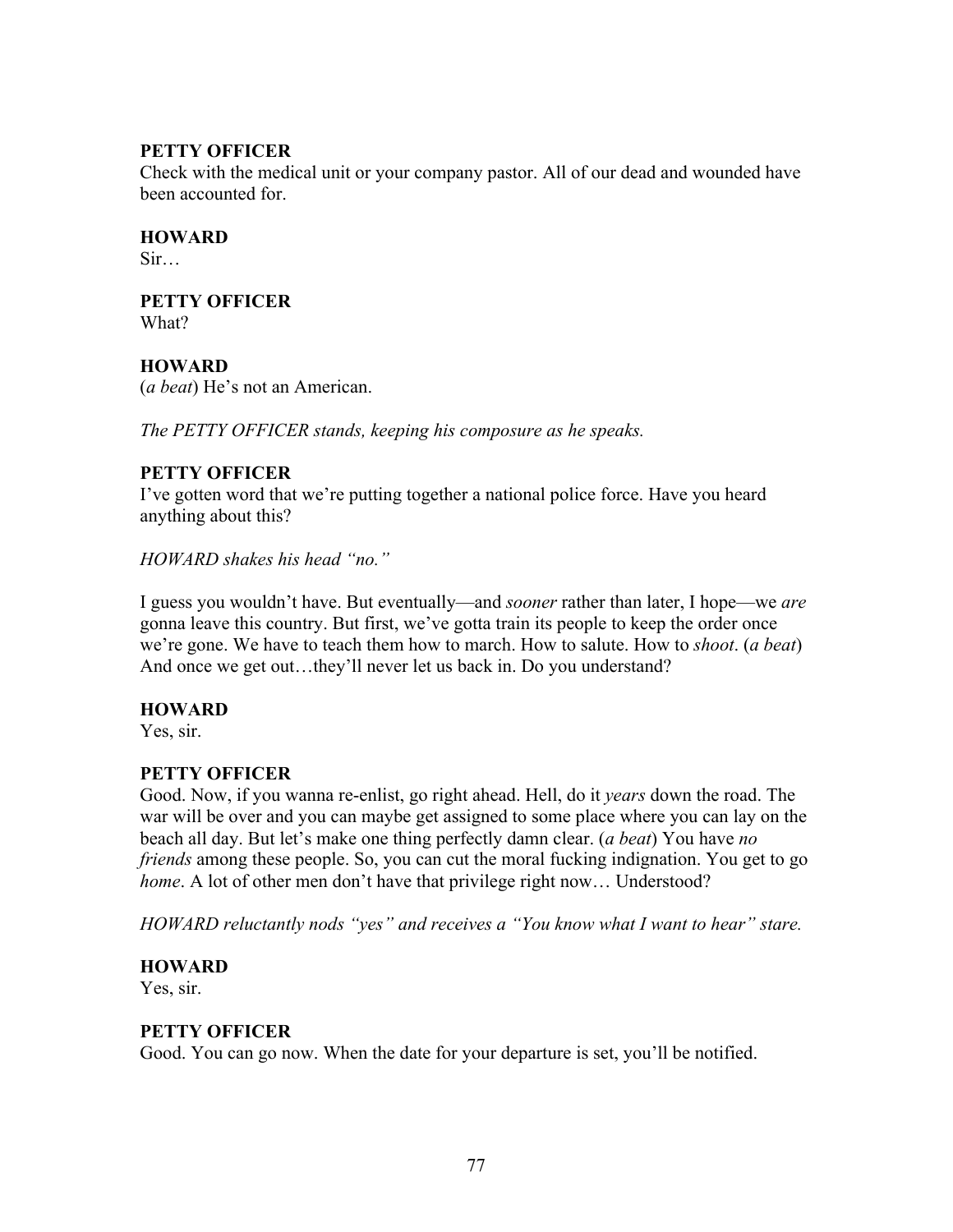*HOWARD turns to leave.*

#### **PETTY OFFICER (cont'd)** And Petty Officer…

*HOWARD stops, turns to him.*

Congratulations.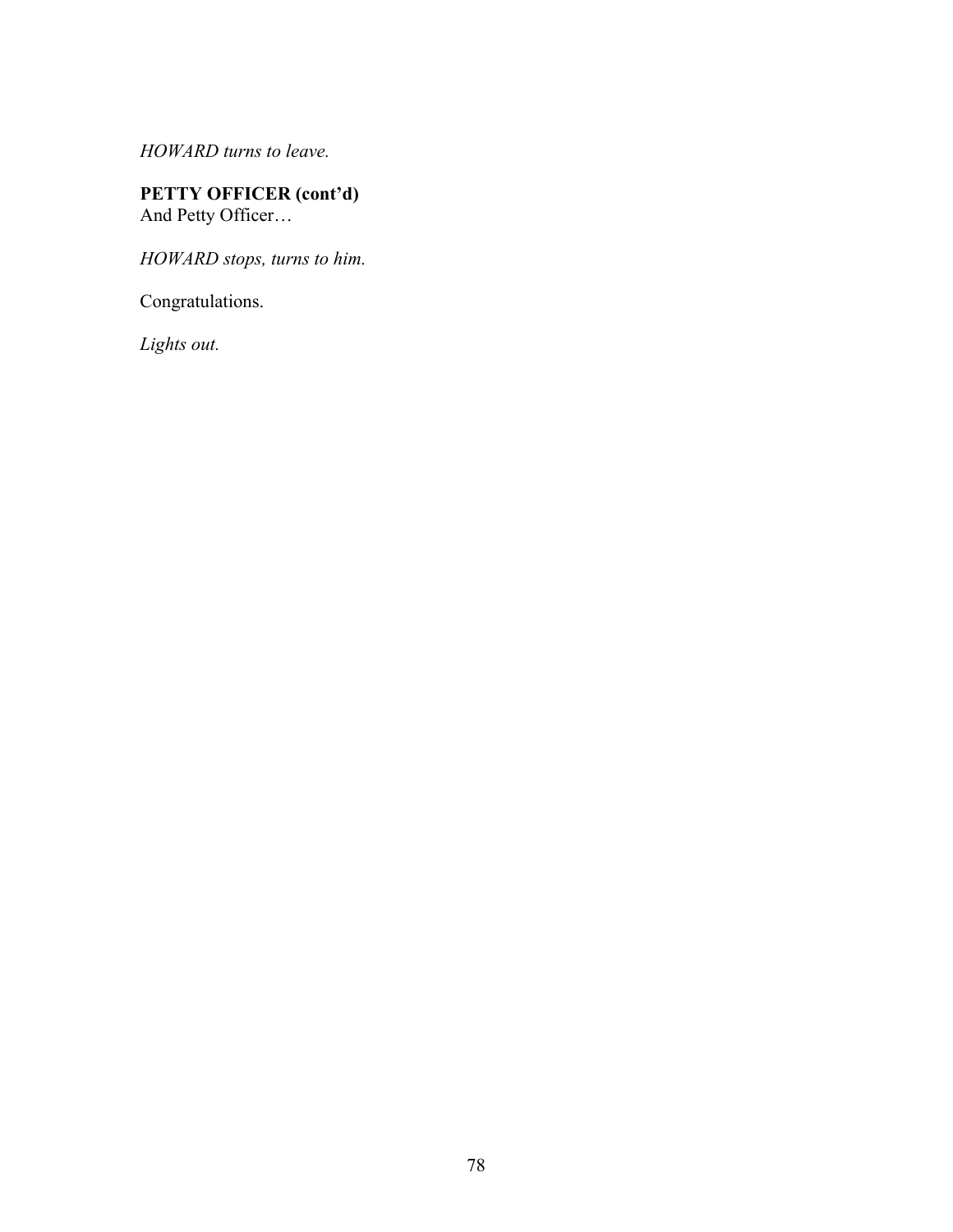### Scene 4: "Friend Or Flight"

*Lights up. A dock in Santo Domingo.* 

*HOWARD has his things packed in a large green leather sack, which he carries on his back. His uniform is noticeably much tidier than in previous scenes.* 

*He stands alongside a fellow ENLISTEE who, from the look of him, is also on his way home.*

*They observe a pretty startling scene. Two Marines display the corpse of a dead guerilla fighter, each holding up an arm. The chest and torso are covered with mostly dry blood, and the face is grotesquely disfigured, suggesting that they body may have been mutilated after the man died.* 

*While they do this, a military journalist snaps photos.*

## **ENLISTEE**

(*cringes*) Christ Almighty, the *smell*…

## **HOWARD**

That's the first dead guerilla fighter I've seen.

## **ENLISTEE**

Won't be the last, but hey, it ain't *our* problem anymore. Besides, the schmuck made his choice.

## **HOWARD**

What's that?

## **ENLISTEE**

These little bastards are dug in real deep. So, instead of wasting the time and energy burning them out, we're offering amnesty and military trials to any of 'em that surrender. Some are hanged, but most are just put in prison work gangs. And others work *until* they're hung…

*One of the Marines uses his free hand to draw his pistol and point it at the dead body in a comically threatening gesture.*

The ones that *don't* come outta the trees just need to know what'll happen to 'em.

*The MASTER-AT-ARMS (MA) enters, wielding a clipboard and pencil.*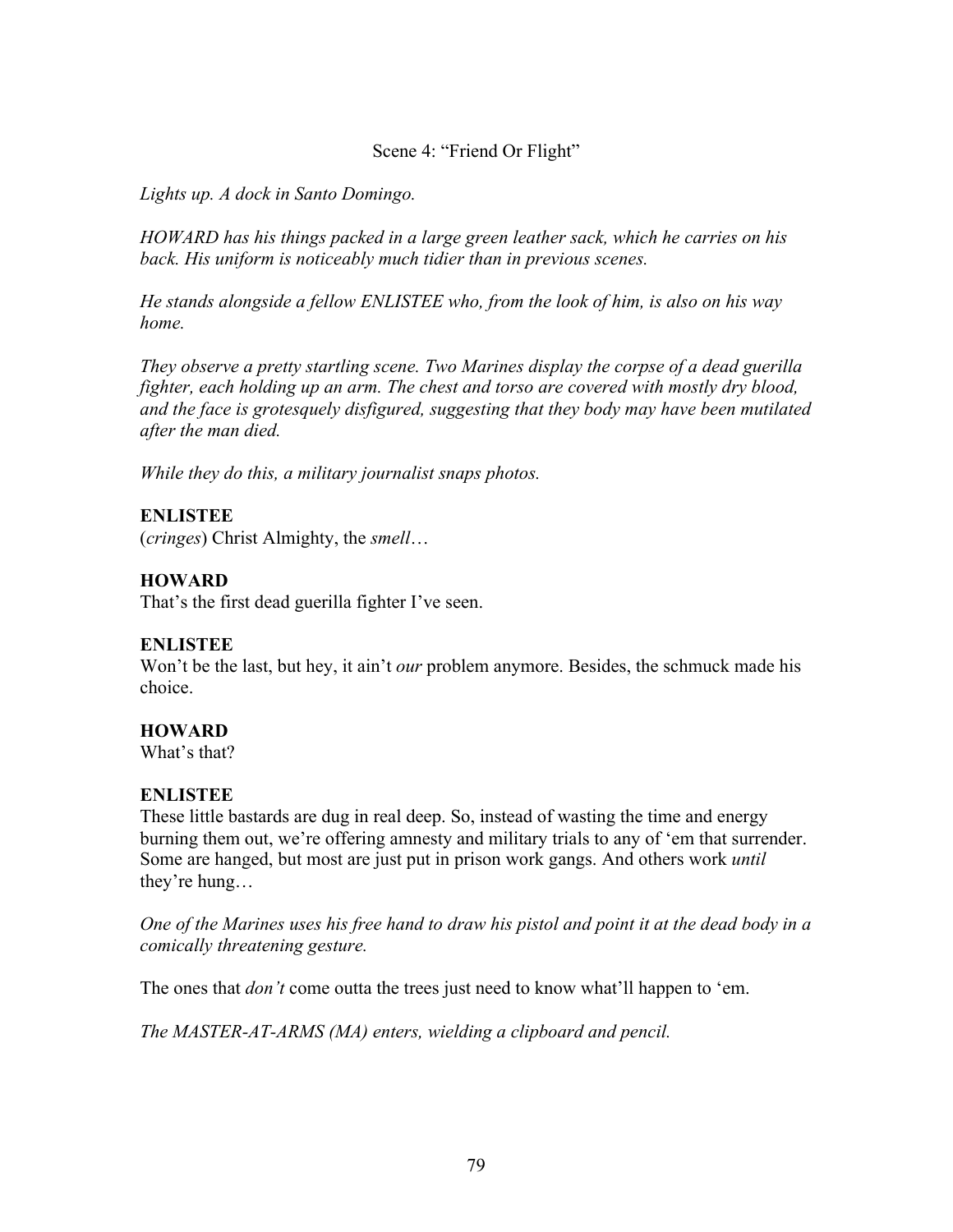## **MA**

(*looks at HOWARD*) Weaver?

## **HOWARD**

Yes, sir.

## **MA**

(*looks at ENLISTEE*) And…?

## **ENLISTEE**

Papanikolopoulos, sir.

## **MA**

Not sure how I missed that. Okay. The crew is readying a few last-minute things, then we'll board you both.

## **HOWARD AND ENLISTEE**

Yes, sir.

*The MA exits momentarily.*

*Yet another Marine enters from the opposite side of the stage. This one leads a group of seven (7) prisoners in a single-file line. Each man has his hands tied together by rope, and some of them look as though they've just emerged from a fight.*

## **ENLISTEE**

See, that's what I was tellin' you 'bout.

## **HOWARD**

So, those are resistance fighters?

## **ENLISTEE**

A few probably. Some might be drunks; others, they just broke with censorship laws. (*laughing*) I heard they even arrested some *poet* last week.

*HOWARD stares at one grimy, unshaven man specifically and recognizes him as EMETERIO.* 

## **HOWARD**

Holy shit…

**ENLISTEE** What?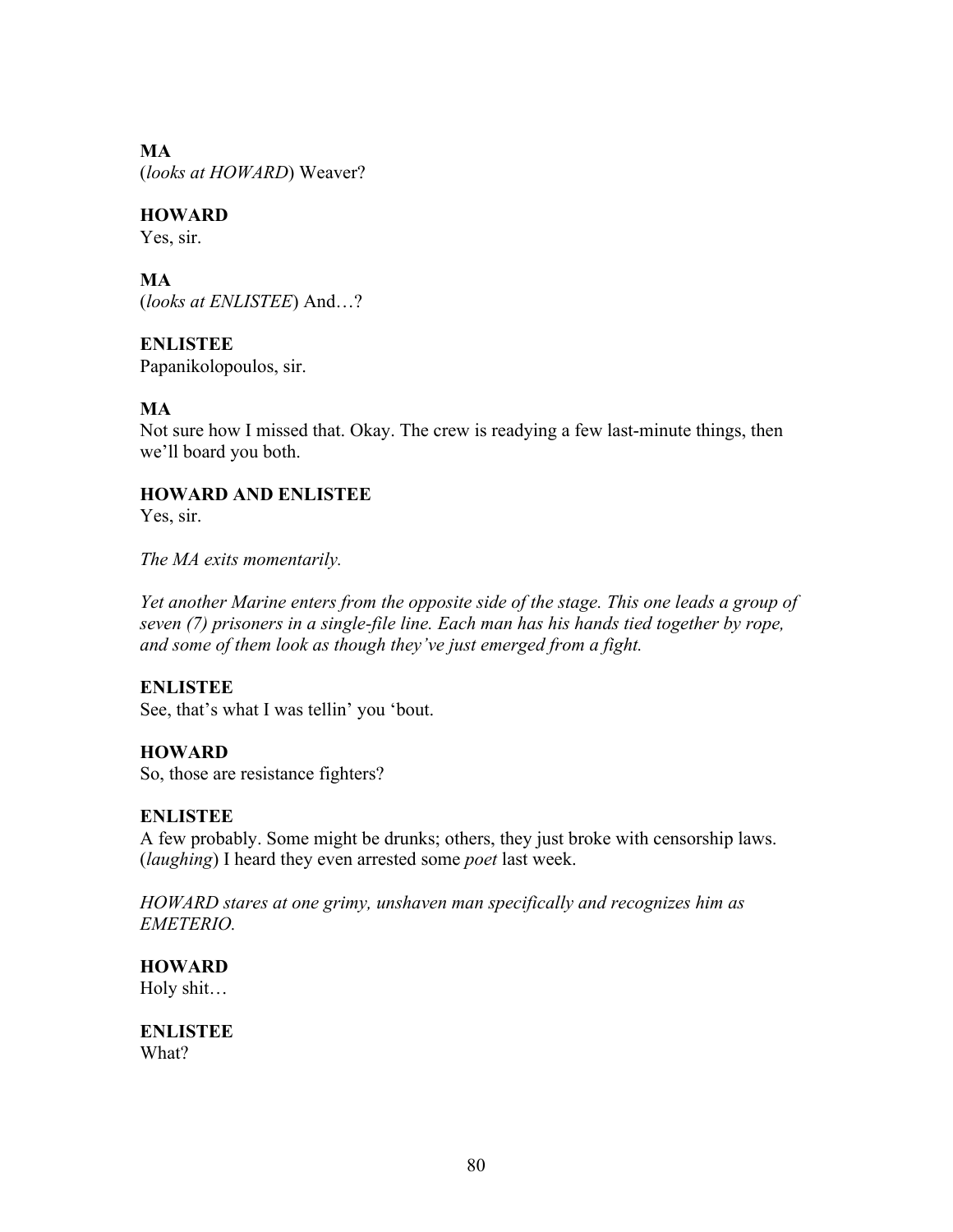## **MA** (*re-entering*) Alright, fellas. Everything's set. Have a safe trip.

*The ENLISTEE exits.*

#### **HOWARD** EMETERIO!

*The train of prisoners is disrupted as EMETERIO stops to glance over at HOWARD. The man directly behind him nudges him to continue onward before trouble occurs. The Marine turns around and forcefully grabs one of the other prisoners, attempting to hurry them along. The prisoner responds by taking a poorly aimed swing at him; the others, save for EMTERIO, join in and overwhelm him.*

*HOWARD stands inert. No time to feel guilty. He knows what intervening may cost him. The MA is about to rush over when—*

*The other three Marines go to help repress the situation. After a relatively short skirmish, during which EMETERIO is the only one who offers total cooperation, the prisoners are all on the ground, on their stomachs with hands laced across the backs of their heads. The Marines all have their weapons drawn. The journalist continues taking pictures.*

### **MA**

We can't even get these people to walk in straight lines without somebody drawing blood.

*EMETERIO continues to stare at HOWARD.*

Well, at least you're leaving this all behind, eh?

*HOWARD is still fixed on EMETERIO.* 

(*getting impatient*) Hey, buddy, you hearin' me? Time to *go*.

*A beat. HOWARD slowly nods "yes," never diverting his gaze from his friend. What else can he do?* 

## **HOWARD**

Right. (*a beat*) Let's go.

*He exits, following the MA.*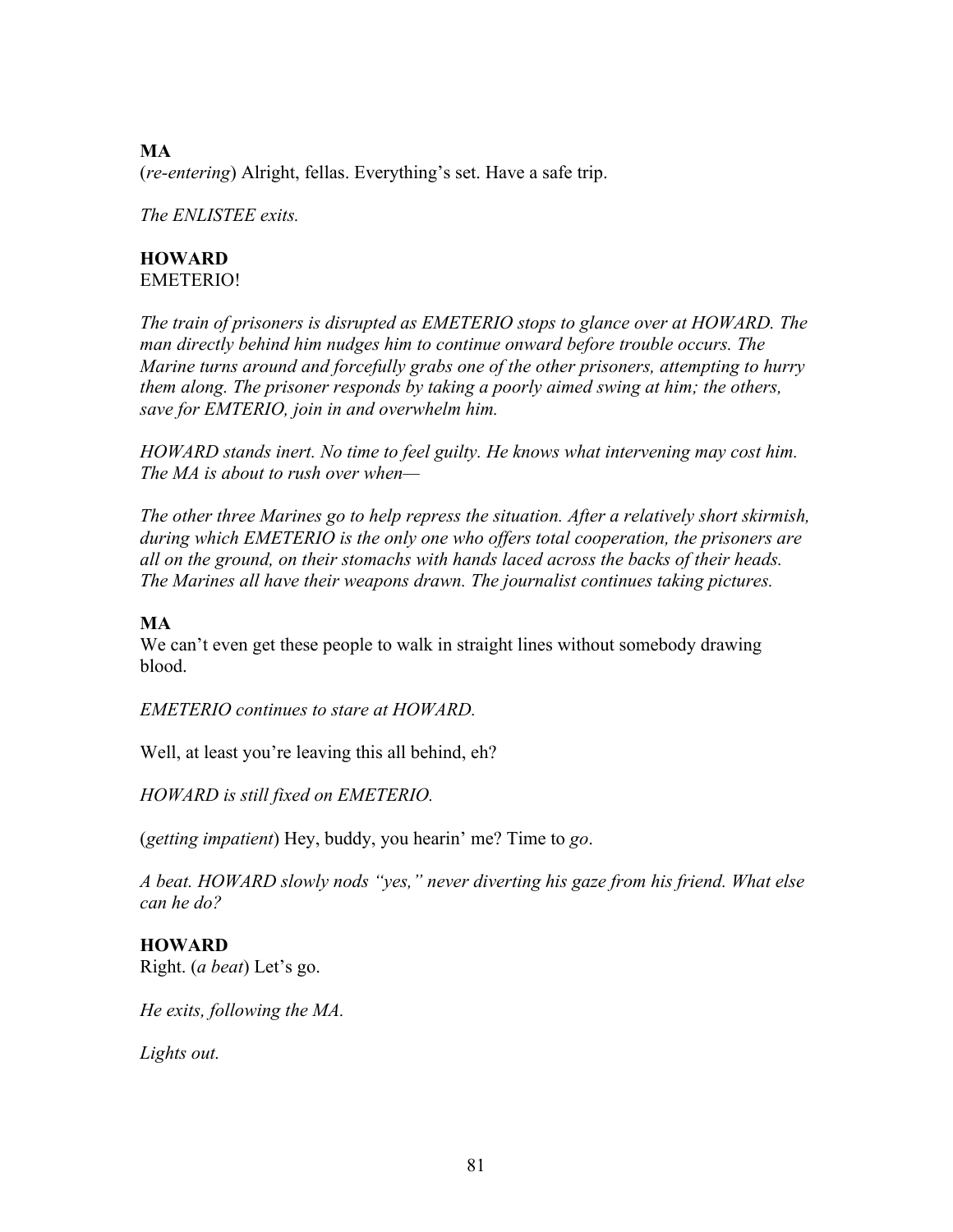Scene 5: "The Ideal Soldier"

*Lights up. Inside the barracks of the U.S.-established Dominican Constabulary. The scene is dimly lit.* 

*Two officers, a COLONEL and a MAJOR, dressed in light brown khaki uniforms, are in the midst of a discussion. Their posture suggests that they're waiting for a third party to arrive. Their slouch hats and a very "official" looking document rest on top of a table in the center of the room.* 

## **COLONEL**

¿Cuánto se sabe acerca de este soldado? Se supone que debo felicitarlo por sus logros, y nunca he encontré con él.

(*How much is known about this soldier? I'm supposed to congratulate him for his achievements, and I've never even met him.*)

*The MAJOR picks up the document, scans over it.*

## **MAJOR**

Trabajó como jefe de seguridad en una plantación de azúcar antes de que se ha registrado. (*He worked as the chief of security at a sugar estate before he signed up.*)

## **COLONEL**

Sólo un trabajador común, entonces? (*Just a common laborer then?*)

## **MAJOR**

No es muy común acuerdo con su antiguo jefe. (*reads*) "...mostraron la mayor discreción, buen carácter, y el celo en el más estricto cumplimiento de sus funciones." (*Not very common according to his former boss. "...showed the greatest discretion, good character, and zeal in the strictest fulfillment of his duties."*)

## **COLONEL**

Cualquier elogios de los soldados reales? (*Any compliments from actual soldiers?*)

## **MAJOR**

Un inspector de distrito escribió que es "uno de los mejores en el servicio." (*A district inspector wrote that he is "among the best in the service."*)

## **COLONEL**

Bueno, gracias a Dios por eso. (*Well, thank God for that.*)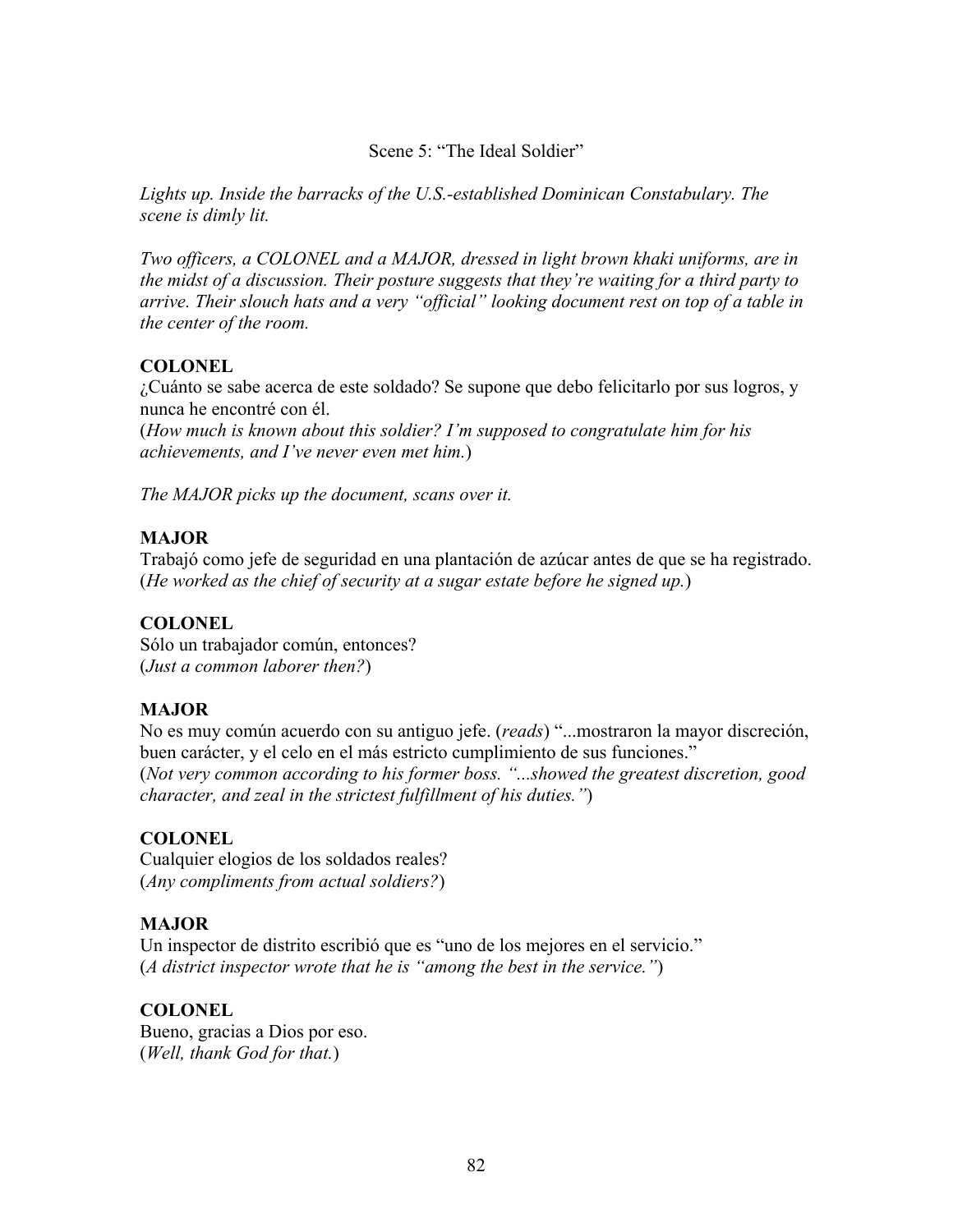## **MAJOR**

Él tiene un pasado cuestionable, sin embargo. Algunos problemas con la ley ... (*He does have a questionable past, though. Some troubles with the law…*)

### **COLONEL**

¿Quién no? Además, necesitamos un liderazgo. Esa es la única manera que este país va a cambiar.

(*Who doesn't? Besides, we need leadership. That is the only way this country will change.*)

### **MAJOR**

Estoy de acuerdo, señor. (*I agree, sir.*)

## **COLONEL**

Dime otra vez lo que su rango es. No quiero parecer un culo. (*Tell me again what his rank is. I don't want to look like an ass.*)

### **MAJOR**

Segundo Teniente (*Second Lieutenant.*)

*The MAJOR quickly glances offstage.*

Aquí está, señor. (*Here he is now, sir.*)

*The COLONEL now also looks offstage. The presumption should be that their guest, still unseen, is standing in a doorway.* 

## **COLONEL**

(*extends his hand*) Felicidades, muchacho. Y gracias por su servicio a nuestro país. Los hombres como realmente son el futuro de nuestro pueblo. (*Congratulations, boy. And thank you for your service to our country. Men like you truly are the future of our people.*)

*A uniformed TRUJILLO emerges and shakes the COLONEL'S hand.*

## **TRUJILLO**

Gracias, señor. Y espero que usted tiene razón. (*Thank you, sir. And I hope you are right.*)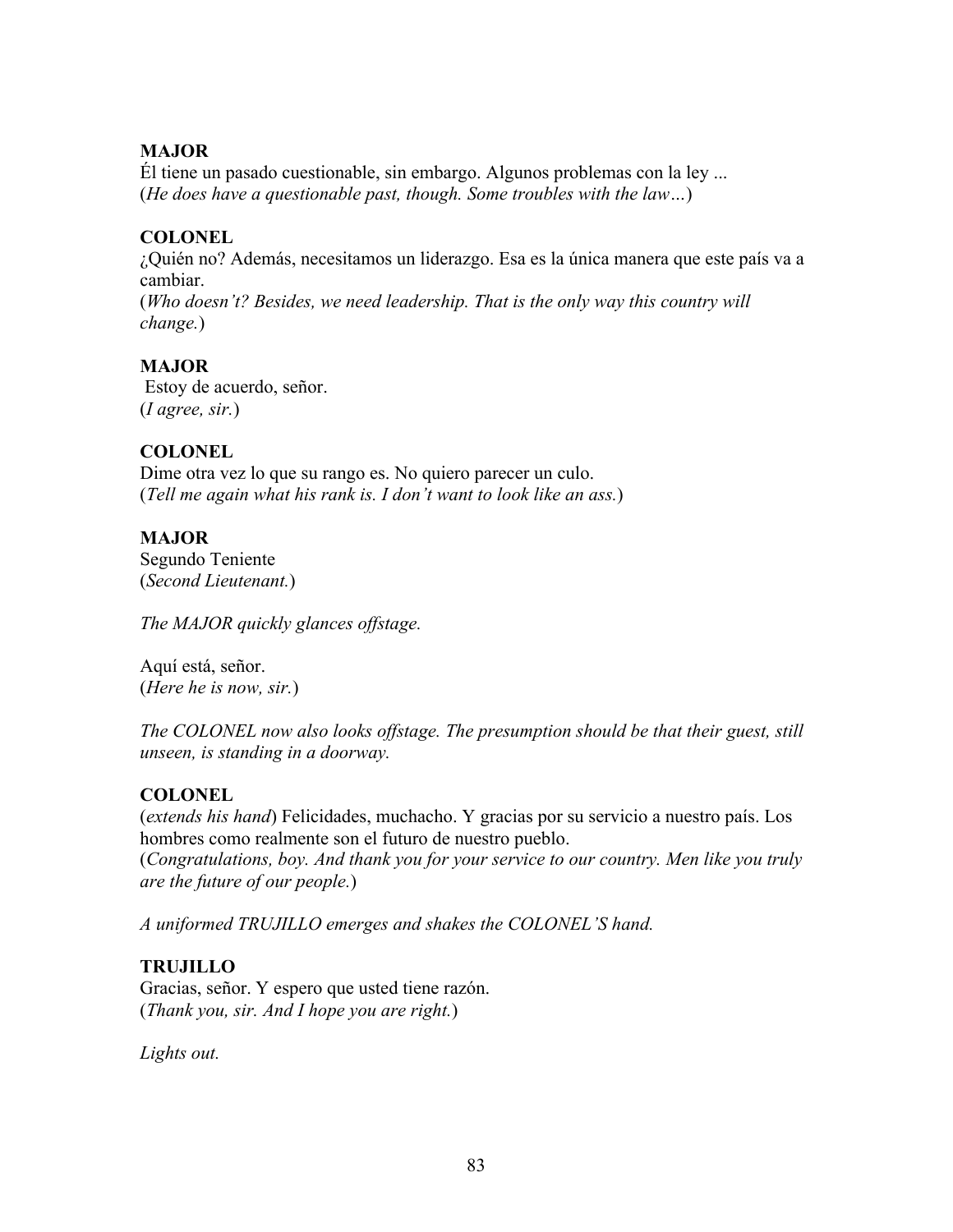#### Scene 6: "Obsession"

*Lights up on FRANK and NATHAN, continuing their research.*

## **FRANK**

When did Dad re-enlist?

## **NATHAN**

1922.

## **FRANK**

And they sent him right back to the Dominican Republic? How'd *that* happen?

## **NATHAN**

I guess he just made the right friends while he was in the service.

## **FRANK**

Alright, well, we have a three-year dead period.

## **NATHAN**

Perfect time for a break. On that note, have you visited Dad this week?

#### **FRANK** Haven't had the time.

**NATHAN** Make the time.

## **FRANK**

Alright. (*a beat*) You know, maybe it *is* time for a quick breather.

*TRAVIS enters.* 

Hey.

## **TRAVIS**

Hey. Just wanted to let you know that Adam's coming over in a bit. We're gonna head over to Florence.

## **FRANK**

And do what?

## **TRAVIS**

(*shrugs*) I don't know. Just hang out with some friends. Maybe go to a movie.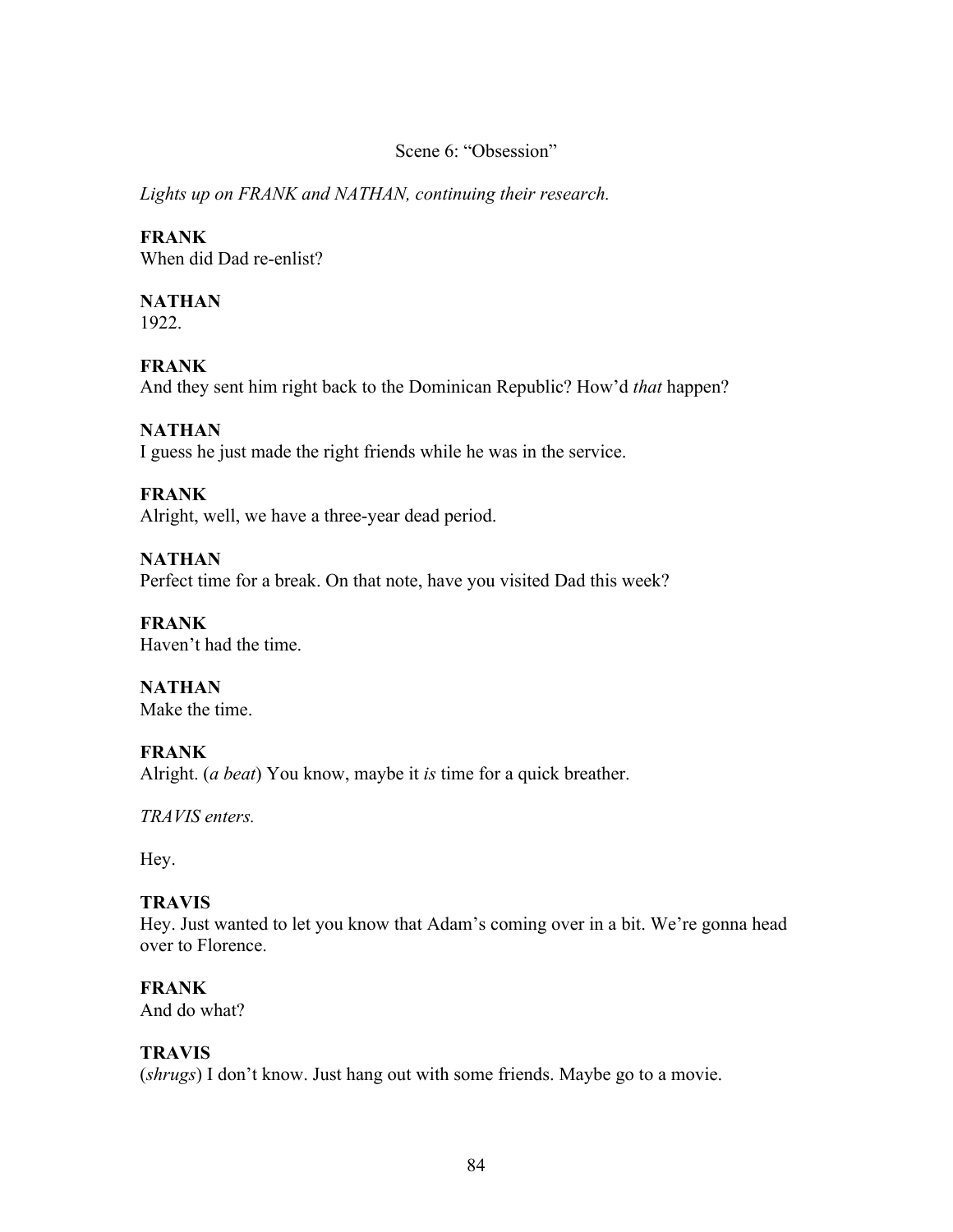**FRANK** Well...have fun.

## **TRAVIS**

'Kay.

*A beat. TRAVIS doesn't leave.*

**FRANK** Is there something else?

**NATHAN** Frank…

**TRAVIS** Found anything new yet?

## **FRANK**

No. Don't worry, though. If we do, I'll text you. That's what all you kids do, right?

## **TRAVIS**

You don't have to act like a whiny kid. I was just asking a question.

**FRANK**  And I just gave you an answer.

## **TRAVIS**

Well, now, I'm *really* regretting dropping out.

## **FRANK**

I don't need that tone of voice from you.

## **TRAVIS**

Fine. I'll just leave you here to highlight and write down dates. I'll be home around 2:00 AM to pull the cigarette outta your mouth. You wanna write that time down?

# **NATHAN**

Okay, guys, stop it.

## **FRANK**

(*losing it*) You know, you really…

*FRANK calms himself before he can finish his sentence.*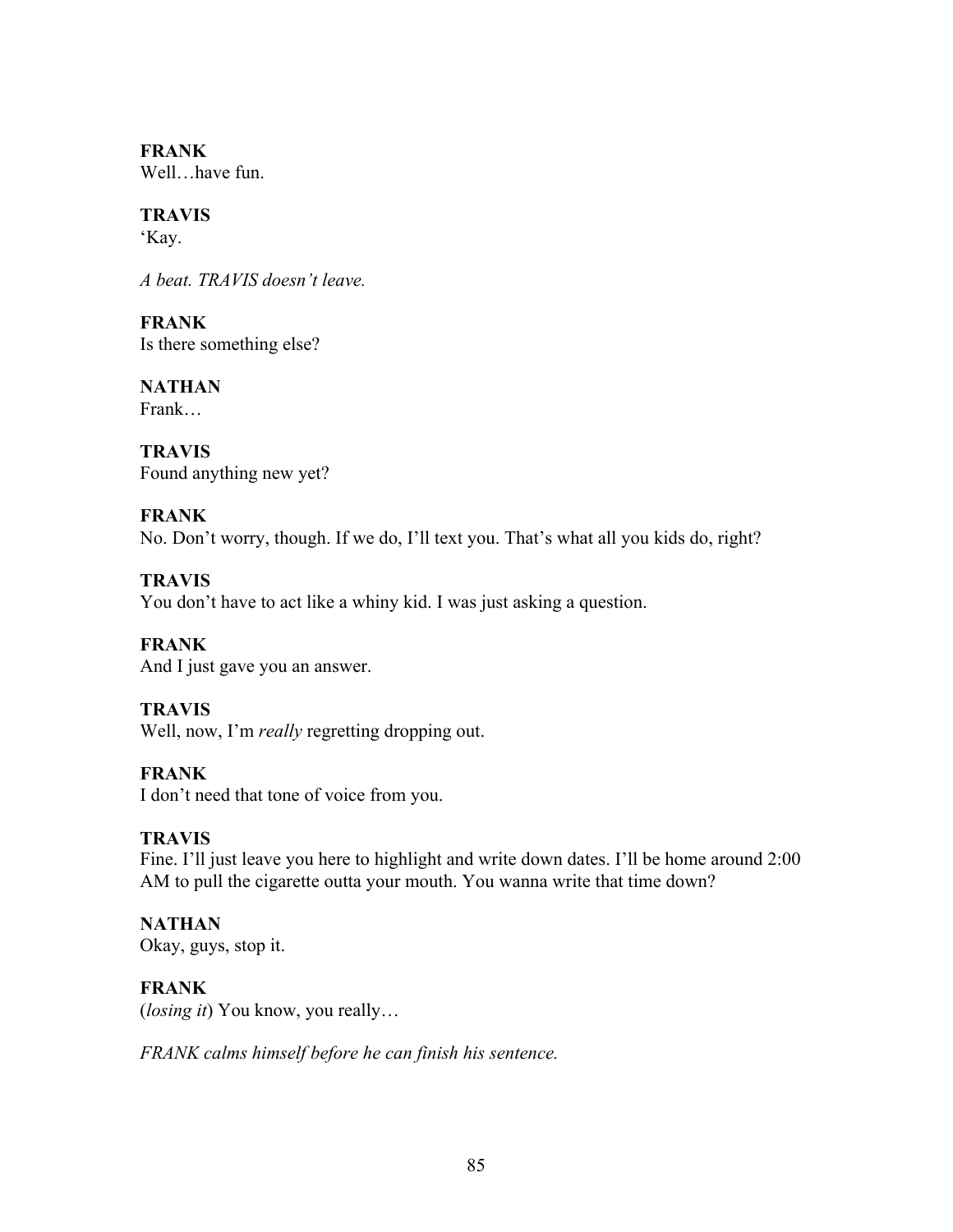## **TRAVIS**

I really *what*? (*no response*) Come on. I *what*?

## **FRANK**

(*more sorrowful than angry*) …disappoint me.

*A beat. FRANK'S words cut pretty deep.* 

## **TRAVIS**

(*wounded*) Sorry… (*a beat*) I'm going.

*FRANK cannot bring himself to say another word after his last statement.*

Hope you don't mind me staying out so late. It's kind of a special occasion. Guess it's just *one* date you didn't jot down. (*a beat—getting a little emotional*) My birthday. (*a beat*) Still not obsessed?

*He exits.* 

*FRANK'S face is positively blank.* 

**NATHAN** Break?

*FRANKS shakes his head "no" and dives back into his papers.*

(*nodding sympathetically*) Okay. (*a beat*) He'll come around.

### **FRANK** No, he won't.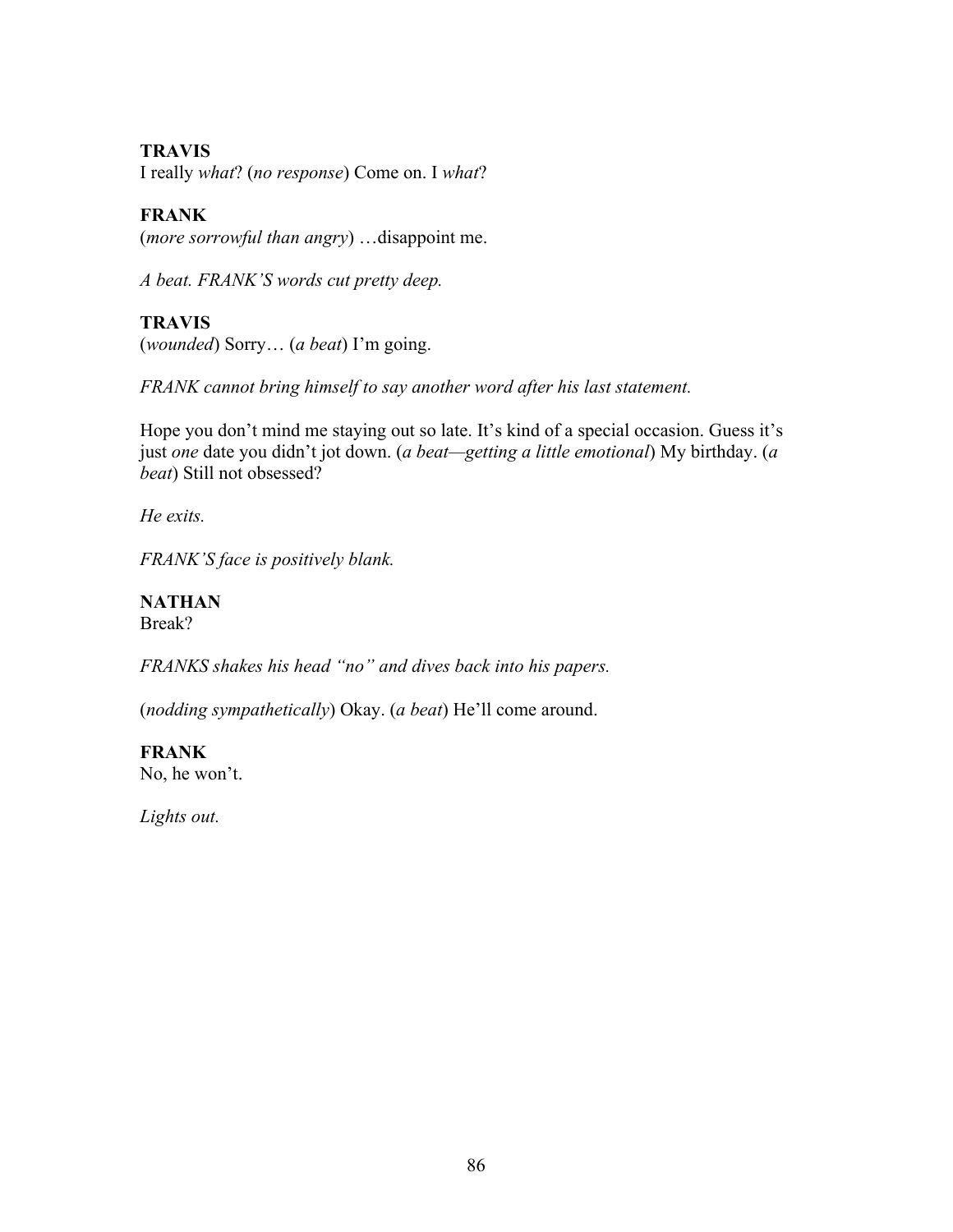Scene 7: "Fathers & Sons"

*Lights up. The Weaver family living room. TRAVIS is sprawled across the couch reading a lengthy book. The TV a few feet away is on, though the noise and the flickering light emanating from the screen doesn't bother him in the least. The console should be positioned so that the audience cannot see what's on.*

*NATHAN enters.*

**NATHAN** Hey. Reading?

*TRAVIS quickly gives him a "duh" nod.*

Mind if I sit with you for a bit?

*TRAVIS curls his leg up to make space for NATHAN.*

Good, 'cause I wanna talk about your father.

*TRAVIS swiftly stretches his legs right back out again.* 

Gimme a break, would ya? I'm a neutral party.

## **TRAVIS**

(*doubtful*) Okay.

*He allows NATHAN to sit.*

**NATHAN** Whatcha reading?

**TRAVIS** Summer reading for freshman comp.

**NATHAN** Cool. (*a beat*) Still angry?

**TRAVIS** Nope.

## **NATHAN**

Well, you sure got a mean way of bein' happy. ... You know, your dad loves you a whole lot.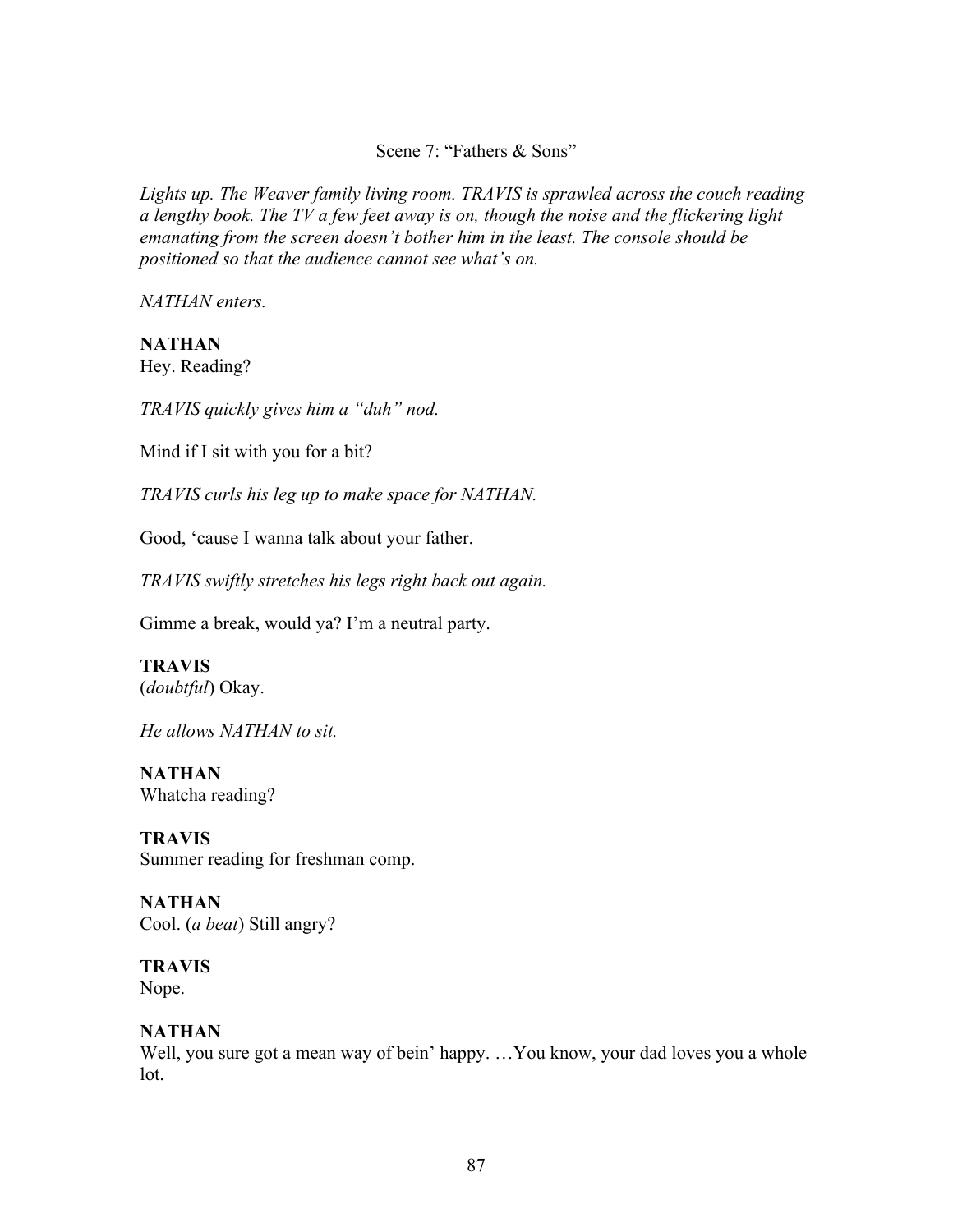## **TRAVIS**

I know. He wrote that on my imaginary birthday cake.

## **NATHAN**

He's really pissed at himself for that.

# **TRAVIS**

I know the feeling.

## **NATHAN**

You oughta talk to 'em. He really needs you right now.

## **TRAVIS**

He doesn't need anything except his research. He *definitely* doesn't need *me*.

## **NATHAN**

You really think that?

## **TRAVIS**

Yes.

## **NATHAN**

(*a beat*) This has all been hard on *us*, too, you know. There's a lot of stuff we've read that we'd like to just push to the side. But we don't have that luxury.

## **TRAVIS**

Why?

## **NATHAN**

Because we have to hold onto the goodness in all of this. 'Cause when we occupied an entire country, there were still moments of humanity. And those are always worth remembering. Your dad just wants to share them with you. He wants you to see that people are capable of kindness. Now, lots of parents don't care to teach their kids that lesson. Heck, they don't care if they're *ever* involved in their kids' lives.

## **TRAVIS**

We couldn't just start a softball team together?

*A beat. Not much more NATHAN can add.*

## **NATHAN**

Promise me you'll think things over.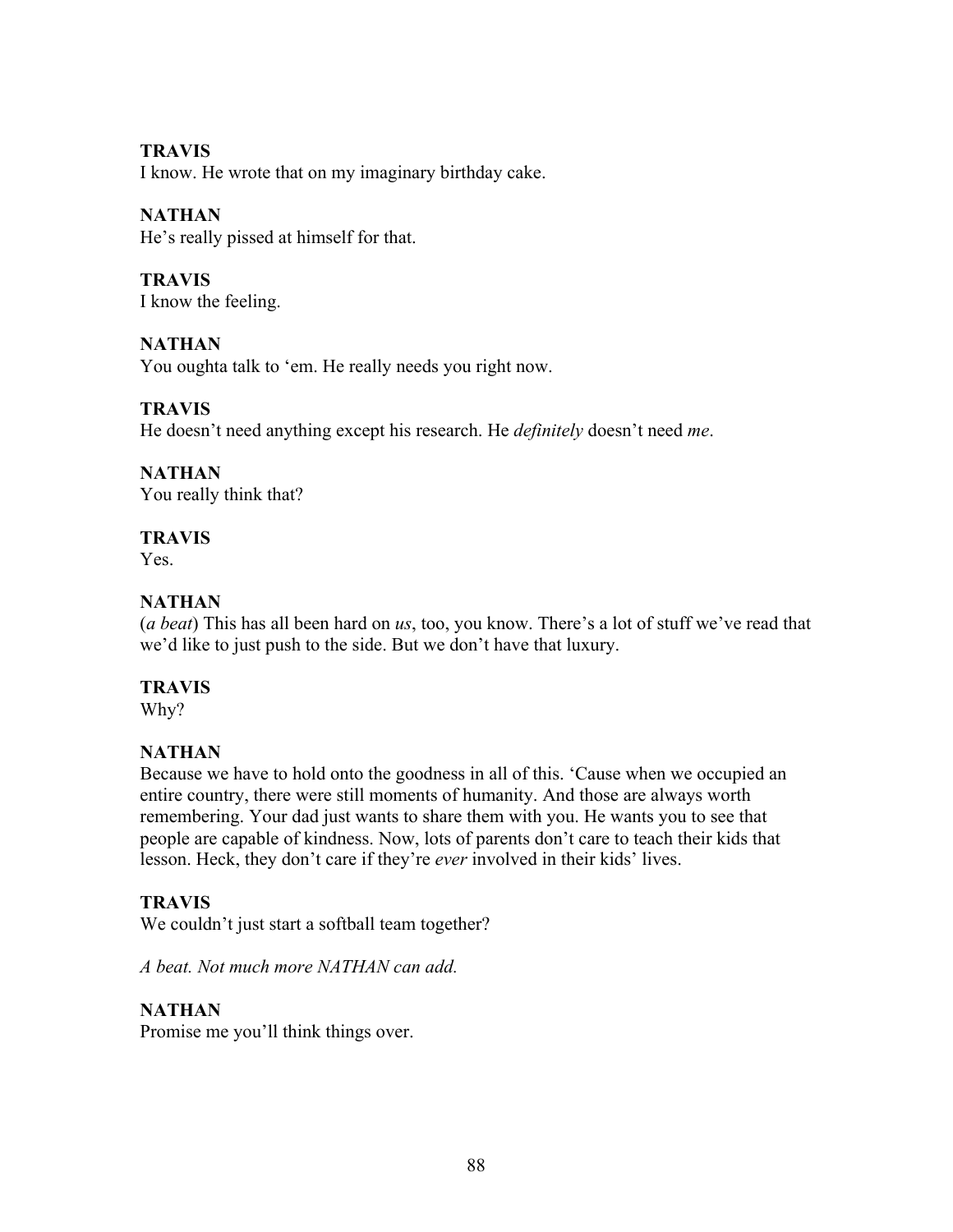**TRAVIS** (*not really honest*) Fine.

**NATHAN** (*not really believing him*) Alright.

*NATHAN stands.*

You know, your dad was half your age when we lost our father. (*no response*) You're pretty lucky just to have one, let alone one who takes it this hard when he's hurt you. (*a beat*) That's it, I guess. (*starts to leave but stops*) Oh, and I know I'm a day late, but…happy birthday, Trav.

*He exits. TRAVIS just sits and thinks.*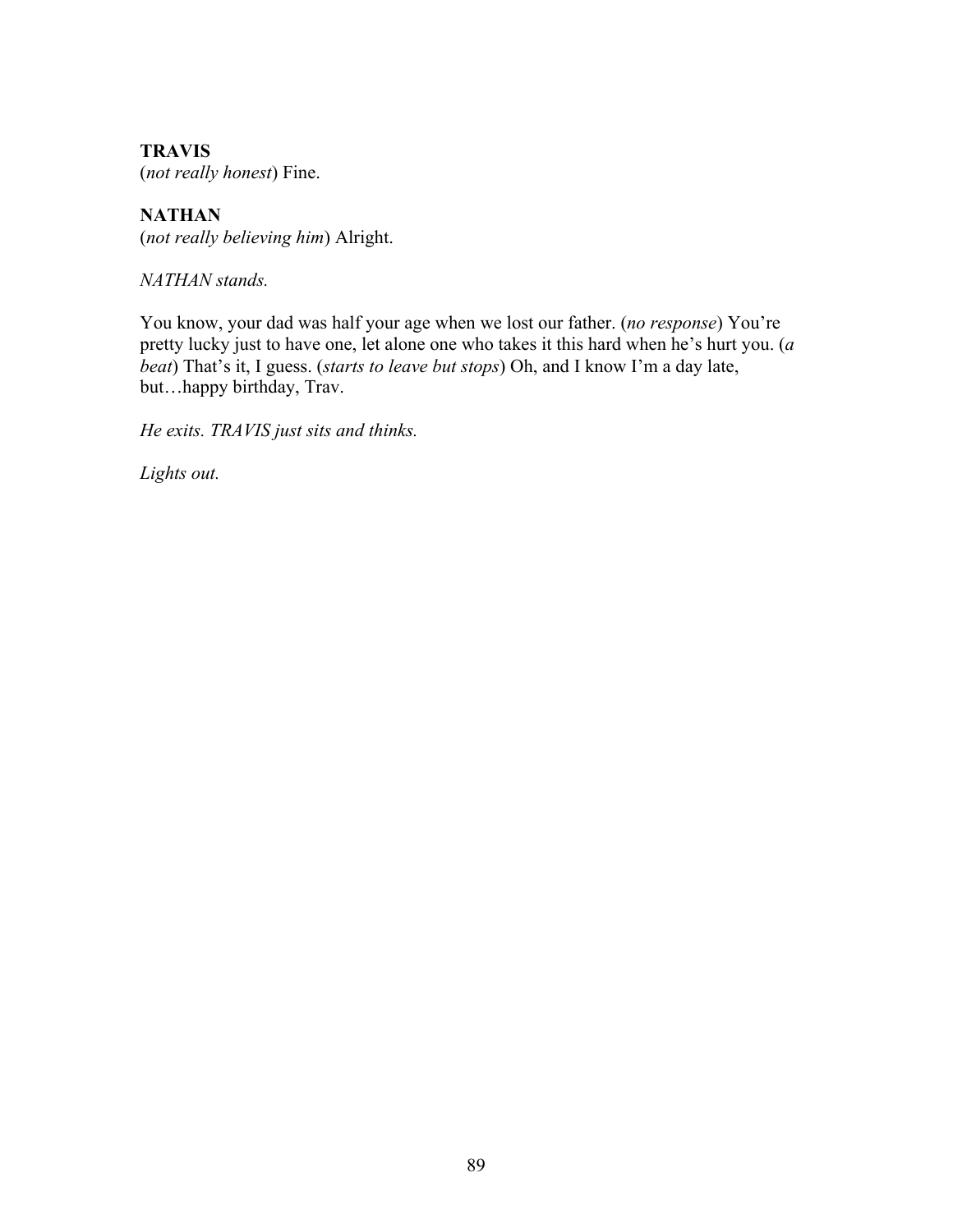## Scene 8: "Captives"

*Title card: "1922"*

*Lights up. A forested area outside of the down of Dos Ríos.* 

*HOWARD walks along a path that has been pruned through the thick brush. He's been back in the Dominican Republic for maybe a month and now has the demeanor of an experienced soldier.*

*With him is DONNIE, a sailor in his late teens who's fresh out of basic training. He continuously slaps the back of his neck because of mosquitoes.*

#### **DONNIE**

(*slaps*) Goddamn bugs… I've never been bit this many times in my whole fucking life.

### **HOWARD**

You'll get used to it.

#### **DONNIE**

Ain't likely. I'm a New Yorker. (*snaps*) I got— (*looks at his hand*) No, I didn't get it. Quick little bastards. Hey, uh, how long have you been over here, sir?

*They stop for the time being.*

## **HOWARD**

Do me a favor. Call me "Howard." When you say "sir," I look around for my  $4<sup>th</sup>$  grade teacher.

## **DONNIE**

Sorry. So, how long you been stationed here?

#### **HOWARD**

A month or so. But it's my second time here. The first time, I was in Santo Domingo.

#### **DONNIE**

Talk about your change of scenery. Chris, I don't know how you could come back a second time. This place is an inferno. It's hot. There's (*snaps*) bugs that stay within two inches of ya all day. Guerilla fighters. And those "accommodations" in Dos Ríos? Sleepin' under a roof made up of fucking *palm-tree leaves*. "Accommodations," my ass. (*nothing from HOWARD*) Say, whatcha thinkin' 'bout, Howard?

*The continue walking.*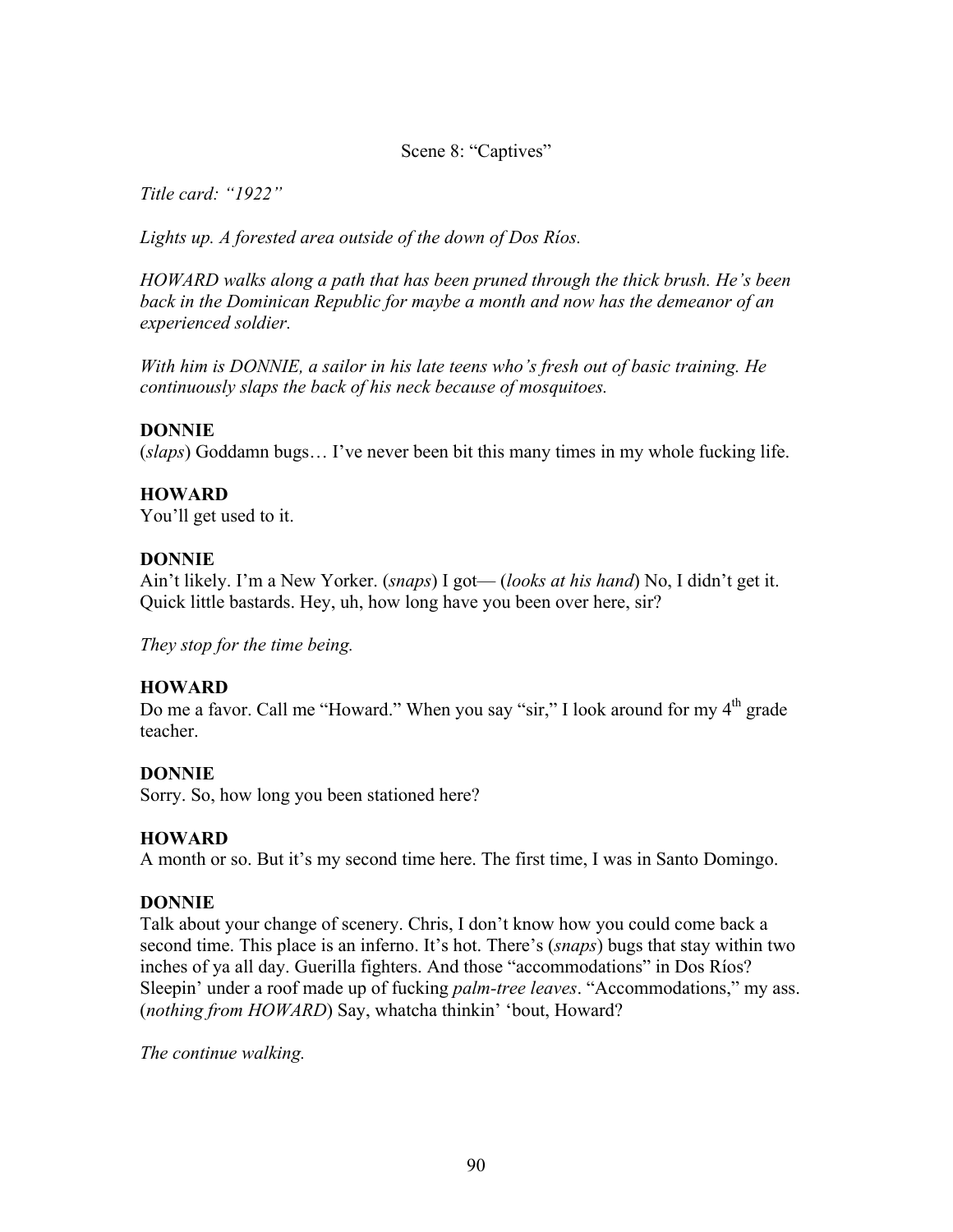### **HOWARD**

Oh, just the days in basic training. How nice it was when guys weren't allowed to talk without permission.

### **DONNIE**

At least they got a road, though.

### **HOWARD**

This isn't a road. Marines tracking the resistance cut away some of the vegetation for their camps.

#### **DONNIE**

Jeez, you don't think we'll get shot being out here, do ya?

### **HOWARD**

(*encouragingly*) I've spent three years total in this country. Haven't seen a city boy get shot yet. Besides, it's the *Marines* they're concerned with, not us.

*HOWARD hears a loud, ruffling sound. He stops.* 

**DONNIE** What's wrong?

## **HOWARD**

Shhhhhh.

#### **DONNIE**

You heard something?

## **HOWARD**

Donnie, keep your mouth shut.

*Suddenly, five (5) guerillas emerge from behind bushes. They aim their rifles at the two sailors, who are caught off guard and, consequently, unable to go for their weapons in time. They place their hands above their heads.*

*One of the guerillas shouts at them in Spanish.* 

#### **DONNIE**

OH, GOD, ARE THEY GONNA SHOOT?!

## **HOWARD**

No, he's telling us to get on our knees. Do it, *slowly*.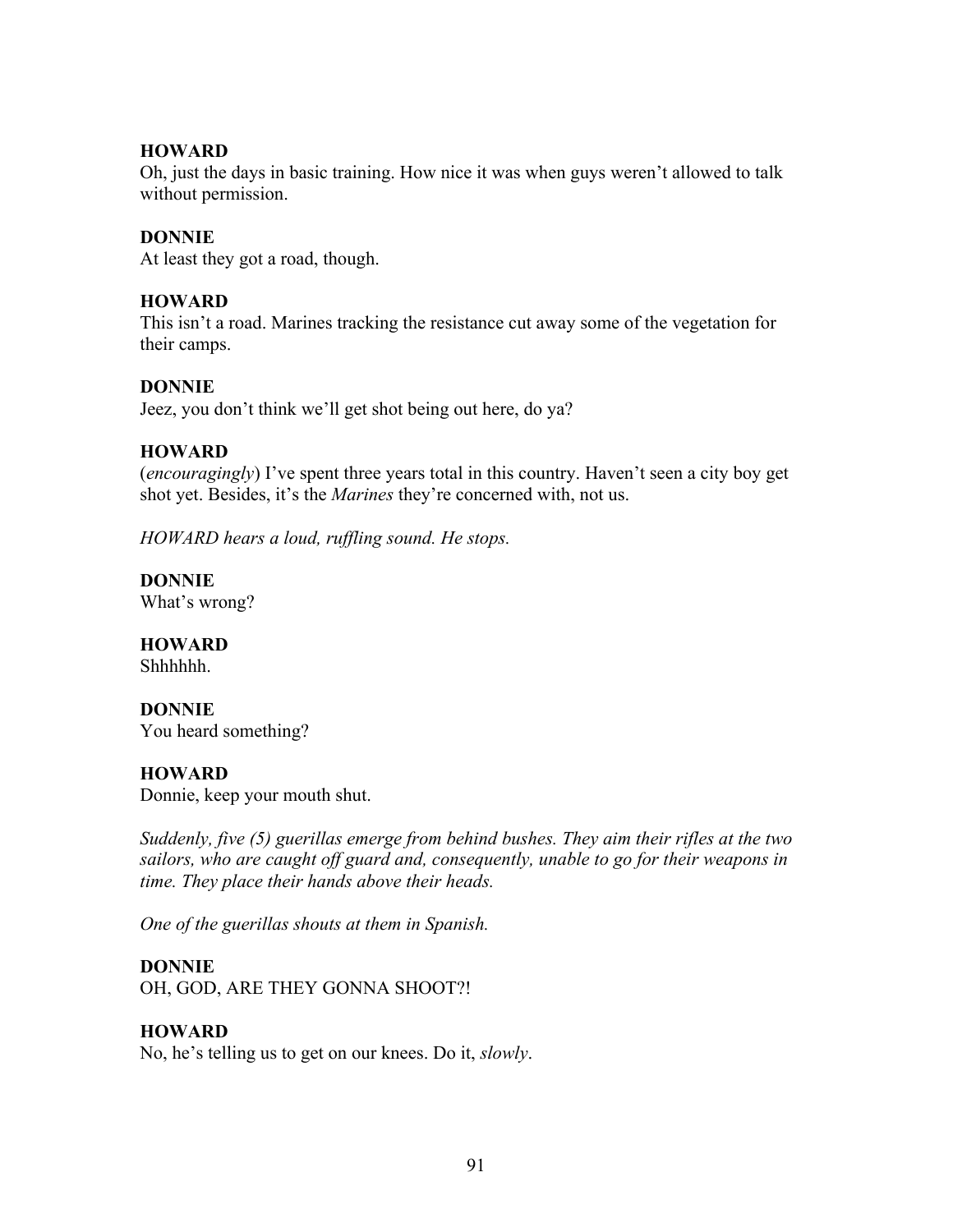*They begin to. One of the guerillas fires a shot into the air.*

**HOWARD (cont'd)**

Now *quickly*.

*They're on the ground now. The guerillas approach and remove the men's pistols from their holsters.*

*As the guerillas pick them up by their shirts and lead them away:* 

#### **DONNIE**

(*still in a panic*) I don't wanna die, Howard. You said they were only after leathernecks. You can understand 'em. Ask them not to shoot us. Tell 'em we both got families or something.

### **HOWARD**

Donnie, if you're ever gonna pick one time in your life to *shut the fuck up*, make it now.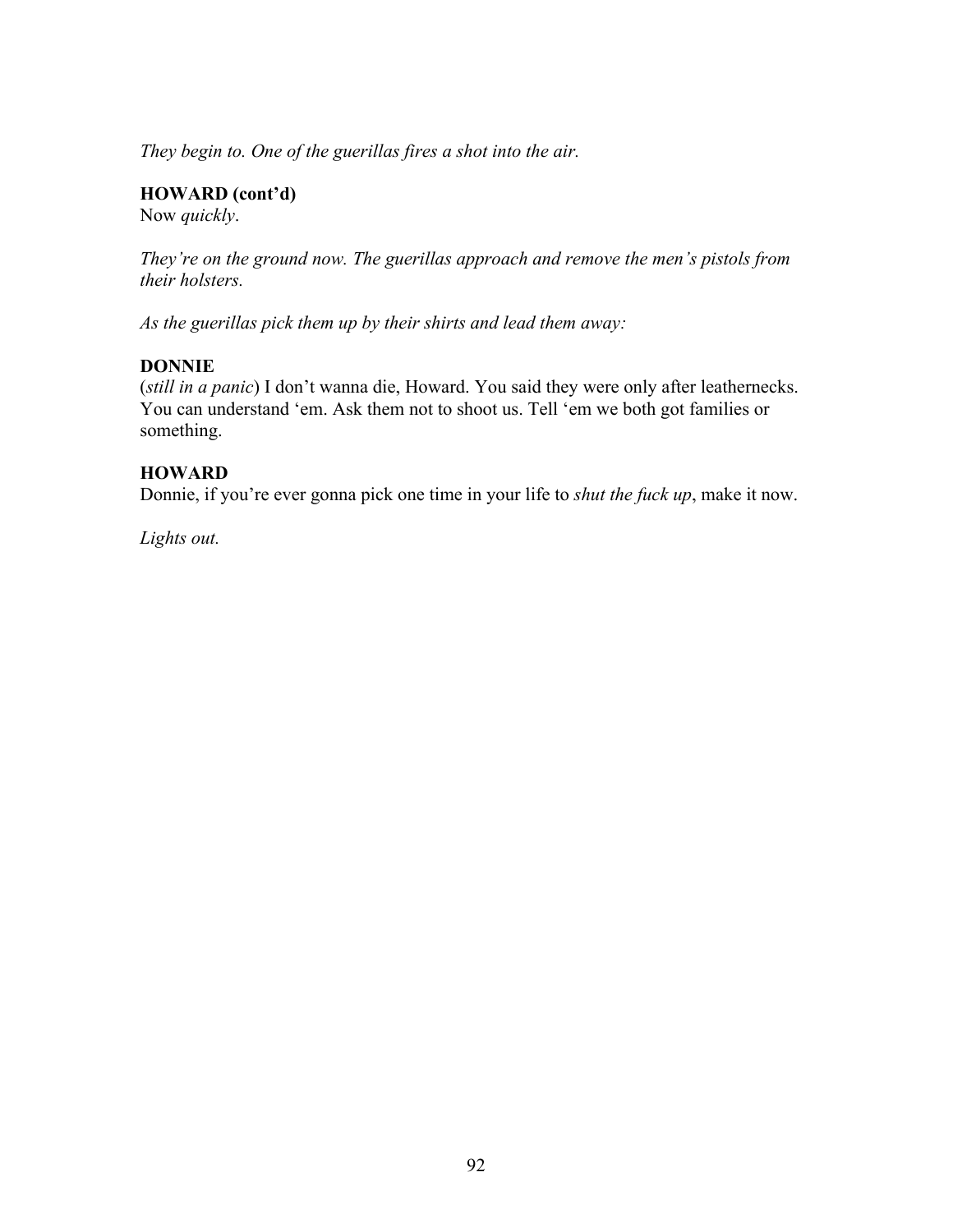Scene 9: "Reunion"

*Lights up. A guerilla encampment located deep in the woods.* 

*Several temporary huts have been erected. They're nothing but ragged tarps staked into the ground and tied to tall tree limbs that have been cut down and used for posts. In the middle of the stage are the remains of an extinguished fire.* 

*There are maybe six (6) guerilla fighters occupying the camp at the moment. They may be talking. They may be disassembling and cleaning their weapons. As a reprieve from the harshness of warfare, they may even be playing baseball.* 

*HOWARD and DONNIE, hands still above their heads, are led in by their captors.*

*The other guerillas all stop what they're doing and stare daggers at the Americans. One of them steps forward and looks the both of them over; he is the GUERILLA LEADER. He speaks in Spanish to one of the armed men.*

## **DONNIE**

Hey, uh, pal, I don't know what you're sayin', but I swear we weren't looking for you. We were just stationed in that town.

*The LEADER just looks at him.*

**HOWARD** He doesn't speak English.

## **DONNIE**

Well, that puts us in a bad fucking spot.

**HOWARD** Just don't do anything stupid.

**DONNIE** (*approaching the LEADER*) Listen. Mister—

*The armed guerillas halt DONNIE, shouting and pointing their rifles at him.*

## **HOWARD**

Nicely handled. (*to the LEADER*) l es inofensivo. Él es simplemente estúpido. Por favor, no hay ninguna razón para hacerle daño. (*He's harmless. He's just stupid. Please, there is no reason to harm him.*)

*After a beat, the LEADER motions for his troops to lower their weapons, which they do.*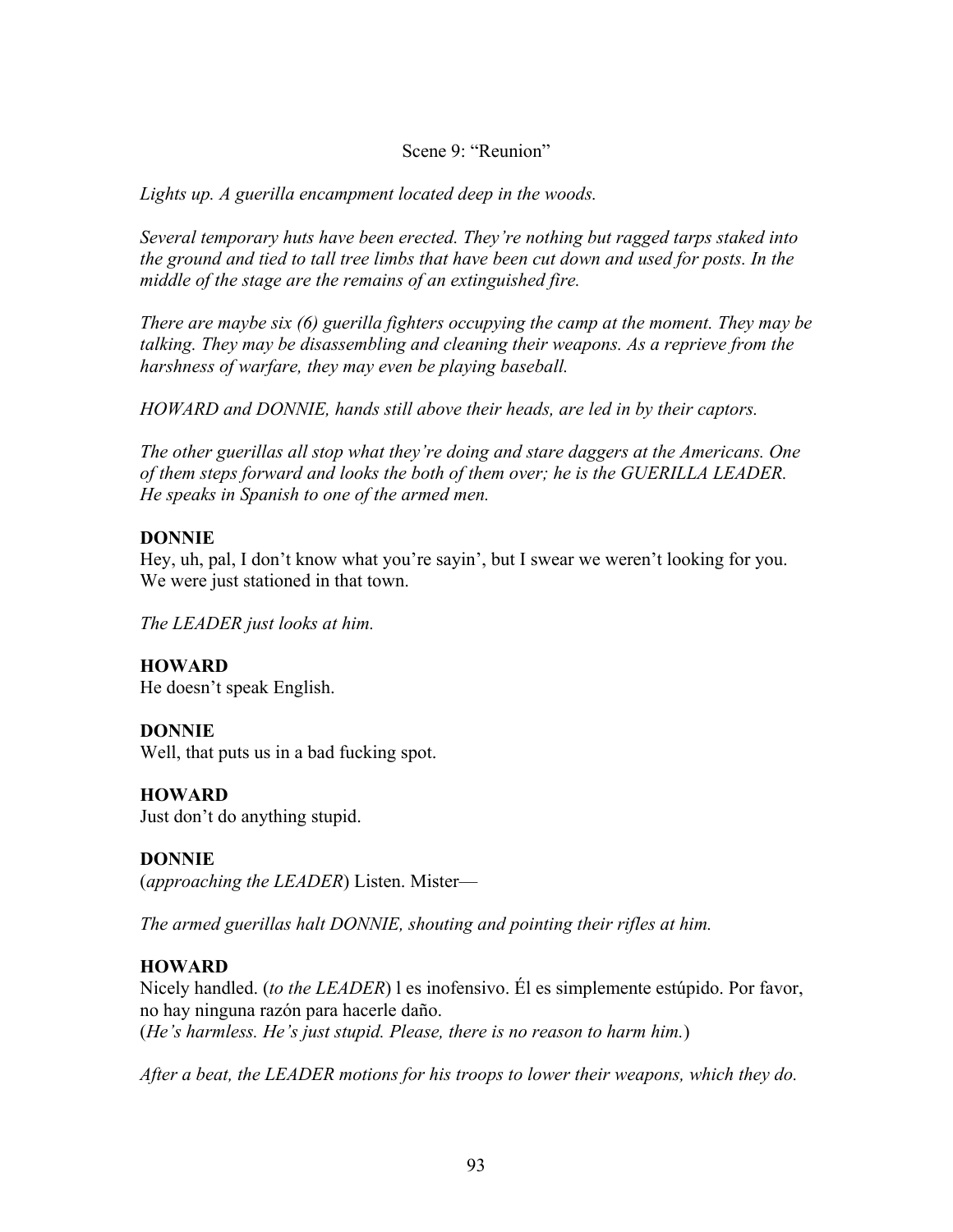### **DONNIE**

What'd you say?

### **HOWARD**

Same thing *you* said.

## **LEADER**

(*looking at their uniforms*) ¿Quién es usted? ¿Con quién estás? (*Who are you? Who are you with?*)

### **HOWARD**

Estamos con la Marina de los Estados Unidos. No son los marines. Mi nombre es Howard. El nombre de mi amigo es Donnie. (*We are with the United States Navy. We are not Marines. My name is Howard. My friend's name is Donnie.*)

*A beat. The LEADER gives a very slight nod.* 

¿Es eso suficiente? (*Is that enough?*)

### **LEADER**

En realidad no. Es difícil confiar en ninguno de ustedes. Estemos o no de matarlo es nuestra decisión.

(*Not really. It is difficult to trust any of you. Whether or not we kill you is up to us.*)

*HOWARD is petrified.*

#### **DONNIE**

What'd he say that time?

#### **HOWARD**

Didn't catch all of it.

## **LEADER**

Tienes treinta segundos para decirme por qué no debe ser fusilado aquí. (*You have thirty seconds to tell me why you should not be short right here.*)

#### **HOWARD**

Por favor, te lo juro, que nunca quise hacerle daño a usted o sus hombres. (*Please, I swear to you, we never meant to hurt you or your men.*)

## **LEADER**

Ahora tienes veinte segundos.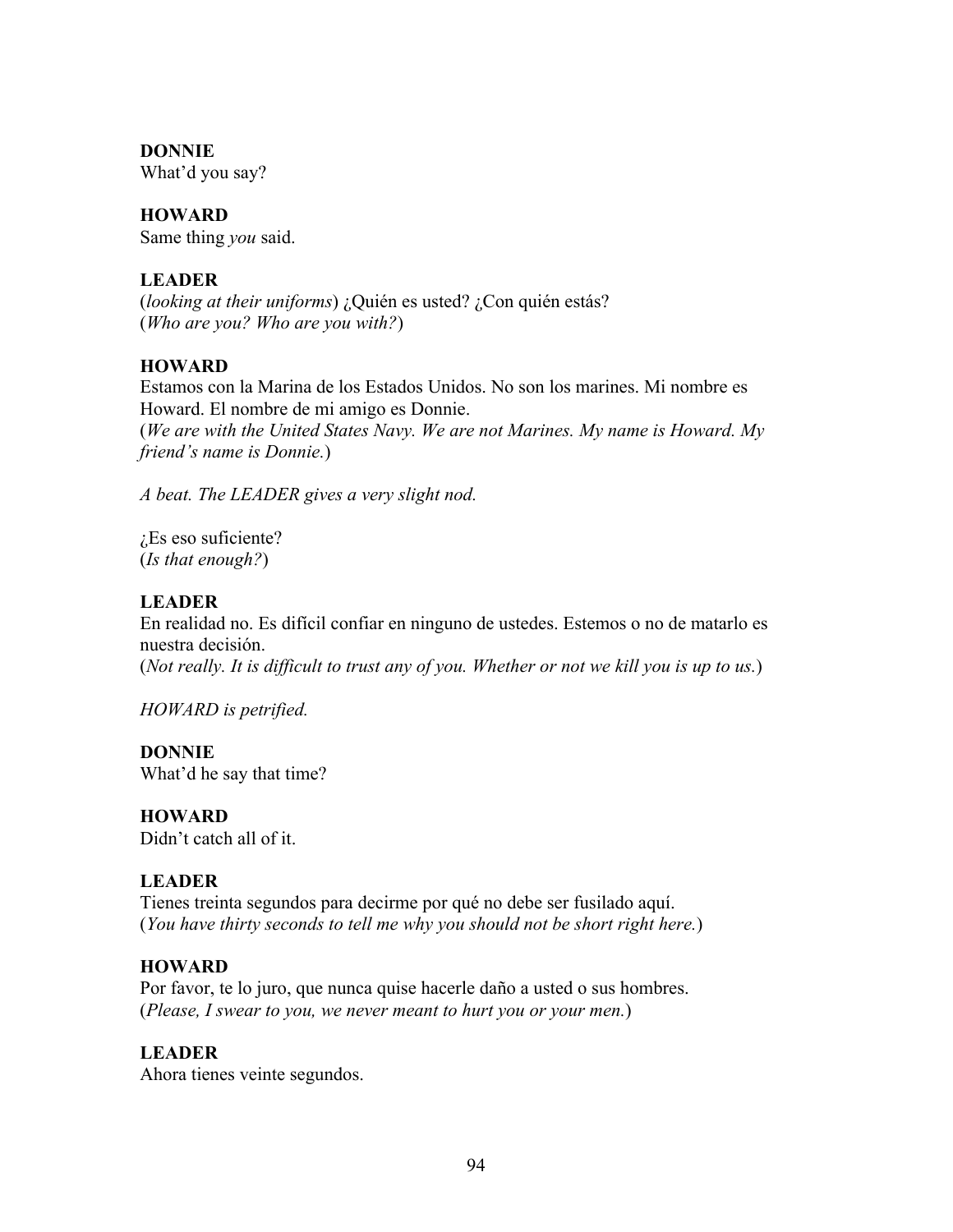(*Now you have twenty seconds.*)

*The LEADER retrieves a pistol that was tucked away in his pants.* 

#### **DONNIE**

(*on the verge of hysteria*) Whatever you're saying, say it fuckin' *better*.

#### **HOWARD**

Si disparas, otros lo escuchan. Infantes de Marina. (*If you shoot, others will hear it. Marines.*)

#### **DONNIE**

Buena. Pueden venir a *nosotros*. Diez segundos. (*Good. They can come to* us*. Ten seconds.*)

*He raises the gun and takes aim at DONNIE'S head.*

#### **HOWARD**

ESPERE! POR FAVOR! NO HACER ESTO! (*WAIT! PLEASE! DON'T DO THIS!*)

*One of the other guerillas whistles at the LEADER, then directs his attention offstage.*

*EMETERIO enters with a basket of bread. He immediately notices HOWARD, and the two exchange fairly uneasy glares.* 

#### **LEADER**

Buena. Usted está aquí. Todos estamos hambrientos. (*Good. You're here. We're all hungry.*)

#### **EMETERIO**

(*to HOWARD*) ¿Qué estás haciendo aquí? (*What are you doing here?*)

#### **HOWARD**

Pensé que habías muerto o en prisión. (*I thought you were dead or in prison.*)

#### **LEADER**

(*to EMETERIO*) Conoce a este hombre? (*You know this man?*)

#### **EMETERIO**

Sí, lo hago. Él no es una amenaza.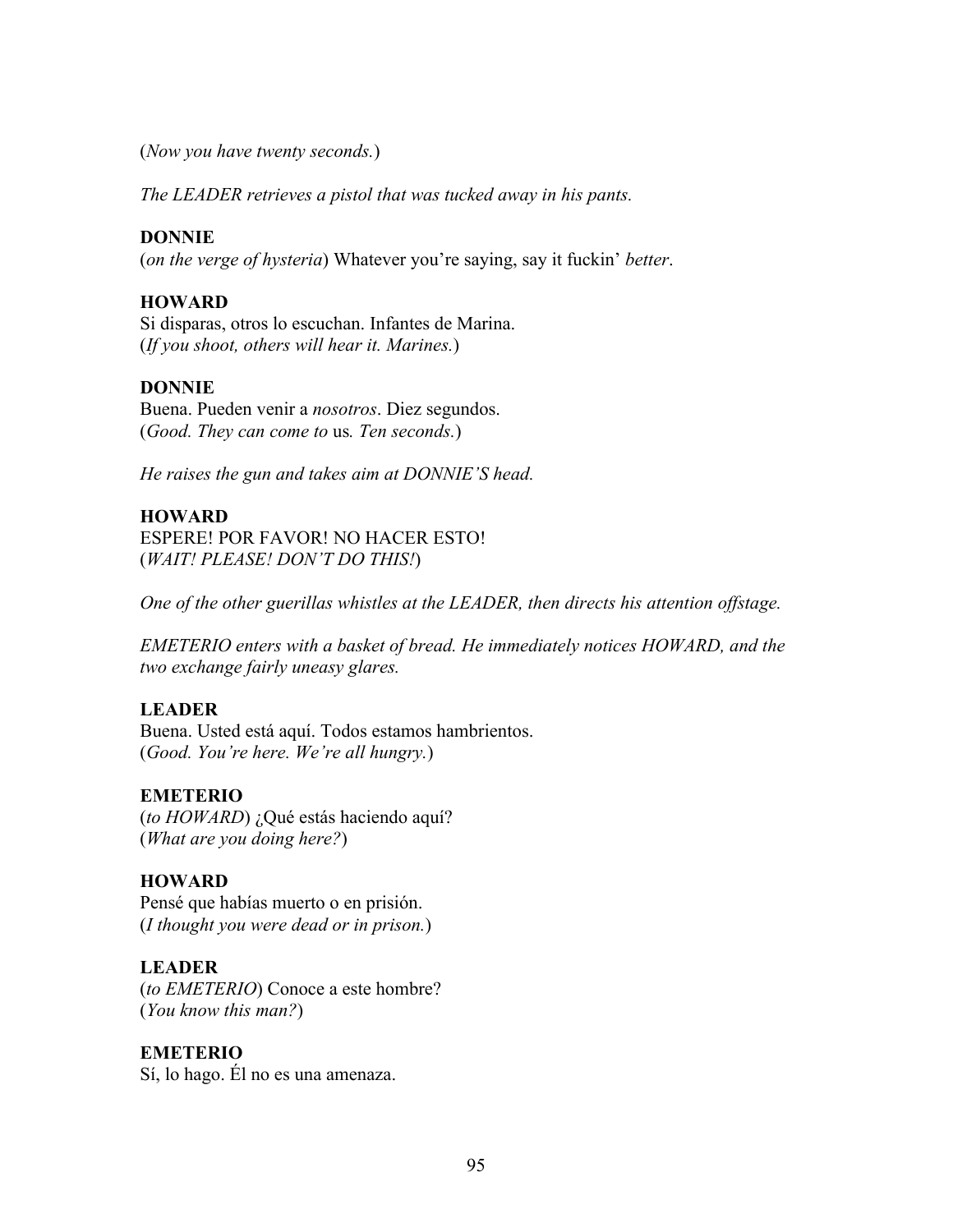### **EMETERIO (cont'd)**

(*Yes, I do. He is no threat.*)

*The LEADER slowly lowers his pistol down to his side.*

### **LEADER**

Él es su carga. Si se trata de nada, se le en la mierda, también. Entender? (*He is your burden. If he tries anything, you will be in shit, too. Understand?*)

*EMETERIO nods "yes."*

#### **DONNIE**

You wanna fill me in, sir?

#### **HOWARD**

Relax. I think we've been okayed.

*DONNIE sighs in relief.* 

(*to EMETERIO*) Usted es un soldado rebelde? (*You are a rebel soldier?*)

#### **EMETERIO**

No, pero tengo amigos que son. Les traen el pan y otros productos esenciales de vez en cuando.

(*No, but I have friends who are. I bring them bread and other essentials from time to time.*)

*He comes closer to HOWARD and DONNIE, who have now lowered their hands.*

¿Cuánto tiempo ha estado? (*How long has it been?*)

#### **HOWARD**

Tres años. (*Three years.*)

#### **EMETERIO**

Mucho tiempo. (*A long time.*)

#### **HOWARD**

Su familia se ha mantenido a salvo? (*Your family has stayed safe?*)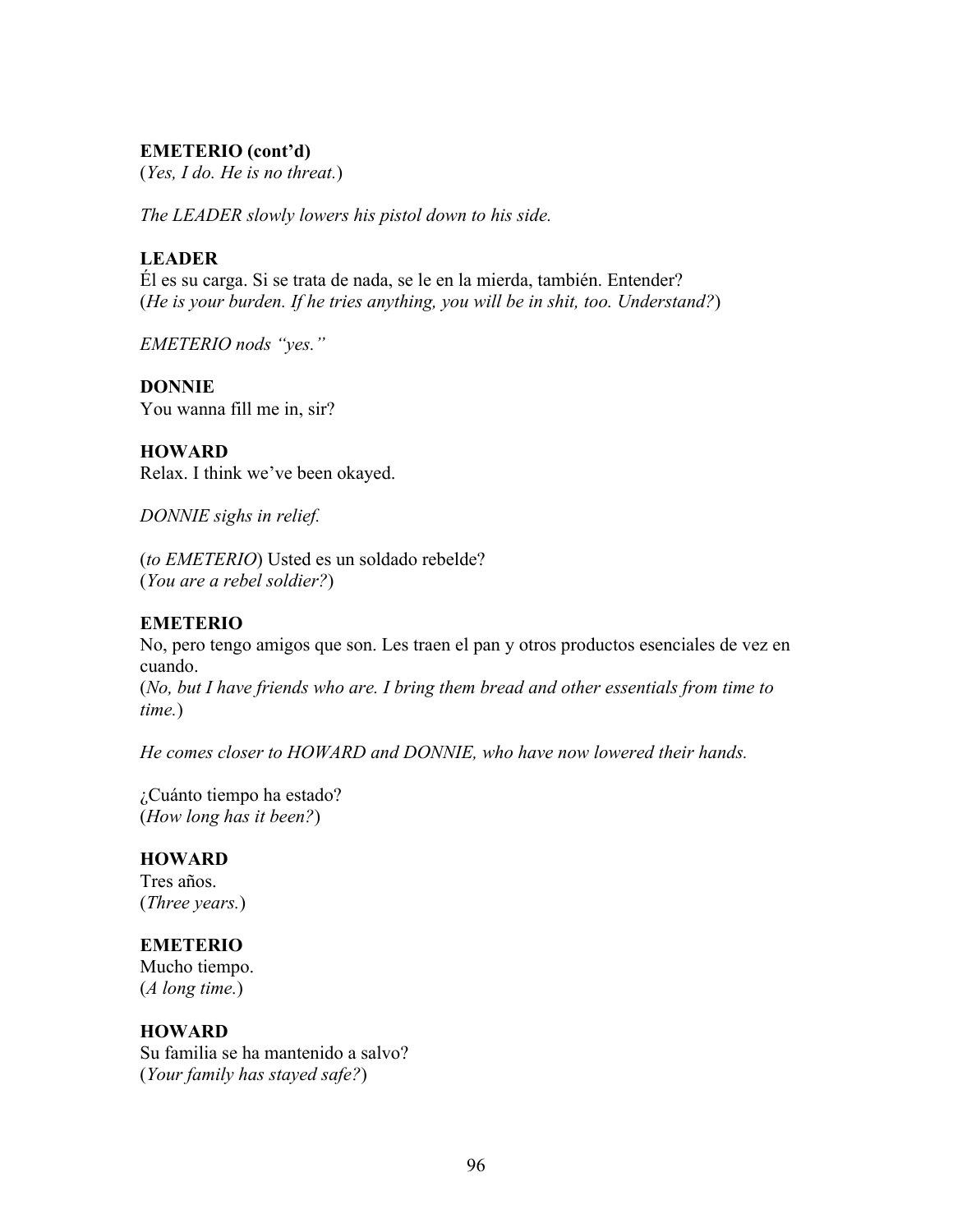#### **EMETERIO**

Están bien. (*They're fine.*)

## **HOWARD**

Me alegro. (*I'm glad.*)

*HOWARD and EMETERIO look around. Everyone else is watching them as though they're on the other side of a glass panel.* 

### **EMETERIO**

(*to the LEADER*) ¿Podemos hablar de una de las cabañas? (*May we talk in one of the huts?*)

## **LEADER**

Por supuesto. Pero mantenerlo en secreto. (*Certainly. But keep it quiet.*)

*He brandishes his gun so that both HOWARD and DONNIE see it.*

No queremos ningún ruido innecesario. (*We don't want any unnecessary noise.*)

*He smirks, then waves them away.*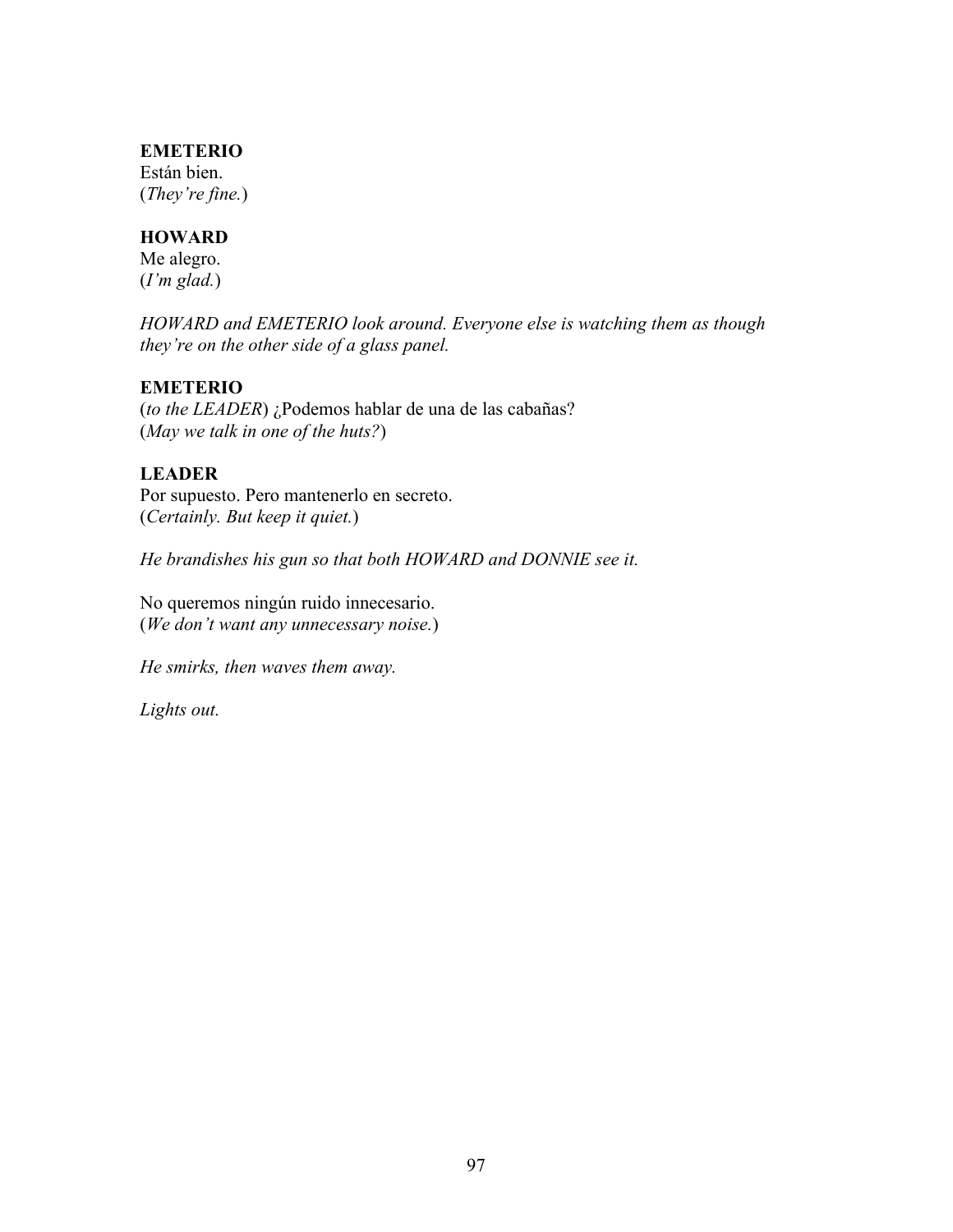### Scene 10: "Treason"

*Lights up. A hut. DONNIE stands while HOWARD and EMETERIO sit.* 

### **HOWARD**

¿Está bien si mi amigo espera afuera? (*Is it okay if my friend waits outside?*)

## **EMETERIO**

Sí. Pueden jugar con él un poco, pero no herido. (*Yes. They might toy with him a little, but he won't be hurt.*)

## **HOWARD**

(*to DONNIE*) Wait outside.

## **DONNIE**

Are you sure? It don't seem same here.

## **HOWARD**

Trust me, we're okay. I'll only be a couple of minutes. Nobody will ever know we were here.

## **DONNIE**

Okay. If you need anything, I won't be five feet away.

*DONNIE exits. HOWARD and EMETERIO are unsure of where to begin.*

## **EMETERIO**

Usted fue detenido una vez sólo por estar en mi casa. Si usted se encuentra aquí con nosotros...

(*You were arrested once just for being in my house. If you were found here with us…*)

## **HOWARD**

Está bien. A juzgar por lo mucho que andar, no creo que estamos en peligro de ser encontrado en este momento.

(*It's okay. Judging by how far we walked, I don't think we're in danger of being found right now.*)

## **EMETERIO**

Las búsquedas son cada vez mayores y más destructivos. Cuando no pueden encontrar ciertos hombres, simplemente quemar las casas de sus familias para negar refugio. (*The searches are becoming larger and more destructive. When they can't find certain men, they simply burn the homes of their families to deny them shelter.*)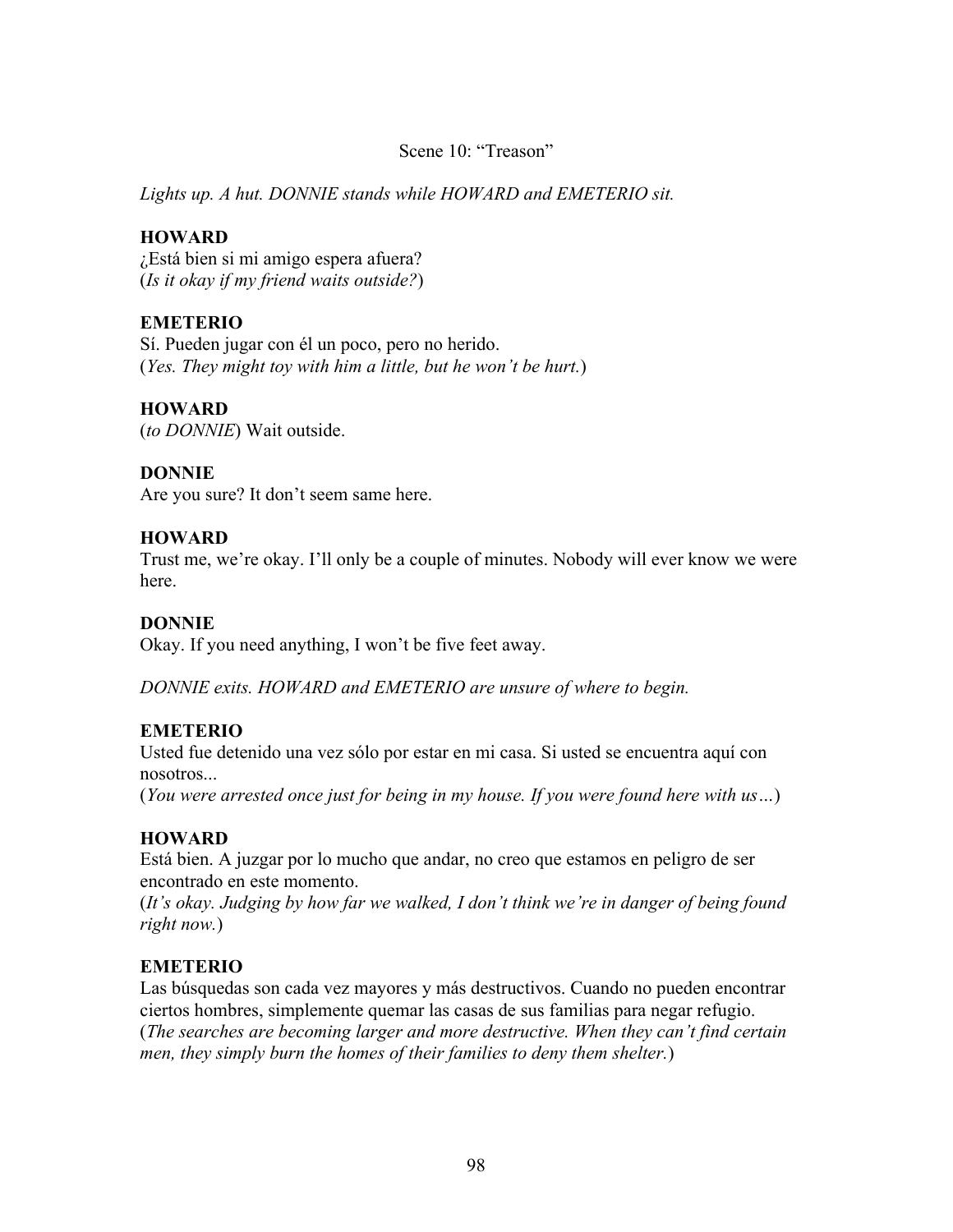## **HOWARD**

Su casa no ha sido blanco de ataques? (*Your house has not been targeted?*)

## **EMETERIO**

No, pero mi familia está aterrorizada, no obstante. Todos lo estamos. Y luego está la policía nacional…nuestros propios hermanos y vecinos.

(*No, but my family is terrified. We all are. And then there's the national police…our own brothers and neighbors.*)

## **HOWARD**

Fueron ellos los que te detengan? (*They were the ones who arrested you?*)

## **EMETERIO**

No. Durante el ataque de Villa Duerte, que salvó a un amigo mío de un soldado estadounidense. Resulta que él era un revolucionario que estaba trabajando para Vicentico. Fui detenido poco después como un conspirador.

(*No. During the attack in Villa Duerte, I saved a friend of mine from an American soldier. It turns out that he was a revolutionary who was working for Vicentico. I was arrested soon after as a conspirator.* 

## **HOWARD**

Me siento aliviado que está bien, mi amigo. (*I am relieved that you are okay, my friend.*)

## **EMETERIO**

Soy muy afortunado. Yo pensaba que iba a ser ejecutado o enviado a uno de los campos de concentración.

(*I'm very fortunate. I thought I would be executed or sent to one of the concentration camps.*)

## **HOWARD**

Emeterio, no puedo quedarme aquí. (*Emeterio, you can't stay here.*)

## **EMETERIO**

Tengo que hacerlo. (*I have to.*)

## **HOWARD**

¿Por qué? (*Why?*)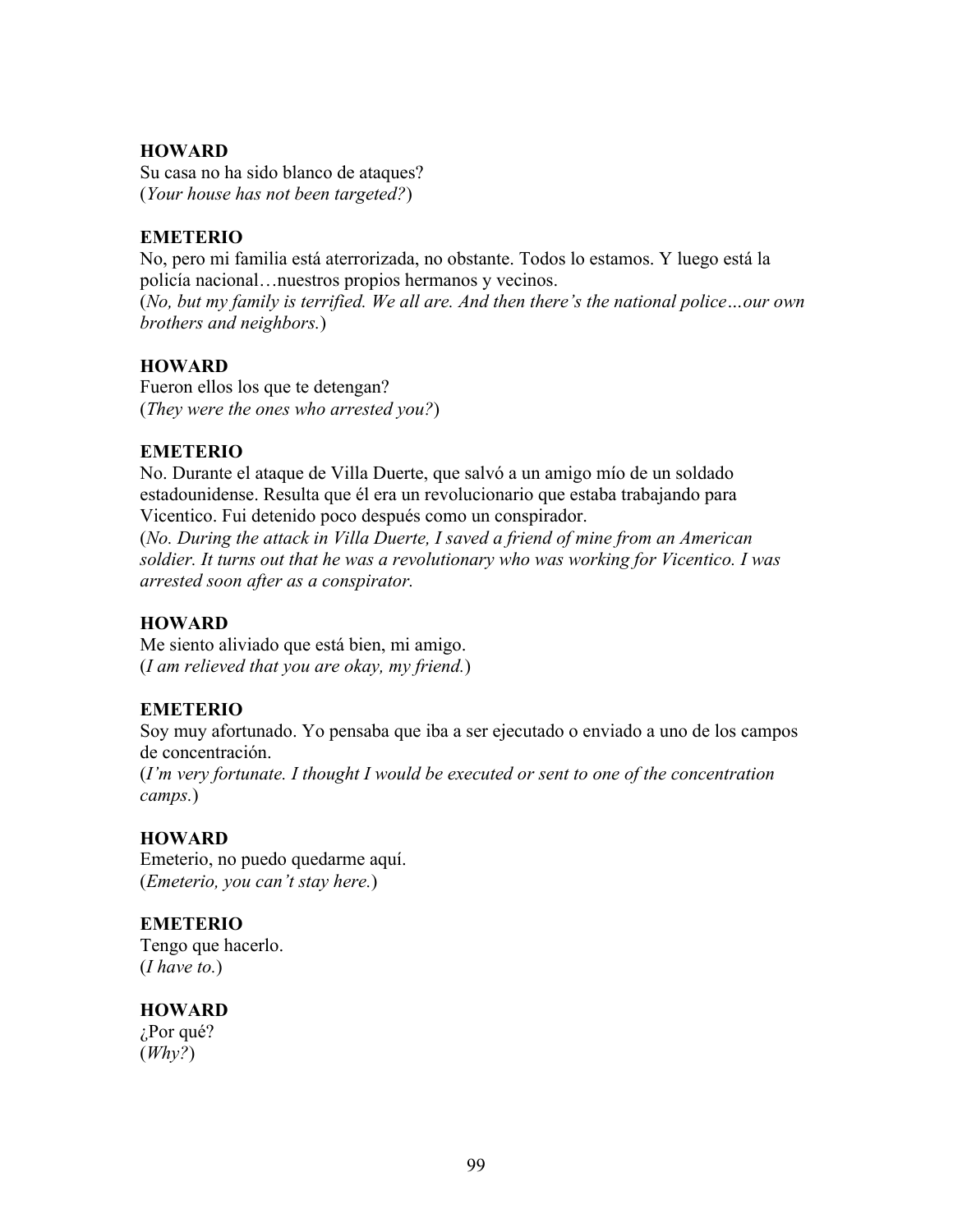## **EMETERIO**

Los infantes de marina creo que la mayoría de estos hombres están muertos. Mientras les traen comida y medicamentos, pueden *permanecer* muerto. (*The Marines think that most of these men are dead. As long as I bring them food and medicine, they can* stay *dead.*)

## **HOWARD**

Sus amigos va a estar bien sin ti. (*Your friends will be fine without you.*)

## **EMETERIO**

Uno de ellos tiene una fiebre terrible. Las dos murieron la semana de la malaria. (*One of them has a terrible fever. Two died last week from malaria.*)

## **HOWARD**

Esa no es razón para agregar su muerte a los suyos. (*That is no reason to add your death is theirs.*)

*A beat. EMETERIO can see the concern growing on HOWARD'S face.* 

Tu eres mi amigo. …Pero si usted seguir ayudando a los rebeldes, que finalmente serán perseguidos también.

(*You're my friend. …But if you continue to help the rebels, you will eventually be hunted, too.*)

## **EMETERIO**

(*a beat*) Yo me quedo. (*I'm staying.*)

*HOWARD is made very distressed by this.*

Pero ha sido difícil para cuidar a estos hombres por mí mismo. Y podría usar su ayuda. (*But it has been difficult caring for these men by myself. And I could use your help.*)

## **HOWARD**

¿Qué? (*What?*)

## **EMETERIO**

Usted me puede ayudar a conseguir más medicina para estos hombres. Dos hombres pueden llevar a más de uno.

(*You can help me get more medicine for these men. Two men can carry more than one.*)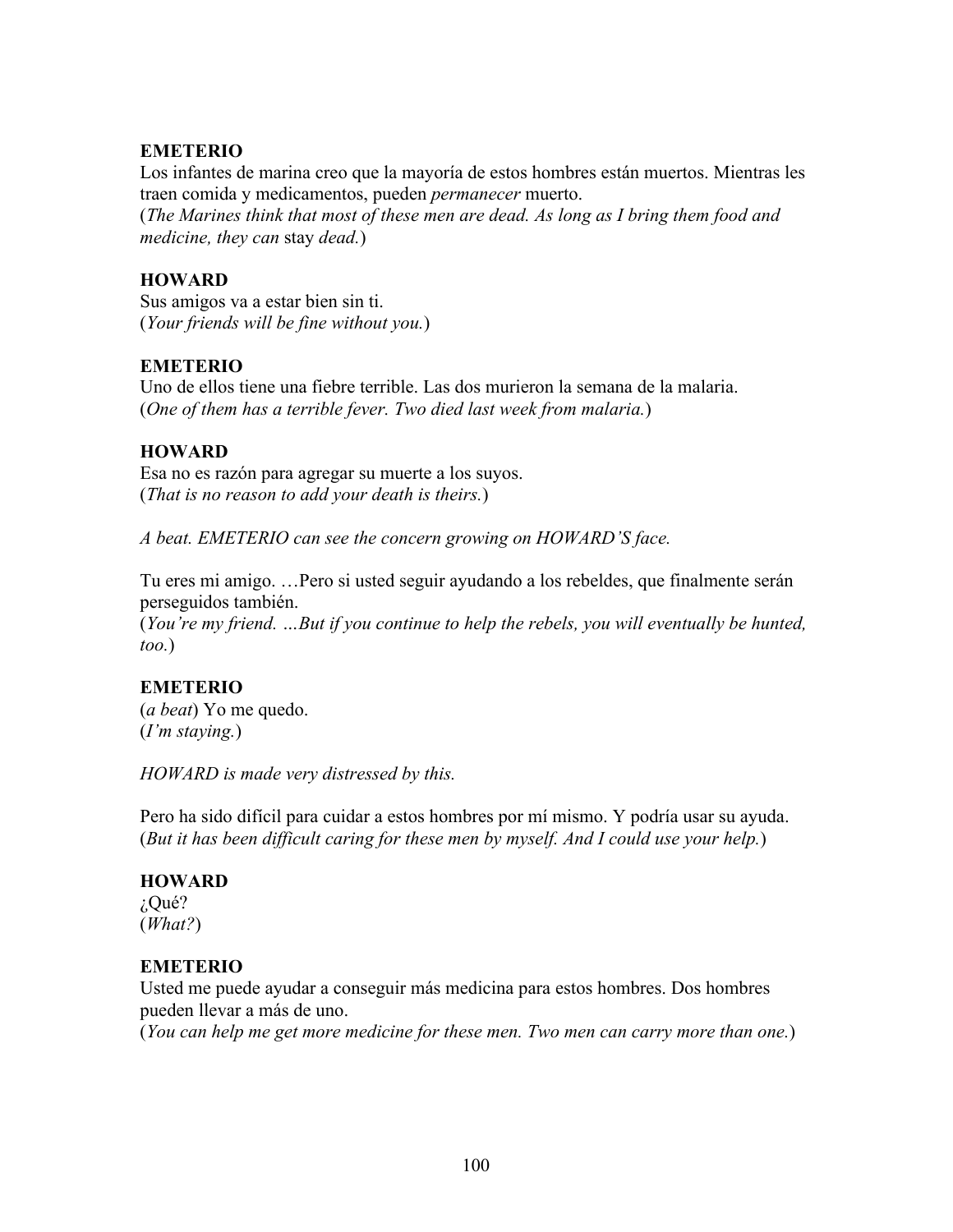#### **HOWARD**

¿De dónde? (*From where?*)

#### **EMETERIO**

La infantería de Marina tiene una instalación médica en El Seibo, no lejos de aquí. (*The Marines have a medical installation in El Seibo, not far from here.*)

*HOWARD is numbed by the realization of what EMETERIO is asking of him.* 

#### **HOWARD**

No puedo. (*I can't.*)

#### **EMETERIO**

No todo. Sólo lo suficiente para los hombres. (*Not everything. Only enough for the men*.)

#### **HOWARD**

¿Sabe usted lo que podría suceder a mí? (*Do you know what could happen to me?*)

#### **EMETERIO**

Usted sabe lo que sucederá con algunos de estos hombres de otra manera. Todos ellos tienen familias. (You *know what will happen to some of these men otherwise. They all have families.*)

#### **HOWARD**

(*a beat*) Lo siento. (*I'm sorry.*)

# **EMETERIO**

A continuación, hacer esto por *mí*...el amigo que salvó *su* vida. (*Then do this for* me*…the friend who saved* your *life.*)

*HOWARD takes a moment to consider it. EMETERIO has got him.*

#### **HOWARD**

¿Cómo vamos a hacer esto? (*How are we going to do this?*)

#### **EMETERIO**

Los otros se desmonte este campo y mudarse a otra parte. Yo no sé dónde todavía. Usted y yo iré por la noche y traer de vuelta la medicina. Vamos a tener una guía con nosotros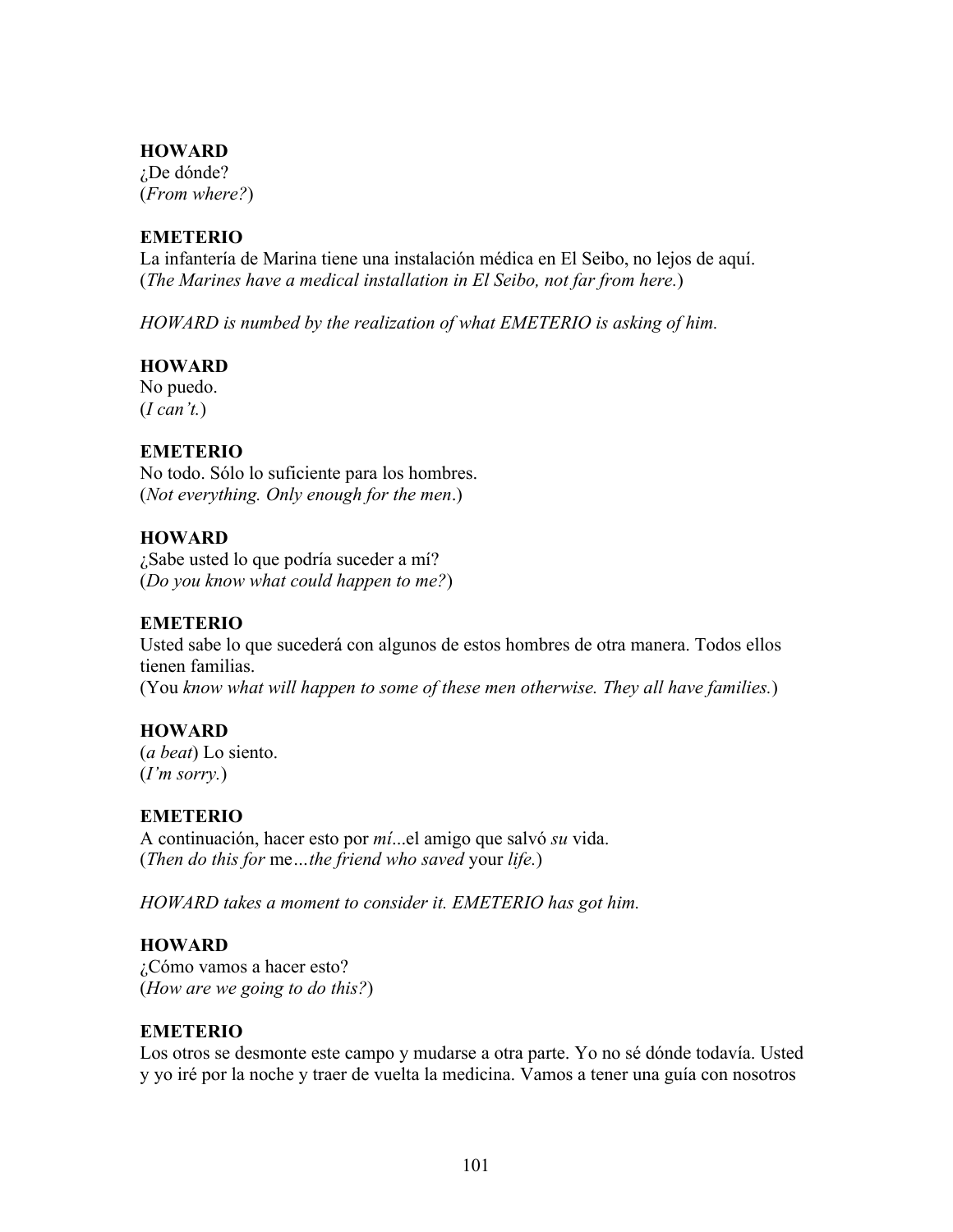#### **EMETERIO (cont'd)**

ya que no conoce esta parte del campo que bien. (*The others will disassemble this camp and move somewhere else. I don't know where yet. You and I will go during the night and bring back the medicine. We'll take a guide with us since I don't know this part of the countryside that well.*)

# **HOWARD**

(*w/ a slight smirk*) Usted es un panadero rolón. (*You're a pretty shifty baker.)*

*EMETERIO smiles back at him.*

Mi amigo nos puede ayudar, también. (*My friend can help us, too.*)

# **EMETERIO**

Por supuesto. (*Certainly.*)

# **HOWARD**

DONNIE!

*DONNIE reenters.* 

# **DONNIE**

Yes, sir?

# **HOWARD**

We're heading back. Got a plan to discuss with you.

# **DONNIE**

What're we doin'?

# **HOWARD**

(*sighs*) Something I hope to fucking God *works*.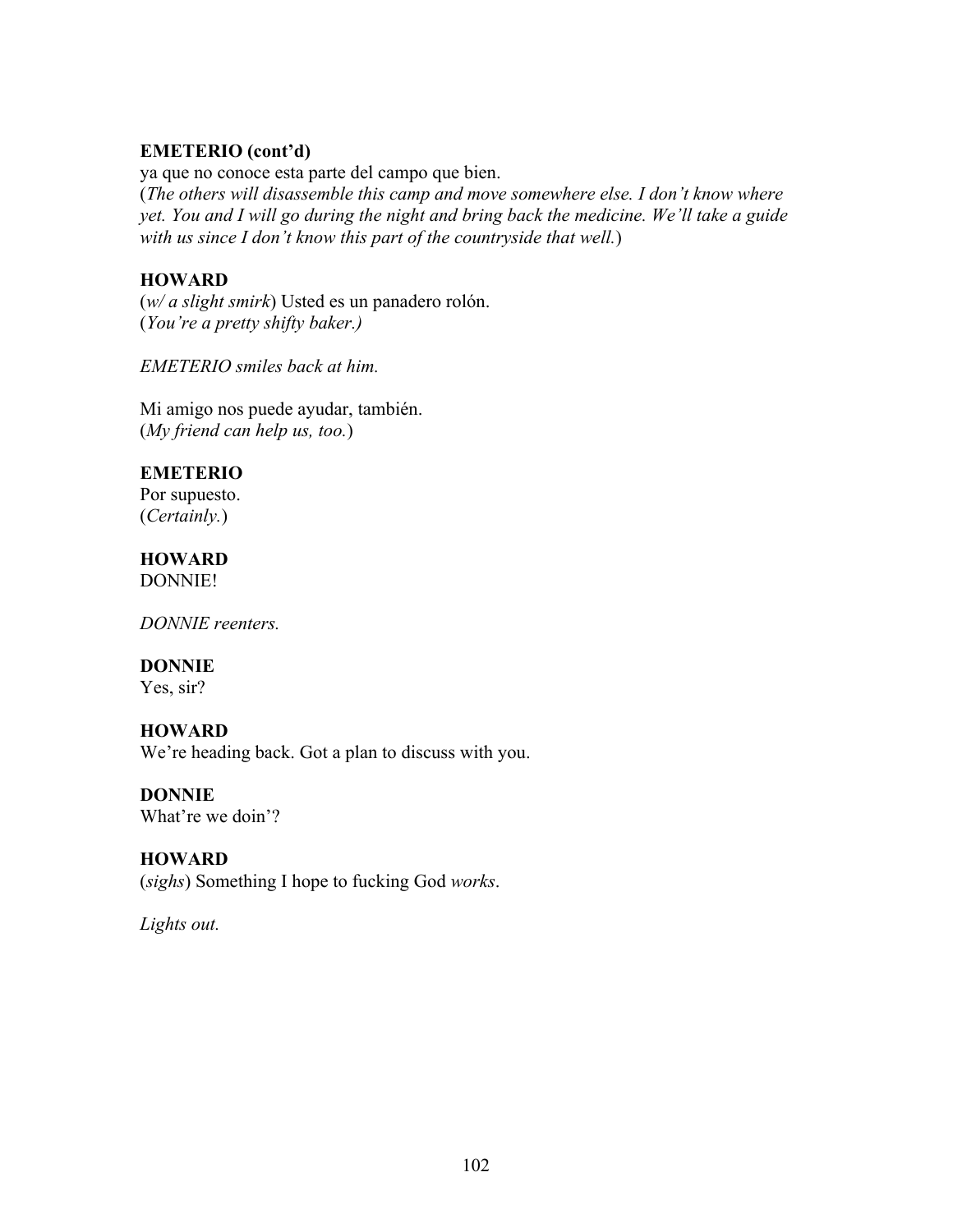Scene 11: "They Always Run"

*Blackness. Only the sounds of footsteps and the lifting, sorting of boxes indicate that the scene has begun. This persists for a full minute; the tension stews.* 

*Finally, out of the darkness, we hear voices. They are little more than whispers.* 

# **HOWARD**

¿Tenemos todo lo que necesitamos aún? (*Do we have everything we need yet?*)

# **EMETERIO**

Casi. (*Almost.*)

**DONNIE** This'd be a lot easier with some light.

**HOWARD** Nothin' doin'. We can't be seen.

#### **DONNIE**

Can't believe you dragged me into this. I'd rather be out in the jungle with the *bugs*.

#### **HOWARD**

Just keep quiet, and you won't have anything to worry about.

#### **EMETERIO**

He oído algo. (*I heard something*.)

**HOWARD** (*lightning quick*) ¿Qué? (*What?*)

### **EMETERIO**

Está bien. Estamos bien. (*It's okay. We're okay.*)

# **HOWARD**

¿Qué tal tu guía? (*What about your guide?*)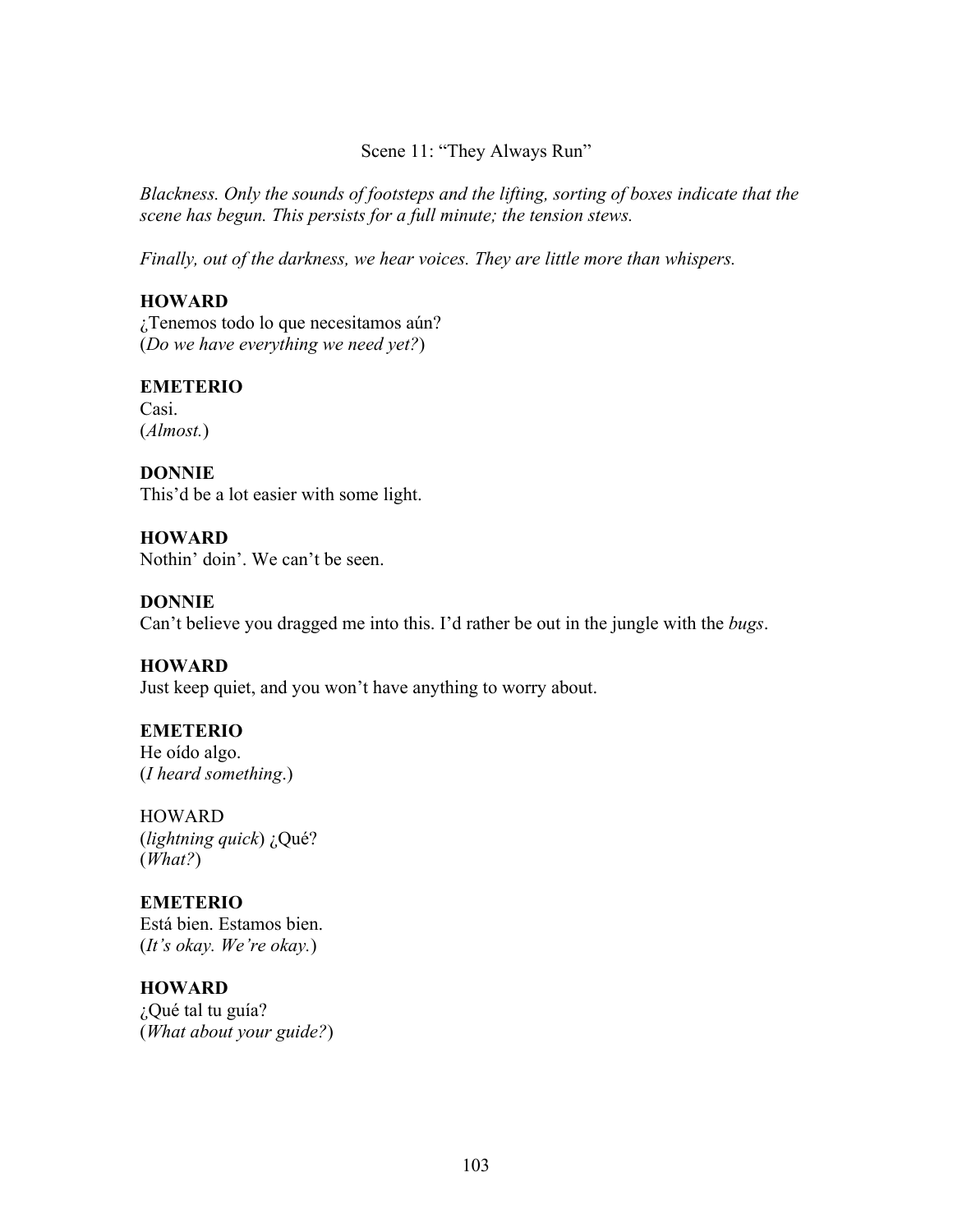#### **EMETERIO**

Aldo, ¿estás bien? (Aldo, you okay?)

#### **ALDO**

Sí, señor. (*Yes, sir.*)

*From maybe twenty yards away, the sound of a bolt-action rifle being cocked.*

#### **HOWARD**

(*now frenzied*) ¿Qué fue eso? (*What was that?*)

*A voice from offstage shouts: "¡ALTO! INSURGENTES! (STOP! INSURGENTS!)"*

#### **EMETERIO** ¡CORRE!

(*RUN!*)

*Four (4) shots ring out. There are bursts of light from gun barrels, but they do not illuminate the scene enough to tell what's happening.*

*We hear the rapid, possibly clumsy pace of footsteps as someone exits in alarm. Then, we wear the noises of a struggle: heavy breathing, impeded movement, jerking, pulling of clothing, et cetera.* 

*After about half a minute, TRUJILLO, in uniform, enters the scene with three (3) subordinates, one of them carrying a lantern (the only lighting in the scene). The other two carry rifles, and TRUJILLO, a revolver.* 

*We now see that it was EMETERIO who managed to escape.* 

*The guide, ALDO, a boy barely in his teens, pulls HOWARD'S arm, trying to get him back to his feet. HOWARD'S exit has been halted by DONNIE, who clings to his right leg with one arm, presumably having tripped him.* 

*DONNIE has been hit twice. One bullet struck his chest; the other, his stomach. His shirt is already covered with blood. HOWARD takes him in his arms, pushing ALDO away, once he sees what's happened.* 

*Dropped, open boxes of gauze, needles, and broken vials lay on the ground next to the group.*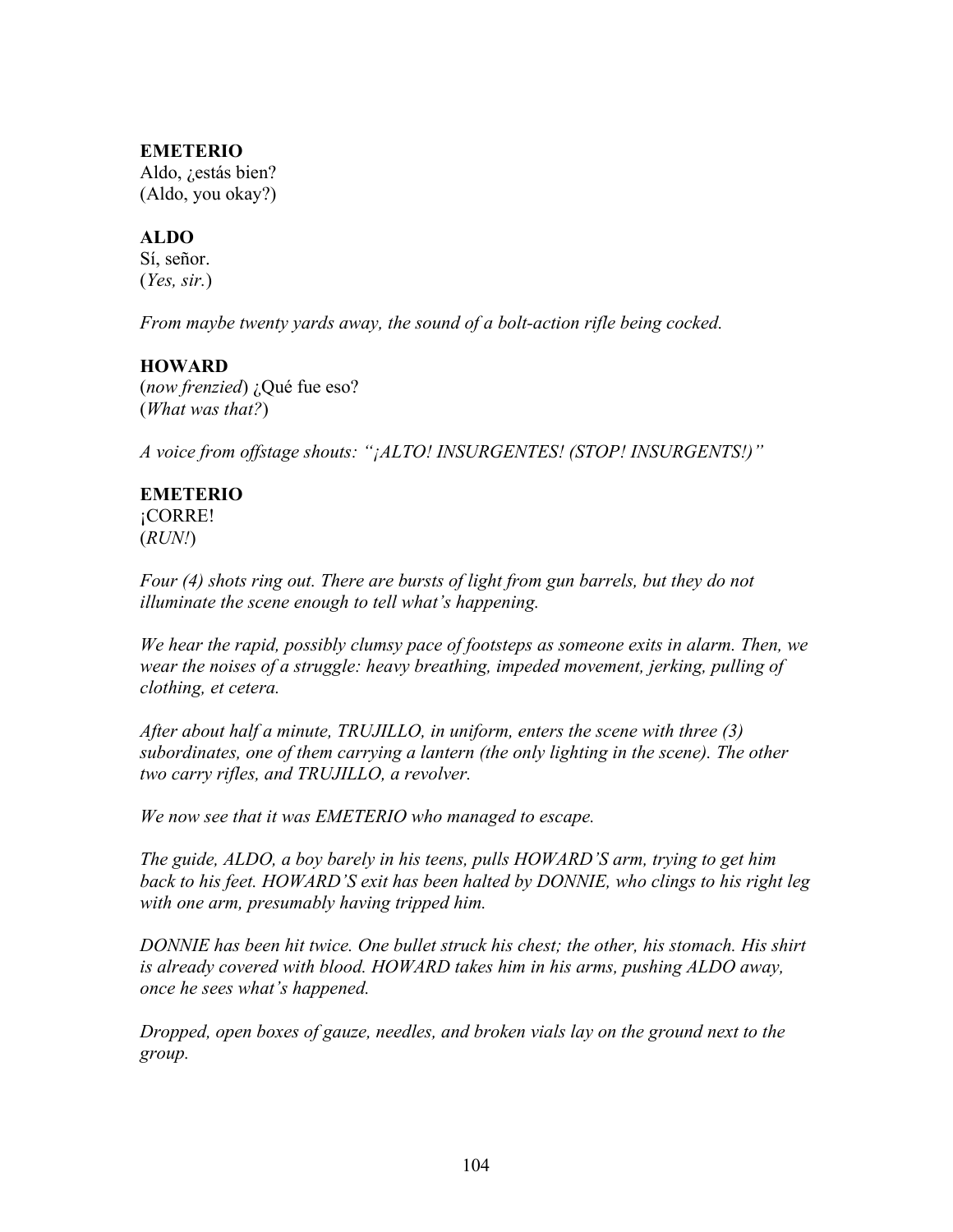*ALDO just looks at TRUJILLO, prepared to flee at any moment.*

# **TRUJILLO**

(*to one of the other soldiers*) Obtener este hombre la atención médica. Ahora. (*Get this man medical attention. Now.*)

*His man leaves. DONNIE gurgles as he speaks, blood trickling from his mouth.*

#### **DONNIE**

I don't wanna… I d— I don't… I— Please… Sir…

#### **HOWARD**

(*w/ urgency*) I'm right here, pal. Not goin' anywhere.

#### **DONNIE**

I do— I don't…wanna die. (*starts crying*) I want— I wanna go home. …I wanna see my mother…

#### **HOWARD**

(*trying to curb DONNIE'S weeping*) Shhhhhh. It's nothin', pal. Not for a New Yorker.

*He smiles at DONNIE, who tries to return it but cannot muster the strength.*

#### **DONNIE**

(*managing to remain cool for a moment*) Thank you, sir.

#### **HOWARD**

I told you, call me Howard.

*HOWARD pulls DONNIE closer to him, holding him there until his last breath. Once DONNIE dies, HOWARD wraps his arms around him, embracing him.* 

*After a moment, he slowly rests DONNIE completely on the ground.* 

#### **TRUJILLO**

(*to one of his other men / pointing at ALDO*) Arresto éste. (*Arrest this one.*)

*ALDO dashes away. However…*

Dispara. (*Shoot.*)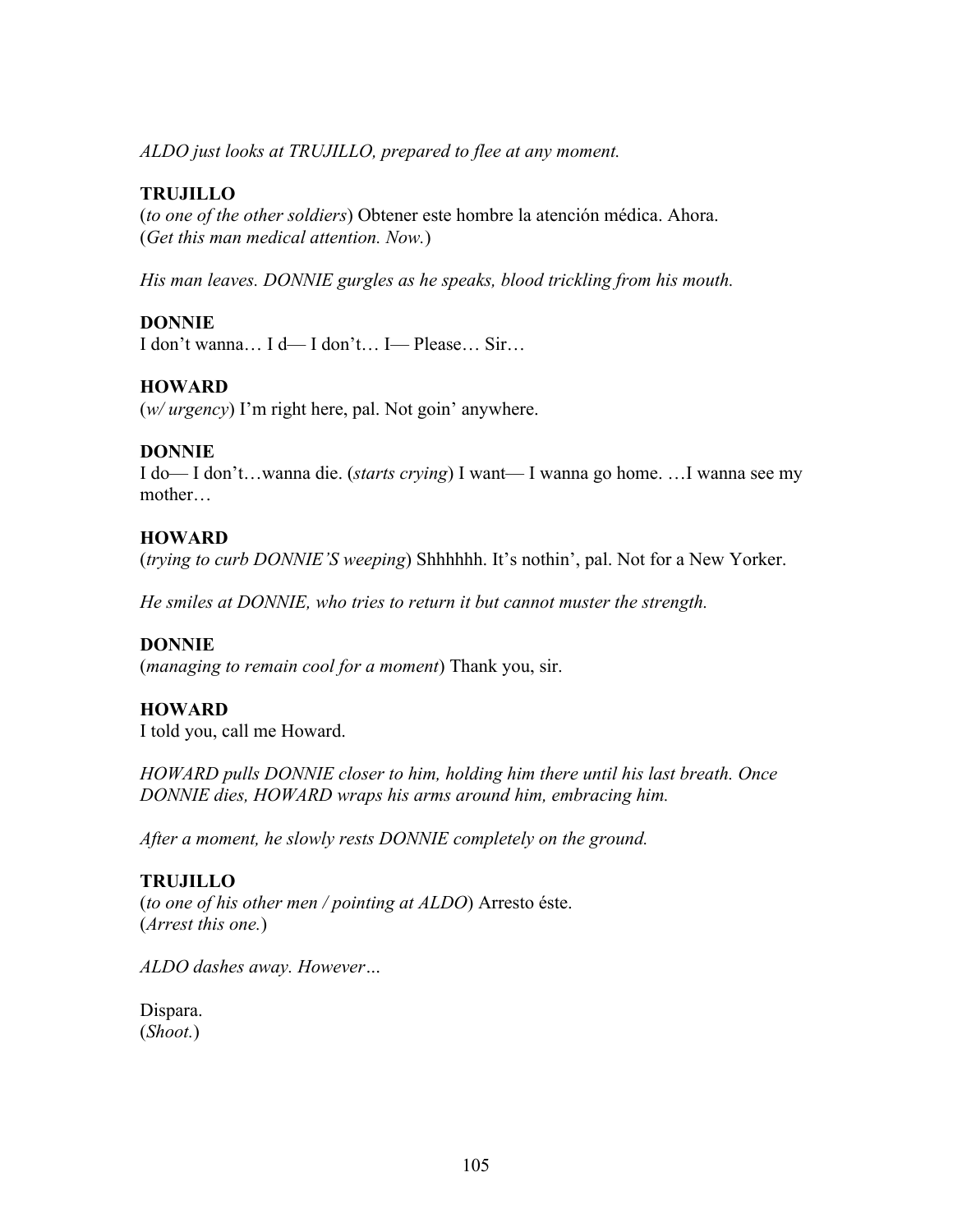# **HOWARD**

NO!

*The rifleman quickly takes aim and fires.* 

*HOWARD stands and gazes offstage. A considerable amount of DONNIE'S blood now stains his shirt. He then faces TRUJILLO.*

# **TRUJILLO**

Ve por él. (*Go get him.*) *The rifleman exits. TRUJILLO inches closer towards DONNIE'S body.*

# **TRUJILLO (cont'd)**

¿Qué estaba pasando aquí? (*What was happening here?*)

*No response. HOWARD'S torment is giving way to rage, but he must proceed carefully.*

# **HOWARD**

(*the first story he can think of*) Bandidos. (*Bandits.*)

#### **TRUJILLO**

Usted habla nuestro idioma? (*You speak our language?*)

#### **HOWARD**

Sí. Y los bandidos estaban robando la medicina. (*Yes. And bandits were stealing medicine.*)

#### **TRUJILLO**

 Voy a informar de ello a los americanos ya mis superiores. (*I will report this to the Americans and to my superiors.*)

*He looks at the medical supplies scattered all over the ground, then back at HOWARD.*

Bandidos, eh? (*Bandits, eh?*)

*HOWARD nods anxiously, then a beat.*

 Terrible sobre el niño. (*Terrible about the boy.*)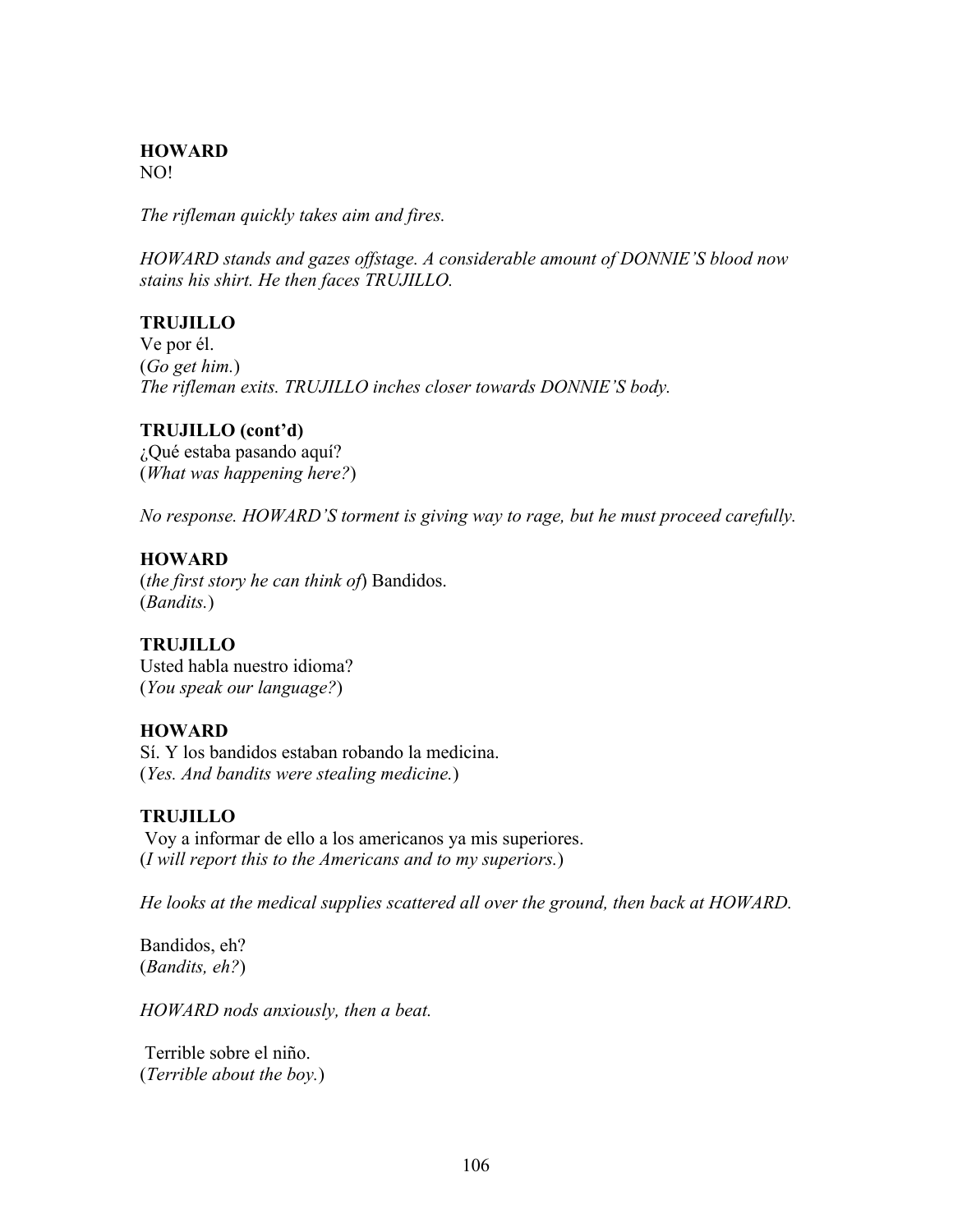#### **HOWARD**

Sí. lo es. (*Yes. It is.*)

#### **TRUJILLO**

Ese es el problema con muchas de esas personas, sin embargo. (*a beat*) Nunca aprender cuando *no* se ejecuten.

(*That is the problem with many of those people, though. …They never learn when* not *to run.*)

*The one remaining subordinate douses his lamp, which serves as…*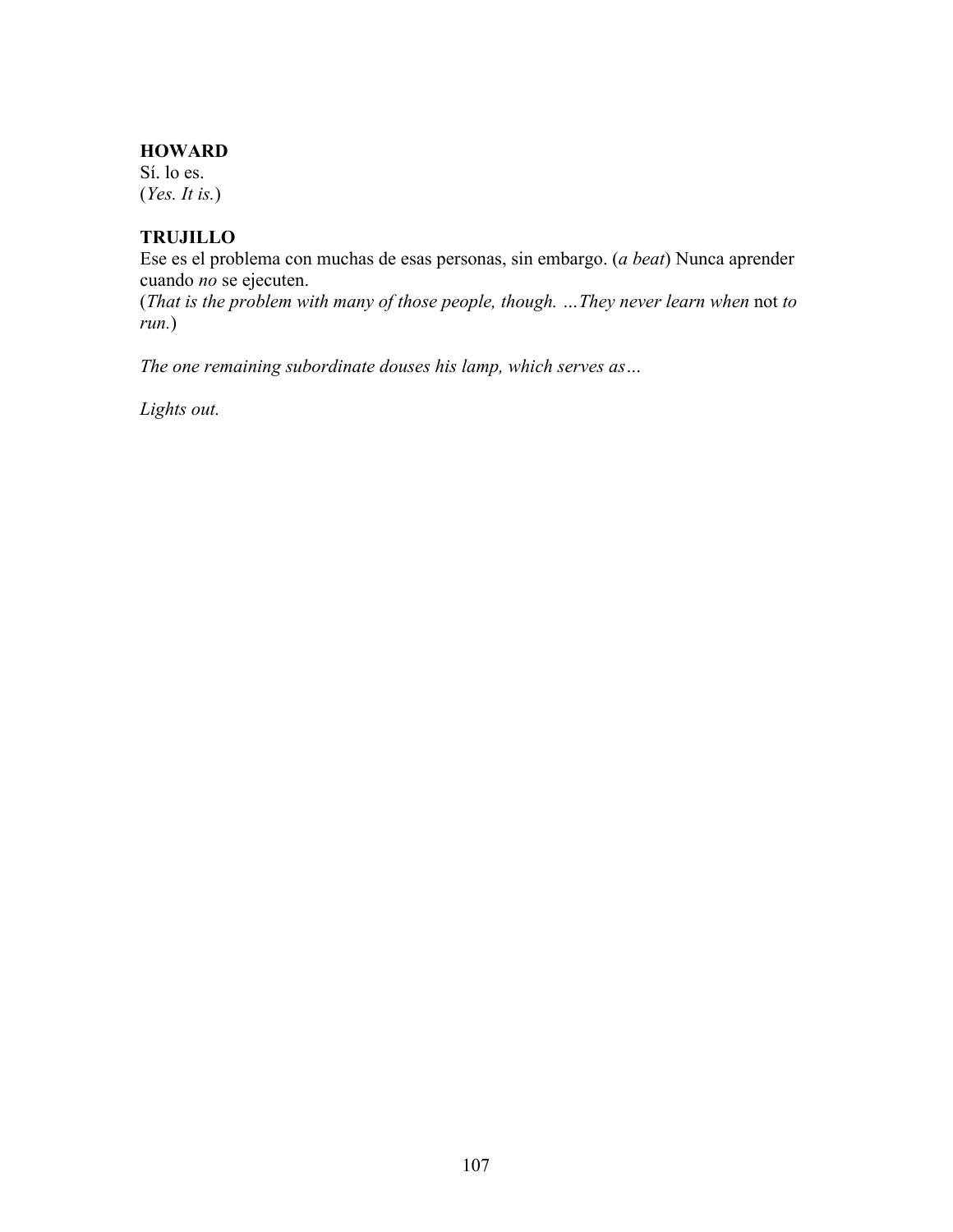Scene 12: "The Bottom Line"

*Lights up. EMETERIO'S home back in Santo Domingo, several hours after the failed nighttime robbery. EMETERIO sits at his kitchen table with his head in his hands.*

*HOWARD enters. His eyes are red, and the blood all over his shirt and hands is now dried. He and EMETERIO merely look at one another for a few seconds before either man speaks up.*

#### **EMETERIO**

Dios mío, ¿qué te pasó? (*My God, what happened to you?*)

#### **HOWARD**

No te preocupes, es la sangre de mi amigo. (*Don't worry, it's my friend's blood.*)

#### **EMETERIO**

(*a beat*) ¿Y Aldo? (*And Aldo?*)

*HOWARD shakes his head, telling EMETERIO enough.* 

#### **HOWARD**

¿Qué pasó? (*What happened?*)

#### **EMETERIO**

¿Qué quieres decir? (*What do you mean?*)

#### **HOWARD**

¿QUÉ PASÓ?! (*WHAT HAPPENED?!*)

### **EMETERIO**

Hubo disparos. ¿No me oyes gritar para correr? (*There was gunfire. Didn't you hear me yell to run?*)

*HOWARD walks over to the table and takes a seat across from EMETERIO.*

#### **HOWARD**

Usted nos ha dejado para los perros. Mi amigo está muerto a causa de su plan. (*You left us for the dogs. My friend is dead because of your plan.*)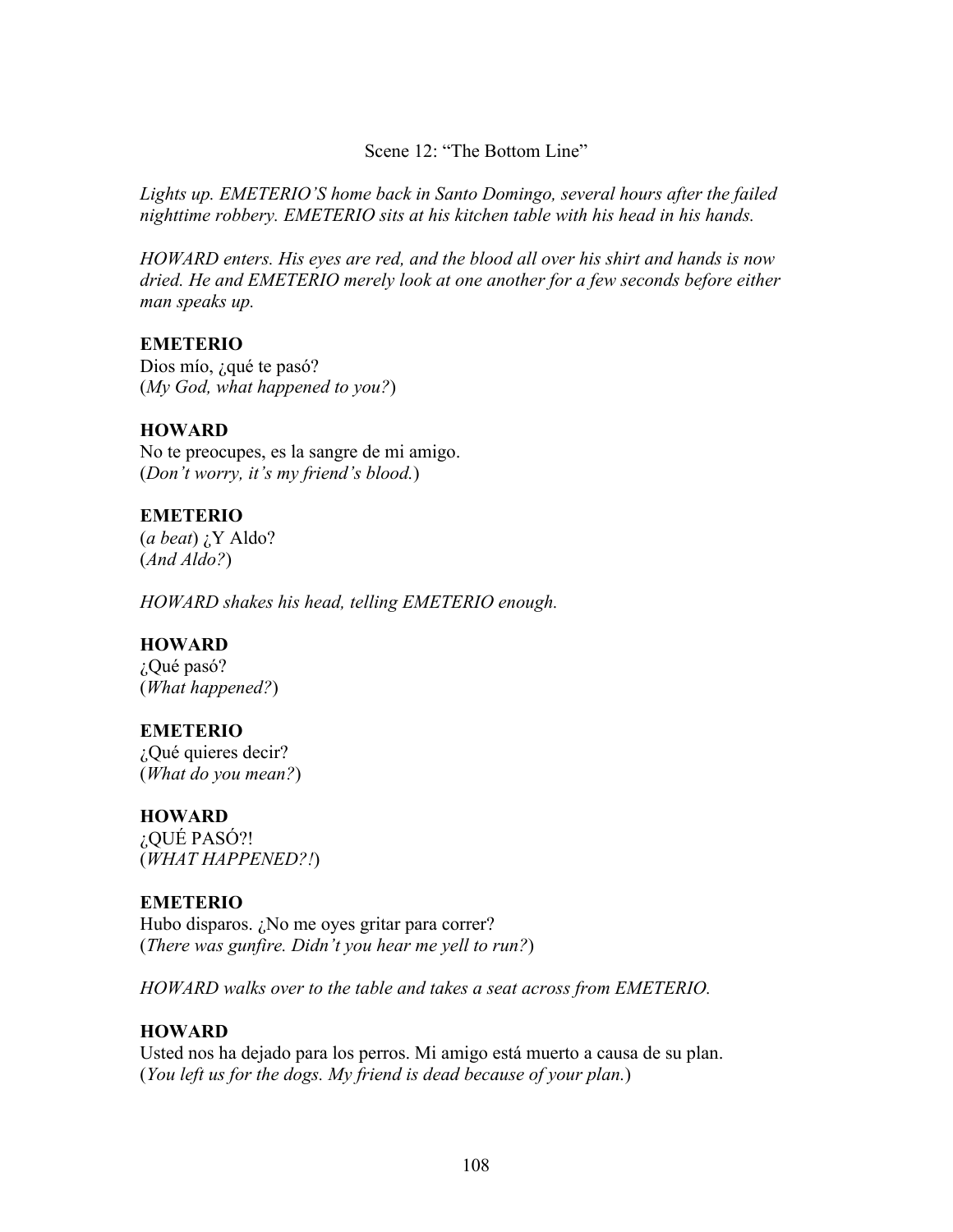*EMETERIO is offended by this remark and loses his empathetic posture. \*

# **EMETERIO**

Llevar él era *su* idea. (*Bringing him was* your *idea.*)

# **HOWARD**

Me lo trajeron para ayudar con un esquema que no debería haber sido parte. Yo tampoco. (*I brought him to help with a scheme that he should not have been part of. Me neither.*)

# **EMETERIO**

Lo siento por tu amigo. Yo realmente soy. Nunca quise que nadie se lastime. Pero no me eches la culpa solo por lo que pasó esta noche.

(*I am sorry about your friend. I truly am. I never meant for anybody to get hurt. But don't blame me alone for what happened tonight.*)

# **HOWARD**

No culpe a usted? USTED ES EL RAZÓN QUE ESTOY AQUÍ! (*Don't blame you? YOU ARE THE REASON I'M HERE!*)

# **EMETERIO**

¿Qué se supone que significa eso? (*What is that supposed to mean?*)

# **HOWARD**

Volví a ayudarte, para protegerte. (*I came back to help you, to protect you.*)

# **EMETERIO**

Oooooh, ya veo. (*I see.*)

#### **HOWARD** ¿Qué?

(*What?*)

# **EMETERIO**

Porque no puedo. Y tampoco puede nadie en este país, ¿no? (*Because I can't. And neither can anybody else in this country, right?*)

# **HOWARD**

Ustedes no tienen una gran historia de poder, no. (*You people don't have a good history of being able to, no.*)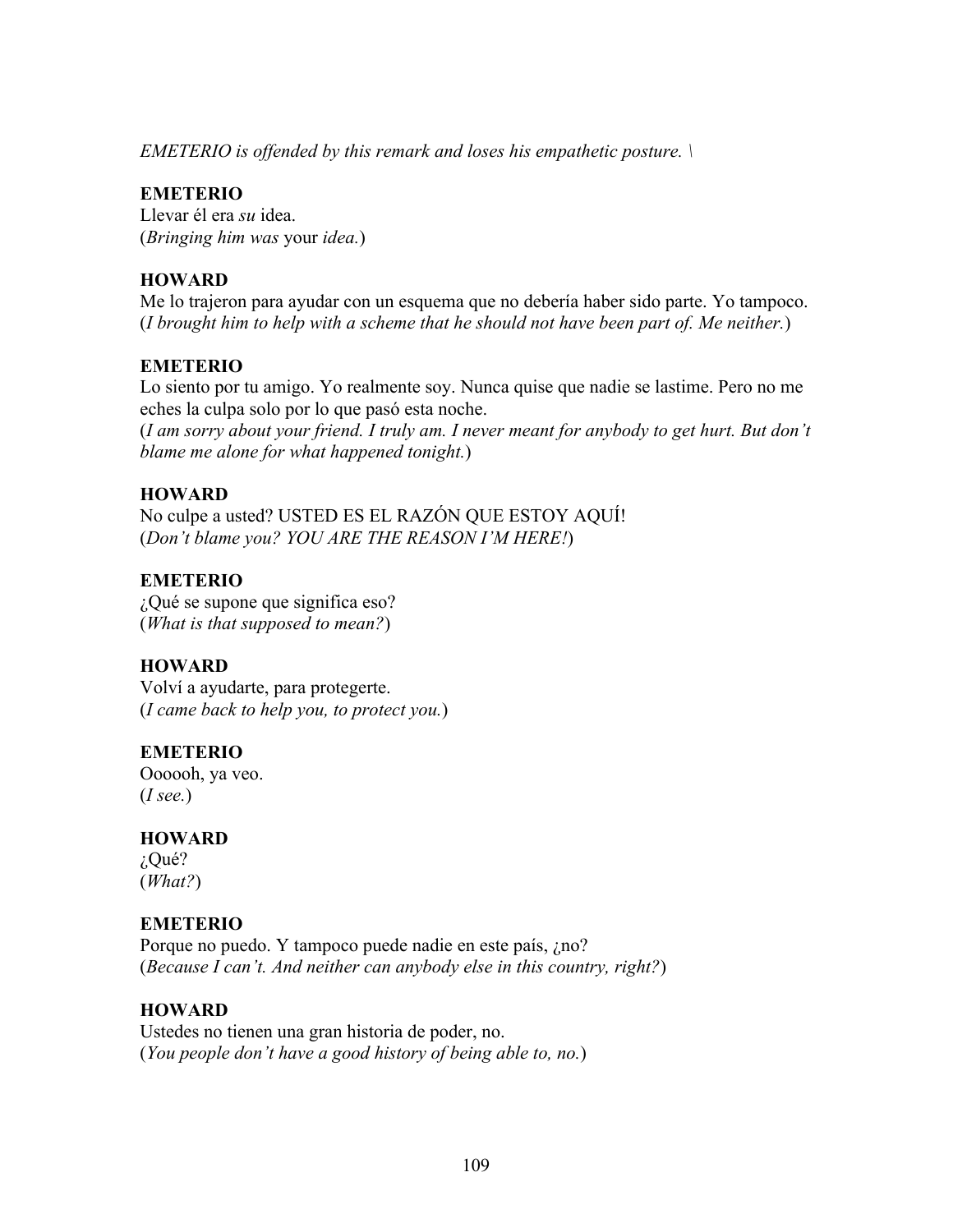### **EMETERIO**

Usted es como los demás. Salvo eres igual que ellos, mientras que predica su propia virtud.

(*You are just like the others. Except you are just like them while you preach your own virtue.*

# **HOWARD**

Vete al infierno. (*Go to hell.*)

# **EMETERIO**

Ustedes creen que sólo son pobres, nativos ignorantes que necesitan ser atendidos. Como los niños. Durante muchos años, la gente cree que su país nos dio la paz y el orden. Como si alguna vez el suyo para dar.

(*You all believe that we are just poor, ignorant natives who need to be cared for. Like children. For many years, people will believe that your country gave us peace and order. As if they were ever yours to give.*)

# **HOWARD**

Lo tienes todo mal. (*You have it all wrong.*)

#### **EMETERIO**

¿Verdad? (*Do I?*)

# **HOWARD**

¿Cuál era este país como antes de que llegáramos? Fue un infierno. (*What was this country like before we arrived? It was a hell.*)

#### **EMETERIO**

Hay gente en problemas en todo el mundo. Pero usted no vive en sus países. (*There are people in trouble all over the world. But you don't occupy their countries.*)

# **HOWARD**

Eso no es por qué volví. (*That is not why I came back.*)

# **EMETERIO**

¿Por qué, entonces? (*Why, then?*)

*HOWARD doesn't know what to say other than…*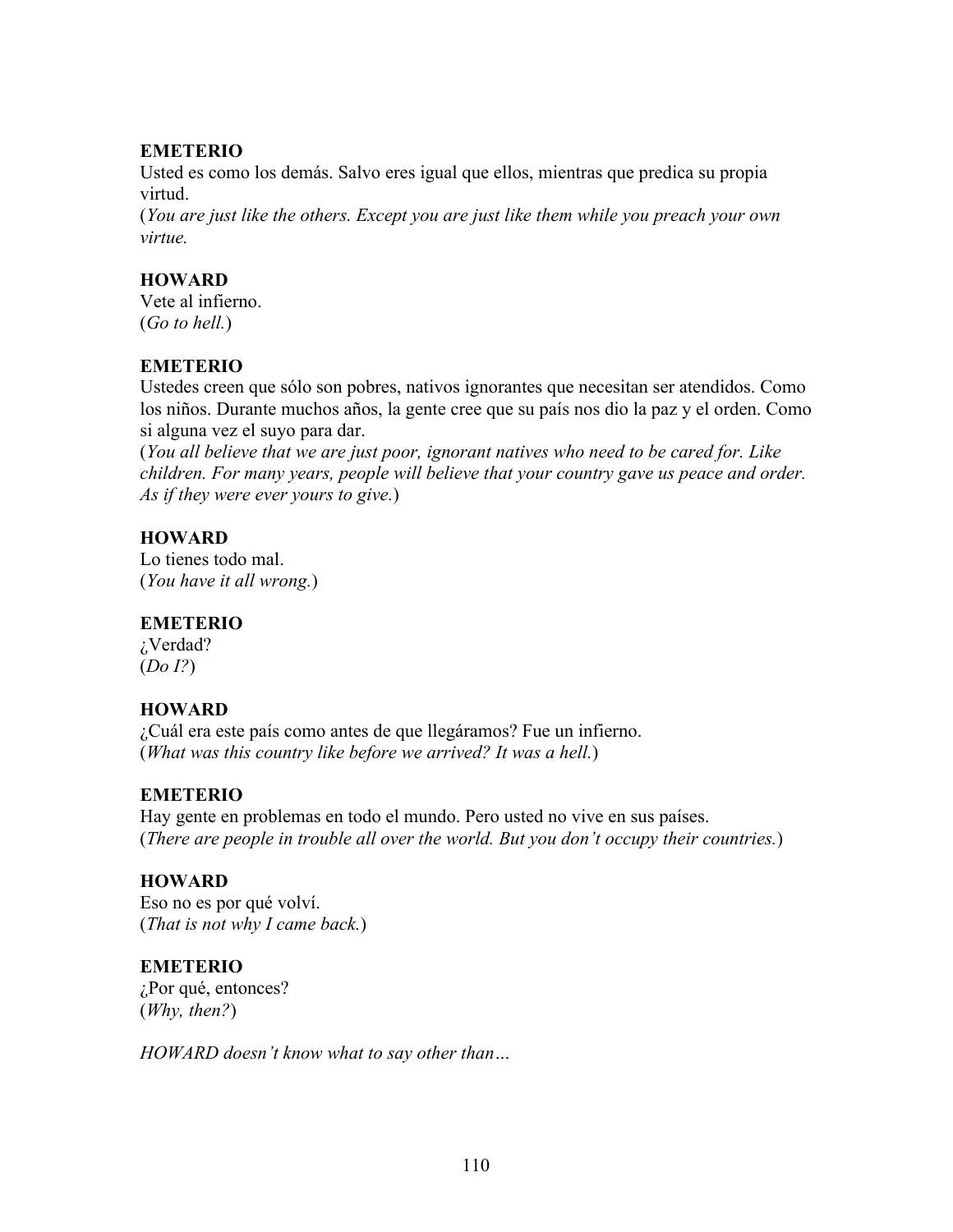#### **HOWARD**

Tú eres mi amigo. (*You are my friend.*)

#### **EMETERIO**

Usted no tiene amigos en este país. (*You have no friends in this country.*)

*HOWARD is taken aback. It's the second time he's heard this.* 

Usted tiene la gente que se utiliza para sentirse mejor consigo mismo cada tres años. (*You have the people that you use to feel better about yourself every three years.*)

*HOWARD leans forward, places his elbows on the table, and wearyingly rubs his hands together, all while avoiding eye contact with EMETERIO.* 

Si usted abre los ojos, vería las cosas como realmente son. (*If you would open your eyes, you would see the way things really are.*)

*A beat. HOWARD finally looks at EMETERIO again.*

#### **HOWARD**

Usted me salvó. (*You saved me.*)

#### **EMETERIO**

Y nunca lo he lamentado. Ni una sola vez. (*And I have never regretted it. Not once.*)

#### **HOWARD**

Tal vez deberías. (*Maybe you should.*)

#### **EMETERIO**

Nunca. (*Never.*)

#### **HOWARD**

¿Por qué no? (*Why not?*)

#### **EMETERIO**

Si perdemos la compasión, ¿qué más hay? (*If we lose compassion, what else is there?*)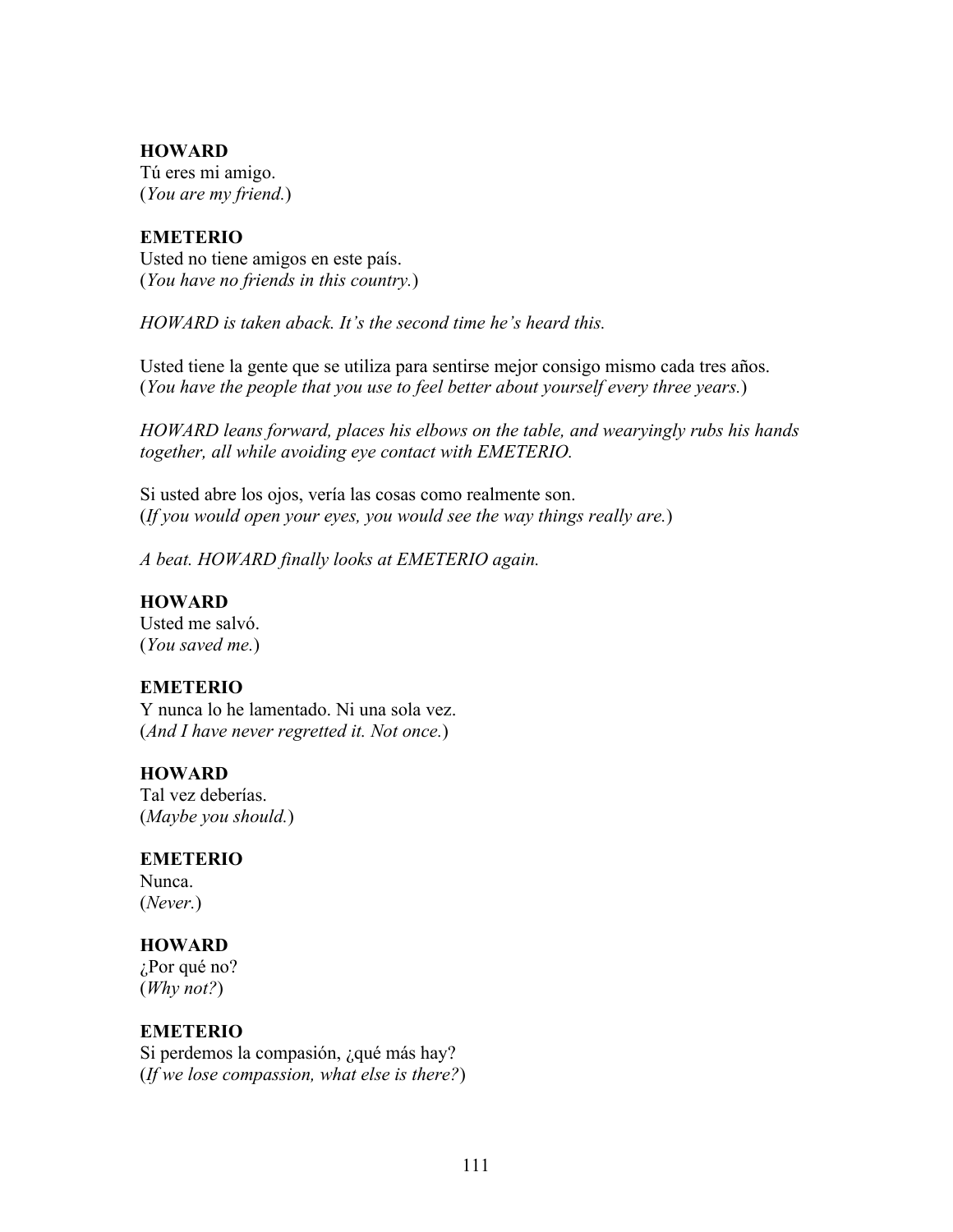**HOWARD** (*a beat*) Creo que voy a ir. (*I think I'll go.*)

**EMETERIO** Creo que sería bueno.

(*I think that would be good.*)

*HOWARD gets up, starts to leave.*

**HOWARD** ¿Qué debo hacer? (*What should I do?*)

*EMETERIO'S initial anger has subsided.* 

**EMETERIO** ¿Ese dolor que sientes? (*That pain you feel?*)

*HOWARD nods.*

Vivir con ella. Esto te hará fuerte. (*a beat*) Confía en mí. (*Live with it. It will make you strong. …Trust me.*)

*HOWARD exits.*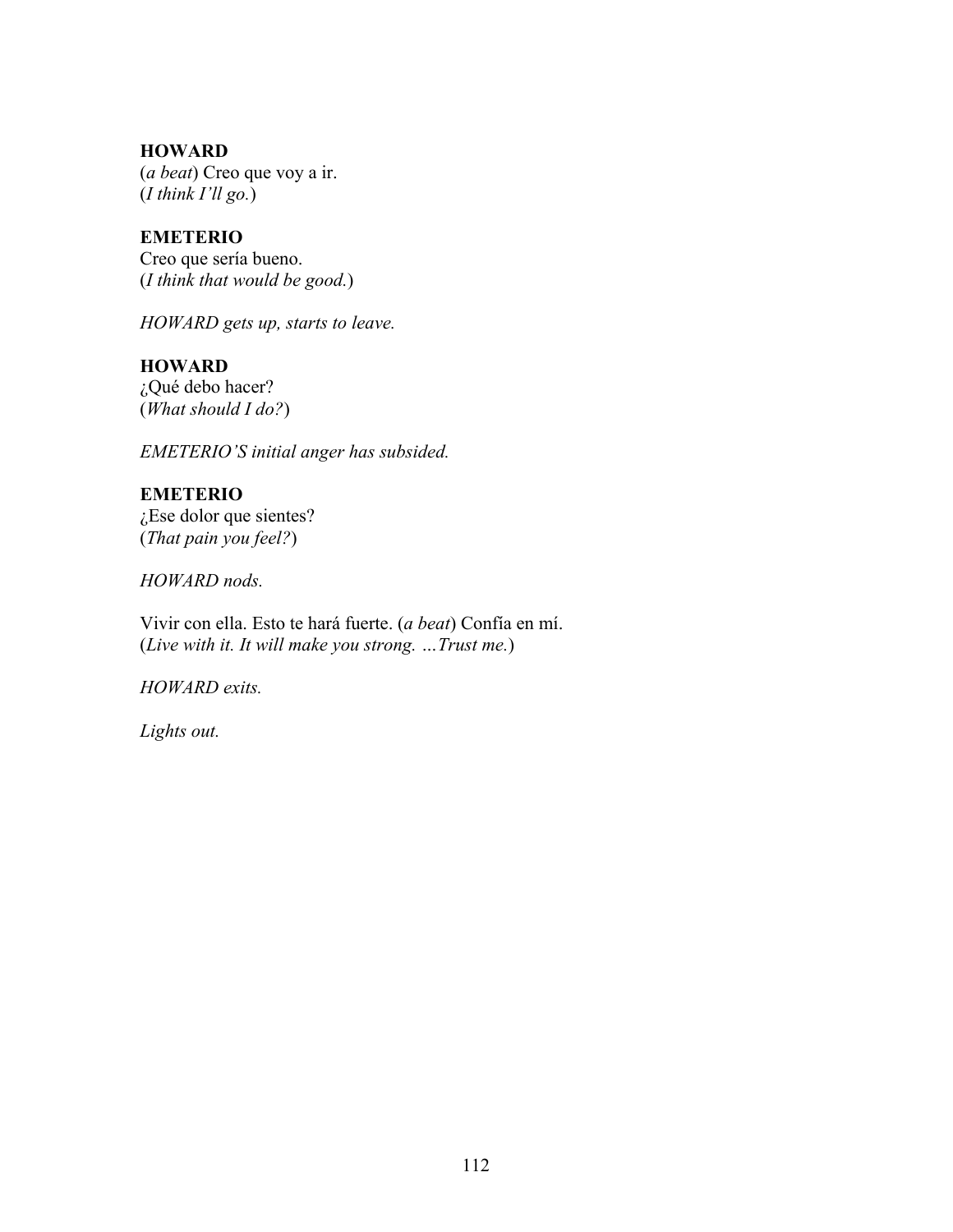Scene 13: "End of the Road"

*Lights up on FRANK, alone at the table. All the contents of his family's research are laid out: Internet articles, books, the annual Memphis Survivors Group publication, everything. In front of FRANK, though, is the cigar box of treasures from the early scenes of the play.* 

*FRANK'S tone throughout this scene suggests that he is perfectly at ease with things.* 

*He's holding his father's watch, inspecting it lovingly, when TRAVIS enters.*

**TRAVIS** Hey there.

**FRANK** Hey, kiddo.

**TRAVIS** Mind if I take a seat?

**FRANK** Go right on ahead.

*TRAVIS does.*

**TRAVIS** Grandpa's watch.

#### **FRANK**

Yep. One of the few things I have left of 'em. Finally took it to a jeweler a couple of days ago and got it working.

**TRAVIS** How's the research coming along today?

**FRANK** The research is *done*.

**TRAVIS** Really?

**FRANK**

Yep. We're finally callin' it quits.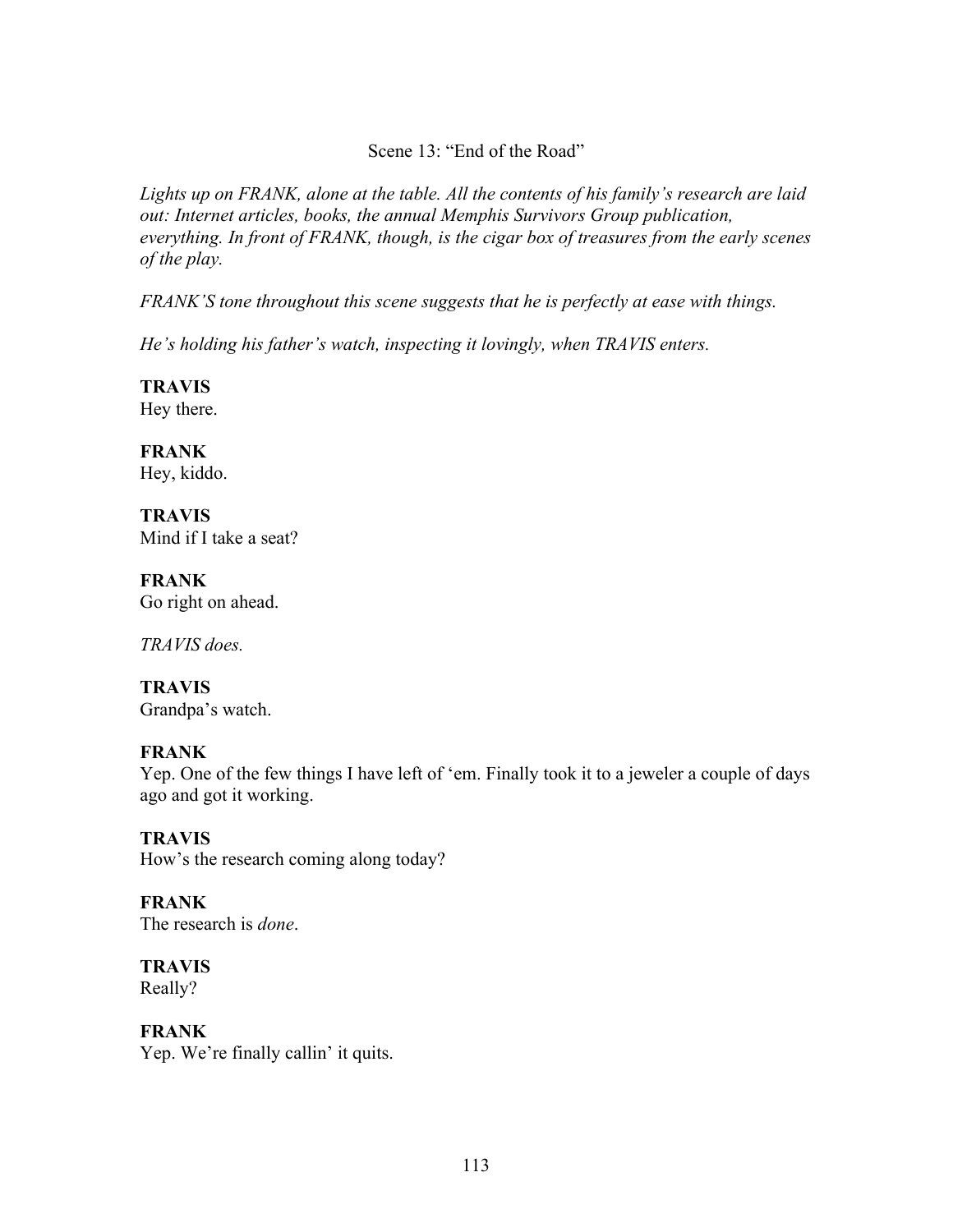#### **TRAVIS**

But you and Uncle Nathan have come so far.

#### **FRANK**

As far as we *can*. The trail's gone cold. We found all we could possibly find, and as much as it *does* tell us, none of it suggests that Dad knew Emeterio beyond the stuff written in his little notebook. So…that's that.

#### **TRAVIS**

No. No, no, no, no. Y-you *can't*. There's gotta be something else—

#### **FRANK**

—Trav. …It's okay. Really.

#### **TRAVIS**

No, it's not. You've worked so hard. We all have.

# **FRANK**

(*smiling*) "We"?

*TRAVIS doesn't share his father's sentiment at the moment:*

#### **TRAVIS**

You wanted this *so much*.

# **FRANK**

Yes, I did.

#### **TRAVIS**

There's *got* to be something else we can do.

#### **FRANK**

Well, there isn't. But it really is okay.

*TRAVIS slumps back in his chair, defeated.* 

(*back to the watch / nostalgic*) Boy, I sure do remember my dad wearin' this bad boy. He checked it all the time. The man was never late for *anything*.

#### **TRAVIS**

It's a beautiful watch.

# **FRANK**

You think so?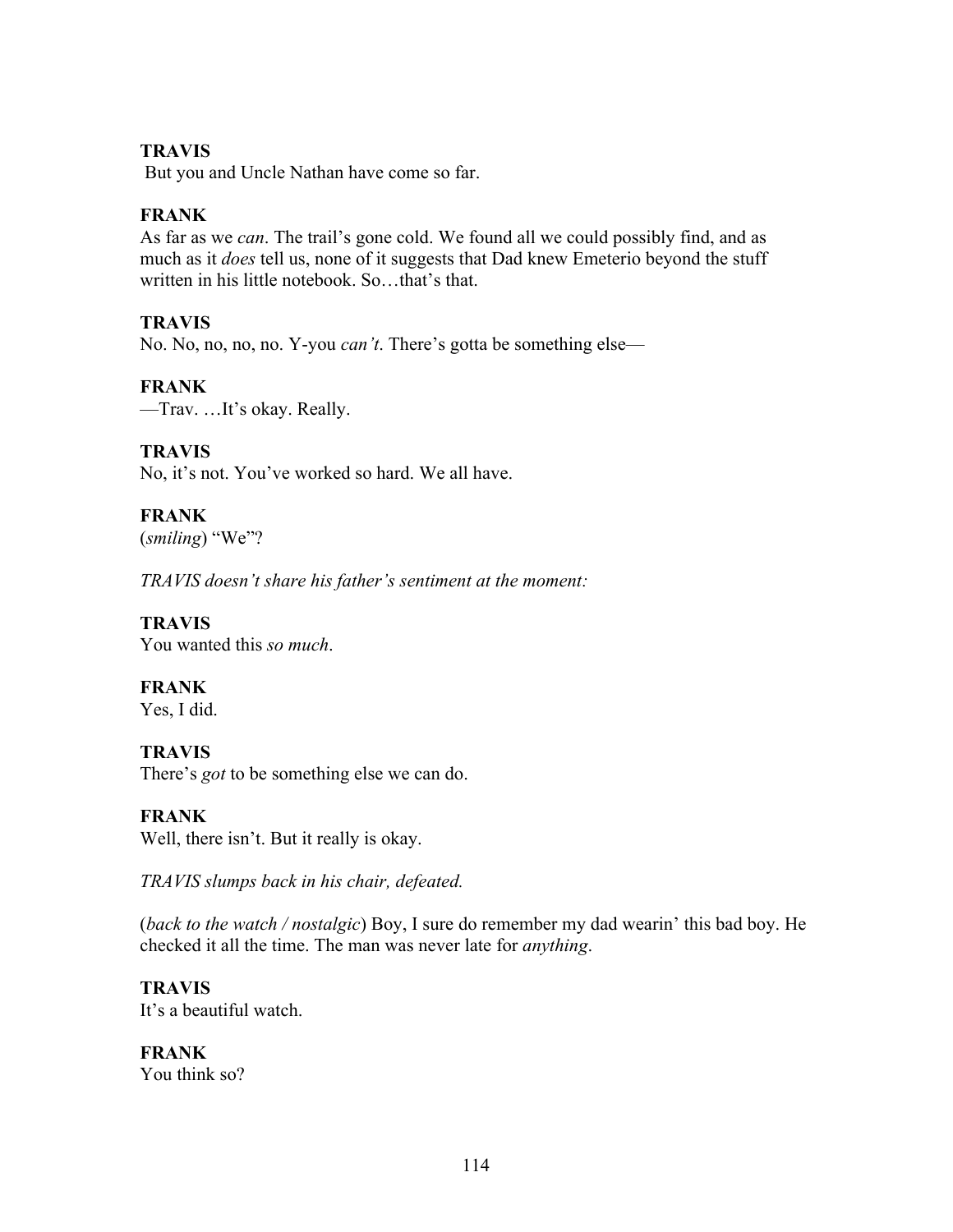*TRAVIS nods. FRANK offers him the watch.*

### **TRAVIS**

No. No, I can't.

# **FRANK**

Yes. Yes, you can. You'll get more use out of it, college boy.

*FRANK grabs his son's hand and plants the watch in it. TRAVIS accepts it.*

Hope that makes up a little for the birthday. It's not exactly a videogame or anything, but…

**TRAVIS** It's awesome.

# **FRANK**

Good. Hey, I told Nathan I'd visit Dad this week. Wanna come with?

**TRAVIS** 

Sure thing.

### **FRANK**

Then let's go. We'll grab some lunch on the way back.

*FRANK exits. TRAVIS sits for a moment and fondles his gift.*

(*from offstage*) You comin'?

# **TRAVIS**

Yeah. Comin' right now.

*He smiles and slips the watch onto his wrist, then gets up to go.*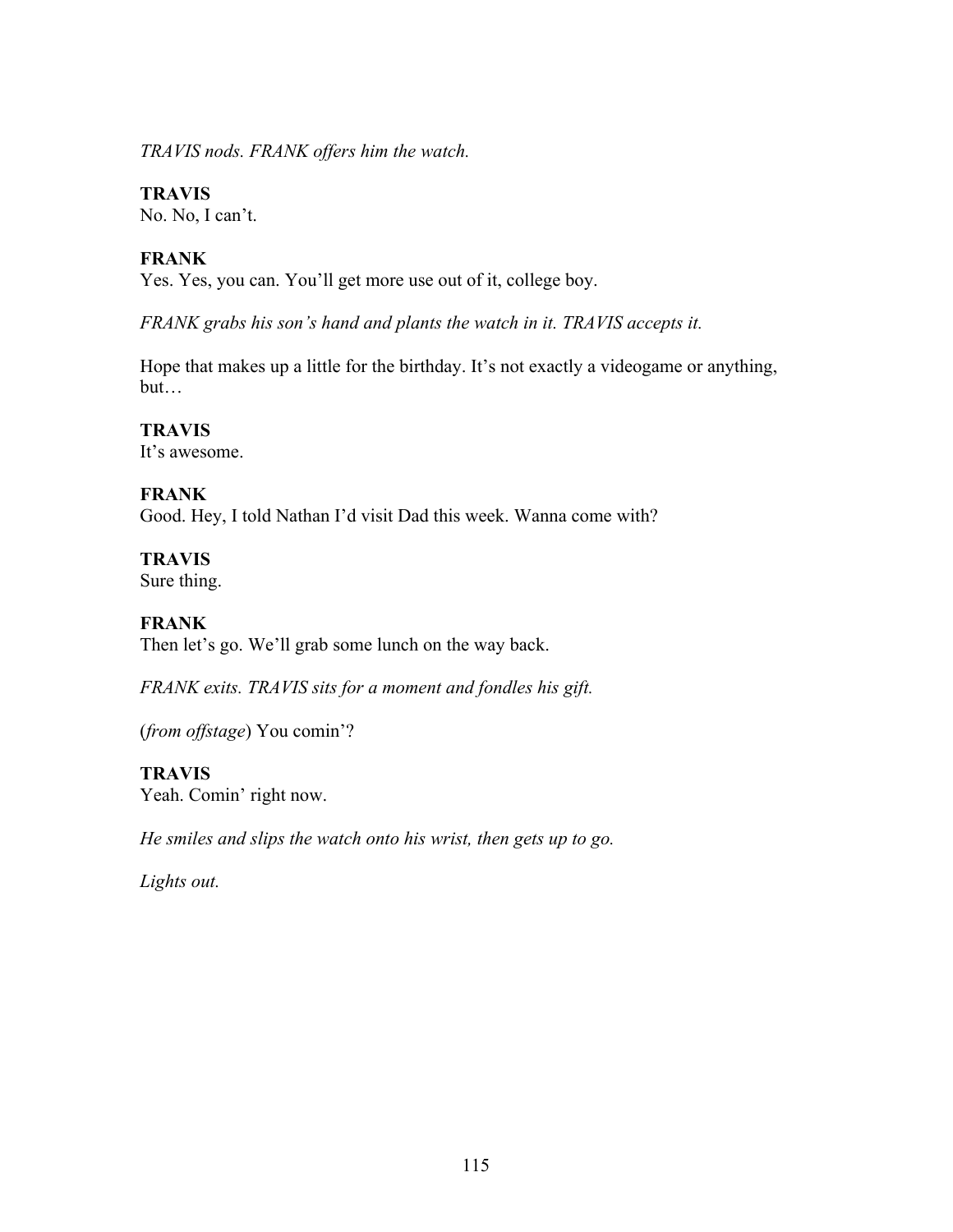#### Scene 14: "The Best Parts"

*Lights up. Cedar Swamp Cemetery. The day is absolutely gorgeous.*

*FRANK cleans the heaps of moss and overgrown vines off of a burial marker while TRAVIS watches. He then stands back with his son and looks upon it.*

### **FRANK**

*Much* better.

# **TRAVIS**

Don't they have, like, staff that are supposed to come by and do that?

# **FRANK**

City workers. You get what ya paid for.

# **TRAVIS**

(*reads*) "Howard LeNoir Williams. Beloved Husband and Father. 1898-1966."

# **FRANK**

Just sixty-eight years old.

# **TRAVIS**

"Just"?

# **FRANK**

He lived a fuller life than you imagine. I wish you boys could've met him. You'd have sworn he was gonna live to 120.

# **TRAVIS**

(*chuckles*) I'll take your word for it. (*a beat*) Hey, Dad?

# **FRANK**

Yeah?

# **TRAVIS**

*Why* are you so okay with stopping?

#### **FRANK**

I know everything I need to. The rest, I can piece together as I go. …Does that make sense?

#### **TRAVIS**

'Bout as much sense as anything else you've said to me throughout this ordeal. (*a beat*)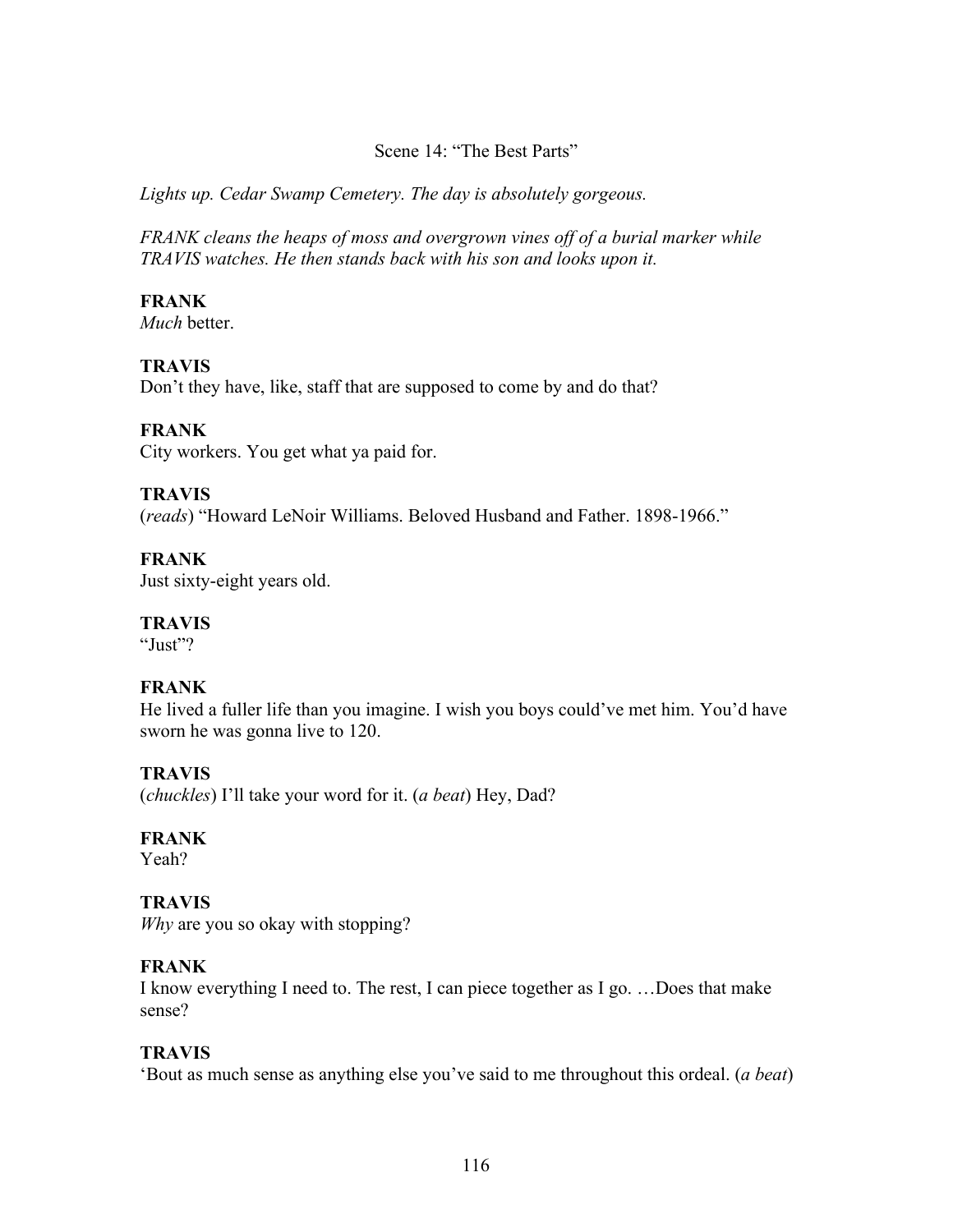#### **TRAVIS (cont'd)**

It's just… I know you also thought that this thing was gonna to bring you closer to your dad.

#### **FRANK**

And it has. But it's not the *biggest* thing that keeps me connected to him. There's something else.

*TRAVIS looks at his watch.*

You.

**TRAVIS** Me?

# **FRANK**

I only knew my father till I was nine, Travis, but I *knew him*.

#### **TRAVIS**

And I remind you of him? Really?

# **FRANK**

Yes, really. That's why I can tell you that he never did anything wrong over there. 'Cause I see a lot of him in *you*, and you have no bad in you. You've got his smarts, his courage, his *stubbornness*, his principles… (*a beat*) You've got the best parts of 'em…

#### **TRAVIS**

(*a long beat*) That's pretty lame, Dad.

*TRAVIS laughs.*

# **FRANK**

(*laughing w/ him*) Got plenty of smartass in you, though.

*The laughter continues for a few more seconds, then fades. FRANK and TRAVIS go back to admiring the headstone.*

*Slowly, FRANK places a hand on his son's shoulder.*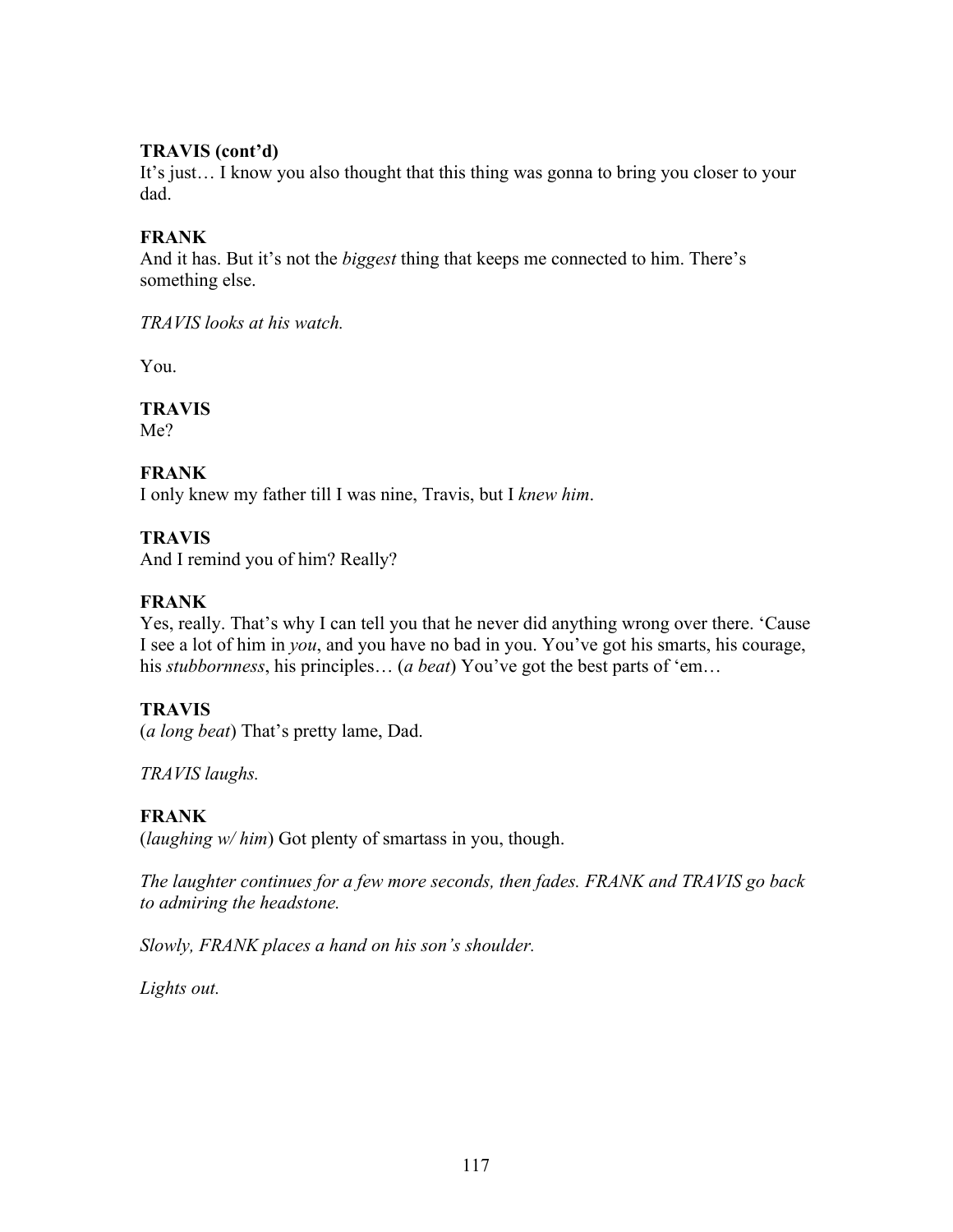Scene 15: "Storytellers"

*Spot on FRANK, addressing the audience once more.*

#### **FRANK**

What is "history"? For that matter, what's *life*?

It's shards. It's clips. It's snapshots. It's…*fragments*.

How it's survived is incomplete and imperfect and oftentimes leaves us with more questions than answers. And that's frustrating, because it's natural for people to demand closure.

But we're rarely ever *given* the full picture. A date. A photograph. A place. Sometimes, these are all we have. So, what's there to do? We have to complete the pictures *ourselves*. We have to be the masters of our own stories, the authors of the world.

You look at a picture of your eighth birthday, and it can only tell you so much. But in your mind, you recreate that whole day; and you can make it as realistic or fantastical as you want. You can even remove your family's neighbor's pain-in-the-ass kid who ate all your birthday cake.

Or, you know that your grandmother traveled to Ireland when she was younger, and you imagine her exploring a castle or watching the sun set from the seaside cliffs of Galway or, hell, even meeting her first love. And you do this to add more *richness* and *adventure* to her life.

Don't you see? (*a beat*) It's a *gift*.

For me, I *know* how part of my family's history unfolded. (*a beat*) But I get to *choose*  how it ended.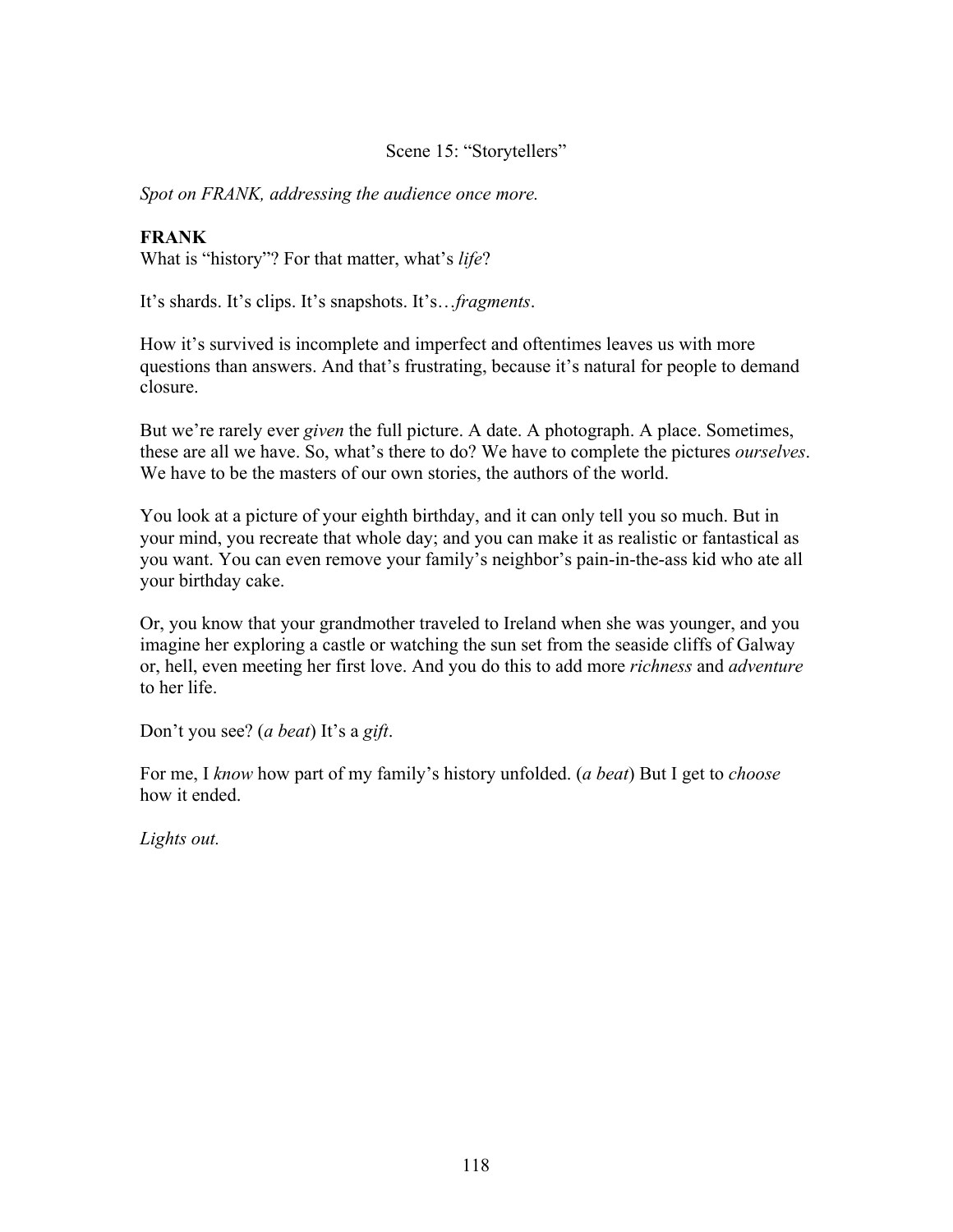#### Scene 16: "Farewells"

*Lights up. The dock in Santo Domingo. HOWARD prepares to board a vessel, leaving the Dominican Republic for the second—and, most likely, final—time.* 

*EMETERIO enters. HOWARD is surprised to see him.*

#### **EMETERIO**

Su salida es un poco más tranquila esta vez. (*Your departure is a little more peaceful this time.*)

#### **HOWARD**

Me sorprende que usted está viendo que me vaya por segunda vez. (*I'm surprised that you are watching me go for a second time.*)

#### **EMETERIO**

¿Va a estar bien? (*Will you be okay?*)

#### **HOWARD**

Sí. Voy a encontrar trabajo rápidamente de nuevo en los Estados Unidos, creo. Demonios, incluso puede dar de alta otra vez. Me encanta el aire marino demasiado. (*Yes. I will find work quickly back in the United States, I think. Hell, I may even enlist again. I love the ocean air too much.*)

#### **EMETERIO**

Un marinero de verdad. (*A true sailor.*)

#### **HOWARD**

¿Va a estar bien? (*a beat*) Las cosas pueden empeorar antes de mejorar. (*Will you be okay? …Things may get worse before they get better.*)

#### **EMETERIO**

Vamos a salir adelante. Es lo que hacemos. (*We will cope. It's what we do.*)

#### **HOWARD**

(*nods, then a beat*) Emeterio, lo que necesita saber algo. (*Emeterio, you need to know something.*)

#### **EMETERIO**

¿Qué es eso? (*What's that?*)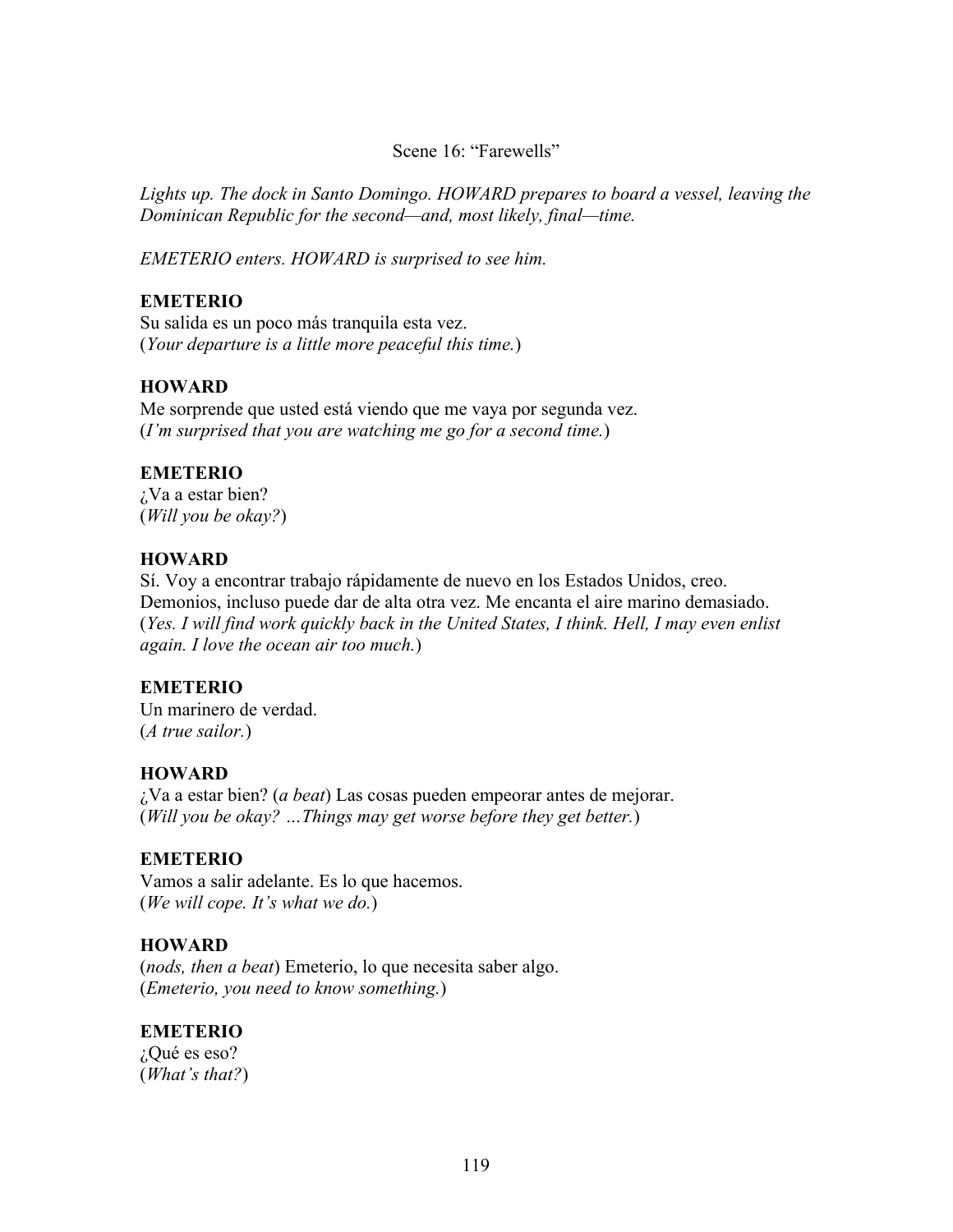### **HOWARD**

Aquellos años...cuando fueron encarcelados... Cuando te vi ese día y se fue de todos modos—

(*Those years ago…when you were imprisoned… When I saw you that day and left anyway—*)

# **EMETERIO**

—Usted no tiene que explicar. *(—You do not have to explain.*)

# **HOWARD**

Sí, lo hago. Cuando me fui de ese día, no fue porque no me importaba lo que estaba sucediendo. Espero que sepas que. Yo estaba...estúpido y egoísta y miedo y quería estar en casa.

(*Yes, I do. When I left that day, it was not because I didn't care about what was happening to you. I hope you know that. I was…stupid and selfish and afraid and wanted to be home.*)

*A beat. EMETERIO nods in appreciation for HOWARD'S honesty.* 

Espero que no me odian. (*I hope you do not hate me.*)

# **EMETERIO**

No mucho. (*Not too much.*)

*They smile at each other. Then, a loud belch of steam coming from the ship's horn.*

# **HOWARD**

(*a beat*) Gracias otra vez por salvarme la vida. (*Thank you again for saving my life.*)

*EMETERIO extends his hand. HOWARD takes it.*

# **EMETERIO**

Adiós...mi amigo. (*Goodbye…my friend.*)

*HOWARD pulls EMETERIO towards him by his hand and locks him in a hug.*

*EMETERIO withstands it at first but eventually submits.* 

*FRANK enters and watches, a peaceful smile on his face.*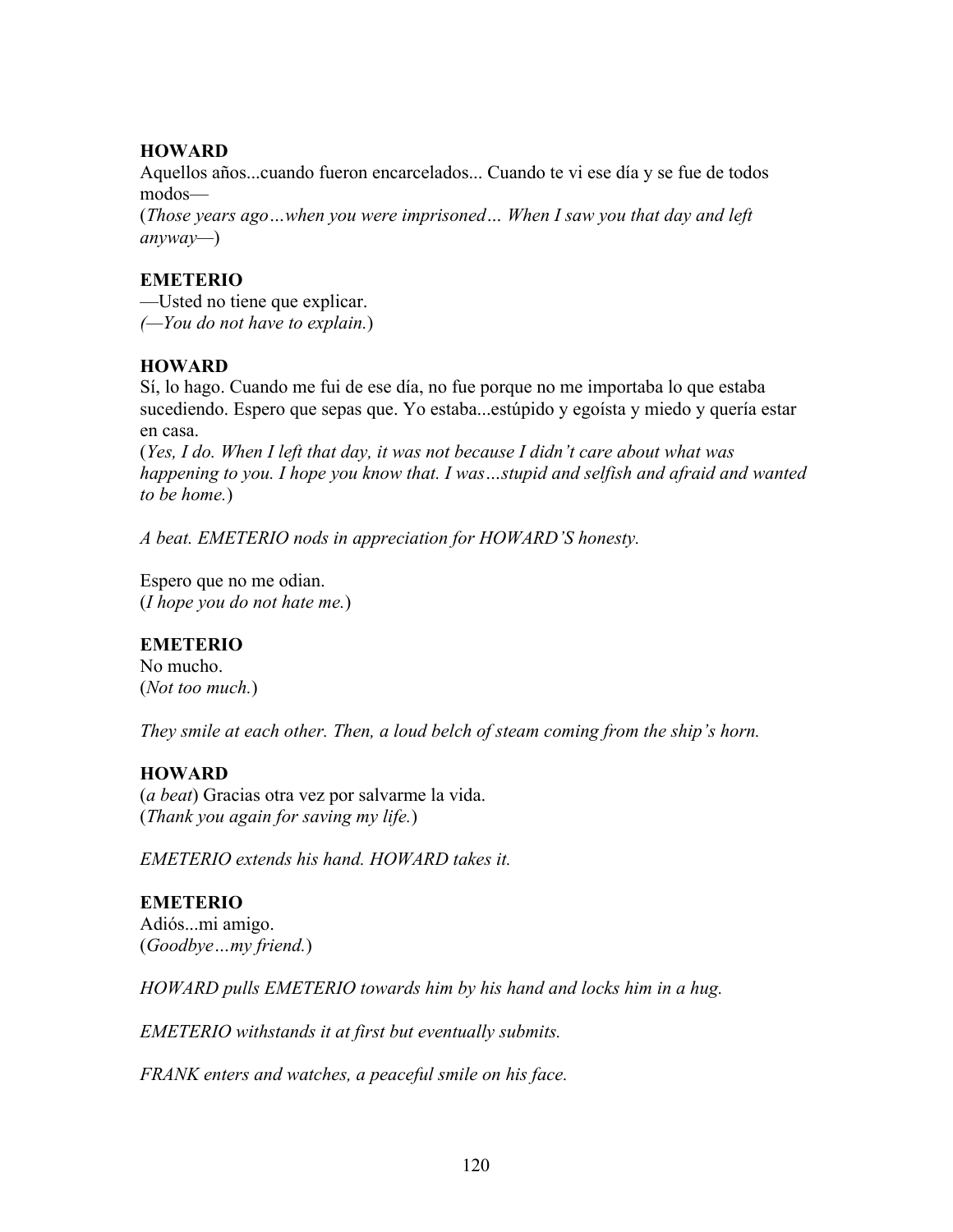*The horn bellows once again.*

*Lights out.* 

*End of play.*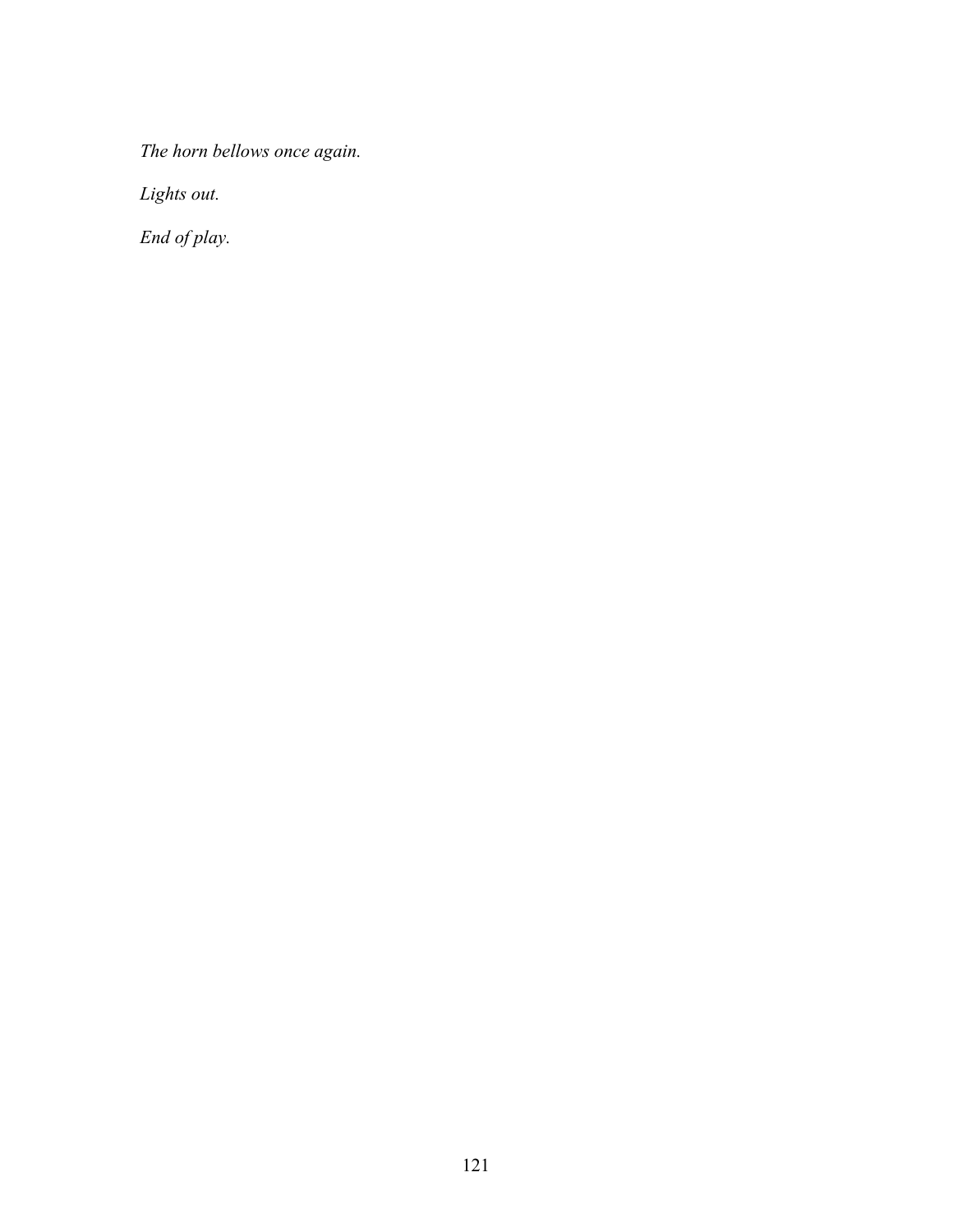APPENDICES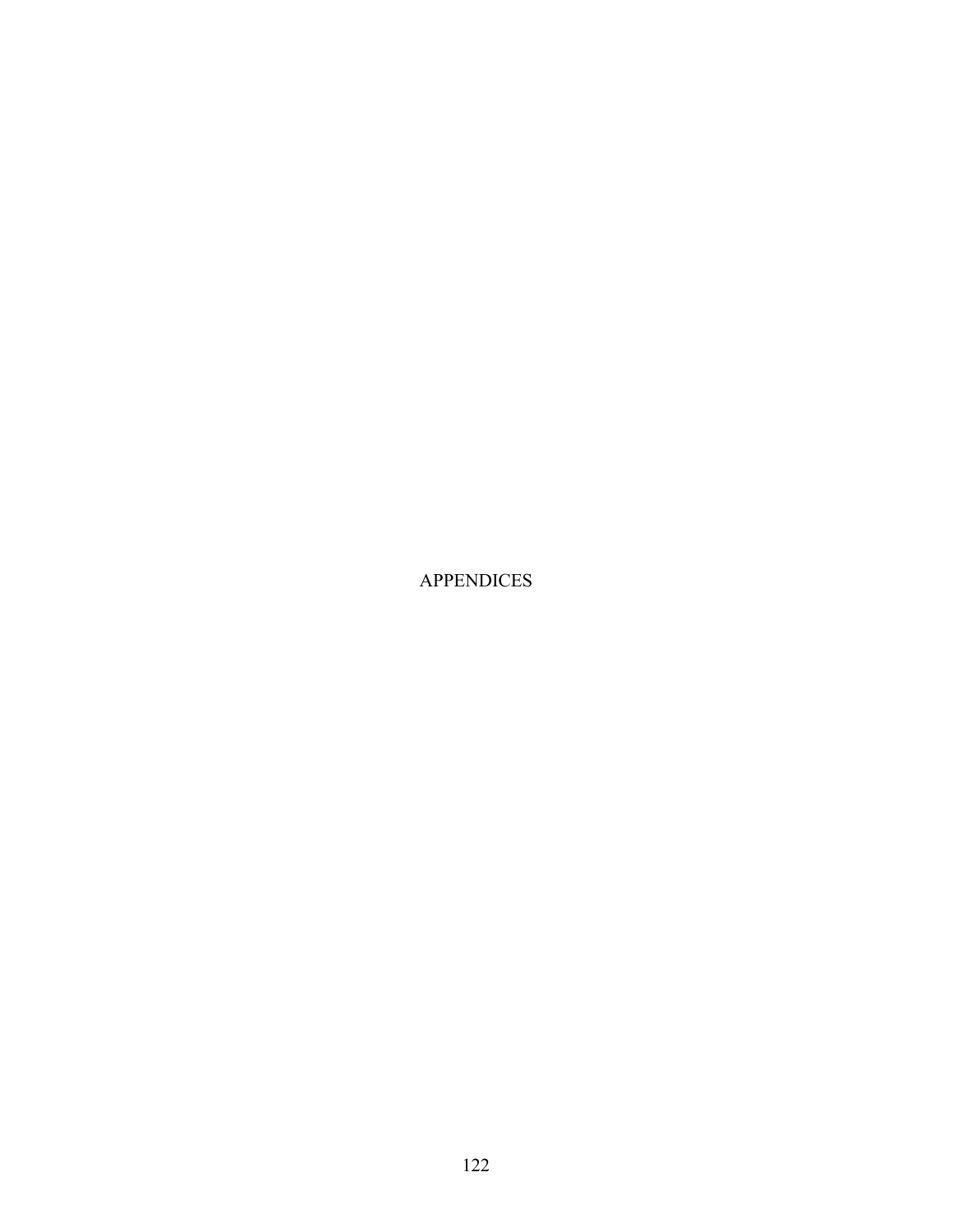Appendix A: Cast

Primary:

| <b>Howard Weaver</b> | Seventeen $(17)$ when we first meet<br>him. The protagonist of the play.<br>Best described as a "good ole<br>Southern boy." Enlisted in the U.S.<br>Navy. He's not seen very much of<br>the world. Can be courageous at<br>times, but his age and idealism cause<br>him trouble. |
|----------------------|----------------------------------------------------------------------------------------------------------------------------------------------------------------------------------------------------------------------------------------------------------------------------------|
| Emeterio Sanchez     | Fifty-one $(51)$ when we first meet<br>him. Family man. Fisherman and<br>baker. Not politically minded. Only<br>interested in leading a peaceful life<br>and providing for his family. Not<br>afraid to act or speak when the<br>situation demands it.                           |
| Frank Weaver         | Mid-fifties. Howard's younger son.<br>Very principled, sometimes to an<br>alienating degree. Always striving to<br>do right by his family, though-<br>especially his son. The unofficial<br>leader of the contemporary Weaver<br>trio.                                           |
| Nathan Weaver        | Slightly older than Frank, his little<br>brother. Stubborn at times; extremely<br>dependable at others. Still doesn't<br>mind a good war of words with his<br>baby brother.                                                                                                      |
| <b>Travis Weaver</b> | Late teens. Frank's son, the youngest<br>of four. Future college student.<br>World-class smart-alack when he<br>wants to be. His behavior almost<br>mirrors that of his youthful<br>grandfather.                                                                                 |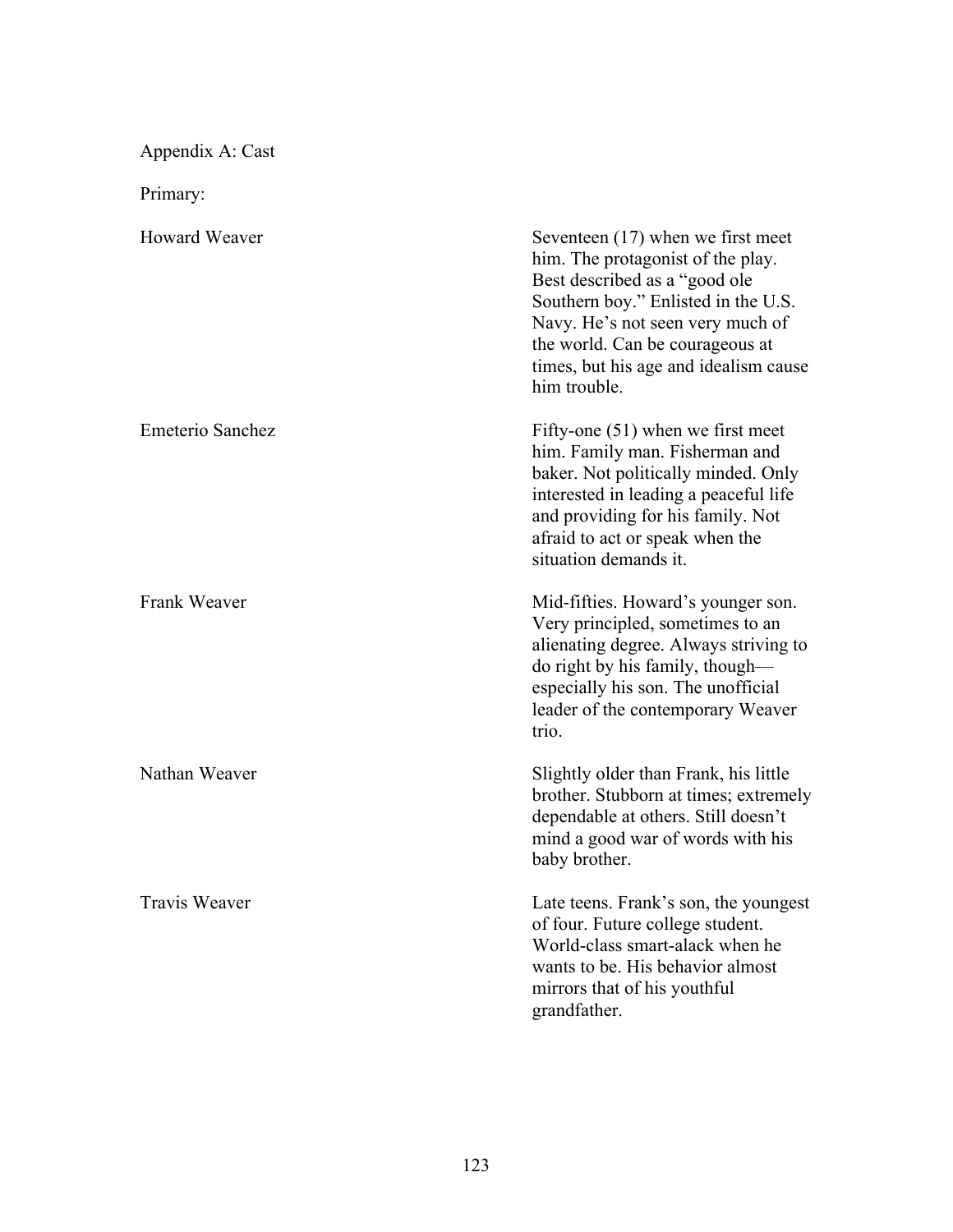Rafael Trujillo Mid-twenties. Single-handedly ruled the Dominican Republic "officially" from 1930 until 1961. Gained power through his intellect, but he ruled with violence.

Secondary Roles:

Sailor. Also plays Shore Patrolman, Gunnery Sergeant, Marching Marine, and Newscaster 2.

Man w/ Camera. Also plays Fisherman, Newscaster 1, and the Dominican Colonel.

Burned Man. Also plays Marine 1, Petty Officer, and Enlistee.

Master-at-Arms. Also plays Donnie.

Marine 2. Also plays the Dominican Major.

Setting:

South Carolina and the Dominican Republic.

Time:

Present day and World War I.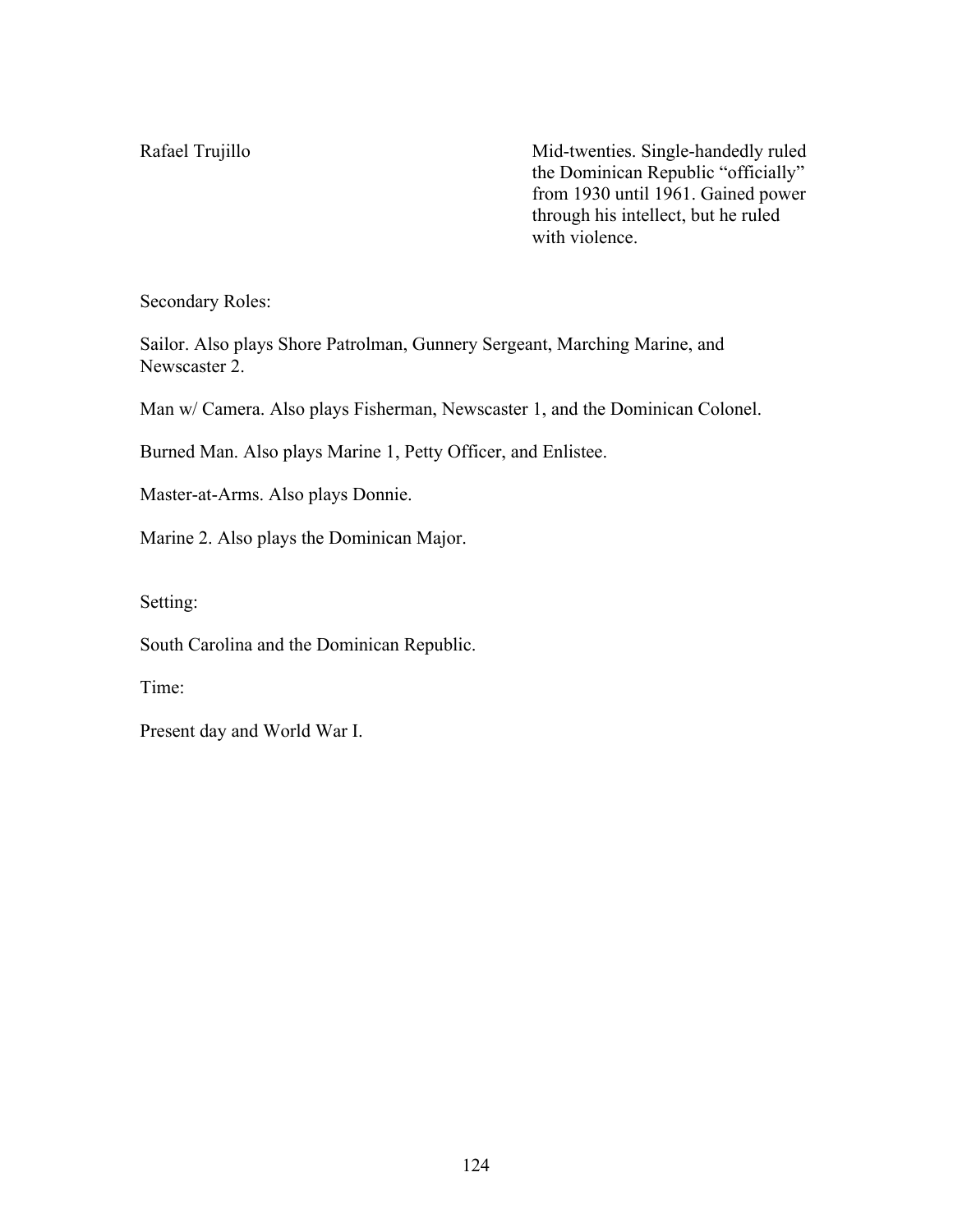Appendix B: Author's Note Regarding Use of Spanish

Much of the dialogue in *The Man On the Postcard* is written in Spanish. Subtitles are provided when the story demands them. However, my knowledge of Spanish is extremely rudimentary. Thus, I've not been able to convert much of my writing to the Dominican idiomatic version of the language. Doing so will most likely require the assistance of an experienced translator, and the process itself will take place at a later date. Cultural accuracy has been one of my top priorities since the onset of this project, and so, I give the reader my word that I will work tirelessly to make sure that the vernacular of the Dominican people is utilized properly and respectfully.